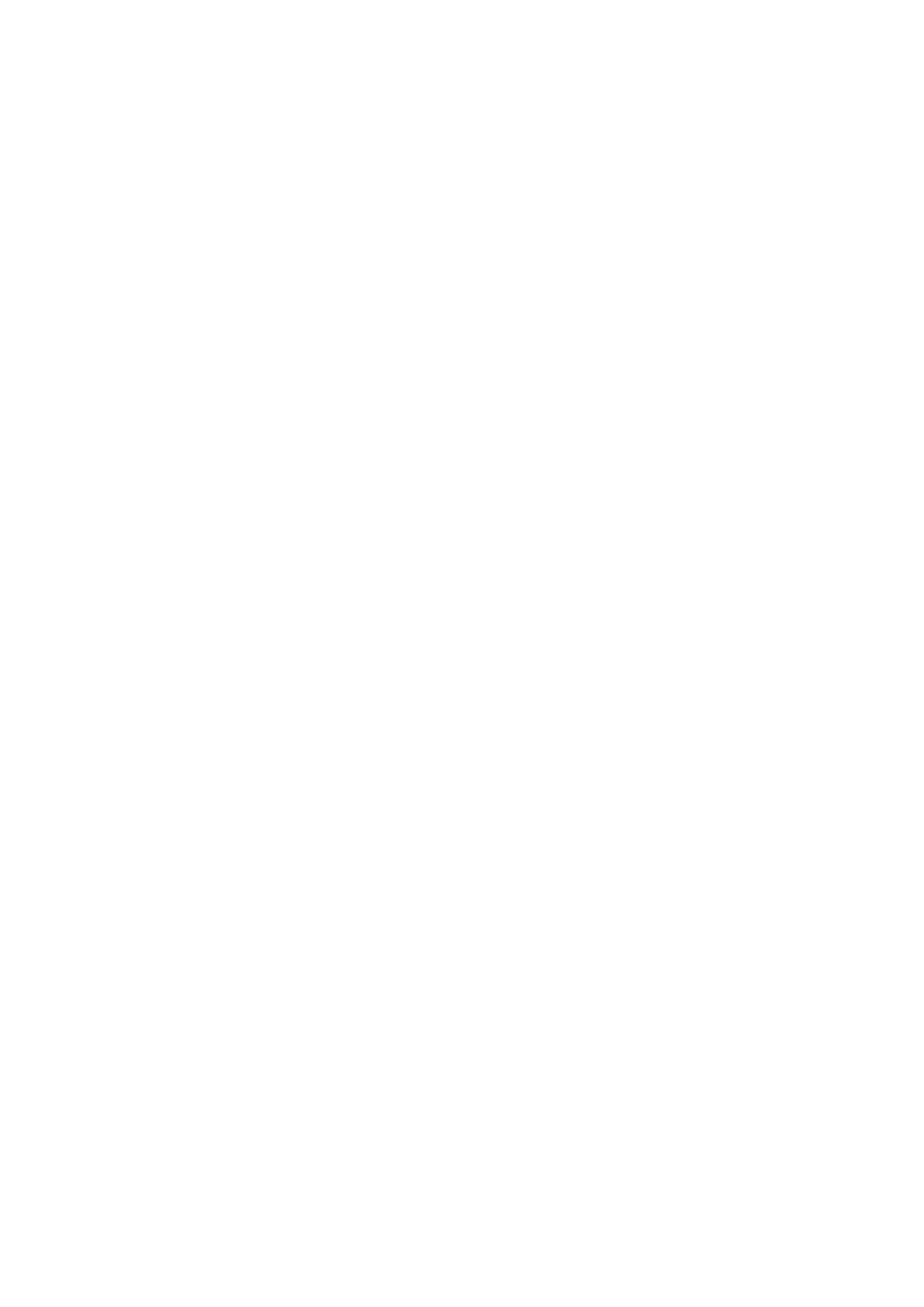## <span id="page-2-0"></span>**Executive Summary**

## **Introduction**

Tanzania has been one of the largest recipients of foreign aid in Africa since the 1970s. During the evaluation period there has been an increase in aid disbursements from USD 925 million in 1999 to USD 2330 million in 2008. The way in which aid has been delivered has changed over the past ten years. At the start of the evaluation period most aid was through structural adjustment support or projects. When Tanzania qualified for HIPC debt relief during 2001 and its first Poverty Reduction and Strategy Paper (PRSP) was approved in late 2000 this changed. There followed a marked shift towards using general budget support (GBS). Budget support is now the Government of Tanzania's (GoT's) preferred aid modality while at the sectoral level there has been a move towards the use of basket funds or sector budget support.

There is a well-established aid architecture in Tanzania which emerged from the Helleiner Report in 1995. Donor partner (DP) harmonisation and alignment have been facilitated through the Development Partners Group (DPG) which comprises seventeen bilateral DPs and five multilaterals. Unfortunately, relations between DPs and the GoT have deteriorated over the past few years because of dissatisfaction on the part of DPs with the pace of the government reform programme and the handling by the GoT of three corruption scandals that emerged. Demands by DPs have also caused the GoT to engage less in dialogue processes. This has led to frustration on the part both of DPs and of the GoT and has resulted in a deterioration of the dialogue process, particularly concerning GBS which has become more formalised and less effective.

Tanzania is seen as a good macroeconomic performer. It has achieved high levels of economic growth from the mid-1990s up until the present, with reasonably low levels of inflation. Social outcomes have also improved and Tanzania is currently on track to achieve about half of the MDGs. Tanzania's overall development framework and long-term social and economic development goals are laid out in the National Vision 2025 and Zanzibar Vision 2020. The National Poverty Eradication Strategy (NPES) provides the framework for guiding development and poverty eradication efforts.

## **Overall Assessment**

The Bank's use of policy based operations (PBOs) in Tanzania has evolved over the evaluation period. Over the evaluation period there have been eight PBOs undertaken by the AfDB in Tanzania. The first were two multi-sectoral structural adjustment loans (SALs), SAL I and SAL II, which began in 1997 and 2001 respectively. In 2004 the first Poverty Reduction Support Loan (PRSL I), which supported the Tanzanian Poverty Reduction Strategy Paper (PRSP), was signed. This was followed by two more operations, the PRSL II in 2006 and PRSL III in 2008. There have been three sector PBOs, to support the Secondary Education Development Plan (SEDP) from 2008–2010, the Agricultural Sector Development Programme (ASDP) which is on-going from 2007–2012, and the Rural Water Supply and Sanitation Programme (RWSSP) also from 2007–2012.

Significant implementation delays were encountered during the Bank's use of Structural Adjustment support. However, there were no disbursement delays under PRSL I for which the African Development Fund (ADF) provided 15% of the total donor resources. This was a single tranche operation like PRSL II, however the latter encountered a six month disbursement delay and a Board waiver was required for seven out of ten conditions. PRSL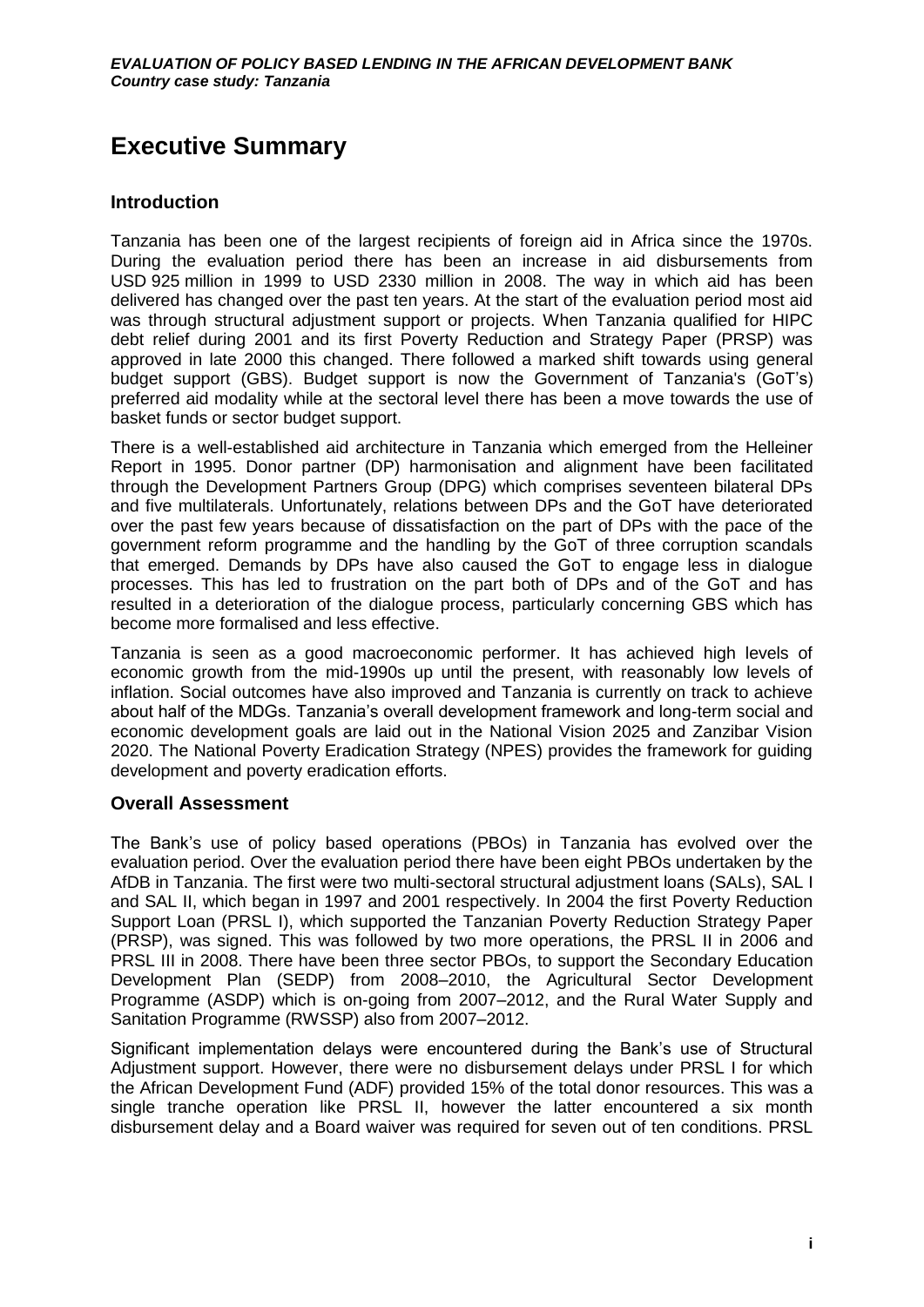III was a two tranche operation and encountered only short delays for each tranche - less than two months but with no delays in the meeting of conditions.

Two of the three sector budget support operations (Agriculture, Rural Water Supply and Sanitation) are based around multi-donor pooled fund arrangements in support of government sector strategies. The ADF provides around 20% of the financial support in each case. The Bank has not been able to participate in pooled funding arrangements because of the restriction on this posed by the ADF rules of origin although this restriction has now been removed. Therefore AfDB provided tranches of annual funding in parallel to the basket funding, against government plans and reports on past actions. The Secondary Education Development Plan is predominantly funded by IDA (UA 100 million) with ADF (UA 20 million) as the only other donor. Other donors provide support to the education sector as a whole. Delays in disbursement of each of the first two tranches were encountered as a result of delays in the provision of appropriate reporting by the Government of Tanzania. The Bank has not played an active role in policy dialogue or participation in sector working groups because of a lack of specialist capacity.

## **Findings**

## *Performance and Impact:*

### **There has been a clear trend towards greater use of GoT systems and more harmonisation with other DPs activities**

This is evident both in the shift towards sector PBOs, where previously it was mainly projects that were implemented, and in the co-financing of general budget support (GBS). All AfDB PBOs use government financial, reporting, monitoring and evaluation and audit systems. This decreases the administrative burden for the GoT and reduces transaction costs. The AfDB has made significant progress in harmonisation and alignment over the evaluation period. The objectives of PBOs have also been aligned with GoT plans and have been harmonised with those of other DPs. The main deviations have been the use of special accounts, earmarking to subsectors and the fact that the AfDB is not allowed by its procurement regulations to join pooled funds.

### **Decentralisation has increased the efficiency of the PBO implementation, but decision-making authority is still limited at country level**

The establishment of the Tanzanian office in 2004 was important in speeding up transactions and making working with the AfDB easier for both the GoT and the other DPs. It has improved planning and delivery of PBOs and increased interactions between the government, local stakeholders and the AfDB. However, many decisions still have to be referred back to Tunis; more decentralised responsibility and local decision-making with increased professional staff would greatly assist the country office in working more efficiently and engaging more effectively in PBOs.

## **There is a limited focus on delivering results in PBOs**

There appears to be limited focus on delivering results in AfDB PBOs due to the long time that it takes to complete Project Completion Reports (PCRs), frontloading of funding and a lack of policy engagement. By frontloading funds disbursement occurs before the end of the PBO cycle, so there is less incentive to produce results in the later stages of the PBO as the majority of the funding has already been given. This led to all the funds being disbursed for the RWSSP when basket fund donors were holding back their funding because of concerns over the quality of reporting. The lack of engagement in policy dialogue and analytical work that could underpin these discussions also suggests an institutional lack of interest in strengthening results.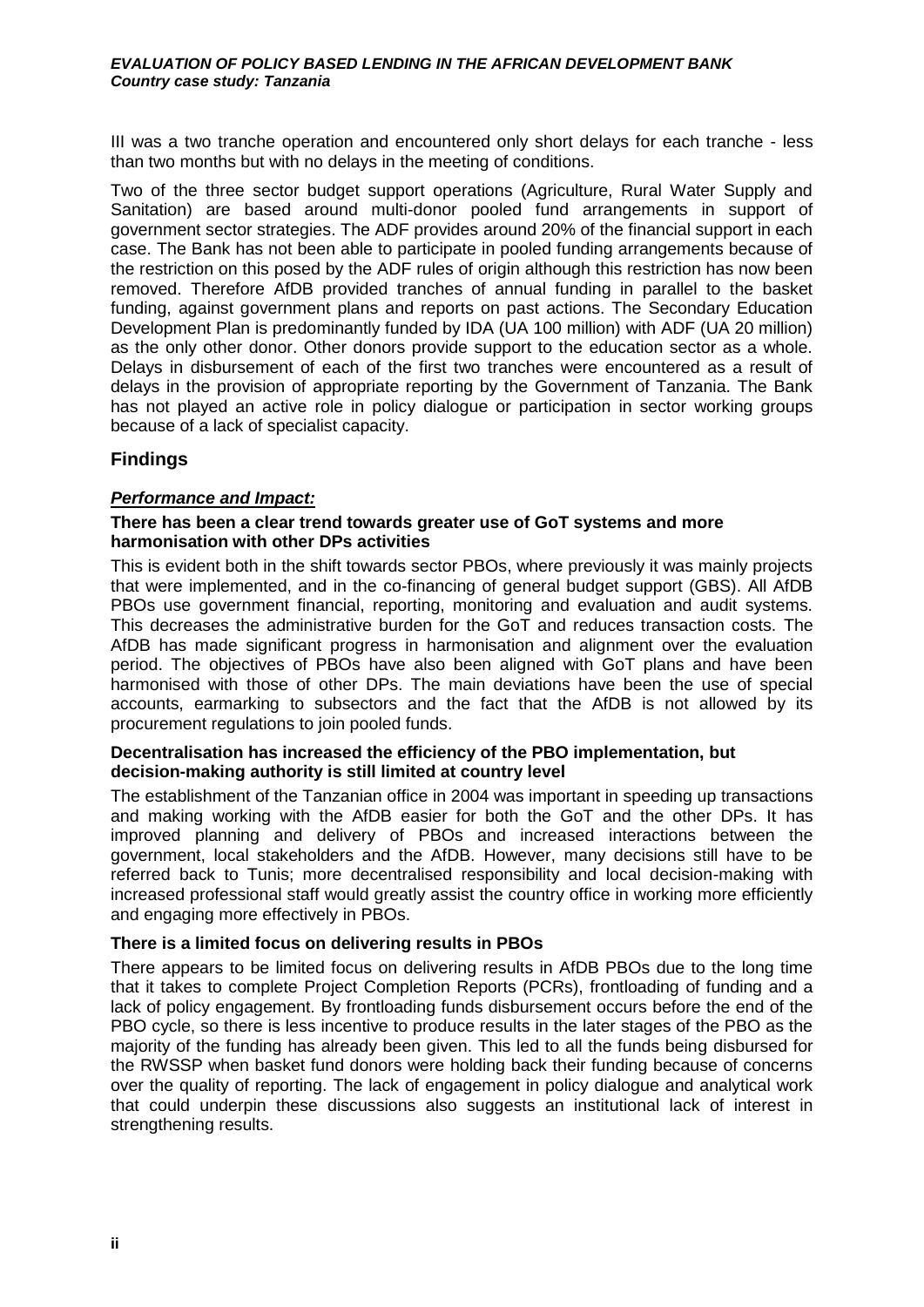### **The value-added of AfDB participation in PBOs has primarily been through additional funding and a focus on procurement and infrastructure**

The main value-added from AfDB's participation in PBOs has been the additional funding that it has provided to the government budget in conjunction with other DPs. There is evidence that budget support (GBS and Sector Budget Support – SBS) has increased the discretionary spending of the GoT significantly, leading to substantial increases in spending from the Tanzania Budget to the priority sectors. AfDB's focus on procurement reforms through complementary activities in the Institutional Support Project for Good Governance (ISP), such as those focused on improving the capacity to implement procurement systems effectively was also recognised. AfDB's expertise on infrastructure has been appreciated in sector PBOs where AfDB inputs have been helpful in the design of components related to it.

## **A lack of capacity in the TZFO constrains AfDB capacity to implement PBOs effectively**

The Tanzania Field Office (TZFO) has lacked capacity to engage fully in budget support processes. There has been a lack of professional staff in key positions with both technical and policy expertise in areas such as PFM and transport also it has taken a long time to fill vacant posts. This has led to resources being spread too thinly and a mismatch between skills required and staff recruited. In addition, some professional staff have been responsible for multiple sectors, requiring a spread of different skills and qualifications that (understandably) few people have been able to command. This has led to an uneven and mixed engagement of the AfDB in the different policy platforms for its priority sectors.

## **Predictability of disbursement from year to year and in-year remains a problem**

Efforts have been made by the TZFO to improve performance in this area, but predictability both from year to year and in-year remains an issue due to the conditions applied and changes in donor plans. Recently, predictability has been affected by frontloading of the current GBS AfDB cycle due to the economic crisis. This resulted in no funds being provided for the 2010/2011 fiscal year. This was unfortunate as it coincided with the AfDB being outgoing Chair of the GBS group and with other DPs reducing their GBS allocations. The result was a large fall in GBS funds of c.US\$200 million, this impacted upon the GoT's budget.

## *Strategic Issues*

## **Capacity to engage in effective policy dialogue and engage strategically in PBOs is constrained**

A key characteristic of TZFO PBOs is that there has been limited effort to influence policy or engage in policy dialogue by the AfDB itself, as there is little engagement by the TZFO on policy issues in the GBS or sector working groups except when AfDB was chairing the GBS. In the three PRSLs there has been limited participation by TZFO sector staff or advisors from HQ in the relevant GBS working groups. There is also a lack of investment in analytical work which would underpin and give credibility to engagement in policy dialogue.

### **Chairing of the GBS Group was also constrained by a lack of resources and ability to engage in policy dialogue strategically**

In 2008 the AfDB became the Chair of the GBS group. Overall, the AfDB was broadly perceived to have done a good job from an administrative perspective. The support given by the AfDB team was instrumental in ensuring the smooth running of the process. However, opinions differ among donors about the degree to which the AfDB was an effective intermediary between the GBS group and GoT. Whilst it was acknowledged that the AfDB's leadership in this relationship worked well on an informal basis, a widely shared view among the bilateral DPs was that the AfDB was less successful when it had to deliver difficult messages to the GoT related to corruption on behalf of the GBS group.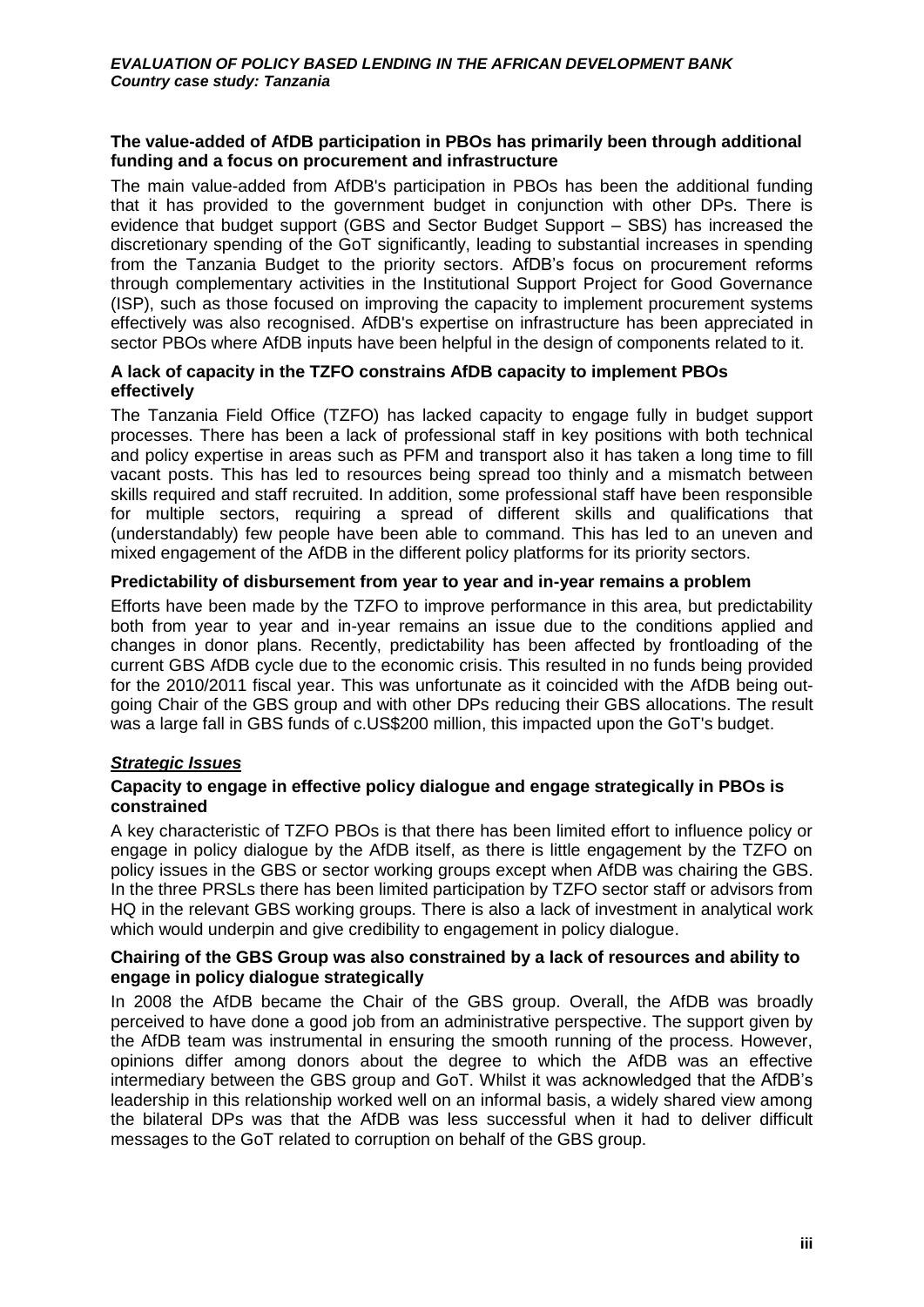## *Design*

### **There is a lack of guidance on how decisions are made on individual country PBO allocations**

There is a lack of clarity on how the formula by which funds are allocated to PBOs is calculated. Bank rules state that 25% of the total ADF portfolio can be delivered by PBOs, but no additional guidance is given on how decisions are made on individual country allocations. The Country Strategy Paper (CSP) should provide guidance on which sectors PBOs will be used in and how they will complement the rest of the programme. However, there is no overall framework in the CSP to guide how a shift to more budget support and use of country systems will occur and over what timeframe. Although the Joint Assistance Strategy for Tanzania (JAST) states that DPs should move towards greater use of budget support there is no discussion of how the AfDB country programme will implement this or assessment of which sectors may be suitable candidates for PBOs.

### **The way in which conditionality is used has improved and the design of PBOs has been strengthened**

There has been a distinct shift in the way in which policy conditionality has been used by the AfDB over the past ten years, arising from lessons learned from previous operations. This has led to a reduction in the number of conditions required and more selectivity with a focus on fewer areas. The conditions that the AfDB now requires for GBS are in line with those of bilateral DPs who use a mix of satisfactory performance in the annual review and additional indicators that reflect their particular concerns. Similarly, in sector PBOs AfDB disbursement is based on satisfactory reviews of sector plans and activities that are jointly agreed between the GoT and DPs. AfDB has also assisted in strengthening GoT processes, mainly in the area of procurement through complementary assistance to GBS through the ISP 2005–2009. This focuses on strengthening PFM, with attention paid to procurement reform, progress has been positive in this area.

## **Concluding Comments**

During the evaluation period the TZFO has made significant progress in strengthening the way in which PBOs are delivered. PBOs are now making use of government financial, reporting, monitoring and evaluation and audit systems. The objectives of PBOs have been aligned with GoT plans and priorities and have been harmonised far more with those of other DPs. However, there has not been complete alignment because of HQ rules on the use of special accounts and funding of sector baskets. But as these regulations have now been repealed it is expected that future AfDB PBOs will be completely aligned as is already happening in the RWSSP II where funding goes through the sector basket, although funds are still earmarked.

There are still areas, however, where the implementation of PBOs could be improved. Predictability has been a problem; there has been limited effort by the AfDB to influence policy, with little engagement in policy dialogue. This is compounded by a lack of investment in analytical work; and insufficient specialist staff. Greater priority to analytical work with more resources channelled into it by the AfDB would give credibility to engagement in policy dialogue. There has also not been a strong focus on results; with the impression being given that sometimes disbursement is more important. Furthermore, although PBOs are being used by the TZFO, projects are still the most prevalent aid modality, with new projects being started in some sectors where there are baskets which could be funded.

A key lesson is that the lack of effective engagement by the TZFO in policy dialogue related to PBOs is a major area of weakness. This is a missed opportunity in terms of influencing policy and strengthening the GoT focus on results: but also the AfDB's lack of visibility in these types of discussions weakens its credibility among stakeholders. The capacity of the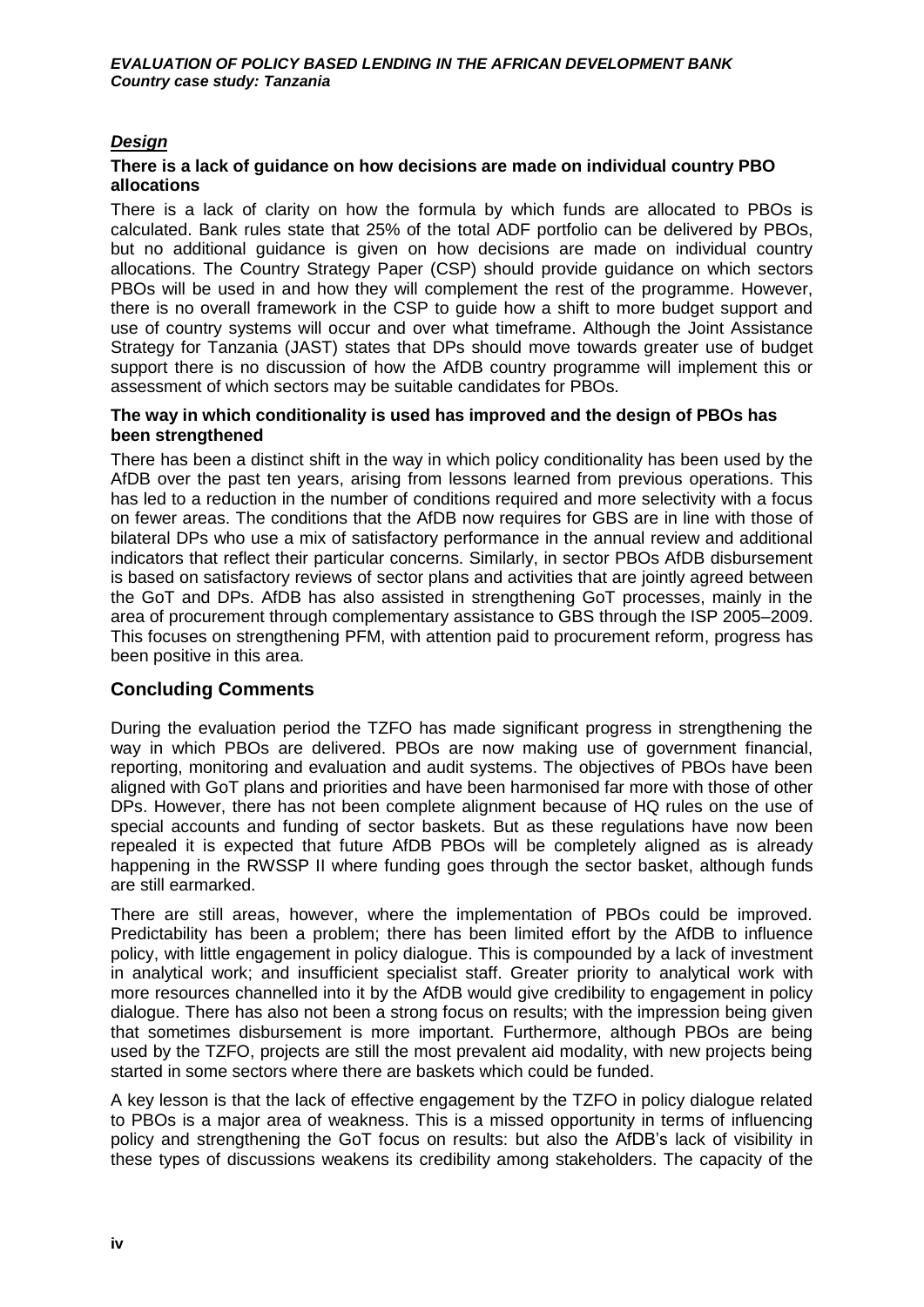AfDB to engage with the GoT and other DPs as an equal partner also needs to be addressed.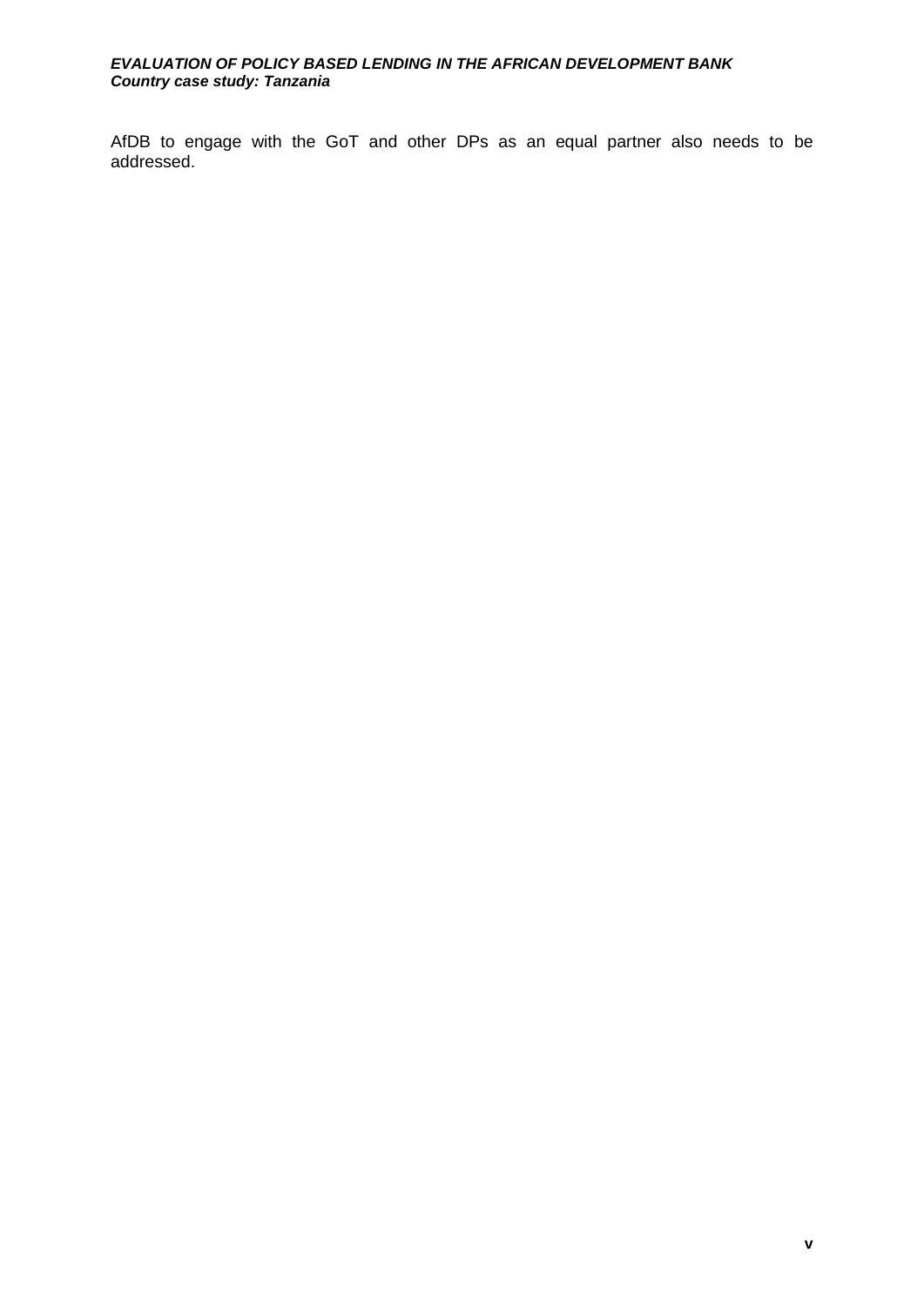## **Table of contents**

|                | <b>Executive Summary</b> |                                                        | Ť        |  |
|----------------|--------------------------|--------------------------------------------------------|----------|--|
|                |                          | List of Tables, Figures and Boxes                      | vii      |  |
|                | Abbreviations            |                                                        | viii     |  |
| 1              |                          | Introduction and Background                            | 1        |  |
| $\overline{2}$ |                          | Tanzania context                                       | 3        |  |
|                | 2.1                      | Brief history of aid to Tanzania                       | 3        |  |
|                | 2.2                      | Aid relationships                                      | 5        |  |
|                | 2.3                      | National Development Strategy and Economic Performance | 6        |  |
| 3              |                          | AfDB Operations in Tanzania                            | 10       |  |
|                | 3.1                      | Brief history of AfDB operations and country strategy  | 10       |  |
|                | 3.2                      | Overview of portfolio and aid instruments used         | 10       |  |
|                | 3.3                      | Performance of the portfolio                           | 11       |  |
|                | 3.4                      | Engagement in joint donor initiatives                  | 12       |  |
| 4              |                          | <b>Features of AfDB PBOs</b>                           | 13       |  |
|                | 4.1                      | Introduction                                           | 13       |  |
|                | 4.2                      | Structural Adjustment Loans I and II                   | 13       |  |
|                | 4.3                      | Poverty Reducing Support Loan (PRSL) I-III             | 16       |  |
|                | 4.4                      | Agricultural Sector Development Programme              | 17       |  |
|                | 4.5                      | <b>Secondary Education Development Plan</b>            | 18       |  |
|                | 4.6                      | Rural Water Supply and Sanitation Program              | 19       |  |
| 5              |                          | <b>Key Findings</b>                                    | 21       |  |
| 6              | <b>Issues</b>            |                                                        |          |  |
|                |                          | References and Bibliography                            | 36       |  |
|                | Annex A<br>Annex B       | <b>Evaluation Matrix</b>                               | 39<br>51 |  |
|                | Annex C                  | <b>Country Time Line</b><br>List of people met         | 63       |  |
|                | Annex D                  | Key data on PBOs                                       | 65       |  |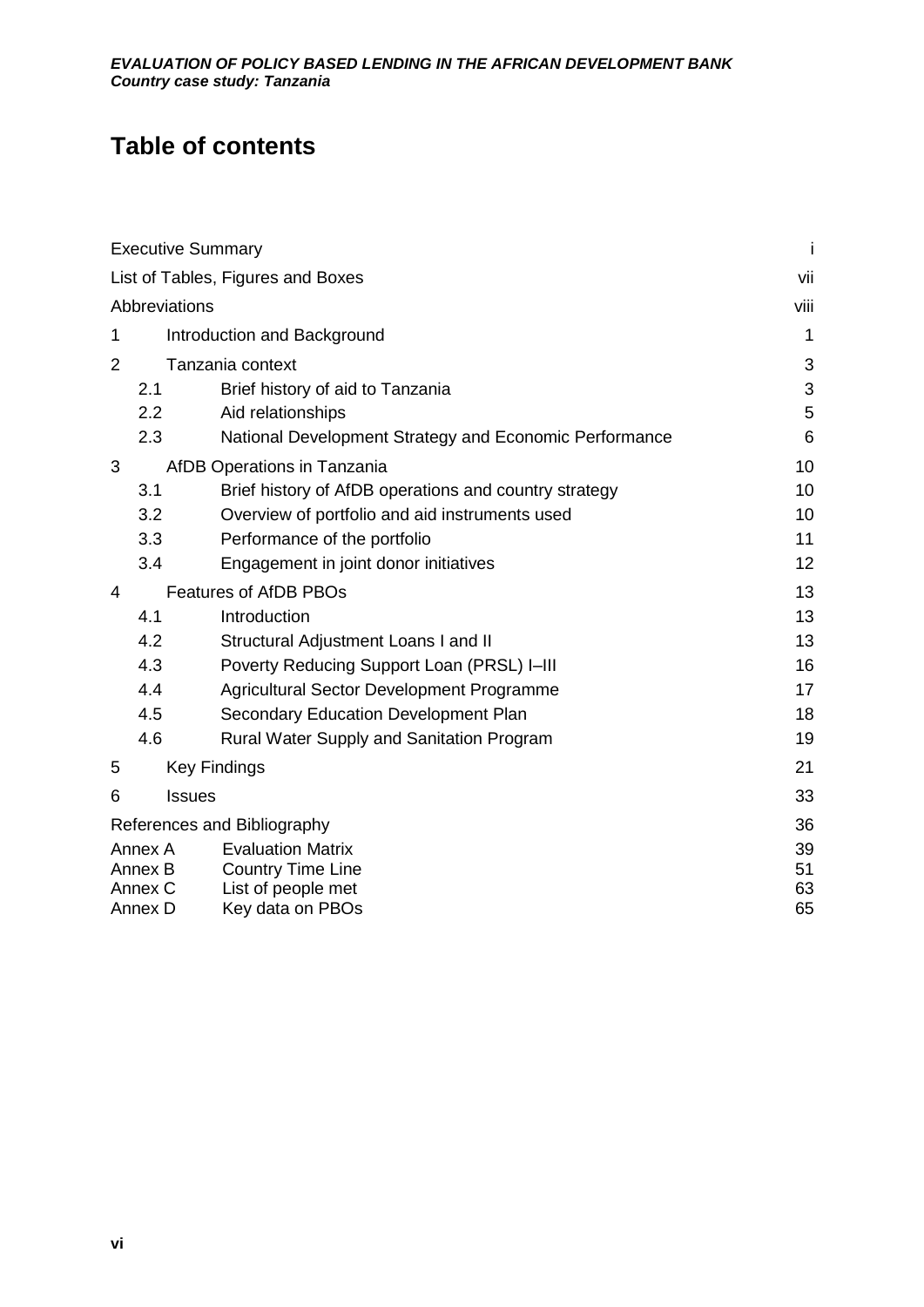## <span id="page-8-0"></span>**List of Tables, Figures and Boxes**

| Table 2.1  | Tanzania: Millennium Development Goals                                  | 8              |
|------------|-------------------------------------------------------------------------|----------------|
| Table 4.1  | AfDB Annual Disbursements of PBOs (UA millions)                         | 13             |
| Table 4.2  | Sources of Financing for the SAC                                        | 14             |
| Table 4.3  | <b>Financing Sources for PRSP/PSAC</b>                                  | 14             |
| Table 4.4  | Sources of Finance for the ASDP                                         | 18             |
| Table 4.5  | Sources of Finance for the SEDP                                         | 19             |
| Table 4.6  | Sources of Finance for the NRWSSP                                       | 20             |
| Table 5.1  | GBS Annual Review Assessment/Ratings: 2006-2009                         | 32             |
| Table 5.2  | Performance of Procurement Reform                                       | 32             |
| Table D.1  | Total ADF Approvals Tanzania: 1999-2009 (UA million)                    | 65             |
| Table D.2  | Comparison of the Performance of SAL I-II and PRSL I-III                | 66             |
| Table D.3  | ASDP Commitments and Disbursements: 2008–2010                           | 67             |
| Table D.4  | Commitments and Disbursements for the SEDP                              | 67             |
| Table D.5  | <b>RWSSP: Commitments and Disbursements</b>                             | 68             |
| Table D.6  | General Budget Support to Tanzania – Commitment Vs. Actual Disbursement |                |
|            | - Trend Table - Million USD Equiv                                       | 69             |
| Figure 2.1 | Tanzania: Gross Loan and Grant Disbursements 2001–2008                  | 3              |
| Figure 2.2 | GBS and GBS as a Proportion of Total Aid 2002-2008                      | 4              |
| Figure 2.3 | Share of ODA to Tanzania by Development Partner: 1999-2009              | $\sqrt{5}$     |
| Figure 2.4 | Tanzania: Real GDP and Consumer Price Inflation, 1990–2009              | $\overline{7}$ |
| Box 1.1    | Objectives and Purpose of the Evaluation of Policy Based Lending        | 1              |
| Box 4.1    | Lessons from SAL I and II and PRSL I-III                                | 15             |
| Box 4.2    | Lessons from PRSL I-III PCRs                                            | 17             |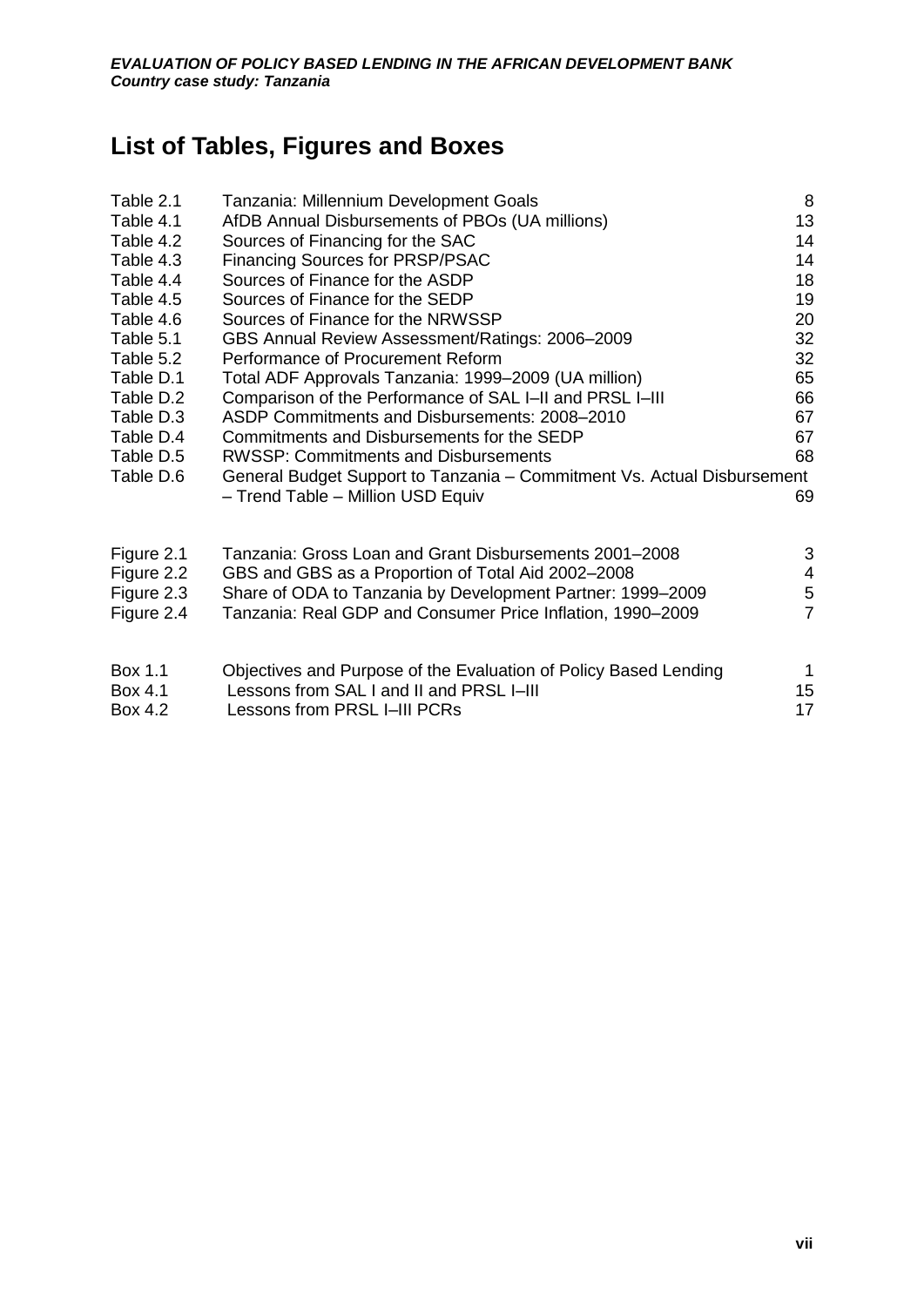## <span id="page-9-0"></span>**Abbreviations**

| AfDB           | African Development Bank                            |
|----------------|-----------------------------------------------------|
| <b>ADF</b>     | African Development Fund                            |
| <b>AMSDP</b>   | Agriculture Marketing Systems Development Programme |
| <b>ASDS</b>    | <b>Agriculture Sector Development Strategy</b>      |
| <b>ASDP</b>    | Agriculture Sector Development Programme            |
| <b>CDS</b>     | <b>Current Decentralisation Strategy</b>            |
| <b>CFAA</b>    | <b>Country Financial Accountability Assessment</b>  |
| <b>CPI</b>     | <b>Corruption Perception Index</b>                  |
| <b>CSO</b>     | <b>Civil Society Organisation</b>                   |
| <b>CSP</b>     | <b>Country Strategy Paper</b>                       |
| <b>DCI</b>     | Development Cooperation Ireland                     |
| <b>DFID</b>    | Department for International Development            |
| DP             | <b>Development Partner</b>                          |
| <b>DPG</b>     | <b>Development Partners Group</b>                   |
| <b>EPA</b>     | <b>External Payments Arrears</b>                    |
| <b>GBS</b>     | <b>General Budget Support</b>                       |
| <b>ESDP</b>    | <b>Education Sector Development Programme</b>       |
| EU             | <b>European Union</b>                               |
| <b>FY</b>      | <b>Financial Year</b>                               |
| <b>GDP</b>     | <b>Gross Domestic Product</b>                       |
| <b>GNP</b>     | <b>Gross National Product</b>                       |
| GoT            | Government of Tanzania                              |
| <b>HBS</b>     | <b>Household Budget Survey</b>                      |
| <b>HIPC</b>    | <b>Highly Indebted Poor Countries</b>               |
| <b>IFAD</b>    | International Fund for Agriculture Development      |
| <b>IFMIS</b>   | <b>Integrated Financial Management System</b>       |
| <b>IMF</b>     | <b>International Monetary Fund</b>                  |
| <b>ICB</b>     | <b>International Competitive Bidding</b>            |
| <b>JAST</b>    | <b>Joint Assistance Strategy</b>                    |
| <b>LGA</b>     | <b>Local Government Authority</b>                   |
| <b>MDA</b>     | Ministries, Departments & Agencies                  |
| <b>MDF</b>     | Multi-donor Fund                                    |
| <b>MDGs</b>    | <b>Millennium Development Goals</b>                 |
| <b>M&amp;E</b> | Monitoring and Evaluation                           |
| <b>MoEVT</b>   | Ministry of Education and Vocational Training       |
| <b>MoFEA</b>   | Ministry of Finance and Economic Affairs            |
| <b>MTEF</b>    | Medium-Term Expenditure Framework                   |
| <b>MKUKUTA</b> | Local name for NSGRP                                |
| <b>NPES</b>    | <b>National Poverty Eradication Strategy</b>        |
| <b>NRWSSP</b>  | National Rural Water and Sanitation Programme       |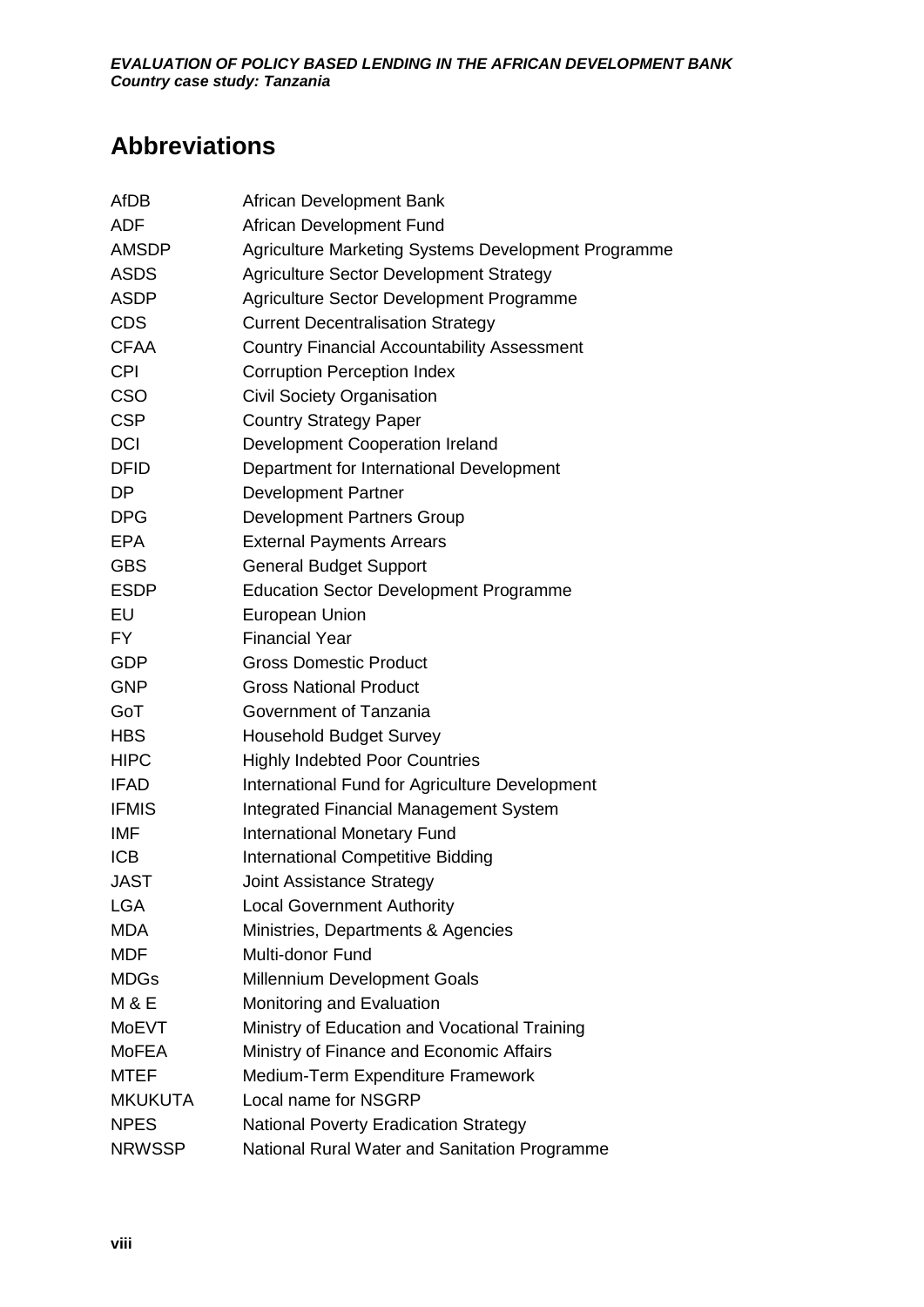| <b>NSGRP</b>           | National Strategy for Growth and Reduction of Poverty  |
|------------------------|--------------------------------------------------------|
| <b>OPEV</b>            | <b>Operations Evaluation Department</b>                |
| <b>OSGE</b>            | Governance, Finance and Economic Management Department |
| <b>PAF</b>             | <b>Performance Assessment Framework</b>                |
| <b>PBL</b>             | <b>Policy Based Lending</b>                            |
| <b>PBO<sub>s</sub></b> | <b>Policy Based Operations</b>                         |
| <b>PCR</b>             | <b>Project Completion Report</b>                       |
| <b>PEFAR</b>           | Public Expenditure and Financial Accountability Review |
| <b>PFM</b>             | <b>Public Financial Management</b>                     |
| <b>PFMRP</b>           | Public Financial Management Reform Programme           |
| <b>PPRA</b>            | <b>Public Procurement Regulatory Authority</b>         |
| <b>PRBS</b>            | <b>Poverty Reduction Budget Support</b>                |
| <b>PRGF</b>            | Poverty Reduction Growth Facility                      |
| <b>PSAC</b>            | <b>Poverty Structural Adjustment Credit</b>            |
| <b>PRS</b>             | <b>Poverty Reduction Strategy</b>                      |
| <b>PRSL</b>            | Poverty Reduction Strategy Loan                        |
| <b>PRSP</b>            | <b>Poverty Reduction Strategy Paper</b>                |
| <b>PSRP</b>            | Public Sector Reform Programme                         |
| <b>RDS</b>             | <b>Rural Development Strategy</b>                      |
| <b>RWSSP</b>           | Rural Water Supply and Sanitation Programme            |
| <b>RMC</b>             | <b>Regional Member Country</b>                         |
| <b>SAL</b>             | Structural Adjustment Loan                             |
| <b>SAC</b>             | <b>Structural Adjustment Credit</b>                    |
| <b>SDC</b>             | Swiss Agency for Development Cooperation               |
| <b>SECO</b>            | <b>State Economic Secretariat for Economic Affairs</b> |
| <b>SEDP</b>            | Secondary Education Development Programme              |
| <b>SPA</b>             | Special Programme of Assistance for Africa             |
| <b>SWAp</b>            | Sector Wide Approach                                   |
| <b>TZFO</b>            | <b>Tanzania Field Office</b>                           |
| <b>UA</b>              | Unit of Account                                        |
| <b>USD</b>             | <b>United States Dollar</b>                            |
|                        |                                                        |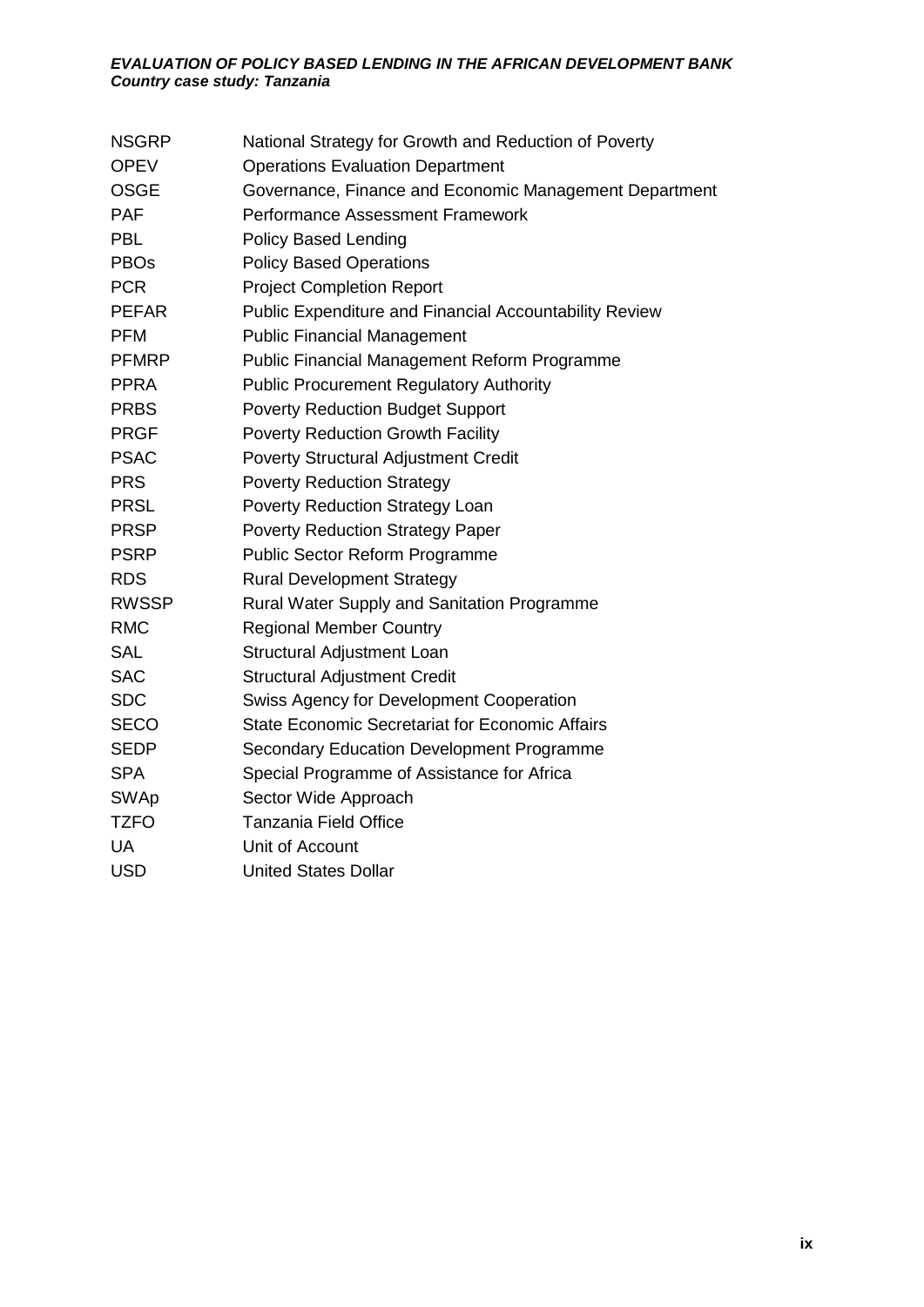## **Currencies and Measures**

Currency equivalents

As of September 2010

UA 1.00 = TZS 2098.99

UA  $1.00 = E$  0.979557

UA 1.00 = US\$ 1.50891

### Financial Year

1 July to 30 June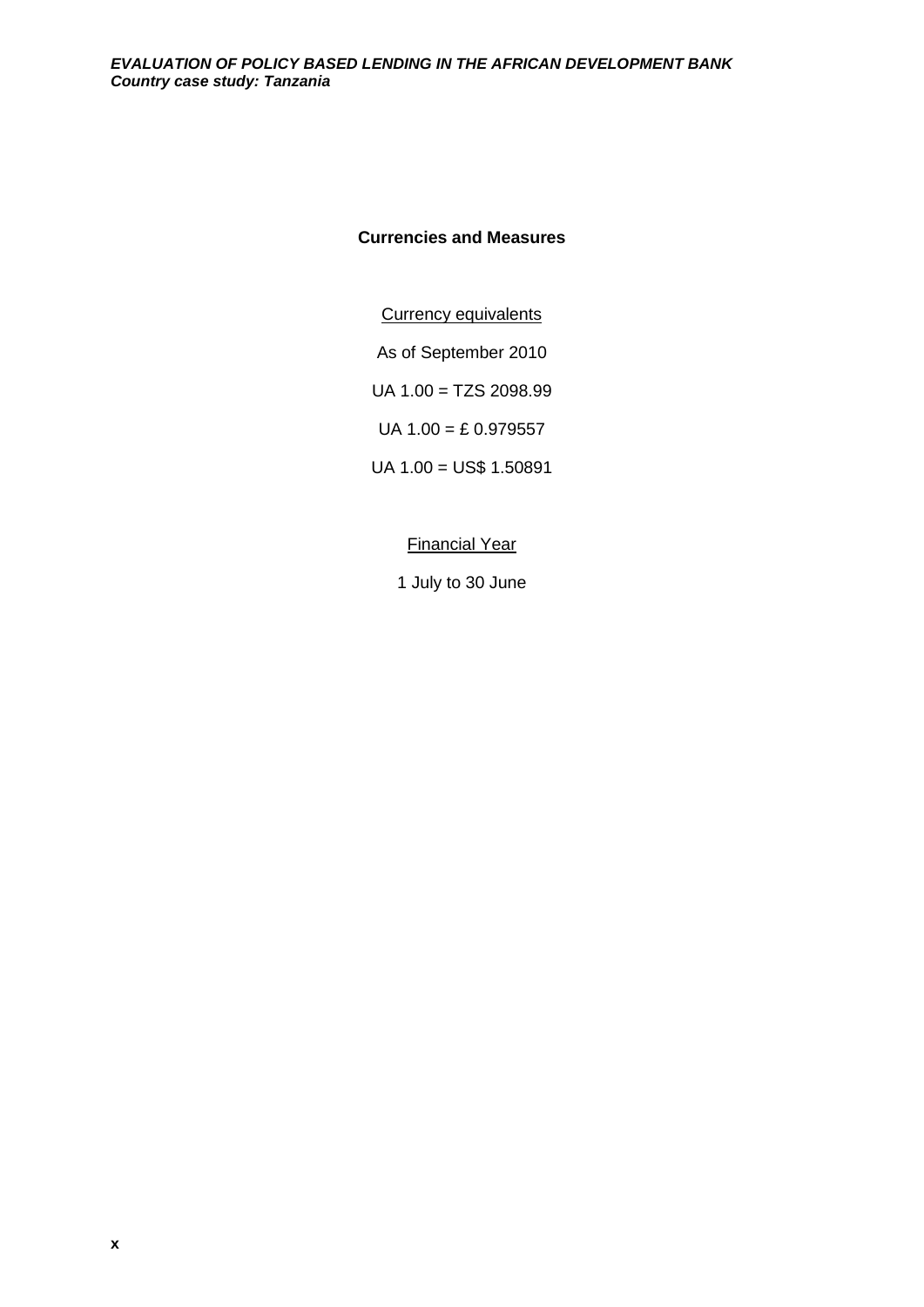## <span id="page-12-0"></span>**1 Introduction and Background**

This country case study of Tanzania is one of a series of case studies that have been undertaken as part of an independent evaluation commissioned by the African Development Bank (AfDB) of the AfDB's Policy Based Operations (PBOs). PBOs are quick-disbursing aid instruments which are defined by the AfDB (2009c) as:

*Funds that are channelled directly to the partner government's general treasury account and subject to the country's own systems for public financial management i.e., allocation, procurement, accounting and auditing procedures.<sup>1</sup>* 

The aim is to support policy and institutional reforms that promote economic growth and poverty reduction. PBOs include balance of payments support, sectoral adjustment lending to support reforms in specific sectors, policy based lending for governance, general budget support and sector budget support. This evaluation has been designed to examine the application of PBOs used by the Bank over the period 1999–2009. The objectives and purpose of the evaluation are outlined in Box 1.1.

## <span id="page-12-1"></span>**Box 1.1 Objectives and Purpose of the Evaluation of Policy Based Lending**

*The overarching objective of the evaluation is to examine the relevance, efficiency and effectiveness of the PBL instrument as used by the Bank in regional member countries over the period 1999 – 2009. Specific attention is being given to the evaluation of:*

- ◊ *The AfDB's institutional and policy framework for the design, appraisal and delivery of PBL***:** to evaluate the Bank's formal policy framework, procedures, skills and organisational structure for the delivery of PBL. How well does this reflect emerging international (and Bank) best practice; and is the Bank organisationally equipped to delivery best practice PBL efficiently and effectively?
- ◊ *Policy and practice:* to evaluate the Bank's approach to the design, appraisal and delivery of PBL instruments in practice and how well this fits or deviates from Bank policy guidelines, with international best practice and country context and needs.
- ◊ *Choice of aid instruments***:** to evaluate how choices are made about the use of aid instrument in the country programmes and how relevant it is to the partner country's problems, policies and priorities
- ◊ *Effects at country level:* To assess the contribution made by the AfDB to policy dialogue, joint processes, institutional strengthening and other relevant areas where PBL is focused.

 *Source: AfDB (2009c)*

A full explanation of the evaluation, its methodology and the evaluation matrix is provided in the *Inception Report of the Evaluation of Policy Based Operations in the African Development Bank 1999-2009* (OPM and Mokoro, 2010). The country case studies have been designed to complement the work undertaken by the evaluation team at AfDB headquarters and more specifically the Institutional and Policy Review, by providing additional information on the operation of PBOs at country level. The case-studies are designed to address the questions outlined in the evaluation matrix that are relevant to the country level (see Annex B, OPM and Mokoro, 2010), with each study using the same evaluation framework in order to ensure consistency between studies. Annex A provides an

 1 Or, in the case of balance of payments support, funds are channelled through the central bank and consequently subject to country systems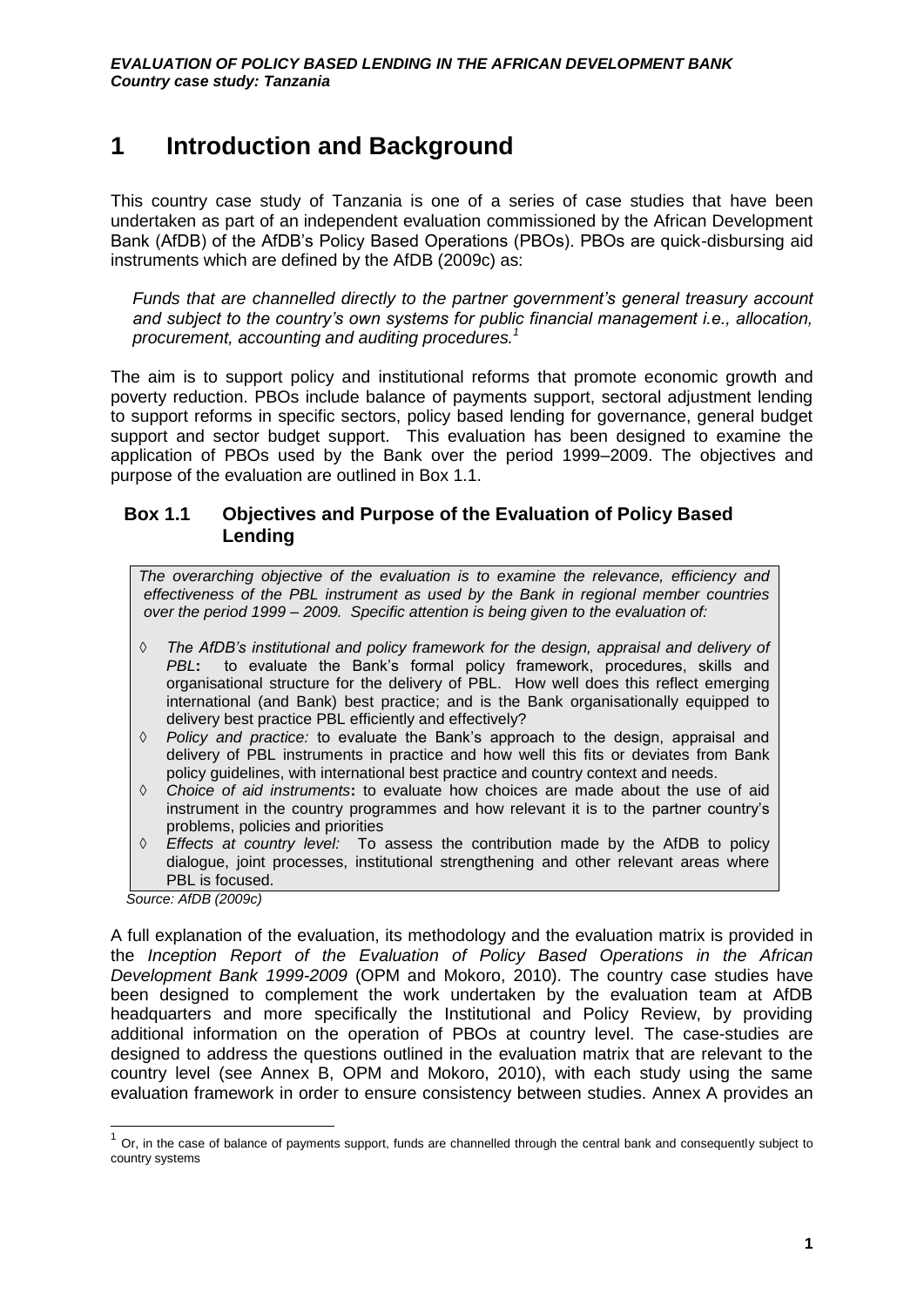outline of the evaluation questions for the country case-studies with a summary of the answers for Tanzania.

Six country case studies have been undertaken to gather evidence relating to AfDB policy, processes and choices relating to PBOs from 1999–2009 in Morocco, Sierra Leone, Ethiopia, Rwanda, Burkina Faso and Rwanda. Each study involved a country visit and interviews with the AfDB in Tunis, the AfDB office in country, government, civil society organisations and development partners. This report is the output of the Tanzania country visit and includes evidence gathered both in country and at AfDB headquarters (HQ), and assesses the experience of AfDB support to PBOs in Tanzania. The country visit for this study took place from 24 August - 4 September 2010. The team was compromised of Ann Bartholomew and Emmanuel Maliti.

The second section of this report provides some background information on the Tanzanian context in terms of aid flows and a description of the aid architecture. The third section describes the AfDB portfolio over the evaluation period, and the fourth section describes the main PBOs that the Bank has implemented. The fifth section outlines the key findings from the evaluation, while the final section gives conclusions, lessons learned and reflections.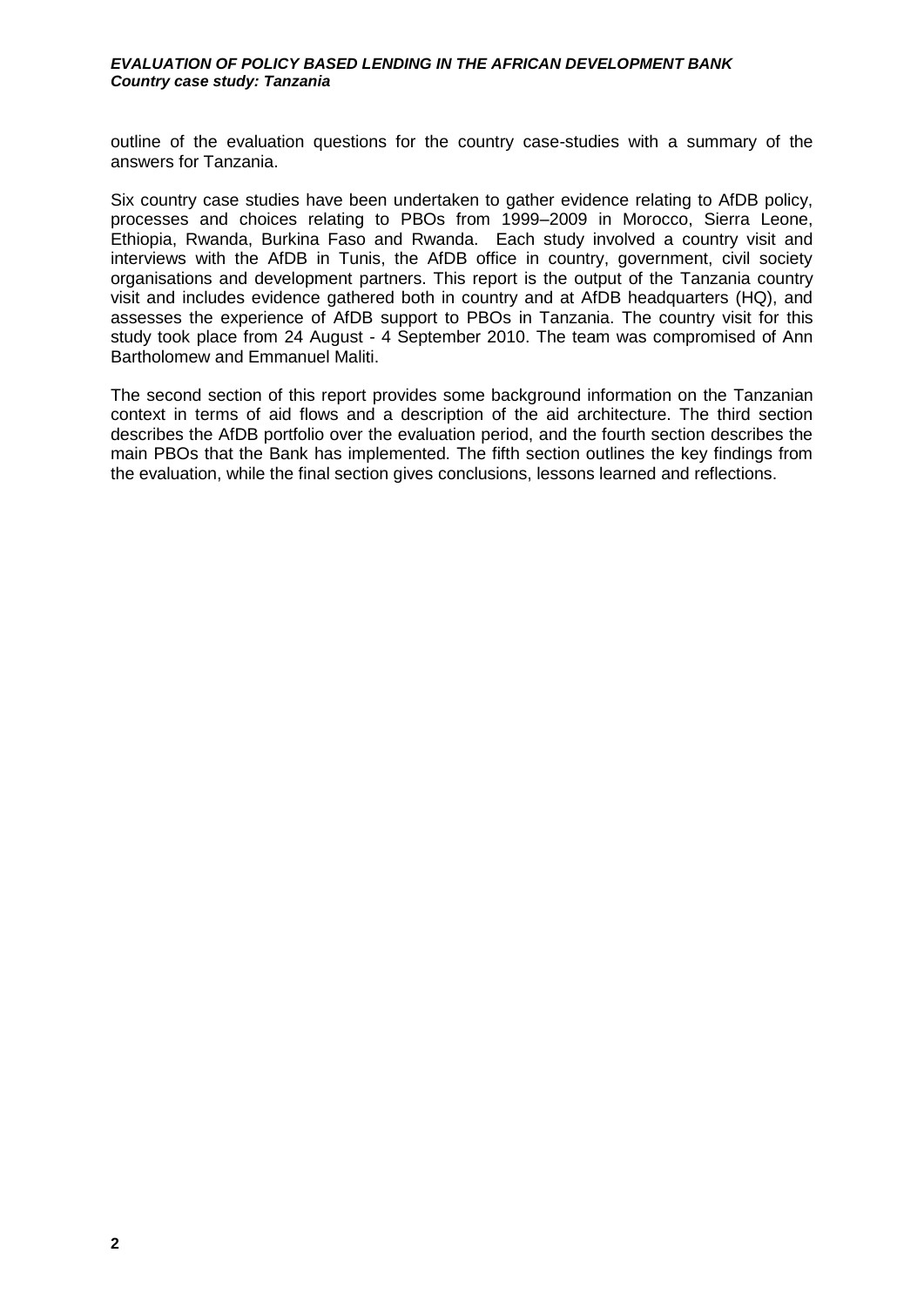## <span id="page-14-0"></span>**2 Tanzania context**

## <span id="page-14-1"></span>**2.1 Brief history of aid to Tanzania**

Tanzania has been one of the largest recipients of foreign aid in Africa since the 1970s. During the evaluation period there has been an increase in aid disbursements from USD 925 million in 1999 to USD 2330 million in 2008. $^2$  As Figure 2.1 illustrates, there was a slight decline in aid flows in 2005 and 2008, but there has generally been an upward trajectory. The large increase in grant disbursements in 2006 was due to a one-off rise in World Bank grant disbursements.



<span id="page-14-2"></span>**Figure 2.1 Tanzania: Gross Loan and Grant Disbursements 2001–2008**

The way in which aid has been delivered has changed over the past ten years. At the start of the evaluation period most aid was through structural adjustment type balance of payments support or projects. This changed when Tanzania qualified for HIPC debt relief during 2001 and its first Poverty Reduction and Strategy Paper (PRSP) was approved in late 2000. This marked a shift towards using general budget support (GBS), which has been given to Tanzania since 2001 in the form of unearmarked, direct support to the Government of Tanzania (GoT) budget.

Budget support is now the GoT's preferred aid modality and in the sectors there has been a move towards the use of basket funds or sector budget support, with this type of funding modality now used in most sectors. Despite this, a large proportion of aid still continues to be provided in the form of projects. Data from the Ministry of Finance and Economic Affairs indicate that approximately 30–40% of total ODA to Tanzania is provided as GBS, compared to  $17-21\%$  as basket funds and  $37-39\%$  as projects.<sup>3</sup> The number of projects remains high

*DAC Statistics, http://stats.oecd.org/Index.aspx?DatasetCode=ODA\_RECIP* 

 2 <http://www.aideffectiveness.org/Country-Tanzania.html>

<sup>&</sup>lt;sup>3</sup><http://www.aideffectiveness.org/Country-Tanzania.html>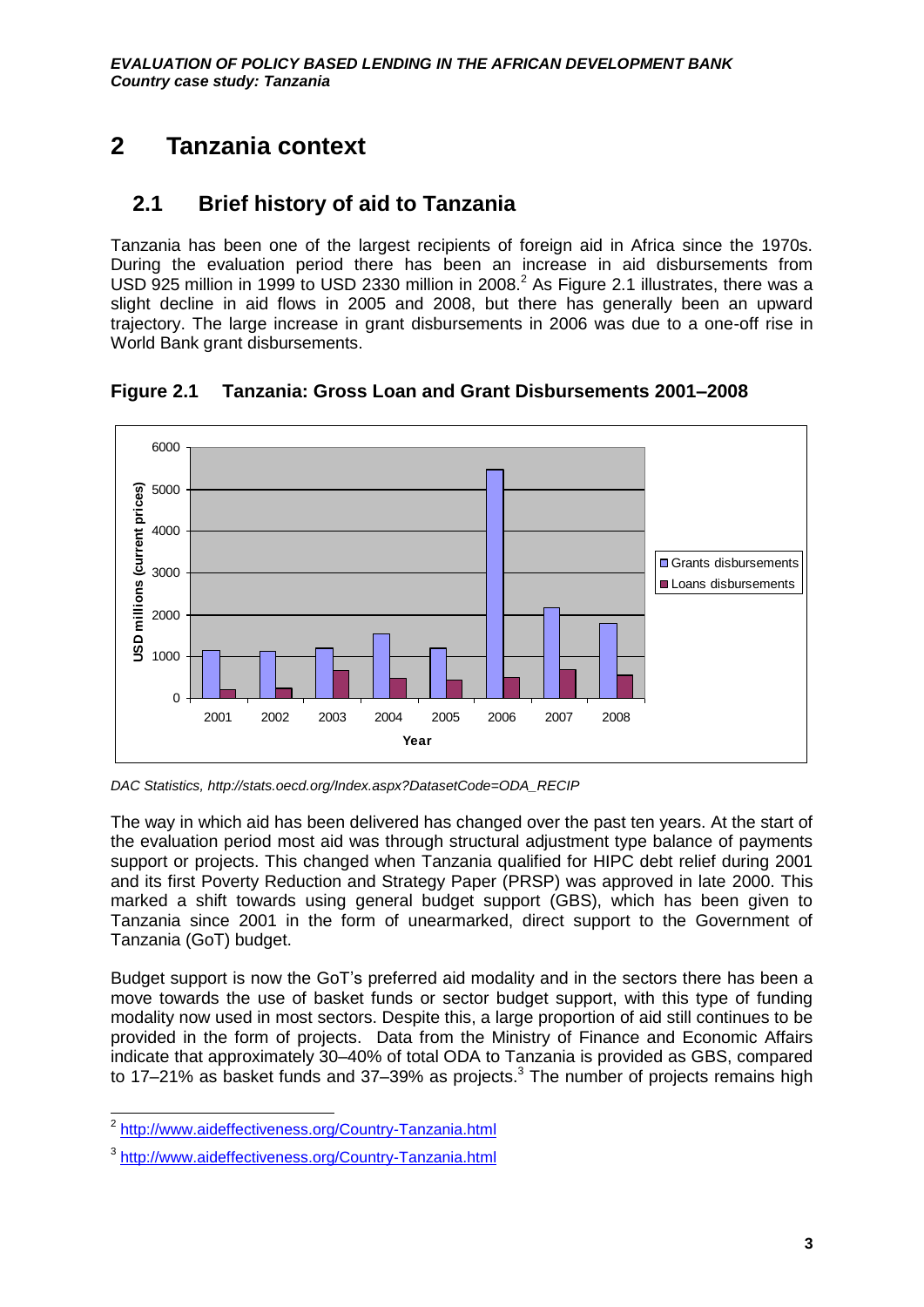not just due to DPs' preferences, as the GoT also sends contradictory messages to DPs by continuing to accept projects and furthermore by proposing projects to DPs, in cases where interventions could have been integrated within a harmonised programme (see Section [3.2](#page-21-2) for the case of an AfDB agricultural intervention which the Office of the Prime Minister (OPM) wanted as a project, rather than through the Ministry of Agriculture sector basket fund).

Trends in GBS and GBS as a percentage of total aid as recorded in the government budget are shown in [Figure 2.2.](#page-15-0) In 2001 there were nine DPs giving GBS. These were Denmark, the European Union, Finland, Ireland, the Netherlands, Norway, Sweden, Switzerland and the UK. By 2009 the budget support group had grown to 14 including the AfDB, Canada, the European Union, Denmark, Finland, Ireland, Japan, Germany, the Netherlands, Norway, Sweden, Switzerland, UK and the World Bank. In 2010 this was reduced to 13 when the Netherlands withdrew from budget support. The AfDB joined the GBS group in the 2005/2006 fiscal year.



<span id="page-15-0"></span>**Figure 2.2 GBS and GBS as a Proportion of Total Aid 2002–2008<sup>4</sup>**

The level of GBS looks likely to decline in the future as DPs such as the World Bank have decreased their aid allocation to GBS because of dissatisfaction with the government's achievement of results related to economic reform and poverty reduction, while the Netherlands has withdrawn completely. Switzerland is also shifting its institutional focus away from low income countries like Tanzania to middle income countries and for this reason stopped providing support to GBS as of FY 2010/2011.<sup>5</sup> The AfDB have not had funds to disburse in 2010/11 because of the front loading of their three year GBS allocation in the first two years. This coupled with decreases from other development partners has led to a decline

*Source: DAC Statistics, http://stats.oecd.org/Index.aspx?DatasetCode=ODA\_RECIP*

 $\overline{a}$  $4$  Figure 2.2 uses net ODA disbursements whereas Figure 2.1 uses gross ODA disbursements, so the figures are not directly comparable.

<sup>&</sup>lt;sup>5</sup> The State Economic Secretariat for Economic Affairs (SECO) (Switzerland's aid agency which has the mandate to give GBS) is shifting its focus to middle income countries, while its sister agency, the Swiss Agency for Development Cooperation (SDC), will continue to give non-GBS aid to Tanzania.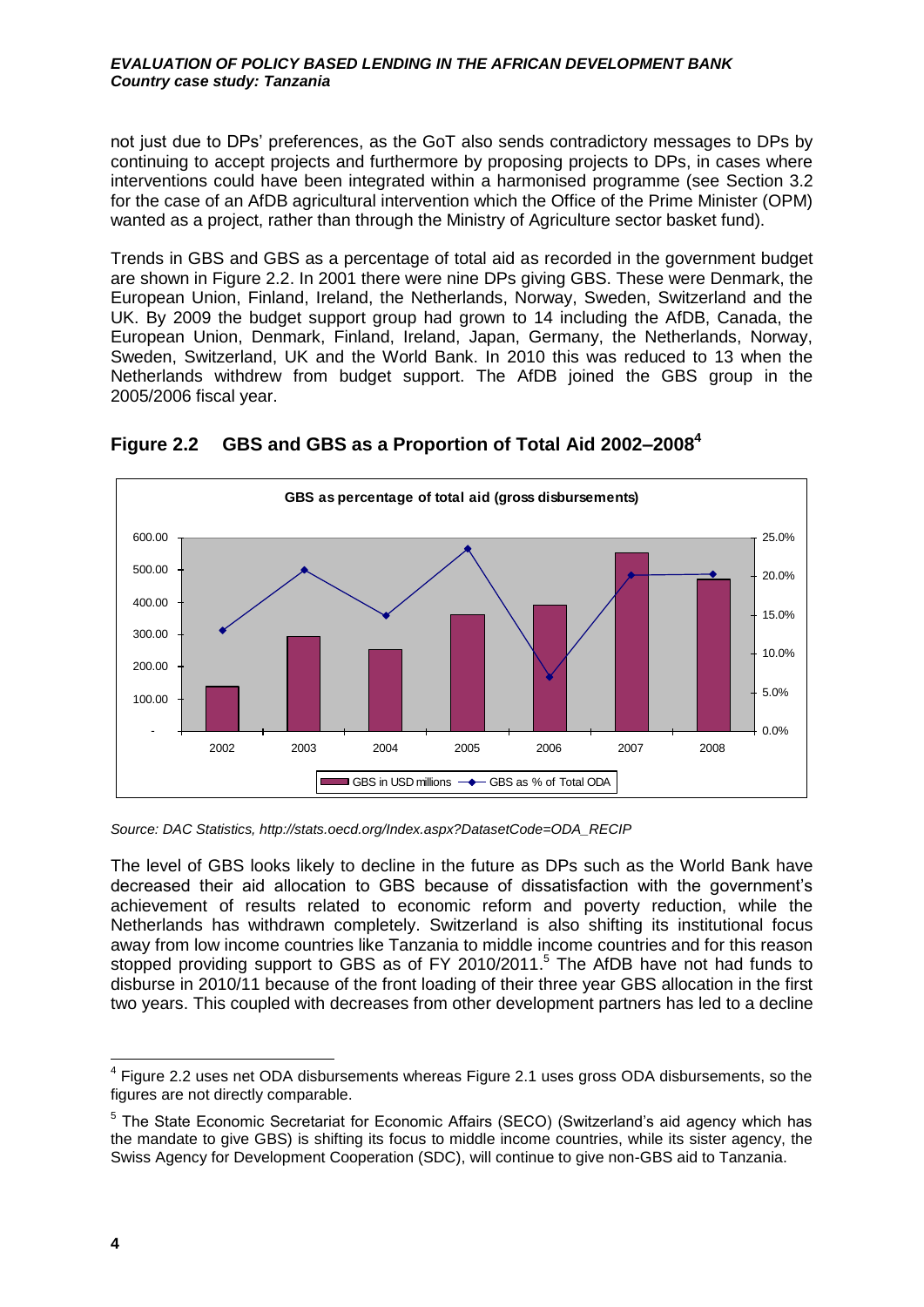in GBS funding for the FY 2010/2011 by some USD 200 million than in the previous fiscal year.

Overall, the AfDB has been one of the top ten donors to Tanzania during the evaluation period, contributing around 4.1% of total aid between 1999 and 2008, as indicated in [Figure](#page-16-1)  [2.3.](#page-16-1) This figure remained more or less consistent throughout the ten-year period. The largest donor has been the World Bank, followed by the United Kingdom, the EC and the Netherlands.



## <span id="page-16-1"></span>**Figure 2.3 Share of ODA to Tanzania by Development Partner: 1999–2009**

## <span id="page-16-0"></span>**2.2 Aid relationships**

There is well established aid architecture in Tanzania which emerged from the Helleiner Report in 1995, drawn up as a response to deterioration in DP-government relations which were at a low in the 1990s.<sup>6</sup> This was mainly due to a slippages in revenue collection, rising corruption and problems with DP behaviour. The report and the subsequent "Agreed Notes" in January 1997 put forward a process for building a new relationship.

This led to the GoT developing the Tanzania Assistance Strategy in 2002, whereby progress towards achieving objectives was monitored annually by the Independent Monitoring Group, resulting in a number of recommendations for both GoT and DPs. This was superseded by the Joint Assistance Strategy for Tanzania (JAST) which was developed jointly in 2006 by the government and development partners and formulated in the spirit of national and international commitments and initiatives on aid effectiveness. It covers a five-year cycle and outlines the main objectives, principles and broad arrangements of Tanzania's development partnership. It is complemented by an Action Plan which specifies concrete activities and

*Source: DAC Statistics, http://stats.oecd.org/Index.aspx?DatasetCode=ODA\_RECIP*

 6 Professor Helleiner was chosen to mediate between the GOT and DPs as he had substantial experience of working in Tanzania and was trusted by both sides.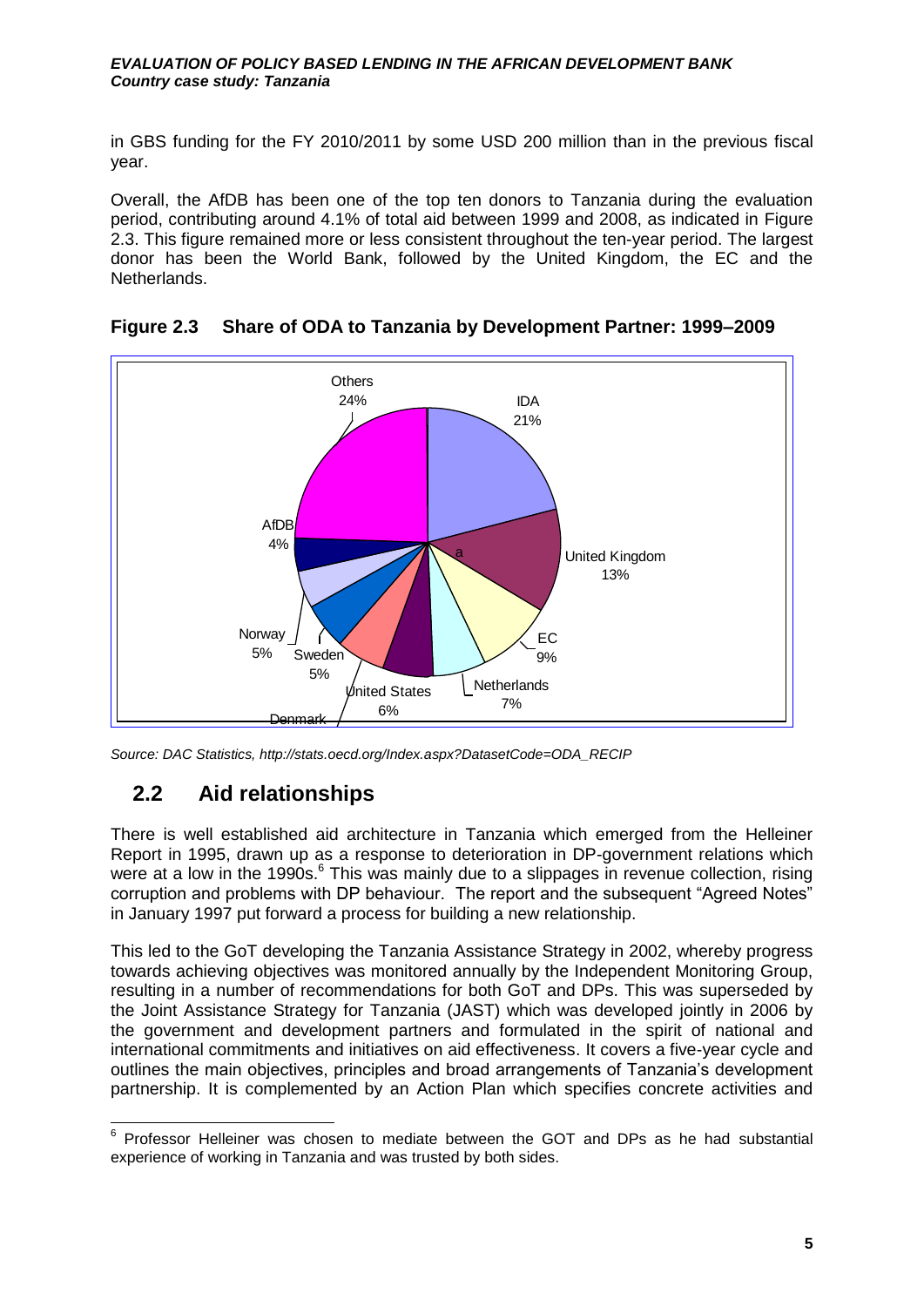timeframes for implementing the JAST and a monitoring framework with indicators to measure government and DP performance.

DP harmonisation and alignment have been facilitated through the Development Partners Group (DPG). This group comprises 17 bilateral DPs and 5 multilaterals.<sup>7</sup>

The principles for engagement and dialogue between DPs internally and with the GoT are organised around the structure of the national development framework for Mainland Tanzania, the MKUKUTA. In 2008, the Government endorsed a new Dialogue Structure that is led by the Government and guides coordination between the Government, DPs and domestic stakeholders by integrating all major national and sectoral development interventions into a single structure. The structure covers four main levels: Sector and Thematic Area Working Groups, Cluster Working Groups, MKUKUTA-PER Main Group and a Joint Coordinating Group.<sup>8</sup>

Unfortunately, relations between DPs and the GoT have deteriorated over the past few years because of dissatisfaction on the part of DPs with the pace of the government reform programme and the handling by the GoT of three corruption scandals that emerged. The first was EPA, which related to the External Payments Arrears (EPA) account facility at the Bank of Tanzania (BoT). This involved the fraudulent payment of around Tshs 133 billion (USD 96 million) from the account to 22 companies in 2005/06. The second was BAE in 2008 in which a government minister resigned over allegations of taking bribes from the British company, BAE Systems. The third was Richmond in 2008, in which two ministers and the prime minister resigned over allegations of fraud and corruption in connection with a contract with American firm Richmond Development Company.

Demands by DPs have also caused the GoT to engage less in dialogue processes. This has led to frustration on the part both of DPs and of the GoT and has resulted in a deterioration of the dialogue process, particularly in GBS which has become more formalised and less effective. This dissatisfaction has led a decrease in GBS commitments and a withdrawal by some DPs from sector baskets such as the PFMRP basket, where GoT engagement is not high and the mechanism is perceived not to be working effectively.

## <span id="page-17-0"></span>**2.3 National Development Strategy and Economic Performance**

## **2.3.1 National Development Strategy**

Tanzania's overall development framework and long-term social and economic development goals are laid out in the National Vision 2025 and Zanzibar Vision 2020. The National Poverty Eradication Strategy (NPES) provides the framework for guiding development and poverty eradication efforts. The medium-term objectives for Mainland Tanzania were outlined in the first PRSP, which ran from 2002–2004 and are now part of the National Strategy for Growth and Reduction of Poverty (NSGRP) or MKUKUTA, which ran from 2005/06 to 2009/10 and will be superseded by the MKUKUTA II 2010–2015 which was completed in

 7 <http://www.tzdpg.or.tz/external/dpg-tanzania/about-dpg-in-tanzania.html>

<sup>8</sup> For further details on the different levels in the Dialogue Structure see <http://www.tzdpg.or.tz/external/dpg-tanzania/aid-coordination-and-national-dialogue-structure.html> (01/07/10)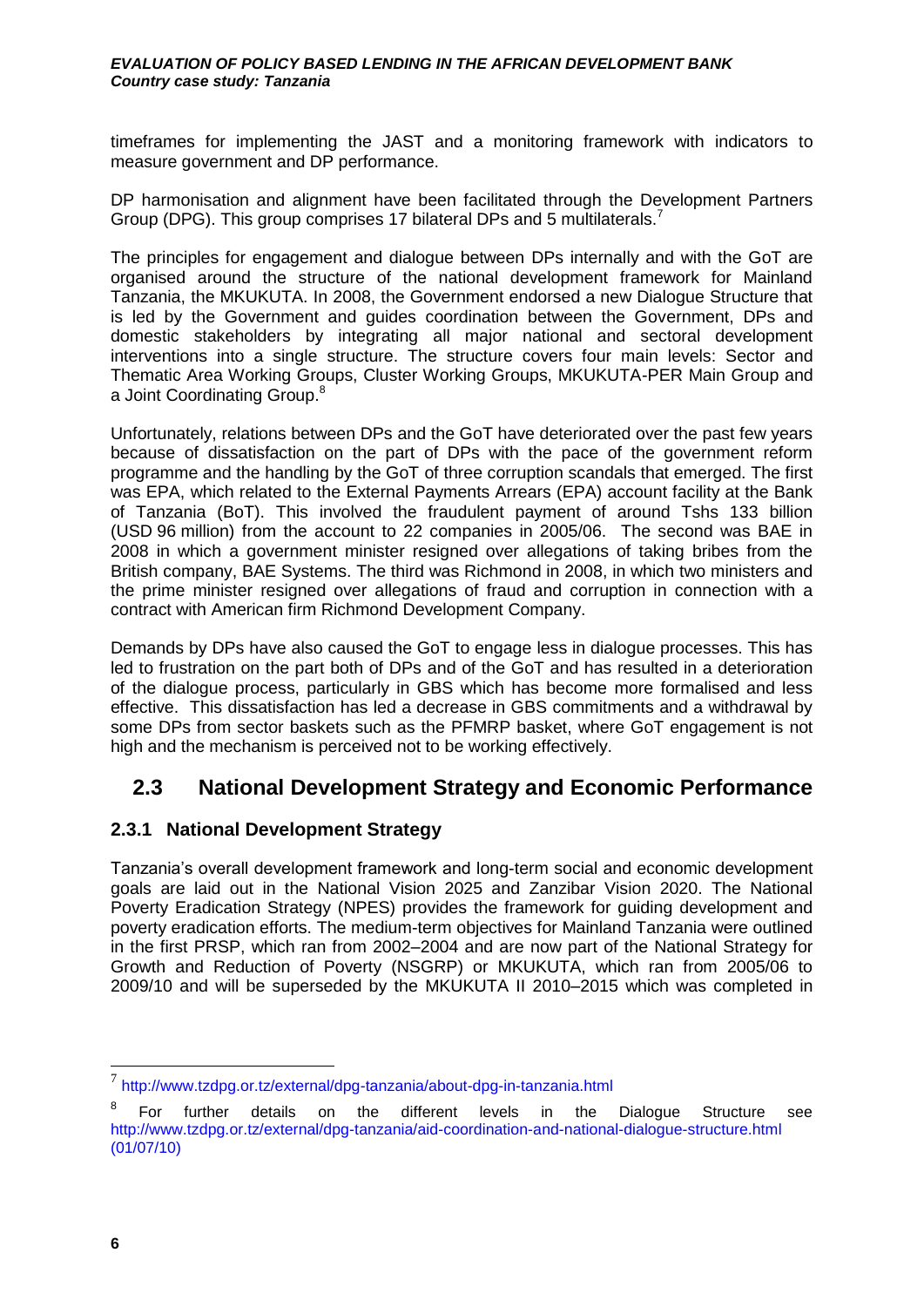October 2010.<sup>9</sup> For Zanzibar, there is the Zanzibar Strategy for Growth and Reduction of Poverty (ZSGRP) or MKUZA II for the same time period.

The MKUKUTA focuses on three broad clusters: growth and reduction of income poverty; improvement of quality of life and social wellbeing; and governance and accountability. The strategy is aligned with the Millennium Development Goals (MDGs), and draws from the Vision 2025 for Tanzania. The MKUKUTA is monitored on an annual basis and information from the MKUKUTA monitoring systems is used for the annual review of the GBS performance assessment framework (PAF).

## **2.3.2 Economic Performance and Poverty Reduction**

Tanzania is seen as a good macroeconomic performer. As [Figure 2.4](#page-18-0) indicates, it has achieved high levels of economic growth from the mid-1990s up until the present, with reasonably low levels of inflation. Real GDP growth increased from 3.3% in the early 1990s to an average of 7% per year in the mid-1990s. This slowed down in 2009 because of the financial crisis, with GDP growth at 5.5%, but it is expected to recover to 6.2% in 2010.<sup>10</sup>



<span id="page-18-0"></span>**Figure 2.4 Tanzania: Real GDP and Consumer Price Inflation, 1990–2009**

*Source: IMF (2010)*

Social outcomes have also improved and Tanzania is currently on track to achieve about half of the MDGs (see [Table 2.1\)](#page-19-0). There have been substantial improvements in access to basic health and education services, and under-five infant mortality rates have also fallen significantly. On the other hand, these improvements have not been translated into significant reductions in income poverty and there has been limited progress in addressing malnutrition, while the maternal mortality rate has risen.<sup>11</sup>

 9 <http://www.tzdpg.or.tz/external/dpg-tanzania/national-development-framework.html>

 $10$  IMF (2010)

 $11$  IMF (2010)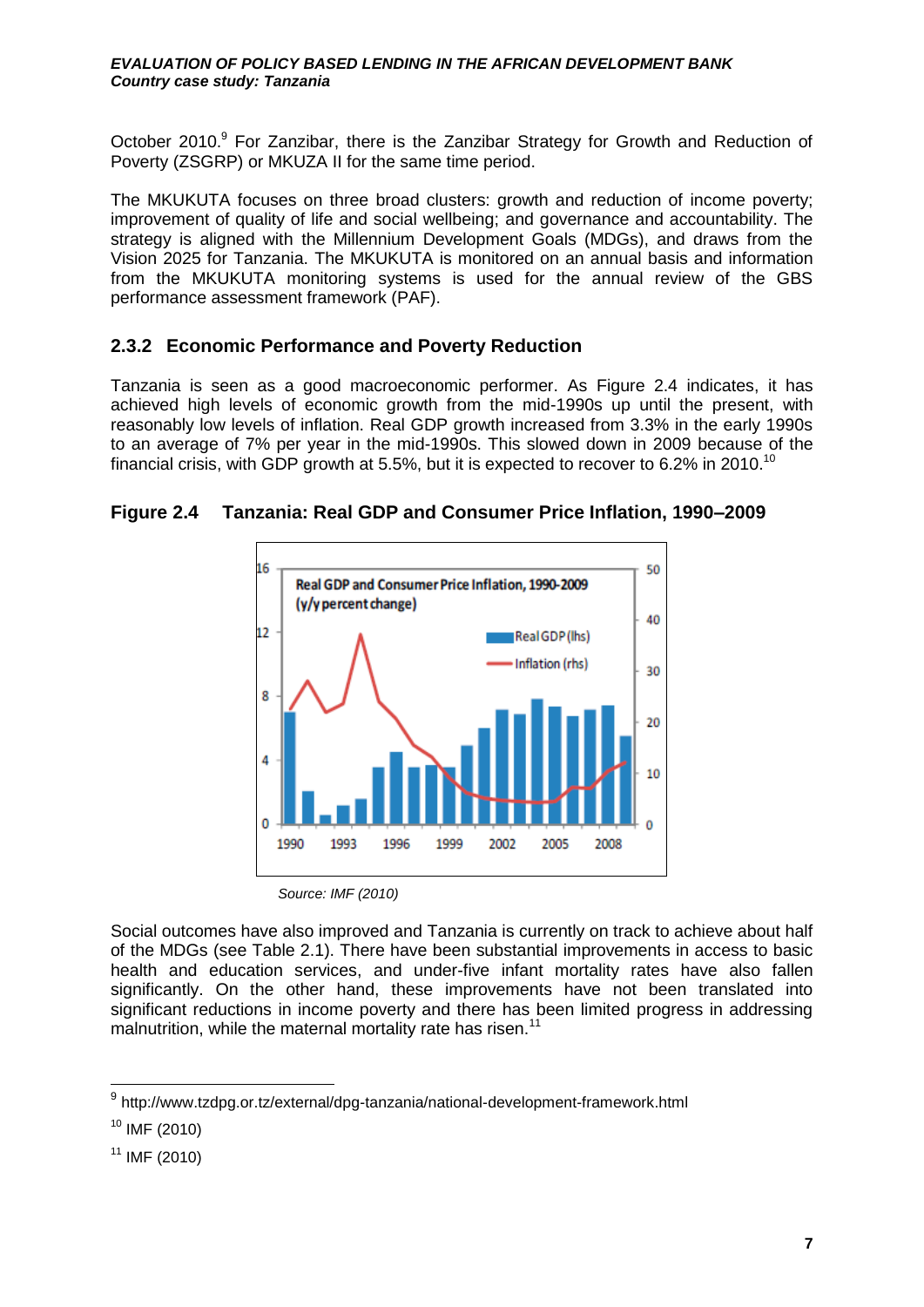| <b>Millennium Development Goal</b>                      | 1990  | 2000                     | 2008  | 2015  | Likely to be<br>achieved? |
|---------------------------------------------------------|-------|--------------------------|-------|-------|---------------------------|
|                                                         |       |                          |       |       |                           |
| Proportion of population below basic needs poverty line | 39.0  | 36.0                     | 33.6  | 19.5  | N                         |
| Under-five underweight (%)                              | 28.5  | 29.5                     | 22.0  | 144   | N                         |
| Under-five stunted (%)                                  | 46.6  | 4444                     | 38.0  | 23.3  | Ν                         |
| Primary school net enrollment rate                      | 54.2  | 58.7                     | 97.2  | 1000  | v                         |
| Under-five mortality rate (per 1,000 live births)       | 191.0 | 153.0                    | 1120  | 64.0  | v                         |
| Infant mortality rate (per 1,000 live births)           | 115.0 | 99.0                     | 68.0  | 38.0  | Y                         |
| Maternal mortality rate (per 100,000 live births)       | 529.0 |                          | 578.0 | 133.0 | N                         |
| Births attended by skilled health personnel (%)         | 43.9  | 35.8                     | 63.0  | 90.0  | N                         |
| HIV prevalence, 15-24 years                             | 6.0   | $\overline{\phantom{a}}$ | 25    | <6    | v                         |
| Access to potable water (% of rural population)         | 51.0  | 42.0                     | 57.1  | 74.0  | Ν                         |
| Access to potable water (% of urban population)         | 68.0  | 85.0                     | 83.0  | 840   | v                         |

## <span id="page-19-0"></span>**Table 2.1 Tanzania: Millennium Development Goals**

*Note: 1990–2008 are actual figures while 2015 is a target Source: IMF (2010)*

Although the GoT made good progress in implementing the economic reform programme in the first half of the 2000s, there is concern that progress has been limited more recently. Although revenue collection has risen, supporting increased expenditure in the priority social sectors, the pace of public financial management (PFM) reform has slowed. This has caused particular concern to DPs, as Tanzania's good macroeconomic performance has not been translated into falls in income poverty. National Accounts data show that between 2001 and 2007, Tanzania had an average seven percent GDP growth rate. Despite this growth, the Household Budget Survey depicts mixed progress in poverty reduction. Between 2001 and 2007 basic-needs income poverty fell slightly by 2.2 percentage points from 35.7 percent in 2000/01 to 33.5 percent in 2007. Given population growth, this means an increase in the total number of poor of around 1.3 million and it is unlikely that the NSGRP objective of reducing income poverty to 19 percent will be reached.

## **2.3.3 Public Financial Management Reform**

The main programme for improving PFM in Tanzania is the Public Financial Management Reform Programme (PFMRP), which has been in place since 1998 and is currently in its third phase. The first phase (PFMRP I, 1998–2003) focused on minimizing resource leakages, strengthening financial controls and enhancing accountability, by reforming budget processes and introducing the computerised Integrated Financial Management System (IFMS). The second phase (PFMRP II, 2004–2008) focused on modernising systems and tools to promote strategically prioritised resource allocation, while the third phase (PFMRP III, 2008–2010) is aimed at enhancing predictability and availability of medium-term resources for ministries, departments and agencies (MDAs) and local government authorities (LGAs).

The view that PFM reform is slowing down is confirmed by donor assessments which have highlighted fiduciary risk and corruption as issues of increasing importance over the evaluation period. Tanzania's Public Expenditure and Financial Accountability Review (PEFAR) score worsened from B- in 2004 to C+ in 2005 and 2006 and C in 2007 and 2008.<sup>12</sup> DFID's Fiduciary Risk Assessment of 2008 concluded that the risk of corruption in Tanzania was 'substantial' in mainland Tanzania and 'substantial to high' in Zanzibar. Tanzania's score

 $\overline{1}$ <sup>12</sup> This was an external assessment.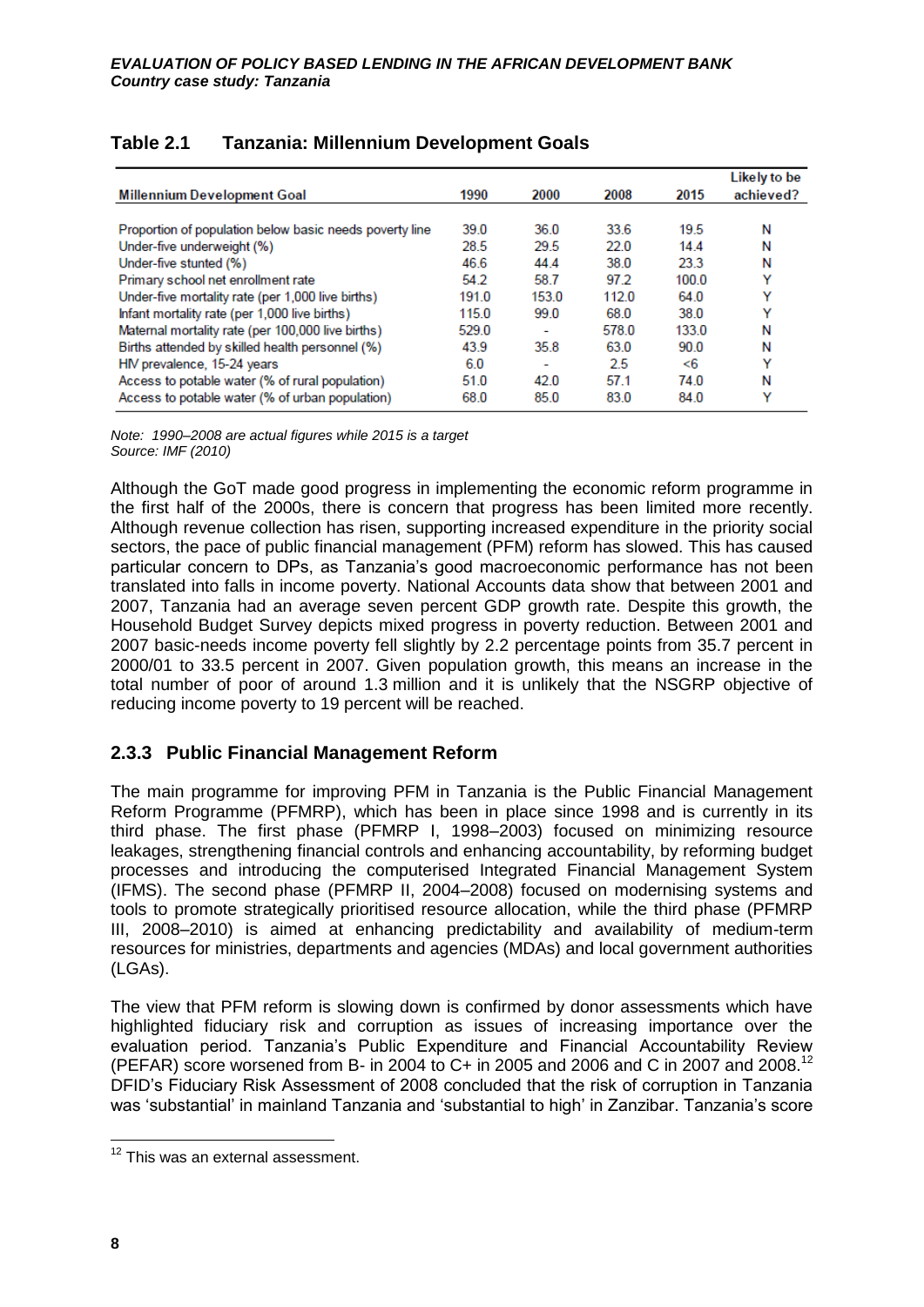on Transparency International's Corruption Perception Index (CPI)<sup>13</sup> improved between 1998 and 2007, both in absolute and relative terms from 1.9 to 3.2 (out of a maximum score of 10 indicating no corruption). But by 2009 Tanzania's score was back to 2002 levels. The World Bank Governance indicators for 2010 show that Tanzania has improved in five out of six dimensions (voice and accountability, political stability, regulatory quality, rule of law and control of corruption), with the exception being Government Effectiveness, which worsened between 2003 and 2008.<sup>14</sup>.

The credibility of the PFM system was put into question in 2007 after a special audit of the EPA discovered irregular payments from the EPA account in the BoT. This discovery led to the resignation of the Prime Minister and three Ministers. Despite high profile resignations and sackings, there have been no convictions to date in any of the three corruption scandals that have emerged (see Section [2.2](#page-16-0) above). The 2009 GBS Annual Review meeting pointed to the need for improvements to be made in relation to financial management and in combating corruption (MoF, 2009).

-

 $13$  CPI and WBI scores are derived from surveys or assessments from a number of data sources including for example the African Development Bank and the Economist Intelligence Unit.

 $14$  See http://info.worldbank.org/governance/wgi/pdf\_country.asp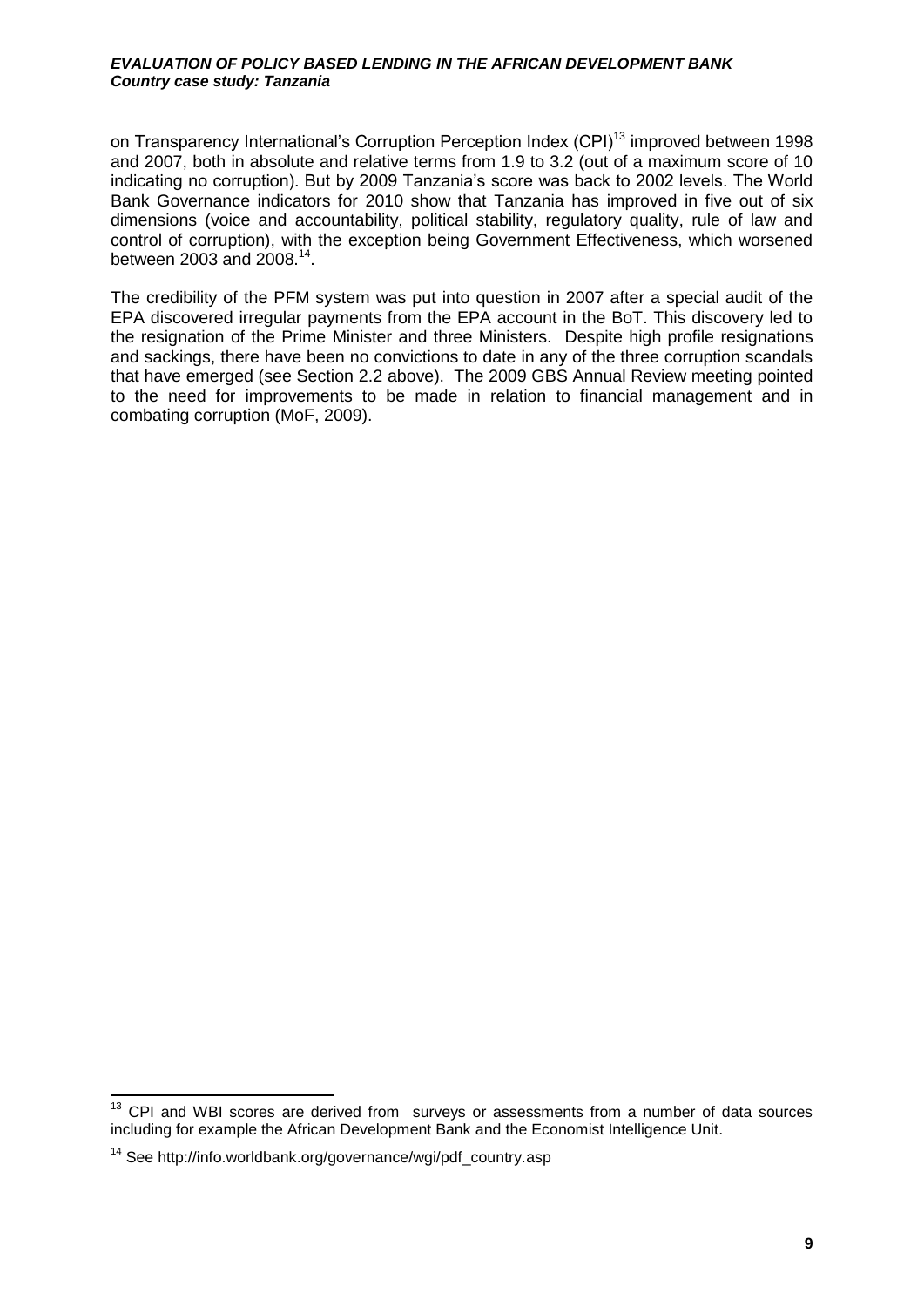## <span id="page-21-0"></span>**3 AfDB Operations in Tanzania**

## <span id="page-21-1"></span>**3.1 Brief history of AfDB operations and country strategy**

The AfDB began operations in Tanzania in 1971, deepening its engagement with the establishment of a field office in 2004. The Bank strategy was articulated in three Country Strategy Papers (CSPs) over the evaluation period, which all had poverty reduction as the overarching objective. The CSP for 1999–2001 focused on the social sector, public utilities and agriculture as priority sectors for intervention. This was revised in the 2001 CSP most notably with the inclusion of the transport sector, specifically the rehabilitation of rural roads to support agricultural growth.

The 2002–2004 CSP focused on interventions aimed at pro-poor growth and fostering human development. Interventions to achieve this focused on agriculture, rural development, human development and institutional development and structural reforms. A new strategy was produced for 2007–2010 when the Joint Assistance Strategy for Tanzania (JAST) was completed in 2006 in order to align the AfDB strategy with the JAST. AfDB support focused on sectors of intervention comprising i) infrastructure; ii) public utilities; iii) social sectors; and iv) multi-sector budget support operations.

## <span id="page-21-2"></span>**3.2 Overview of portfolio and aid instruments used**

Tanzania is the largest beneficiary of ADF XI resources amounting to UA 407 million over the three- year period. This commitment by the Bank was influenced by the country's 2005 Country Policy and Institutional Assessment (CPIA) score which placed it in the first quintile of countries, mainly because of good scores on macroeconomic management and fiscal and debt policy. Of the on-going portfolio (see **Error! Reference source not found.**) in August 2010, the AfDB has 14% focused on the agricultural sector, 45.3% in transport, 28% in public utilities, 13% in the social sector and none in multi-sector lending.<sup>15</sup> Multi-sector lending is not represented in the 2010 lending portfolio as the PRSL III was disbursed in two tranches, even though it ran over a three-year cycle to 2010, and the loan is now closed and so not included in the current portfolio.

A mix of aid instruments has been used by the AfDB with a shift occurring over the evaluation period to greater use of PBOs. This is illustrated in [Annex D,](#page-76-0) [Table D.1](#page-76-1) that shows that AfDB annual approvals for PBOs stood at 0% of all approvals in 1999 but made up 100% of approvals in 2009. At the same time there are still on-going projects, which were 82% of the portfolio in August 2010, although as noted earlier these shares are skewed because there were no PRSL operations in 2010. In June 2009, 63% of the AfDB portfolio comprised projects, a lower figure due to UA 100 million being allocated to general budget support. Therefore projects still make up the majority of the AfDB portfolio.

There has been a series of PBOs with the first three loans commencing before the start of the evaluation period. These were provided in support of sector adjustment operations, which comprised the Sector Rehabilitation Loan, the Industrial Rehabilitation and Trade Adjustment Loan and the Financial Sector Adjustment Loan. The first PBOs that fell within the evaluation period were two multi-sectoral structural adjustment loans (SALs): SAL I and the SAL II, which commenced in 1997 and 2001 respectively. In 2004 the first Poverty

 $\overline{1}$  $15$  This calculation omits four multinational operations which are regional and a private sector loan which is an SME Partial Credit Guarantee Facility.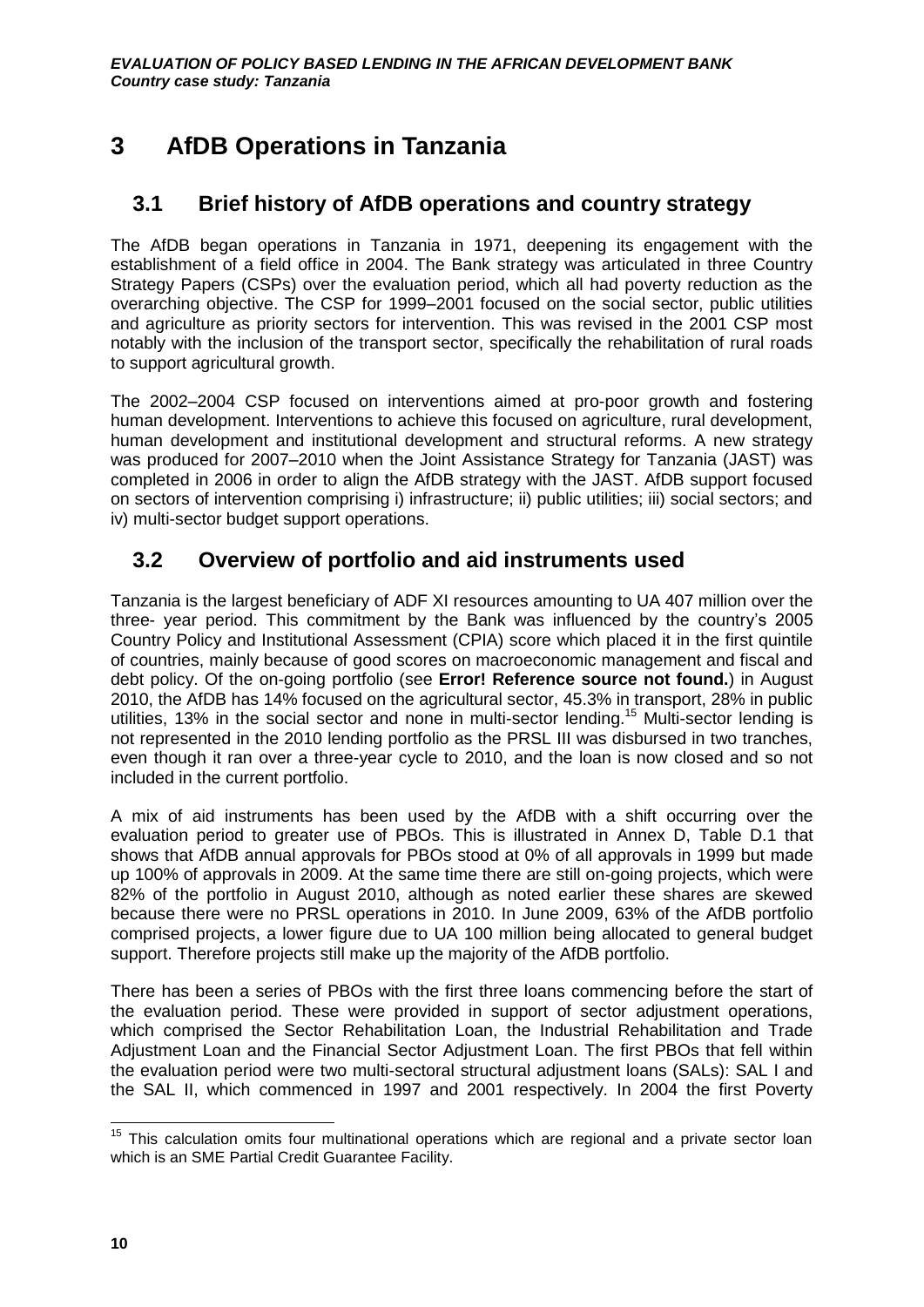Reduction Support Loan (PRSL I) was signed, supporting the Tanzanian Poverty Reduction Strategy Paper (PRSP). This was followed by two more operations, the PRSL II in 2006 and PRSL III in 2008.

There has also been a trend towards greater use of sector PBOs. Before 2006 there had only been three sector PBOs, which were completed before 1999, but recently there have been three PBOs, in education, water and sanitation and agriculture.

At the same time there has always been a considerable number of projects in the AfDB portfolio, including in the sectors in which there are PBOs. For instance, in the education sector during the evaluation period, there have been two education sector operations. The first was a project for UA 20 million approved in 2003, which was completed in 2008. This was followed by a PBO to support the secondary education plan (SEDP) from 2008–2010 which has also been completed, but it is not yet clear what will follow and whether any further support will be in the form of a project or a PBO.

In agriculture there have been three loans during the evaluation period. The Agricultural Marketing Systems Development Programme (AMSDP), which began in 2003, the District Agricultural Sector Investment Programme which started in 2005 and the Agricultural Sector Development Programme (ASDP) which was effective from 2007. The latter is a PBO while the other two are projects. There will be a follow-on project to the AMSDP which the AfDB is undertaking with IFAD. This has caused concern among other donors in the sector as it will be a project rather than funded through the agricultural sector basket. This situation occurred as a project was proposed by the OPM who wanted to implement the intervention, even though this was opposed by the Ministry of Agriculture who would have preferred the funds to go through the sector basket.

In the public utilities sector there have been five projects/programmes. The Rural Water Supply and Sanitation Programme (RWSSP) is a PBO which began in 2006/07, while the other four are projects which all began before the water sector PBO. A new phase for the RWSSP was approved in 2010 and will continue to be a PBO.

In the transport sector there have not been any PBOs to date and there are currently three projects on-going. The most recent transport loan approved in 2009 was in the form of a project. There was no reason given for this decision apart from the comment that '*the modality of operation is typical of this nature of intervention as opposed to budget support'*  (AfDB 2009a).

Under multi-sector loans there have been five PBOs with the first and second Structural Adjustment Loans (SAL I and II) and the three Poverty Reduction Support Loans (PRSL I– III). The Institutional Support Project for Good Governance was undertaken as a project and began in 2005; this is to support the PRSL and works in parallel with GBS, but is outside the sector basket for PFMRP. It is intended that the next phase of this project will also be outside the basket because of concerns over the performance of the PFMRP which have been voiced by a number of DPs.

## <span id="page-22-0"></span>**3.3 Performance of the portfolio**

The 2006 OPEV evaluation of country assistance to Tanzania from 1996–2004 (AfDB, 2006d) assessed the performance of the country portfolio during the first half of the period of the current evaluation. During this time the portfolio was characterised by slow implementation. Out of 34 operations, five were completed, of which two were PBOs (SAL I and II), and the rest were projects which were subject to substantial delays in disbursement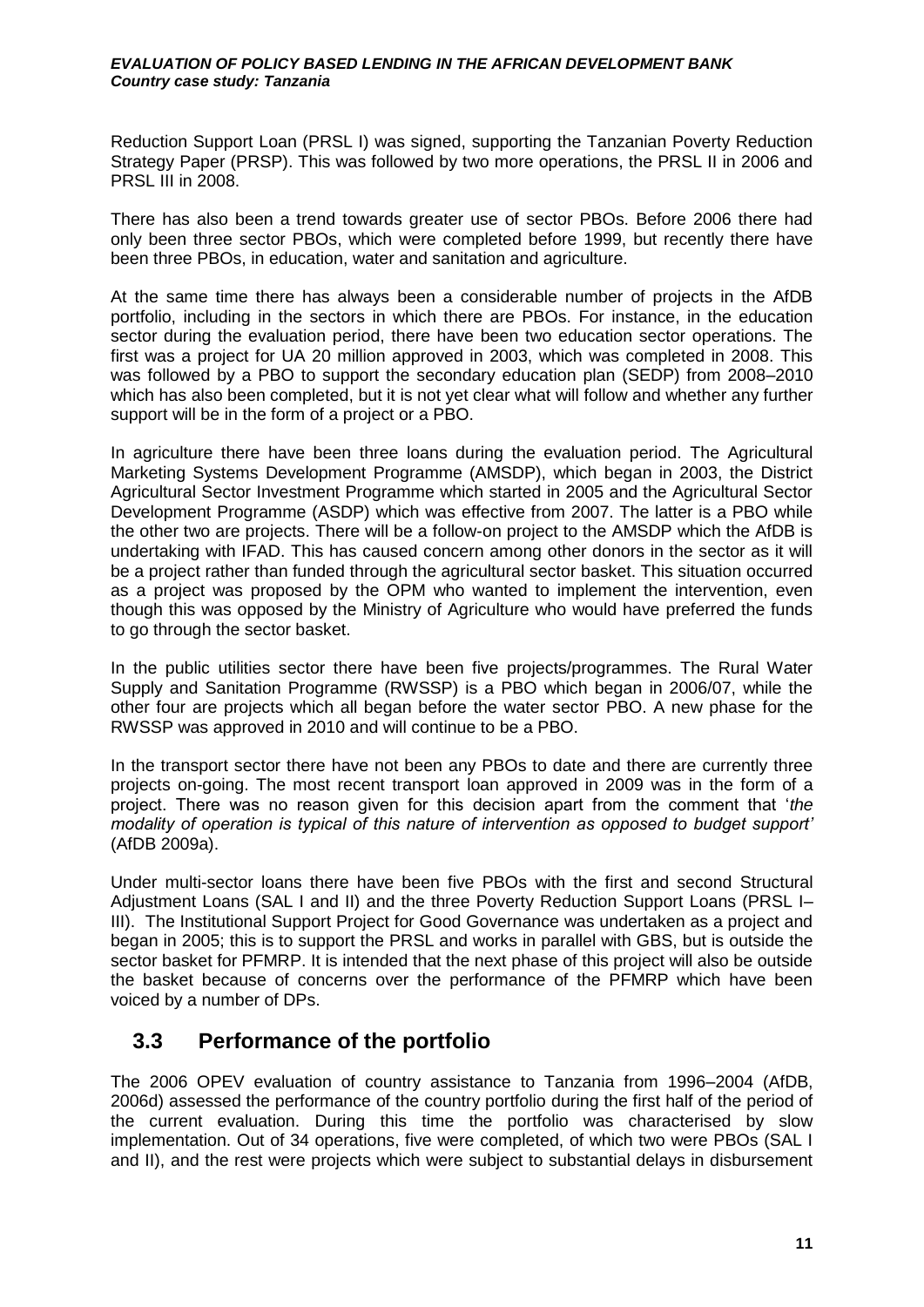due to non-fulfilment of conditions. Because of this, the evaluation judged that the portfolio was *'relevant and efficacious, but inefficient overall'*. It also noted that although the three pillars of intervention during this period were support to macroeconomic stabilisation through reforms, acceleration of pro-poor growth and fostering human development, inefficient implementation prevented the Bank from achieving its objectives in most of these areas. The exception was for the two PBOs which were found to have had a satisfactory performance despite long delays in implementation, leading to the achievement of macroeconomic stabilisation objectives.

The 2006 OPEV Tanzania portfolio review (AfDB, 2006b) indicates an improvement in the performance of the portfolio; it provides an overview of on-going operations and indicates a satisfactory performance with an average portfolio rating of 2.3 out of 3. By the 2009 portfolio review the portfolio performance score had increased marginally to 2.4 (AfDB, 2009b). The disbursement to commitment record had improved with the disbursement ratio rising from 16.3% in 2006 to 24.3% in 2007 and being at 21.7% in 2008, but it remained below the AfDB's overall disbursement average of 25%.

## <span id="page-23-0"></span>**3.4 Engagement in joint donor initiatives**

Over the period of this evaluation, the TZFO has become more harmonised in its operations in line with the Paris Declaration and the Accra Agenda for Action. As noted above, there has been a shift from SAL operations to GBS and more harmonised working in sectors through aligning support with DPs funding sector baskets.

The AfDB is a member of the Development Partners Group (DPG) and in 2008 chaired the GBS donor group. Under the DPG/GBS there is a well established structure for dialogue which consists of four clusters, 26 thematic working groups and seven sector working groups. There are also sector working groups associated with the basket funding in each sector. AfDB engagement in the thematic working groups has not been very active and the same is true in most of the sector working groups, as AfDB staff do not regularly attend them. This is discussed further in Section [4](#page-24-0) below.

A joint assistance strategy was developed in 2006 as described in Section [3.1](#page-21-1) above. The AfDB has aligned its support with this strategy and has based its latest CSP on the key principles outlined in the JAST. However, the AfDB is still not fully aligned with the spirit of the JAST as the majority of its portfolio is still project based, and funding to the sectors even when it is in the form of PBOs is earmarked and not through joint aid delivery modalities such as sector baskets or sector budget support (SBS). This is mainly due to AfDB restrictions that prevent the pooling of funds

The latest portfolio review was carried out in conjunction with the World Bank, but most other AfDB activities, including appraisal missions and project completion reviews, are done independently. In the RWSSP and the ASDP AfDB staff have participated in joint mid-term reviews.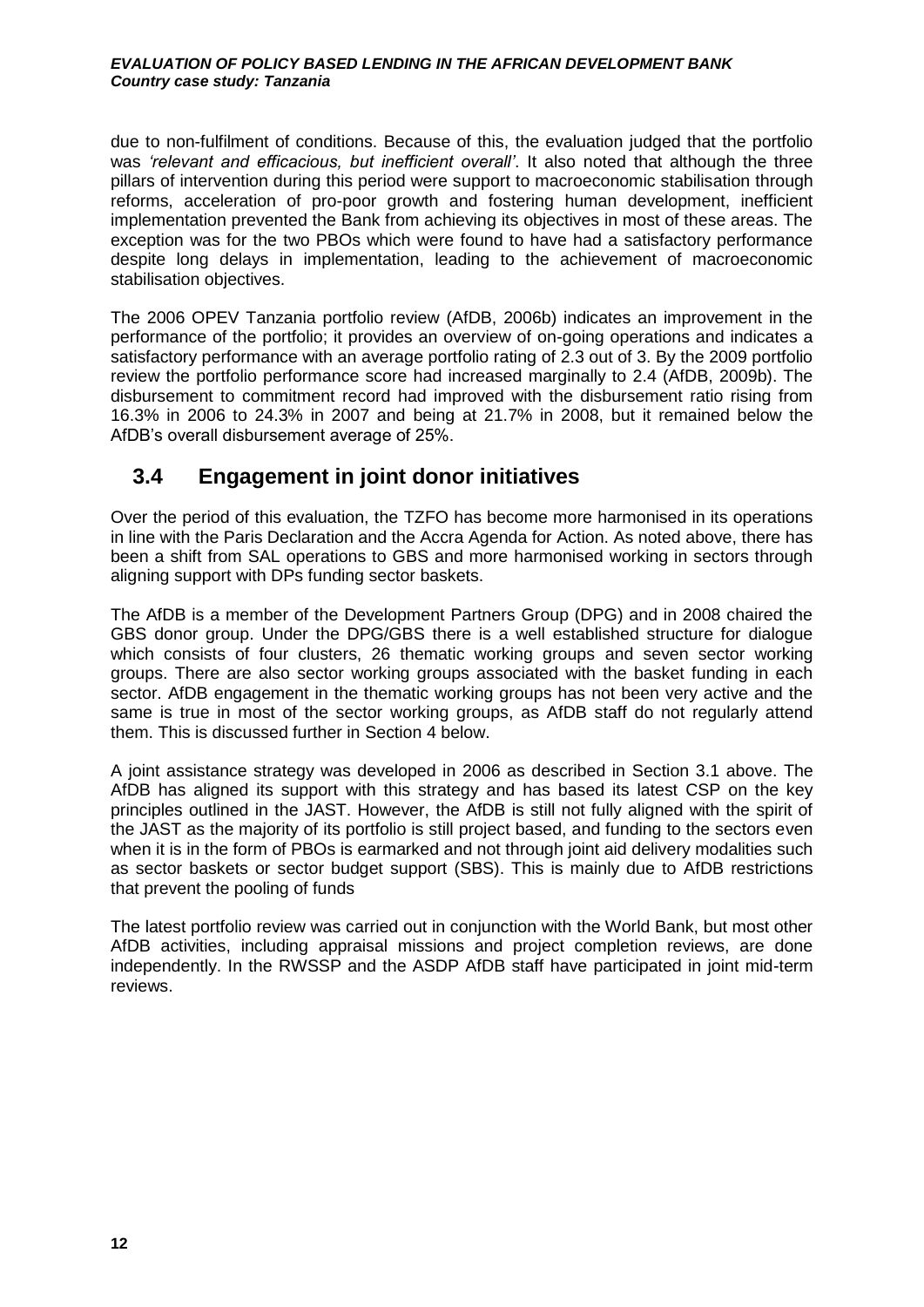## <span id="page-24-0"></span>**4 Features of AfDB PBOs**

## <span id="page-24-1"></span>**4.1 Introduction**

There have been eight PBOs undertaken by the AfDB in Tanzania during the evaluation period. Table 4.1 illustrates the disbursements of each PBO by year and the share of each in total annual disbursements. It shows that disbursements have fluctuated from year to year and have not been very predictable in terms of timing or the amounts given through PBOs, which also have varied from year to year. Further details of each PBO undertaken during the evaluation period are given in the following sections.<sup>16</sup>

|                                              | 1999                         | 2000                     | 200<br>1       | 200<br>$\overline{2}$    | 2003                     | 2004                     | 200<br>5       | 200<br>6                     | 200<br>$\overline{7}$    | 2008                     | 2009           | 201<br>$\mathbf 0$       | <b>Tota</b>     |
|----------------------------------------------|------------------------------|--------------------------|----------------|--------------------------|--------------------------|--------------------------|----------------|------------------------------|--------------------------|--------------------------|----------------|--------------------------|-----------------|
|                                              |                              |                          |                |                          |                          |                          |                |                              |                          |                          |                |                          | Loa<br>n        |
| <b>SALI</b>                                  | 15                           | 15                       | $\blacksquare$ | $\blacksquare$           | $\overline{\phantom{a}}$ | $\blacksquare$           | $\blacksquare$ | ÷,                           | $\blacksquare$           | $\blacksquare$           | ä,             | $\overline{\phantom{a}}$ | $45*$           |
| <b>SAL II</b>                                | ä,                           | $\blacksquare$           | ÷,             | $\blacksquare$           | 20                       | 20                       | $\blacksquare$ | $\overline{\phantom{0}}$     | $\blacksquare$           | $\blacksquare$           | $\blacksquare$ | $\blacksquare$           | $\overline{20}$ |
| <b>PRSLI</b>                                 | $\qquad \qquad \blacksquare$ | $\overline{\phantom{a}}$ | $\blacksquare$ | $\overline{\phantom{a}}$ | $\overline{\phantom{a}}$ | $\overline{\phantom{a}}$ | 50             | $\qquad \qquad \blacksquare$ | $\overline{\phantom{a}}$ | $\overline{\phantom{a}}$ | ٠              | $\overline{\phantom{a}}$ | 50              |
| <b>PRSL II</b>                               | ÷,                           | $\overline{\phantom{a}}$ | $\blacksquare$ | $\overline{\phantom{a}}$ | ä,                       | $\overline{\phantom{a}}$ | $\blacksquare$ | $\overline{\phantom{0}}$     | $\overline{50}$          | $\overline{\phantom{m}}$ | ÷,             | $\overline{\phantom{a}}$ | 50              |
| <b>PRSL III</b>                              | ÷                            | $\blacksquare$           | $\blacksquare$ | $\blacksquare$           | $\blacksquare$           | ÷,                       | $\blacksquare$ | $\blacksquare$               | $\blacksquare$           | $\blacksquare$           | 100            | $\blacksquare$           | 100             |
| <b>SEDP</b>                                  | $\blacksquare$               | $\blacksquare$           | $\sim$         | $\blacksquare$           | ä,                       | $\blacksquare$           | $\sim$         | ÷,                           | $\sim$                   | 9.8                      | 10.2           | $\blacksquare$           | 20.0            |
| <b>RWSSP</b>                                 | ä,                           | $\blacksquare$           | $\blacksquare$ | $\blacksquare$           | $\blacksquare$           | $\blacksquare$           | $\sim$         | $\overline{\phantom{0}}$     | 10.1                     | 6.4                      | 10.1           | 18.<br>3                 | 45              |
| <b>ASDP</b>                                  | $\overline{\phantom{a}}$     | $\overline{\phantom{a}}$ | $\blacksquare$ | $\overline{\phantom{a}}$ | $\blacksquare$           | $\overline{\phantom{a}}$ | $\blacksquare$ | $\overline{\phantom{a}}$     | $\overline{\phantom{a}}$ | 7.4                      | 13.6           | 15.<br>1                 | $40**$          |
| <b>Total PBO</b>                             | $\overline{15}$              | $\overline{15}$          | $\mathbf 0$    | $\mathbf 0$              | 20                       | 20                       | 50             | $\mathbf 0$                  | 60.1                     | 23.6                     | 133.<br>9      | 33.<br>4                 | 414.<br>9       |
| PBOs % of<br>total prog<br>disbursemen<br>t  | 45.7<br>%                    | 65.7<br>%                | 0%             | 0%                       | 64.2<br>%                | 48.8<br>$\%$             | $\sim$         | 0%                           | 7.3<br>%                 | 30.7<br>%                | 85.7<br>%      | $\overline{\phantom{a}}$ |                 |
| <b>Total Prog</b><br><b>Disburseme</b><br>nt | 32.8                         | 22.8                     | 8.2            | 15.<br>9                 | 31.1                     | 41.0                     | $\sim$         | 37.4<br>0                    | 82.1                     | 76.9                     | 156.<br>2      | $\mathbf{r}$             |                 |

<span id="page-24-3"></span>**Table 4.1 AfDB Annual Disbursements of PBOs (UA millions)**

\* The first disbursement of UA15 million was in 1998

\*\* A further small disbursement will be made in 2010 of UA 2.2 m

## <span id="page-24-2"></span>**4.2 Structural Adjustment Loans I and II**

The first AfDB SAL was approved at the end of 1997 and had the objective of promoting growth and poverty reduction through a comprehensive package of structural and institutional policy reforms. It was designed to be disbursed in three tranches of UA 15 million each to provide balance of payment support to (i) restructuring public expenditure; (ii) social sector rationalisation; (iii) diversification of strategic parastatals; and (iv) banking sector

 $\overline{1}$  $16$  As each PBO has a grace period of ten years, with repayments then spread over forty or fifty years, it is not yet possible to assess how successful these loans have been in terms of being repaid.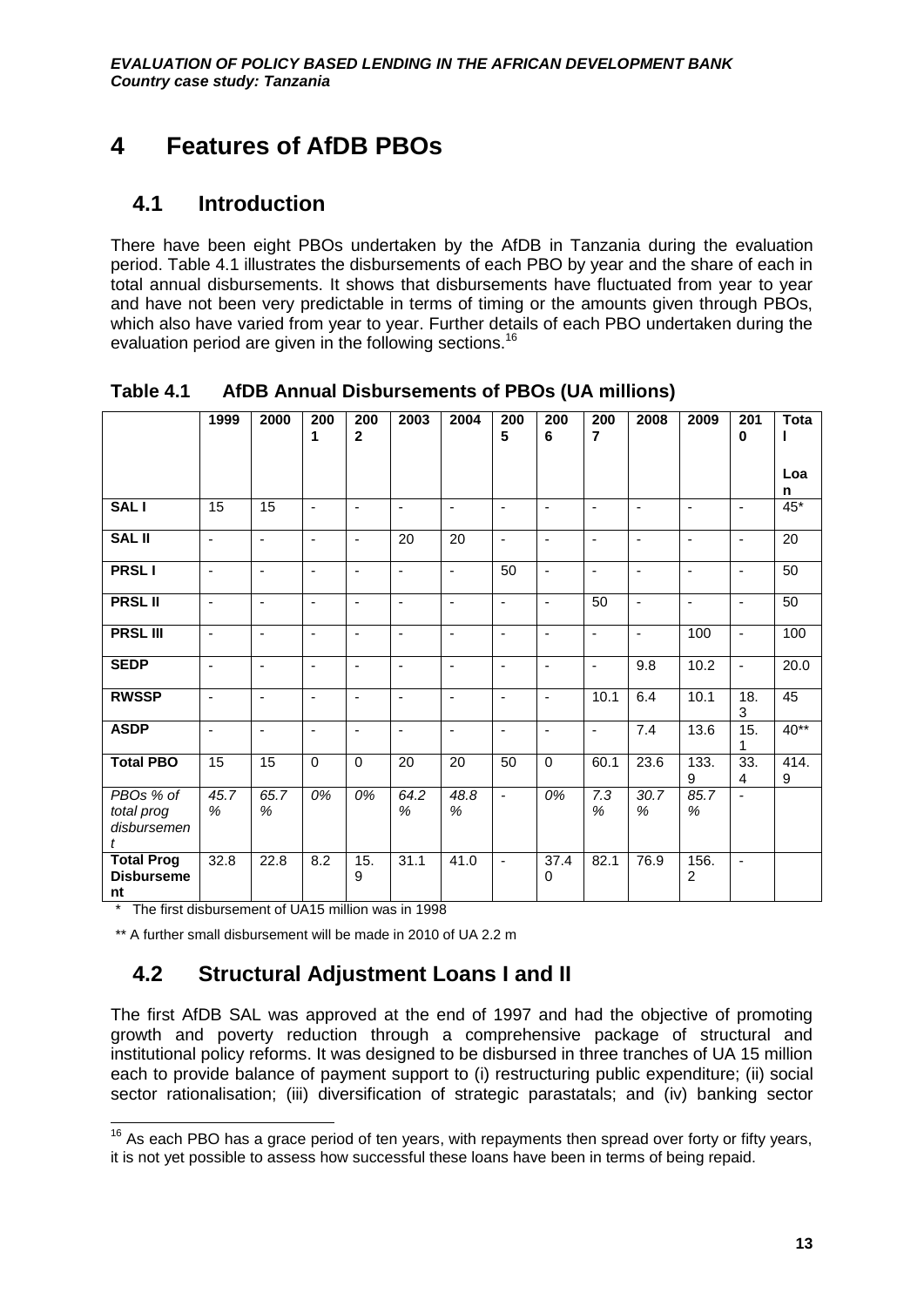reforms. The operation was co-financed with the World Bank's Structural Adjustment Credit (SAC) and funding from the IMF and Norway. The AfDB financed 14.6% of the loan (see Table 4.2).

| <b>Source</b> | Amount             | Percentage |
|---------------|--------------------|------------|
| <b>IDA</b>    | UA 90m/ USD125m    | 29.4       |
| <b>ADF</b>    | UA 45m/ USD 62 m   | 14.6       |
| IMF           | UA 169m/ USD 235m  | 55.2       |
| Norway        | UA 2.48/ USD 3.38m | 0.8        |
| Total         |                    | 100        |

<span id="page-25-0"></span>

| Table 4.2 |  | <b>Sources of Financing for the SAC</b> |  |
|-----------|--|-----------------------------------------|--|
|-----------|--|-----------------------------------------|--|

*Source: ADF (2007a)*

The loan had 23 conditions overall. The first tranche release was tied to five conditions, which were all satisfied by the end of 1997, as most conditions had already been implemented by the GoT. The release of the second tranche was delayed by almost 15 months because of delays in fulfilling the condition relating to the award of the concession for the container terminal. To facilitate disbursement this second tranche condition was shifted to the third tranche, while some social sector conditions were switched to the second tranche. The third tranche conditions then became (i) the privatisation of the Tanzanian Telecommunications Company Ltd; ii) the award of the concession for the container terminal; and (iii) the transfer of the management of primary schools to legally constituted local school committees. These conditions were still not fulfilled and an extension of the closing date was requested from 31 December 1998 to 30 June 2000 when the final disbursement took place. Overall the programme was rated as satisfactory in the PCR (ADF, 2007a).

The second SAL was approved in 2001 and was designed to support financing of the PRSP for the 2001/02–2003/04 fiscal years. SAL II was disbursed in two tranches of UA 20 million to provide budget of payments support to finance the PRSP in the areas of (i) private sector development; (ii) economic governance; and (iii) rural development. The SAL II provided cofinancing to support the PRSP and was parallel financed by the World Bank Poverty Structural Adjustment Credit (PSAC), the IMF and the nine-member GBS group who were giving direct budget support. Information on the co-financiers is given in [Table 4.3.](#page-25-1)

| <b>Financing Source</b> | <b>Amount USDm (actual)</b> | Percentage |
|-------------------------|-----------------------------|------------|
| <b>ADF</b>              | 51 million                  | 5.9        |
| MDF/PRBS                | 446.7 million               | 21.6       |
| World Bank PSAC         | 190 million                 | 50.5       |
| <b>IMF</b>              | 168 million                 | 19.0       |
| Others                  | 26.6 million                | 3.0        |
| Total                   | 882.3 million               | 100        |

## <span id="page-25-1"></span>**Table 4.3 Financing Sources for PRSP/PSAC**

*Source: ADF (2007c)*

The AfDB provided 5% of the co-financing for the PSAC, while the SAL II was one of the first budget support instruments that was programmed in the same way as domestic resources and transferred to a special account at the BoT and then to the Treasury.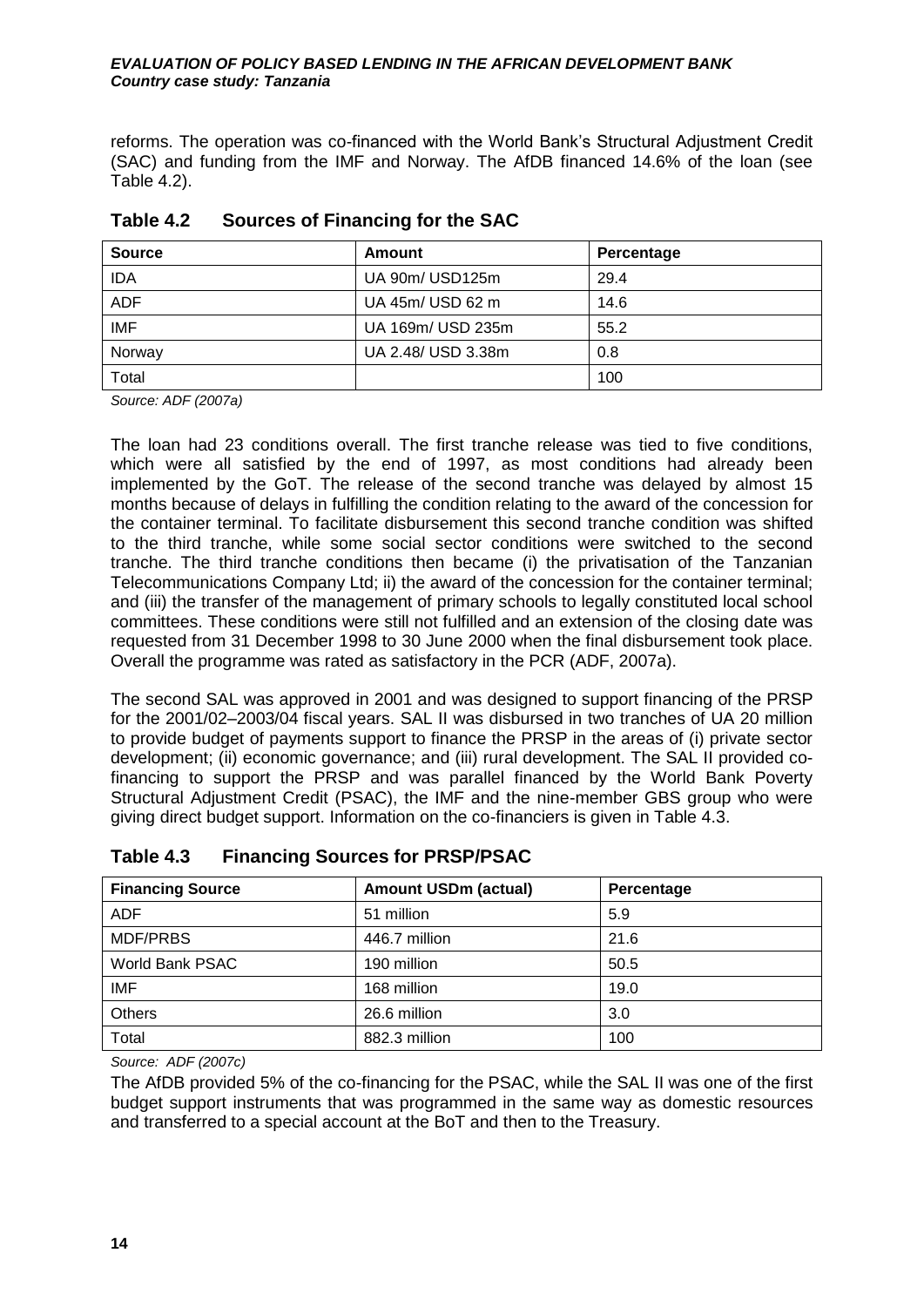## <span id="page-26-1"></span><span id="page-26-0"></span>**Box 4.1 Lessons from SAL I and II and PRSL I–III**

| <b>SAL I</b>  |      |                                                                                                                                                                                                                                                                                                                 |
|---------------|------|-----------------------------------------------------------------------------------------------------------------------------------------------------------------------------------------------------------------------------------------------------------------------------------------------------------------|
|               | i)   | The bank was not involved in policy design. In future it would be beneficial for the Bank<br>to be directly involved so as to influence the policy content of the programme.                                                                                                                                    |
|               | ii)  | The scope of future PBLs should be limited to those policies that are critical for poverty<br>reduction and could be effectively monitored by the Bank.                                                                                                                                                         |
|               | iii) | It is important to harmonise loan conditions with other donors, and the ADF needs to<br>demonstrate its involvement is adding value to the programmes supported by other<br>donors whilst ensuring it is fully harmonised.                                                                                      |
|               | iv)  | The amount of conditionalities used should be limited in order to reduce disbursement<br>delays.                                                                                                                                                                                                                |
|               | V)   | The Bank should develop key pieces of Economic Sector Work to strengthen its policy<br>dialogue with the GoT and support future policy based operations                                                                                                                                                         |
|               | vi)  | The Bank should consider shifting from balance of payments to budgetary and basket<br>funding.                                                                                                                                                                                                                  |
| <b>SAL II</b> |      |                                                                                                                                                                                                                                                                                                                 |
|               | i)   | Budget support should address structural impediments in the economy that hinder<br>macroeconomic stability, investment, growth and poverty reduction.                                                                                                                                                           |
|               | ii)  | To minimise the risks of delayed disbursement and implementation, multi-tranche<br>Bank loans should be assigned flexible triggers or the Bank should move to multi-year<br>single tranche operations to avoid cascading conditionalities.                                                                      |
|               | iii) | Structural conditionalities in key sectors do not necessarily lead to outcomes in specific<br>sectors. Supply responses take time, but a prolonged series of macro-stabilising<br>interventions without comparable results on the real sectors pose the risk of eventually<br>derailing macro-stability itself. |
|               | iv)  | The principal lesson learned is that macro-stability and GOT commitment must be<br>maintained, but in addition, attention must in future focus on the quality and progress<br>of the program outcomes.                                                                                                          |

*Source: ADF (2007a and 2007c)*

The first tranche of SAL II had seven conditions. All but two were satisfied: these related to a condition for the GoT to enact a new Companies Act and prepare draft regulations to govern its implementation and adopt cash flow planning and management. The latter condition could not be implemented without the AfDB first tranche disbursement as the proceeds were programmed to support that condition in the budget of FY 2002/03. To resolve this problem the GoT drew down the equivalent of the SAL II first tranche from its deposits at the BoT to meet condition (iii) and make progress on the PRSP. It then applied for the condition relating to the Companies Act to be moved into second tranche conditions.

This led to very substantial delays in disbursement, despite the fact that quite a few conditions had already been fulfilled before the programme began. Overall the loan effectiveness was delayed by 10 months, the release of the first tranche by 23 months and of the second tranche by 19 months. Despite this, the loan was rated as having performed satisfactorily in the project completion report (PCR). A comparison of the design and performance of SAL I and II and PRSL I–III is given in [Annex D,](#page-76-0) [Table D.2.](#page-77-0)

There were a variety of lessons that emerged from the experience of SAL I and II that were highlighted in the PCRs. These are outlined in [Box 4.1](#page-26-1) and come from internal AfDB documents rather than from independent evaluators, but mainly relate to the high number of conditions, the fact that multi-tranche operations with cascading triggers led to disbursement delays, and the need to be more involved in the design of policy and policy dialogue with government, which should be supported by analytical economic and sector work to underpin dialogue.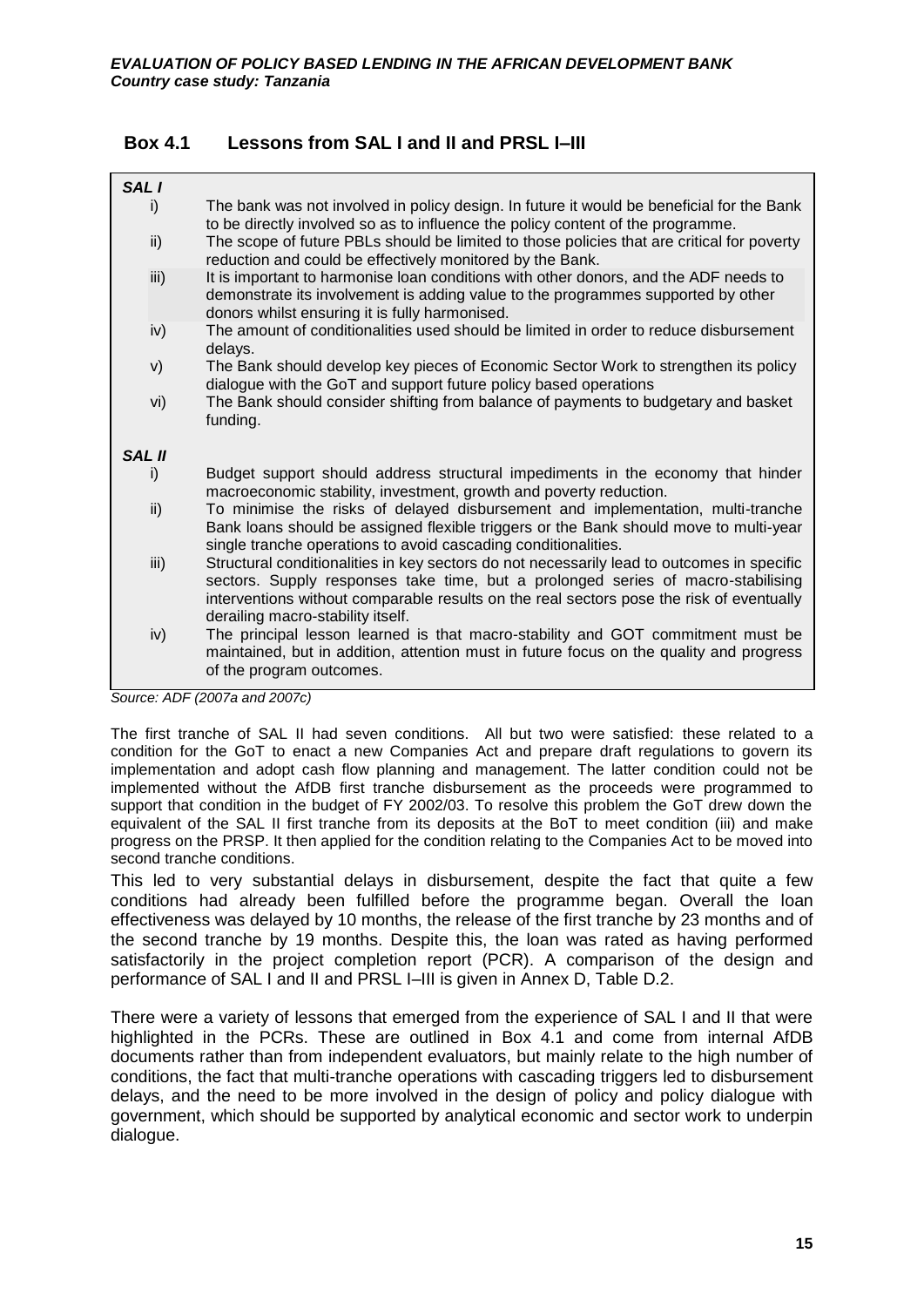## <span id="page-27-0"></span>**4.3 Poverty Reducing Support Loan (PRSL) I–III**

There have been three Poverty Reduction Support Loans. PRSL I was approved in 2004 for the GoT fiscal year 2005/2006 and was a one-tranche budget support operation of UA 50 million to finance: i) promotion of an enabling environment for private sector development; (ii) the development of microfinance; and (iii) strengthening of PFM. There were eight conditions, which related to these three areas and were drawn from the GBS PAF and a satisfactory assessment of PAF implementation at the Annual Review. Out of a total of USD 515 million disbursed, the AfDB contribution was USD 75.6 million,<sup>17</sup> which meant that AfDB financed around 15% of the total funding (see [Annex D,](#page-76-0) [Table D.6\)](#page-80-0). At this time there were 14 GBS donors and the AfDB disbursement was released on time. This led to the PCR rating the loan as better than satisfactory with a rating of 2.2 compared to 1.9 and 2.0 for SAL II and I respectively.

PRSL II was a one-tranche operation from 2005/06 of UA 50 million to support i) the promotion of an enabling environment for rural development; (ii) the promotion of an enabling environment for private sector development; and (iii) improving the quality of life and social well-being. There were ten conditions relating to these three areas and to the satisfactory assessment of PAF implementation at the Annual Review. Because there was only partial fulfilment of three of the loan conditions the AfDB board had to provide a waiver to allow the loan to be disbursed. This was on the basis that the change of government in 2005 had resulted in the restructuring of some ministries, which had an impact on results achieved. This led to conditions related to a review in 2006 of the infrastructure sector not being fulfilled, revised water sector legislation not being submitted to Parliament, and the National Water Sector Strategy not being submitted to Cabinet. This resulted in the funds being disbursed six months late at the end of the financial year (2007/8). The AfDB contributed to around 8% of total GBS and the loan was rated as satisfactory. PRSL III was a two-tranche operation over three years from 2008/2009–2010/11 of UA 60 million in the first fiscal year and UA 40 million in the second fiscal year. The focus of AfDB lending was on (i) Enhanced Public Financial Management and (ii) Improved Performance of Infrastructure through better governance in the roads sector. The first tranche had two conditions and the second had three conditions. The AfDB contributed to around 6.7% of total GBS financing. The funds were front-loaded as a response to the global crisis, but this led to no AfDB PRSL disbursements in 2010/2011. The AfDB attempted to rectify this by applying to the Board to shift funds from an under-performing roads project to PRSL III, but was unsuccessful in this. This was because of a problem with transferring financing between different funding modalities. It was also justified as an on-going response to the financial crisis, but this was seen by the Board as no longer relevant and so was not approved.

There were no problems with the fulfilment of triggers, but the first tranche of PRSL III was still disbursed two months late at the beginning of February 2009 rather than at the end of November 2008, while the second tranche was disbursed in the first quarter of the fiscal year (AfDB, 2010a). The operation was rated as 4 in the PCR which means that it was fully achieved with no shortcomings (the PCR format changed between PRSL II and III as it was tailored specifically for PBOs).

There were a variety of lessons that emerged in the implementation of PRSL I–III, which are outlined in Box 4.2. Among others these relate to the need to consider borrowers'

 $\overline{1}$  $17$  This figure differs slightly from the disbursement figure given in [Annex D](#page-76-0) [Table D.6](#page-80-0) of USD 73.66 million because of exchange rate differences.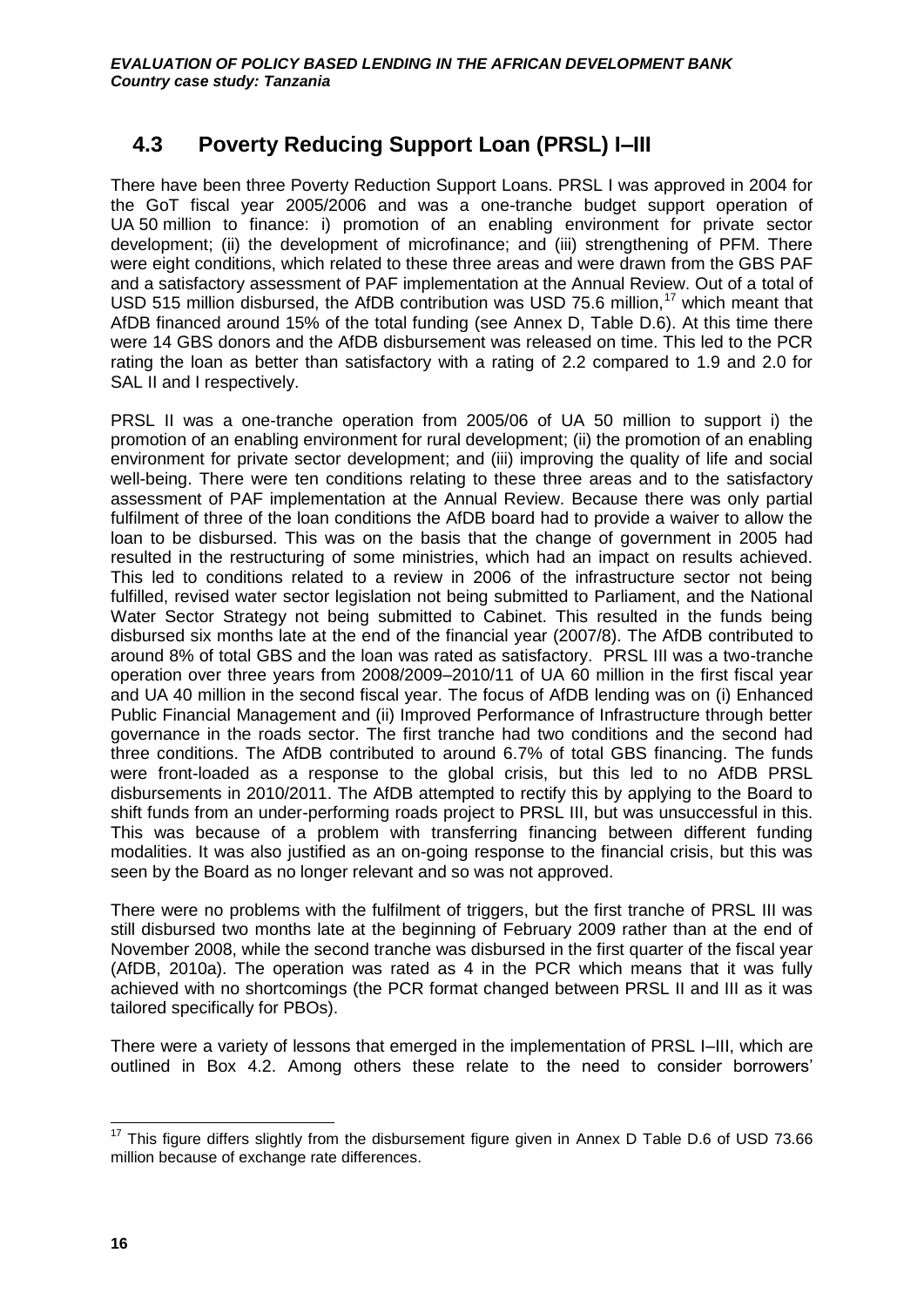implementation capacity when designing conditionalities, to limit the number of conditions and to be more selective in areas of intervention.

## <span id="page-28-1"></span>**Box 4.2 Lessons from PRSL I–III PCRs**

| The identification /preparation/appraisal phase could have achieved the purpose of a<br>quick budget support yet avoided the perception of the use of prior action conditions by<br>employing the PRBS framework to pursue more credible and more helpful post-<br>disbursement policy conditions within the PRBS annual reviews; and |
|---------------------------------------------------------------------------------------------------------------------------------------------------------------------------------------------------------------------------------------------------------------------------------------------------------------------------------------|
| The improvement in disbursement and effectiveness suggests the Bank must engage<br>early in any joint budget support frameworks and contemplate multi-year single<br>tranche budget support operations as favoured by other multilaterals.                                                                                            |
|                                                                                                                                                                                                                                                                                                                                       |
| The need to reduce the number of conditions and to closely follow-up their fulfilment to<br>ensure that disbursement is made in good time during the planned implementation of<br>the program;                                                                                                                                        |
| The need for the funding/coordination function of the Public Expenditure and Financial<br>Accountability Review (PEFAR) to be reviewed to ensure that PEFAR report is made<br>available on a timely basis and widely, so that the GBS Annual Reviews benefit from it<br>by making reference to it.                                    |
|                                                                                                                                                                                                                                                                                                                                       |
| Frontloading in the first two years of a three year ADF cycle is not advisable.                                                                                                                                                                                                                                                       |
| More specialised expertise (PFM and governance) should have been seconded to the<br>AfDB field office during the GBS chairmanship.                                                                                                                                                                                                    |
|                                                                                                                                                                                                                                                                                                                                       |

*Source: AfDB (2010a, 2008a and 2007b)*

## <span id="page-28-0"></span>**4.4 Agricultural Sector Development Programme**

The ASDP is a programme designed to support the GoT Agriculture Sector Development Strategy. The ASDP consists of two components which are:

Component 1: Local Level Support – This supports sector activities at village, ward and district levels and focuses on i) Agricultural investments; ii) Agricultural services; and iii) Agricultural capacity building and reform.

Component 2: National Level Support – This focuses on five sub-components: i) Agricultural Services; ii) National Irrigation Development; iii) Marketing and Private Sector Development; iv) Food Security; and v) Coordination, monitoring and evaluation.

The objective of the programme is to enable farmers to have access to and use of agricultural knowledge, technologies, marketing systems and infrastructure and to promote agricultural private investment based on an improved regulatory and policy environment.

The ASDP began in 2006/07 and runs for six years, although the AfDB support started in September 2007 and will run for five years. The total cost of the programme is USD 315.56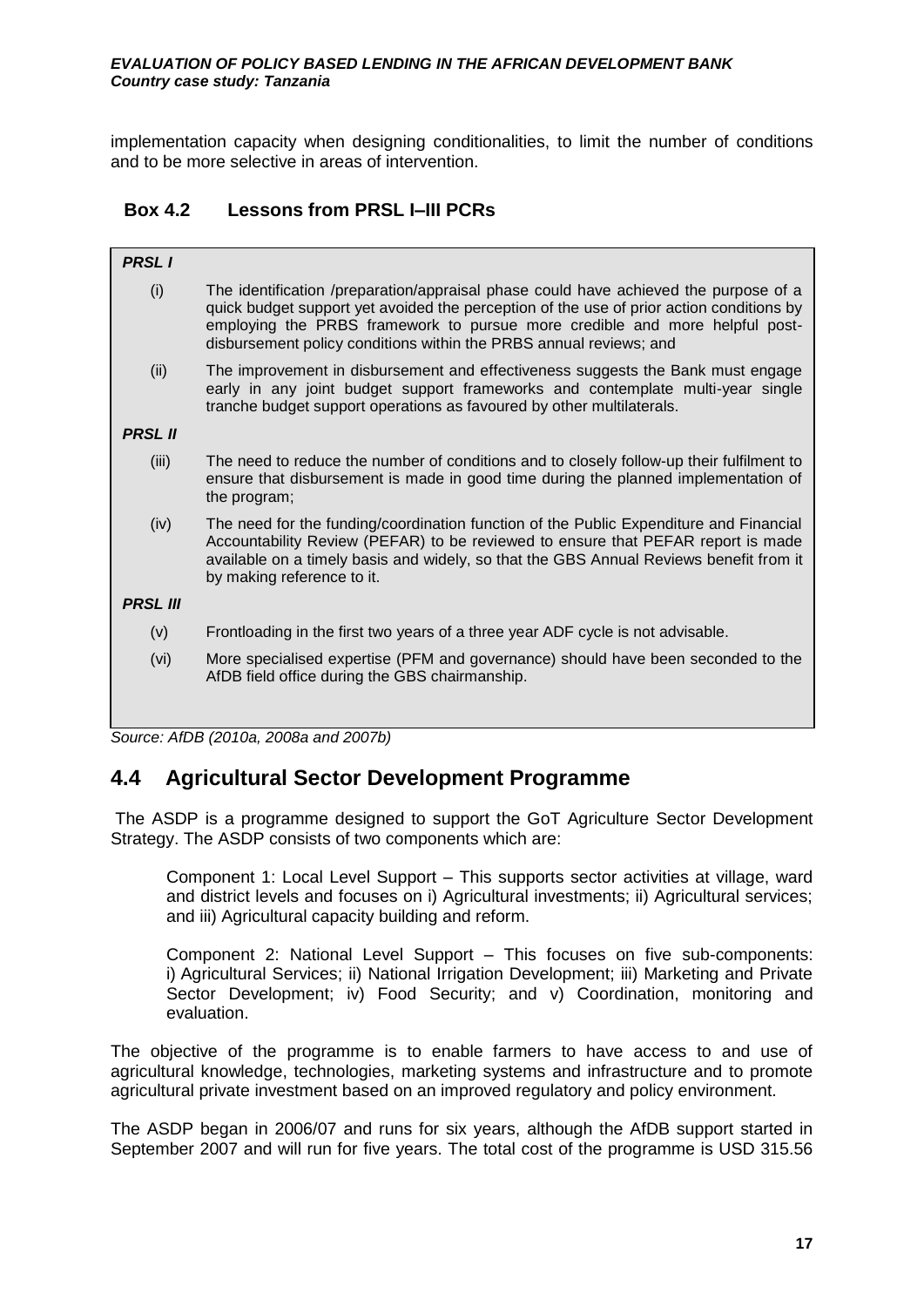million, with an AfDB contribution of USD 59.87 million (see [Table 4.4](#page-29-1) below). AfDB funding is through a Sector Development Budget Support Loan. Most DPs fund the ASDP through a sector basket, which finances the whole of the ASDP, but the AfDB remains outside of this because of ADF rules. The AfDB has not signed the agricultural sector Memorandum of Understanding (MoU) for the same reason. Funds are channelled to a Special Account at the BoT and are earmarked to a subsector of the ADSP. This covers local agricultural investment, local agricultural services and capacity building and reform, as well as agricultural services, irrigation development, marketing and private sector development.

| <b>Source of Finance</b> | Amount                |
|--------------------------|-----------------------|
| <b>ADF</b>               | UA 40 m (USD 59m)     |
| World Bank               | UA 60 m (USD 90m)     |
| European Union           | UA 5.6m (USD 8.5m)    |
| Japanese Embassy         | UA 2.0m (USD 3.0m)    |
| <b>DCI</b>               | UA 0.6m (USD 1.0m)    |
| <b>IFAD</b>              | UA 24.0m (USD 36.0m)  |
| GoT                      | UA 19.2m (USD 28.7m)  |
| <b>Beneficiaries</b>     | UA 15.4m (USD 23.2m)  |
| Shortfall                | UA 43.6m (USD (65.2)  |
| <b>Total</b>             | UA 210.4 (USD 314.6m) |

<span id="page-29-1"></span>

| Table 4.4 | <b>Sources of Finance for the ASDP</b> |  |
|-----------|----------------------------------------|--|
|           |                                        |  |

The AfDB funding uses government systems, including procurement systems, with the Ministry of Finance channelling the funds through the local Government Capital Development Grant to the LGA.<sup>18</sup> Performance is monitored through the rural poverty and growth indicators in the MKUKUTA and progress towards the programme's key outcome indicators in the programme logframe. An audit is carried out by the National Audit Office (NAO) with an audit report submitted within six months of the end of the financial year.

Conditions prior to the disbursement of the loan were that (i) the borrower must open a Special Account in foreign currency with the Bank of Tanzania; (ii) there is satisfactory implementation in the preceding fiscal year of the programme as agreed by the Annual Joint Implementation Review; and (iii) there is submission to the fund of the approved annual work plan and budget for the current year, consistent with the MTEF for the programme for each year. In the following years, conditions were to be based on satisfactory compliance with (ii) and (iii). The ASDP disbursement schedule was for the majority of the loan to be given in the first three years with a nominal amount left to be drawn down in the final year (see [Annex D,](#page-76-0) [Table](#page-78-0) D.3).

## <span id="page-29-0"></span>**4.5 Secondary Education Development Plan**

The Secondary Education Development Plan (SEDP) emerged from the GoT Education and Training Policy for the Education Sector Development Plan (ESDP). This provides direction on education in Tanzania and from this a Primary Education Plan was developed for 2002– 2006 and a secondary education plan for 2004–2009. The AfDB was requested by the GoT to fund the SEDP; this financing began in April 2008 and was completed in 2010. The funds

 $\overline{1}$  $18$  All PBOs use GoT procurement systems as these have been judged compatible with AfDB rules.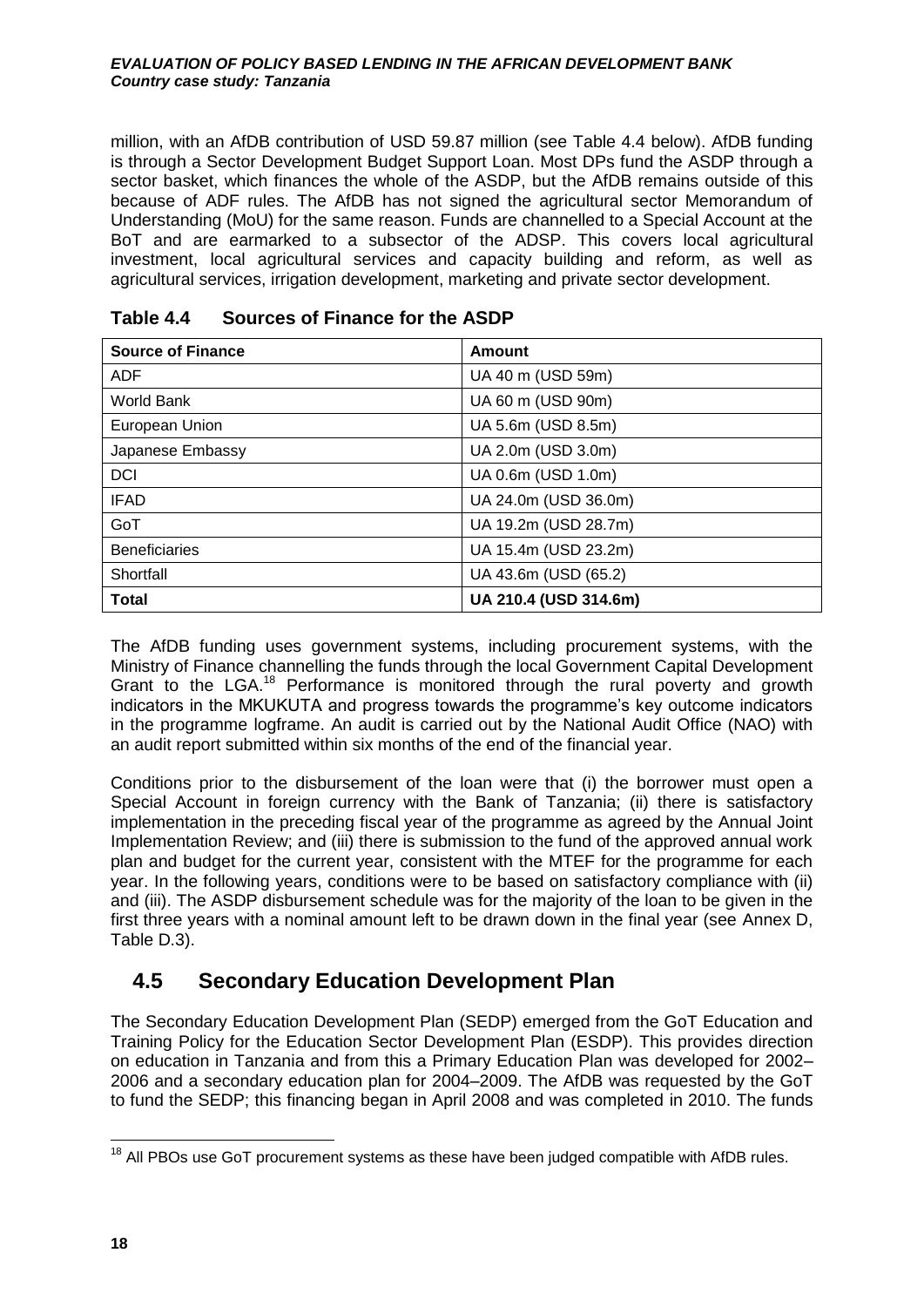were disbursed in two tranches of UA 10 million each to support SEDP work plans for 2008 and 2009. The funds were transferred into a Special Account at the BoT and transferred to the Treasury, earmarked to the SEDP. The conditions for disbursement were similar to the ASDP and depended on the opening of a special account, a satisfactory performance assessment review and agreed work plans for the following year. Procurement was according to GoT procurement procedures and monitoring and evaluation was undertaken according to progress against SEDP operational targets. The NAO was responsible for external audits.

The total cost was UA 754 million with UA 20 million contributed by the AfDB, UA 100 million by the World Bank and UA 634 million by the GoT and community (see [Table 4.5](#page-30-1) below). The programme aims to support efforts to increase access and improve quality and equity of secondary education in Mainland Tanzania.

<span id="page-30-1"></span>

| Sources of Finance for the SEDP<br>Table 4.5 |  |
|----------------------------------------------|--|
|----------------------------------------------|--|

| <b>Source of Finance</b> | Amount         |
|--------------------------|----------------|
| ADF Loan                 | UA 20 million  |
| <b>IDA Loan</b>          | UA 100 million |
| GOT/Community            | UA 634 million |

*Source: AfDB (2007a)* 

There were some delays in AfDB disbursement, of two months for the first tranche and eight months for the second (see [Annex D,](#page-76-0) [Table D.4\)](#page-78-1), but this was due to delays by the GoT in producing required reports. Other major donors to the education sector such as DFID and Sida give support to the whole of the education sector plan, through GBS in the case of DFID and through SBS by Sida. There is no basket fund in education.

## <span id="page-30-0"></span>**4.6 Rural Water Supply and Sanitation Program**

The Rural Water Supply and Sanitation Programme (RWSSP) is an AfDB programme which began in 2006/2007 and comprises an ADF loan of UA 45 million and grant of UA 10 million. The AfDB support is based on the GoT National Rural Water and Sanitation Programme (NRWSSP), which comprises three components which are: (i) Construction of Rural Water Supply & Sanitation facilities; ii) District Management Support; and (iii) Institutional Strengthening & Development.

The NRWSSP is a multi-donor-funded programme with a sector basket that contributes funding to all three components of the NRWSSP. The AfDB does not contribute to this basket and has not signed the MoU because of the procurement rules which prevent them using pooled funding. The AfDB funds are disbursed into a Special Account and are then earmarked for the rural water supply component of the NRWSSP. However, the AfDB does use the same reports as the ones sent to DPs in the basket.

The AFDB is the largest contributor to the water sector and has financed 23% of the NRWSSP costs overall. Other sources of finance are shown in [Table 4.6 below.](#page-31-0)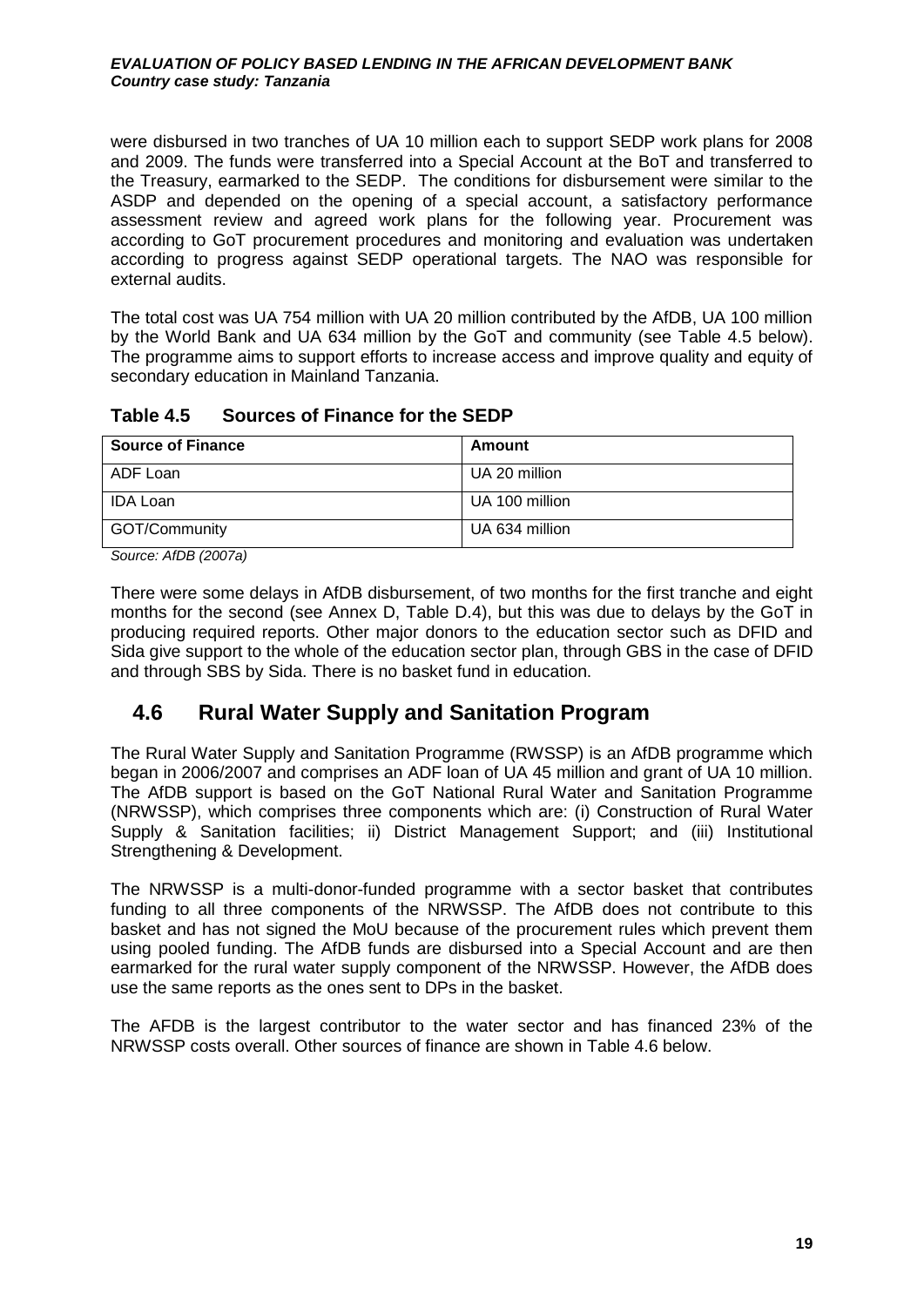| <b>Source of Funding</b>   | <b>Amount (UA)</b> |
|----------------------------|--------------------|
| <b>ADF</b>                 | 55 million         |
| <b>IDA</b>                 | 51 million         |
| <b>Netherlands</b>         | 27 million         |
| <b>FRG</b>                 | 16 million         |
| Other development partners | 44 million         |
| Communities                | 7.4 million        |
| Government of Tanzania     | 23.3 million       |
| Total                      | 223.7 million      |

## <span id="page-31-0"></span>**Table 4.6 Sources of Finance for the NRWSSP**

*Source: AfDB (2006a)*

The AfDB contribution was designed to be disbursed in four tranches, but no specific financial commitments were given for each year. Commitments were dependent on GoT performance in the previous year and the financing needs outlined in the work plan for the next financial year, with the amount to be disbursed agreed with the GoT. This programme was 100% disbursed (in four tranches) before the end of the programme which will finish in December 2011 (see [Annex D,](#page-76-0) [Table D.4\)](#page-78-1).

The RWSSP uses government financial management systems with GoT procurement procedures. On receipt of the disbursement request from the GoT, AfDB funds are disbursed into a Special Account at the BoT and are then disbursed by the Ministry of Finance according to the agreed formula to qualifying LGAs on a quarterly basis.

The programme is monitored through a results monitoring framework with an Annual State of the Water Sector Report produced by the Ministry of Water. The programme is audited by the NAO, with an annual technical/value for money audit undertaken by a private firm in collaboration with the NAO. These are the same arrangements as for the basket funders.

AfDB Board has approved the next phase of the programme. As procurement restrictions which prevented funding through baskets have been lifted, the AfDB will fund the NRWSSP basket, with the RWSSP II programme running from 2011–2014. Funds are still earmarked to the rural water sector, but apart from this the AfDB will follow agreed procedures for disbursement, procurement, reporting, monitoring and auditing. This means that the AfDB will be more harmonised with other DPs and more aligned with GoT systems than in the first phase.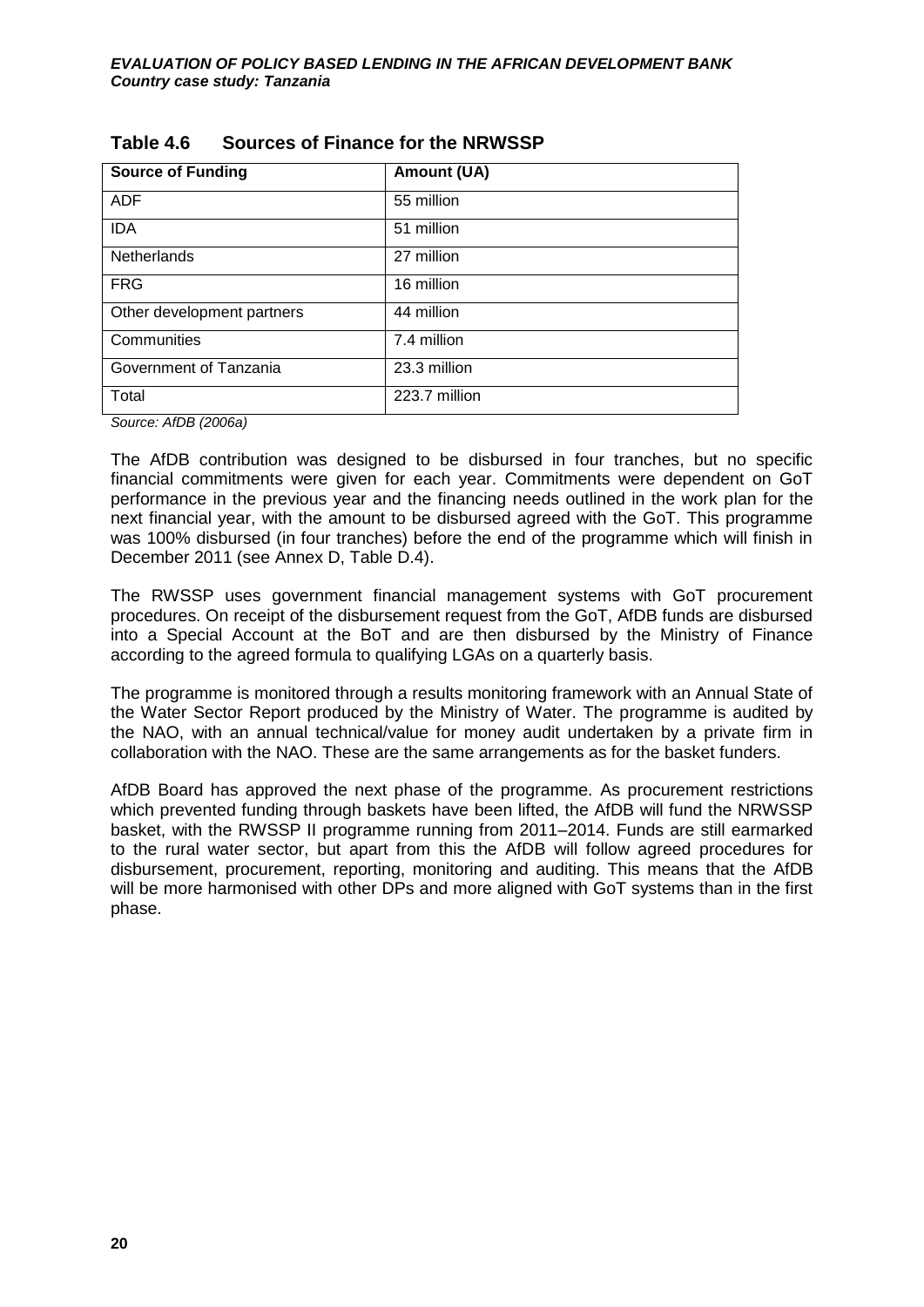## <span id="page-32-0"></span>**5 Key Findings**

This section looks at key findings from the evaluation and discusses the main issues which are relevant to the AfDB design and implementation of PBOs. These relate to trends in the AfDB portfolio, guidance on the choice of aid modality, harmonisation and alignment, policy dialogue and strategic engagement, impact on policy and processes, predictability of funding, office capacity, decentralisation of authority, focus on results, and AfDB valueadded. The findings have been categorised under three headings; performance and impact, strategic issues and design.

## *Performance and Impact*

## **There has been a clear trend towards greater use of GoT systems and more harmonisation with other DPs activities**

This is evident both in the shift towards sector PBOs where previously only projects had been implemented and in the co-financing of GBS. This appears to have been driven by changes in the aid architecture brought about by the Paris Declaration, which has led to changes in AfDB rules and procedures instituted by AfDB HQ, as well as pressure from the GoT who have stated a preference for aid to be delivered through budget support. Other DPs have also pushed for the AfDB to join joint donor financing modalities and be more engaged in joint donor initiatives. Problems with delayed disbursements in SALs and projects have also played a role in the shift towards using more effective funding mechanisms. This has led to the AfDB joining the GBS group and aligning funding to support government plans in the education, agriculture and water and sanitation sectors.

This is a positive move as the AfDB now makes much greater use of GoT systems than earlier in the evaluation period. All AfDB PBOs use country systems for financing interventions which means more funds are on budget and use is made of government monitoring and evaluation systems, reporting and audits. This is significant as the AfDB, like other DPs, does not require any additional reporting to that supplied by the GoT, which decreases the administrative burden on the GoT.

Despite this, the majority of the portfolio is still project based and the AfDB is often perceived by other DPs as not being completely aligned and harmonised because of its use of Special Accounts and because its funding to the sectors is not through established sector baskets or SBS. A lack of participation in policy dialogue also gives the impression that the AfDB is only partially engaging in these processes and is not fully adhering to best practice in the design and implementation of PBOs. This is due to a number of factors related to corporate incentives, capacity constraints, HQ regulations and a lack of coherent guidance on when to use PBOs. These are discussed in greater detail below.

## **Decentralisation has increased the efficiency of the PBO implementation, but decision-making authority is still limited at country level**

AfDB's Boards of Directors approved the Current Decentralization Strategy (CDS) on September 8, 2004 (AfDB, 2006e). The primary features of the CDS include the opening of 25 field offices in Regional Member Countries (RMC) including Tanzania which also opened in 2004. The AfDB refers to decentralisation as the deconcentration of functions from headquarters to various country offices in the region and changes in the Bank's human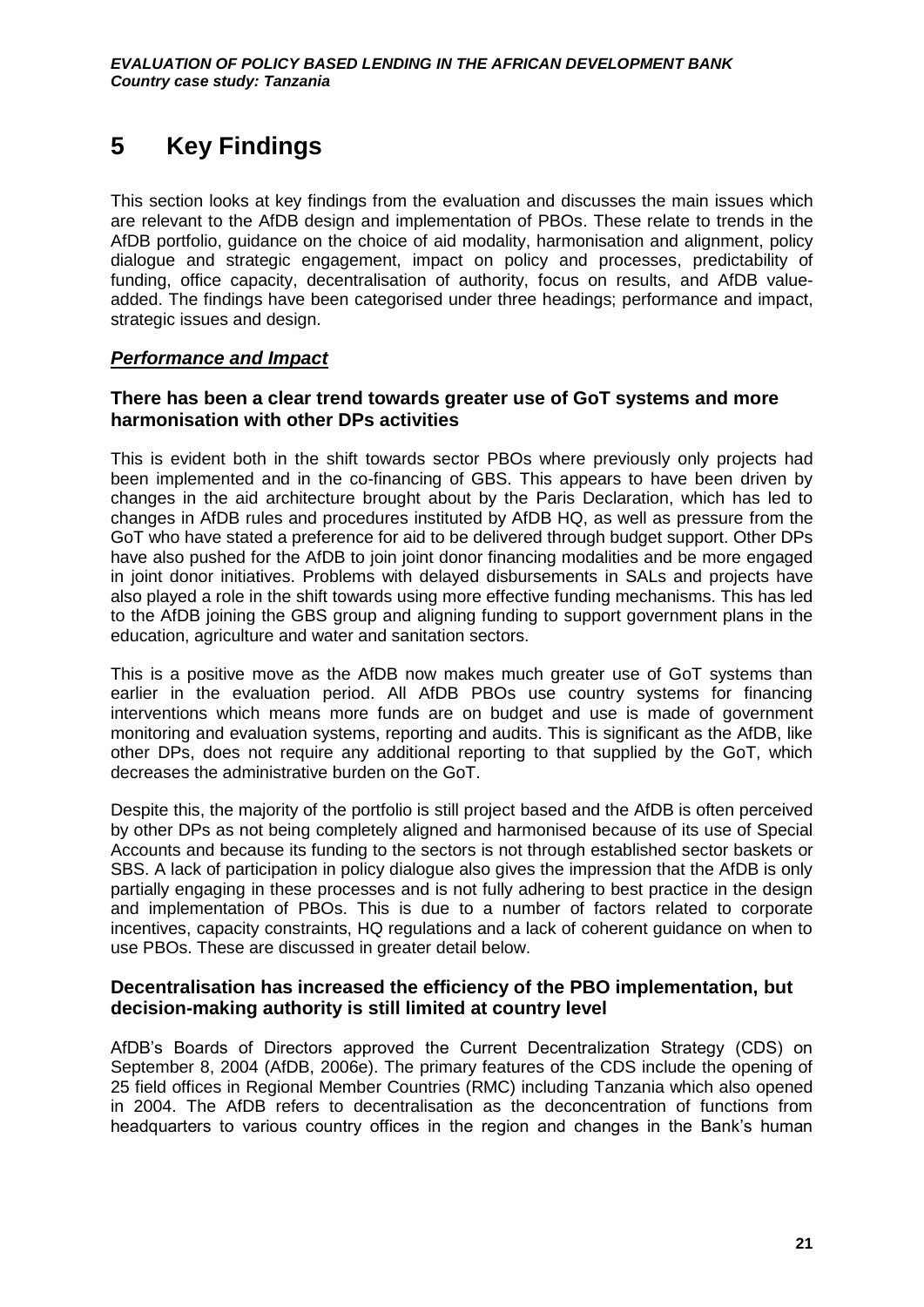resource and financial management systems and procurement systems to allow increased devolution of authority to the field office level.

The establishment of the Tanzanian office in 2004 was important in speeding up transactions and making working with the AfDB easier. It has improved planning and delivery of PBOs and increased interactions between the government, local stakeholders and the AfDB. The AfDB has benefited from analytical work undertaken by other DPs which assist with the planning and delivery of PBOs, increasing AfDB understanding of the specific needs of the country. Loan agreements are signed in Tanzania, speeding up the starting of PBOs as well as resolving queries arising at different stages of programme implementation or initiation; and more and more loan negotiations are being done via Video Conference from the TZFO. It has also led to a reduction of transaction costs for both parties. Though there are still clearance requirements from HQ, disbursements for PBOs are processed at country level with the presence of the procurement specialist facilitating procurement activities; this is more the case for projects than for GBS and SBS which entirely use government systems.

At the moment the office is in place mainly to implement rather than make decisions, and compared to other multilaterals and bilateral DPs, the AfDB is heavily centralised. In general, multilaterals are considered to have more technical capacity than bilateral DPs in Tanzania. The World Bank has a Country Director with authority to allocate the aid budget between sectors. Though some clearance is still needed, the WB has a procurement specialist, lead economist and lawyers at the country office all with much more authority than in AfDB's TZFO. There is also a dual reporting structure in the AfDB with sector specialists finding themselves having to report both to the Resident Representative and to the sector department at HQ, with each claiming authority.

In the case of the EU, the Tanzanian office has 15 professional staff working on development issues with the office having full responsibility for project choice and implementation while programming is still being done at HQ. Though some clearance from HQ is required, all contracts and payments are done locally with a maximum of Euro 10,000 of consultancy which can be approved locally without approval from HQ (in the case of AfDB this is UA 2,000). They also have a multi-year plan to guide strategy and decide priorities, and engagement in different working groups. Though TZFO provides inputs, budget allocation between sectors is heavily influenced by HQ with supervision missions being monopolised by HQ. Most sector specialists are not task managers, with resistance from HQ to reallocating experts to field offices. Limited authority exists for the Resident Representative in several areas, for instance recruitment of short-term staff.

The TZFO needs to seek permission from HQ even on communicating informally with other DPs at country level on matters relating to PBOs. This limits the ability of the TZFO to get information that could either improve the formulation of the programme or avoid an intervention that is misguided at the beginning. Many decisions still have to be referred to Tunis and more decentralised responsibility with increased staffing would assist the country office in working more efficiently and engaging more effectively in PBOs.

## **There is a limited focus on delivering results in PBOs**

This is due to the long time that it takes to complete PCRs, frontloading of funding, lack of policy engagement and the fact that the AfDB seems to be out of step with other DPs in terms of disbursement decisions. In all PBOs an assessment on whether progress has been made according to the PAF for each sector is used to judge whether disbursements should be made. In the case of GBS the AfDB has additional conditions which are drawn from the PAF. An assessment is then made based on government reports on whether indicators in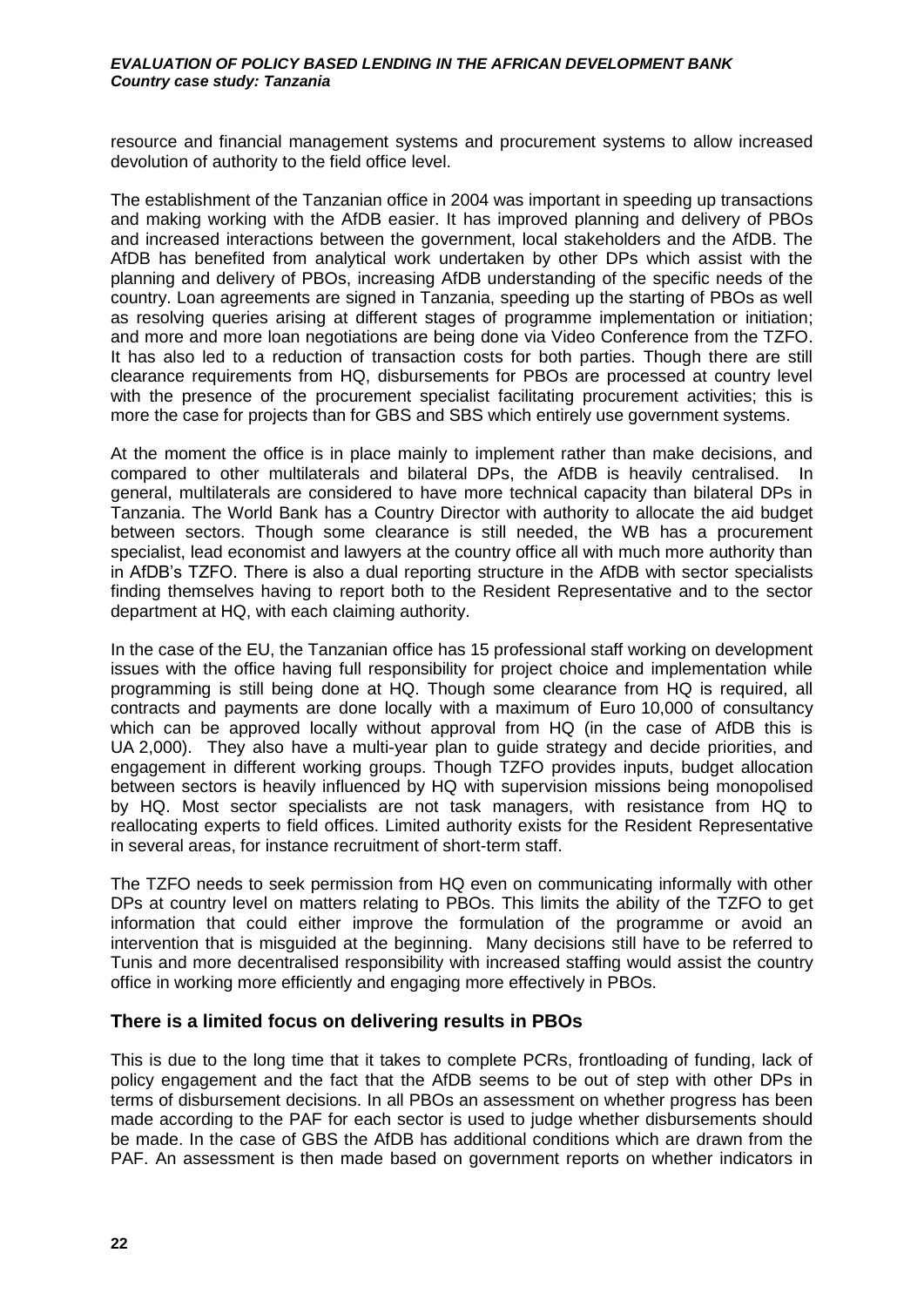the PAF have been met. This is done at HQ level with the TZFO providing the relevant information. PCRs have also historically tended to be completed a long time after the project has been finished which indicates a lack of interest in results. For example, the PCRs for SAL I and II were undertaken in 2007, more than five years after they were finished. This was acknowledged by staff who noted that there was pressure to complete PCRs when there were likely to be follow-on programmes, although there is now a move from HQ level to undertake PCRs more quickly with OPEV validating these reports.

The frontloading of funds for PBOs as discussed above means that funds are disbursed before the end of the PBO cycle, so there is less incentive to produce results in the later stages of the PBO as the majority of the funding has already been given. This led to all the funds being disbursed for the RWSSP when basket funders are currently holding back their financing because of concerns over the quality of reporting. There is also no GBS allocation for the current fiscal year. The lack of engagement in policy dialogue and analytical work that could underpin these discussions also suggests an institutional lack of interest in strengthening results.

The AfDB is also out of step with other DPs in relation to GBS. The World Bank has reduced its contribution to GBS as Tanzania has achieved a lower CPIA score in recent years while other DPs are reassessing current contributions and future commitments over concerns about the lack of progress in the reform programme and the quality of dialogue with the GoT, which is not good from the DP perspective. In contrast the AfDB is considering raising its support for the next three-year cycle. The basis for this appears to be political and related to a desire as an African institution to support the GoT budget as there is likely to be a shortfall of funding due to other DPs' reductions in GBS. There has not been any economic, financial or policy analysis undertaken to support this move.

In terms of monitoring and evaluation (M & E) of PBOs, the AfDB bases its own frameworks on the PAFs agreed by DPs and the GoT in each sector and does not appear to be have been very involved in the design of reform programmes. A subset of indicators is then taken from these PAFs to develop its own programme matrices with a combination of performance indicators, objective indicators and expected outcomes and impact. These are evaluated through the annual review processes for each sector support programme and the GBS annual review. Task managers will often attend these reviews, as will staff in the TZFO, although this does not always occur in the sector PBOs. The outputs from these reviews and the government reports which provide the basis for information and any other analytical work are sent back to the relevant task managers at HQ who then make their own judgments on the extent to which targets have been met. It is noteworthy that the 2009 Country Portfolio Review found that monitoring arrangements, capacity and utilisation of M & E information was the weakest area in the AfDB portfolio in Tanzania and AfDB M & E systems performed less well than the World Bank's. It also pointed out that national sectoral M & E systems were not performing adequately and needed to be strengthened.

## **The value-added of AfDB participation in PBOs has primarily been through additional funding and a focus on procurement and infrastructure**

The value-added from AfDB's participation in PBOs has primarily been through the additional funding that it has provided to the government budget in conjunction with other DPs. There is evidence that budget support (GBS and SBS) has increased the discretionary spending of the GoT as GBS has contributed around 20% of public spending in the fiscal year 2003/03 and 18% in the fiscal year 2009/10. During this period there have been significant increases in spending to the priority sectors from the Tanzania Budget. Priority sectors are classified as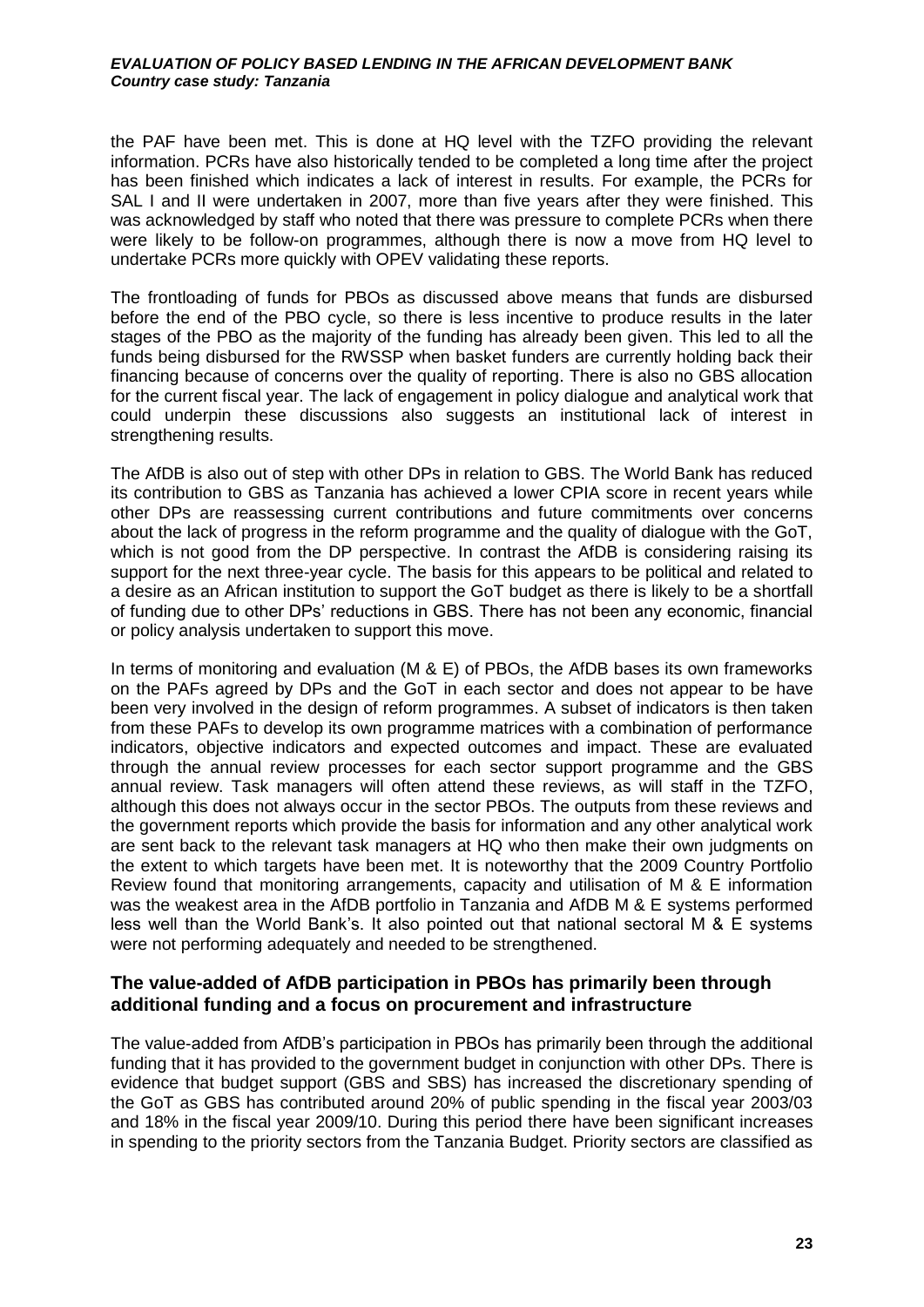agriculture, education, health, roads and water. These priority expenditures have grown significantly faster than non-priority spending over the past five years (IMF, 2010).

Other value-added in the GBS process has been through the AfDB focus on procurement reform through complementary activities in the ISP which aim to improve the capacity to implement procurement systems. For sector PBOs there has also been some contribution from the technical expertise of staff in the TZFO which has been primarily in the water sector and more recently in agriculture, where staff members have been participating through water and agriculture sector working groups. The AfDB focus on infrastructure is also appreciated in sector PBOs where AfDB inputs have been helpful in the design of components related to this. On the other hand, it was also noted that sometimes there was a tendency for AfDB design teams to arrive with a preconceived design which was not always appropriate.

Overall the AfDB value-added has been limited, mainly because of the specific approach of AfDB to PBOs that has seen PBOs as a funding mechanism rather than a package of inputs that includes policy dialogue, technical assistance, analytical work and complementary inputs in order to achieve results.

## **A lack of capacity in the TZFO constrains AfDB capacity to implement PBOs effectively**

Many of the problems outlined above are related to a lack of capacity in the TZFO. Capacity to engage fully in PBO processes has been an issue for the TZFO as there has been a lack of professional staff with both technical and policy expertise in key positions, such as PFM and transport, while it has taken a long time to fill vacant posts.

At the time of the evaluation there were vacancies for the Resident Representative and an energy specialist (local position) was recruited in October 2010. Staffing is a problem, however, as it took eight months to replace the social development expert, while the office operated without a macroeconomist and agricultural expert for a similar amount of time. This is due to bureaucratic procedures in recruitment, as although salaries are competitive, there are delays in securing clearance from the human resource department at HQ. Staff turnover has resulted in fluctuating capacity levels at TZFO, as well as affecting TZFO's participation and contribution in joint sector working groups and has led to a loss of institutional memory. Turnover is reported to be high mainly as a result of local staff transferred to HQ which offers better remuneration compared to locally based salaries.

This has led to resources being spread too thinly and there is often a mismatch between skills required and staff recruited. In addition, some professional staff have been responsible for multiple sectors requiring different skills and qualifications. For instance, the social sector development expert covers the health, education and microfinance sectors, while the disbursement officer or macroeconomist occasionally represents AfDB in PFM policy platforms. The AfDB has fewer professional staff compared not only with multilaterals but also with bilateral DPs, and often their expertise is technical rather than policy based. Other DPs usually have two professional staff per priority sector with an international expert being complemented by a local expert.

This has led to variations in the extent to which the AfDB is active in policy platforms for its priority sectors. TZFO staff have recently been very active in the water sector and with the recruitment of national agriculture specialist in January 2010, he is now participating in all the meetings. In the social sector due to the fact there is only one person dealing with two large sectors (health and education), it has been difficult to attend these meetings on a regular basis.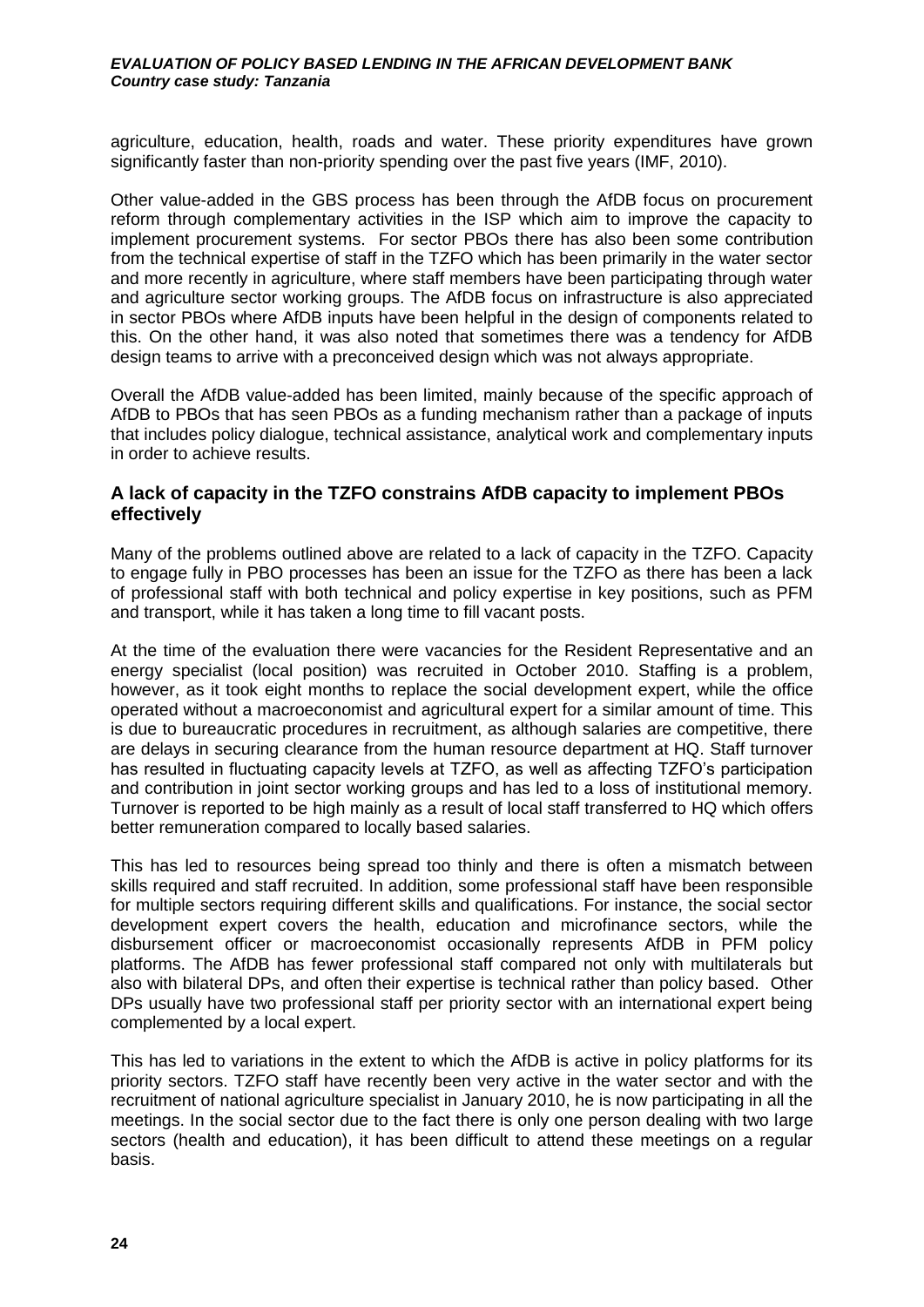The participation of the Resident Representative in GBS or even of programme staff in sector PBOs in working groups is not institutional but depends on personal interest, as evidenced by the differences in how active the past two Resident Representatives have been in GBS dialogue. This is further exacerbated by the AfDB Resident Representative combining the role of Head of Cooperation with Head of Mission, contrary to most bilateral donors or the World Bank.

There is little training for staff to support delivery of PBOs. This may well be the result of limited decentralisation, yielding no incentives for HQ to invest in this area as most of the important decisions for PBOs are being undertaken at HQ level. Although long-term capacity has not been systematically addressed, to some extent the AfDB has strengthened shortterm capacity building depending on when additional resources were needed during the time the AfDB chaired GBS. TZFO's capacity was enhanced during the chairing of GBS with the recruitment of two employees, one a DFID secondee and the second an International Economist who was a Young Professional. Though these recruitments facilitated TZFO's coordination of GBS activities, it did not encourage the involvement of other staff such as the CPO or the macroeconomist on issues related to GBS. Therefore, the enhanced capacity was short-lived and AfDB missed an opportunity to institutionalise GBS experience. While this short-term strengthening of capacity is evidence of the ad-hoc way of managing development interventions in Tanzania, it also shows that the AfDB decided to chair the GBS group while the office was understaffed and not structured to engage in DP coordination and complex GBS review processes. This is contrary to other multilaterals such as the World Bank and EU who have a strong presence in terms of number of professional staff (both core and supporting staff), which means the role of chairing the GBS donor group is less of a burden for them.

### **Predictability of disbursement from year to year and in-year remains a problem**

Predictability has been a problem for AfDB PBOs. Efforts have been made by the TZFO to improve performance in this area, but predictability both from year to year and in-year remains an issue, as it is important for the GoT's budget planning. Failure to disburse committed funds on time by DPs results either in planned activities not being undertaking or the government resorting to borrowing on financial markets, which is expensive.

SAL I and II experienced lengthy disbursement delays of 18 months and 14 months respectively, which led to 67% of funds not being disbursed in the year committed for SAL I and 100% for SAL II. This was due to conditions not being fulfilled and this problem was also experienced by other DPs. The number of conditions was reduced for future AfDB PBO operations as a result.<sup>19</sup>

For PRSL I–III there were still problems, but the PRSL I disbursement was released on time, although PRSL II was released on the last day of financial year, again because of problems with non-fulfilment of conditions. PRSL III was a two-tranche operation with the first tranche disbursed two months late and the second tranche disbursed in the first quarter of the fiscal year in line with other DPs. By PRSL III there were only five conditions to fulfil as opposed to eight in PRSL I and 10 in PRSL II.

More recently, predictability has been affected by frontloading of the current GBS AfDB cycle. It was for three years from 2008–2010, but it was frontloaded because of the economic crisis with two tranches disbursed in each of the first two years, but none in the

 $\overline{1}$  $19$  SAL I and II had 23 and 16 conditions respectively.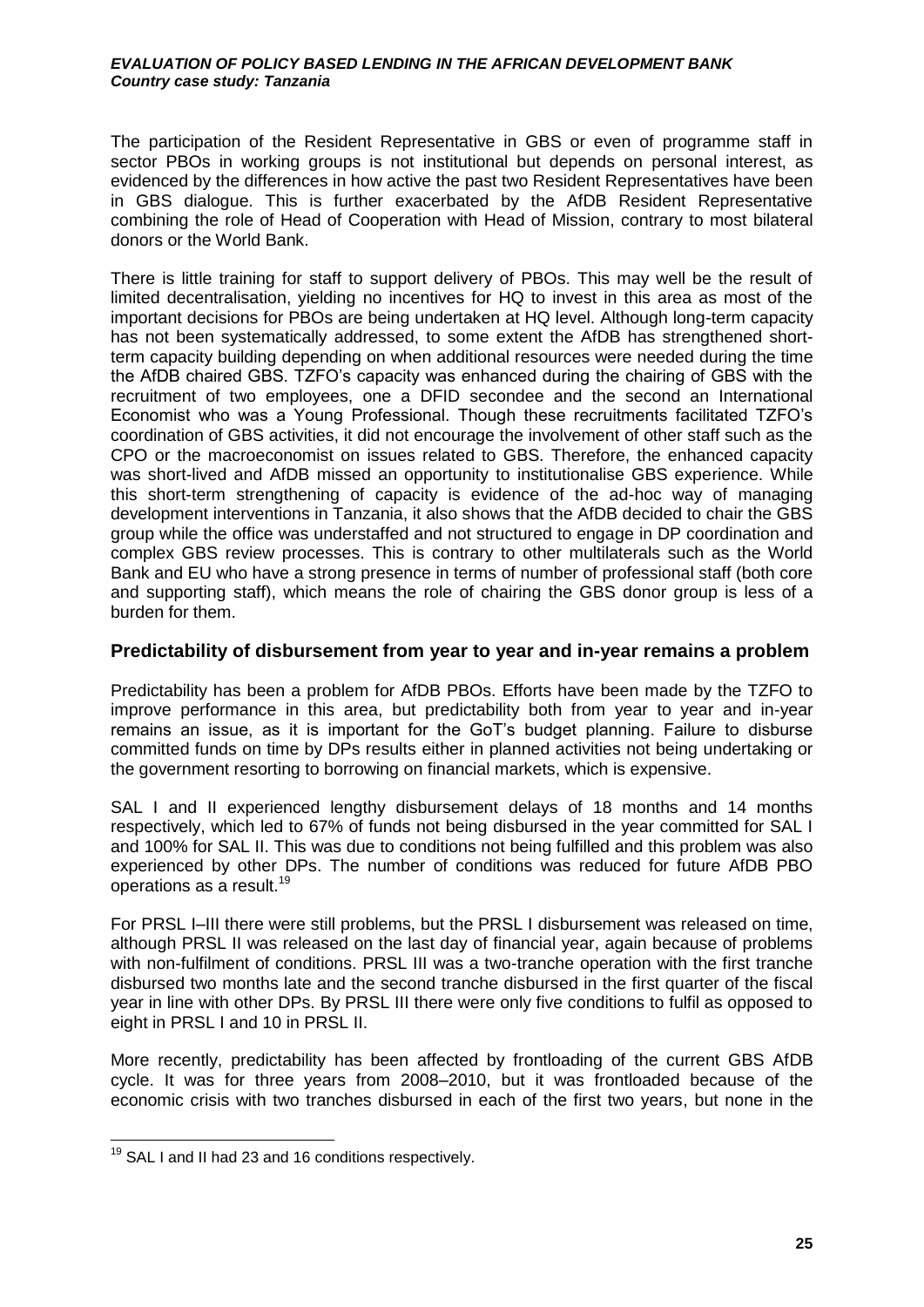third. This resulted in no funds for the 2010/2011 fiscal year. This was unfortunate as although it was communicated to the GoT, it coincided with the AfDB being out-going Chair of the GBS group and with other DPs reducing their GBS allocations, which led to a large decrease in GBS of around USD 200 million. This obviously has an impact on the GoT budget in the third year. The TZFO tried to rectify the situation by requesting that the funding from a non-performing road project be transferred to provide funding for GBS. This was communicated to the GoT, but it was not approved by the AfDB Board. The intention currently is to front load the next ADF XII allocation to allow disbursement in the 2010/2011 fiscal year, but it is not certain that this will be possible because of time constraints, increasing the uncertainty of aid inflows into the government budget.

Disbursing in equal instalments each year would have made the overall level of GBS more predictable. The practice of frontloading has also been followed in other PBOs; it results in perverse incentives for the GoT and sends differing signals to those of other DPs financing the same sectors. In both the ASDP and the RWSSP most of the loan was disbursed in the first two or three annual tranches, although the programmes extended longer than this. In the ASDP a small amount of funding was given in the fourth and final year tranche and in the RWSSP all funds were disbursed 20 months before the end of the programme. This means that AfDB funds in these PBOs were disbursed mainly in the first two years with less in the following years. This has been a particular issue in the RWSSP where other DPs funding the basket have held back disbursements for the past nine months as they are not satisfied with reporting. This leaves the AfDB out of line with other DPs in the sector, as all its funds were disbursed early. This gives the GoT little incentive to perform in the latter years of the programme, as the AfDB has little leverage, and gives the impression to other DPs that the AfDB is no longer engaged in sector processes.

It is also worth noting that in the RWSSP loan agreement there was a total figure given for the loan but no commitment figures for each year nor dates for disbursement. The annual tranche disbursed was designed to be dependent on GoT performance in the previous year, but how this relates to the level of disbursement was not specified.<sup>20</sup> Although this provides flexibility in being able to give the GoT additional funds if needed, if it is not stated when funds will be disbursed it does not assist in predictability and does not allow for budget planning. All sector PBOs have had a problem with in-year predictability, as disbursements have often been significantly late and often take place in June which is the end of the GoT fiscal year. This is not entirely the fault of the AfDB but is also due to late submission of reports by the GoT which has also led to other DPs making disbursements later than anticipated.

## **The AfDB has made significant progress in harmonisation and alignment over the evaluation period**

PBOs implemented by the AfDB use government financial, procurement, reporting, monitoring and evaluation and audit systems. The objectives of PBOs have also been aligned with GoT plans and have been harmonised with those of other DPs. Despite the AfDB not being able to fund sector baskets it has followed the same procurement, planning and reporting procedures and funded the same activities as the baskets. This is broadly in line with other DPs as according to the 2008 OECD Survey on Monitoring the Paris

<sup>-</sup> $^{20}$  In the ASDP there are maximum levels of funds to be disbursed each year if the GoT performs, but again there is not a clear link between performance and level of disbursement. There are, however, dates given for annual disbursements.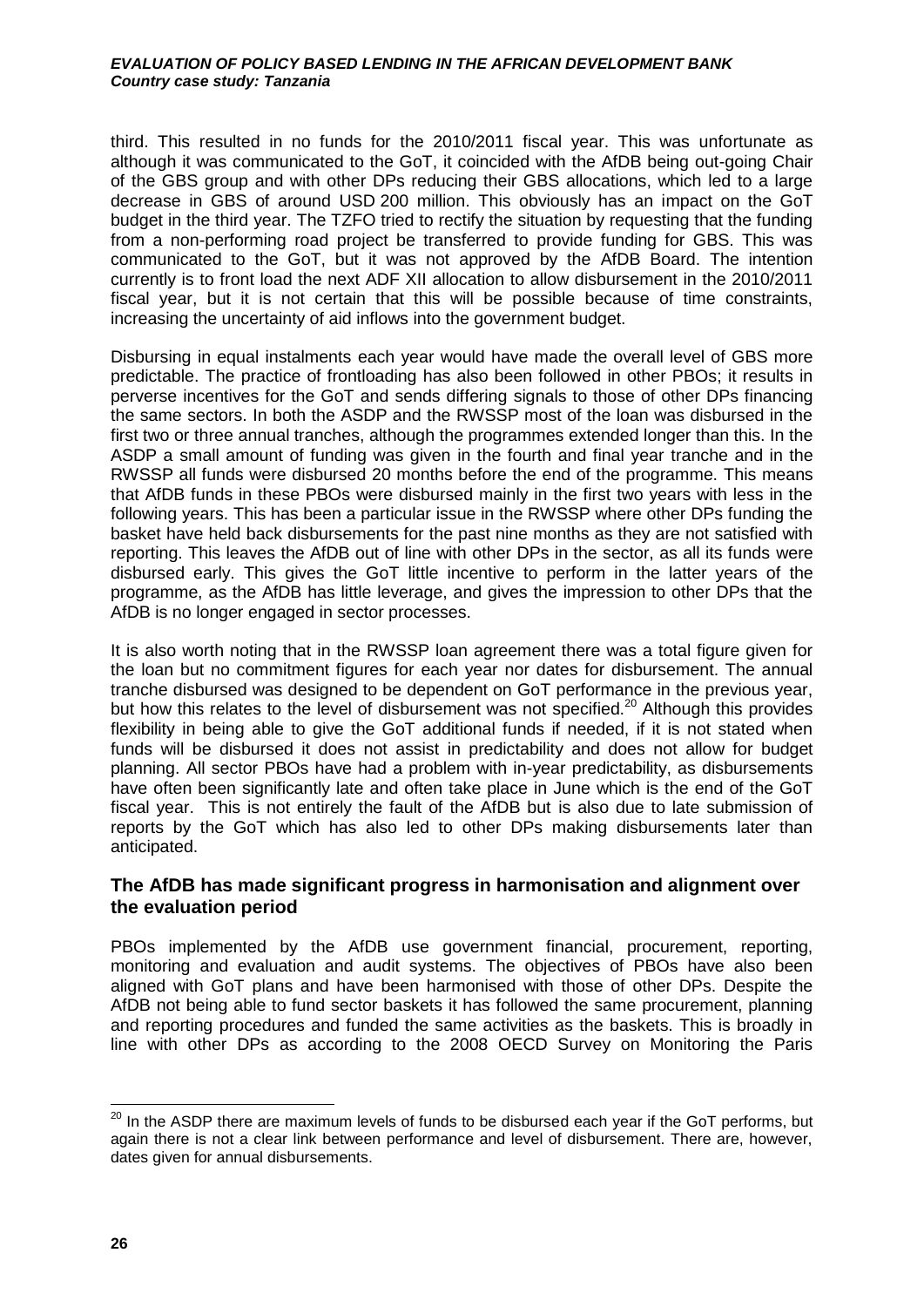Declaration, 71% of DPs use country systems in Tanzania and 61% use programme-based approaches.

In GBS the AfDB has become more aligned by moving to using the same PAF as other DPs, based on GoT reports and GoT financial and procurement procedures, although in PRSL III there was an additional trigger on PFM in addition to what was in the PAF. The main deviation is that the AfDB does not pay GBS funds into the same account as other GBS funders, which is the same for all PBOs where a separate account is used. This account is then audited to show that funds were transferred to the Ministry of Finance. Until recently HQ procedures have not allowed funds to be directly pooled and this creates mistrust of the TZFO among other DPs who assume that the AfDB has a separate account as it is requesting additional reports and audits, when in practice this is not the case. This was acknowledged by staff in the TZFO, but as they do not design PBOs they felt there was little they could do about this.

This requirement for separate accounts and specific AfDB procedures that mean funds cannot be mixed with other DPs has now been abandoned by the AfDB and the new RWSSP II will be funded through the water sector basket. This is a positive move and it is assumed that new PBOs will follow suit and the use of a Special Account for PRSLs will also be abandoned.

Although the RWSSP II will now be completely aligned with GoT systems and harmonised with DPs, funds will still be earmarked to the rural water sub-sector. Earmarking is an issue as although the AfDB could have chosen to fund the whole sector when sector PBOs have been used in accordance with agreed sector plans, funds have been earmarked to specific subsectors. In education the higher education plan was funded, in agriculture funds were earmarked for rural development, and in water for the rural water supply component. This earmarking is only nominal, but still goes against the spirit of sector support and is out of step with other donors, as most do not earmark. This gives the impression that the AfDB is only partially engaged in the sector and it is in effect seen to be undertaking project support through GoT systems, as most other donors are giving unearmarked support through basket funding.

There is also the issue of the establishment of parallel projects which undermines the move to greater harmonisation and alignment and negatively affects AfDB's reputation with other DPs. An example of this is the continuance of the second phase of a project in agriculture which could easily have been funded through the agriculture sector basket; this has caused concern among other DPs although it was requested by the government.

Finally, there is little coordination with other donors in terms of joint work or missions. The last TZFO portfolio review was done jointly with the WB, but appraisal missions tend to be separate, although sector reviews are undertaken jointly with the GoT and DPs. Although it should be noted that this trend is changing as in 2010 there was a joint review for the electricity sector and for an agricultural project. In the past key DPs in the sector were not consulted on new projects and as the AfDB does not always attend working groups there has been a feeling among DPs that little is known about TZFO activities. However, this is not very different to other DPs, as the OECD 2008 Survey found that only 16% of DPs coordinated missions in Tanzania. On the other hand, this is also changing as appraisal mission now meet with all DPs in the sector.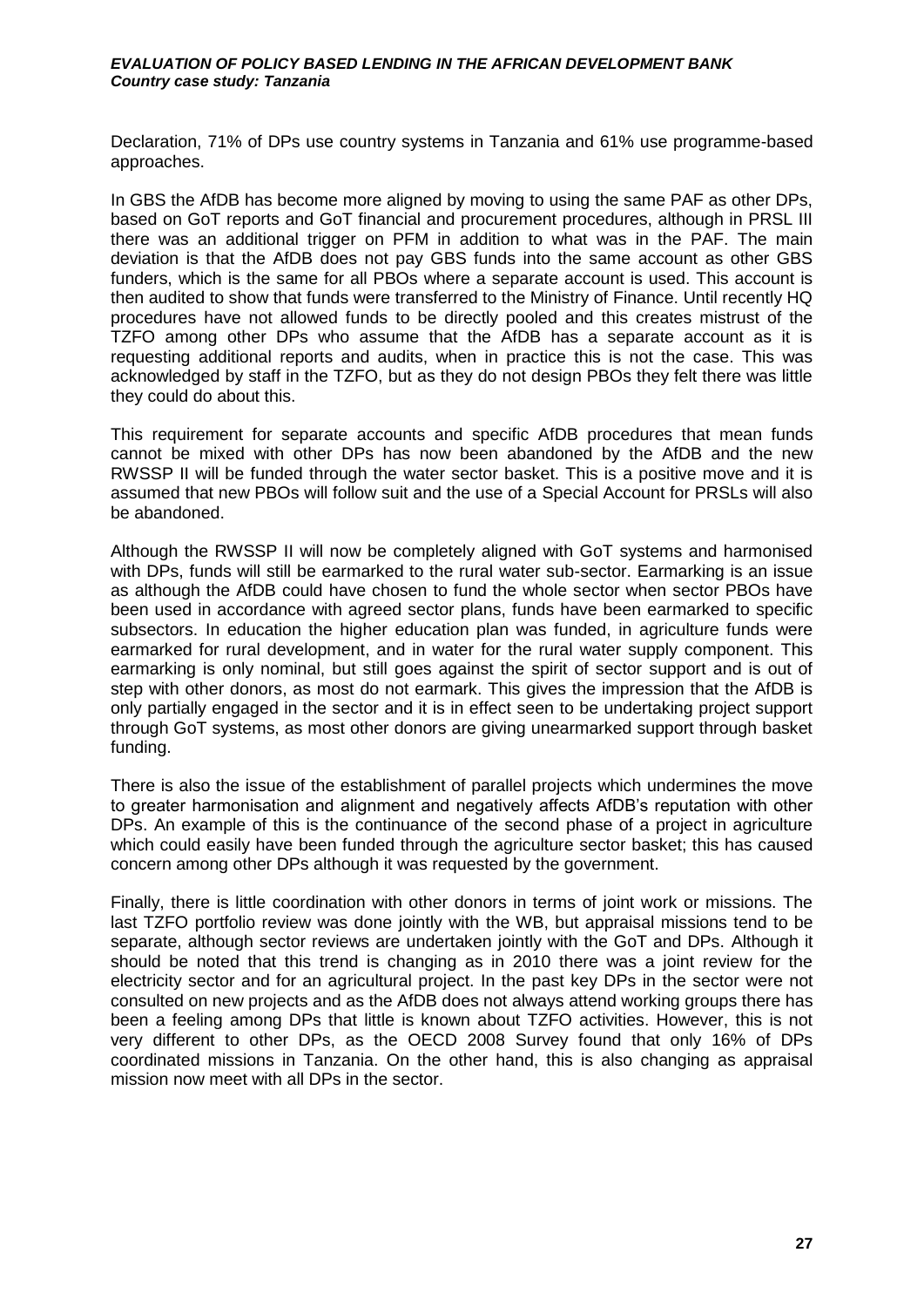## *Strategic Issues*

## **Capacity to engage in effective policy dialogue and engage strategically in PBOs is constrained**

A key characteristic of Tanzanian PBOs is that although both SALs and PRSLs have the objective of lending to support policy change, there has been very little effort to influence policy or engage in policy dialogue by the AfDB itself. SAL was based on substantive policy reform, but the programme was taken from the GoT Policy Framework Paper and there was little engagement by the AfDB in policy dialogue with the government. There was also no complementarity between the rest of the AfDB programme and the SALs. This is in contrast to the World Bank SAC, which was complemented by institutional development projects in sectors covered by the programme. This meant that the AfDB had very little leverage over whether the policy conditions were undertaken or not.

This lack of engagement in policy dialogue is highlighted in the PCRs for SAL I and II which note that the *'AfDB needs to demonstrate its involvement is adding value to the programmes, supported by other donors'*, and that '*the Bank should develop key pieces of economic and sector work to strengthen its policy dialogue with the government and support future policy based operations'* and *'the bank should adopt a sector or issues based strategy for engagement on ongoing donor/GoT policy dialogue'* (ADF 2007a and 2007c).

This problem has not been addressed, as there is still very little engagement by the TZFO on policy issues in the GBS or sector working groups. In the three PRSLs there has been limited participation by TZFO sector staff or advisors from HQ in the relevant GBS working groups. This is the case even where the AfDB has a specific focus, such as PFM or transport, and also occurs in sector working groups where there are PBOs.

The reason for this is that there is little incentive for sector staff in the TZFO to participate in sector working groups or GBS discussions as their performance is not assessed on engagement in policy dialogue, but on the performance of the programmes that they oversee. They also report to their relevant sector departments and the PRSLs are run by OSGE, so there is little pressure from their own departments to participate in GBS dialogue and sector staff often have technical skills rather than policy experience. Staff are also overstretched with little time to devote to these working groups.

This has resulted in limited effort by the AfDB to influence policy, as there has been little engagement in policy dialogue and no strategy developed to ensure that the AfDB uses its influence to greater effect. There is also a lack of investment in analytical work which would underpin and give credibility to engagement in policy dialogue. TZFO entirely depends on analytical work undertaken either by other DPs or in joint working groups. This has unfortunately given the impression to others that the AfDB is not interested in this element of PBOs and is rather focusing on disbursement, and that it contributes little to PBOs other than funding.

## **Chairing of the GBS Group was also constrained by a lack of resources and ability to engage in policy dialogue strategically**

In 2008 the AfDB became the Chair of the GBS group which gave it the opportunity to raise its profile among stakeholders in Tanzania and become more influential over the process, addressing some of the criticisms described above, in particular the perception that the AfDB is not very engaged in policy dialogue or wider budget support processes. The initiative came from within the GBS group in Tanzania; choosing AfDB as the chair of the GBS group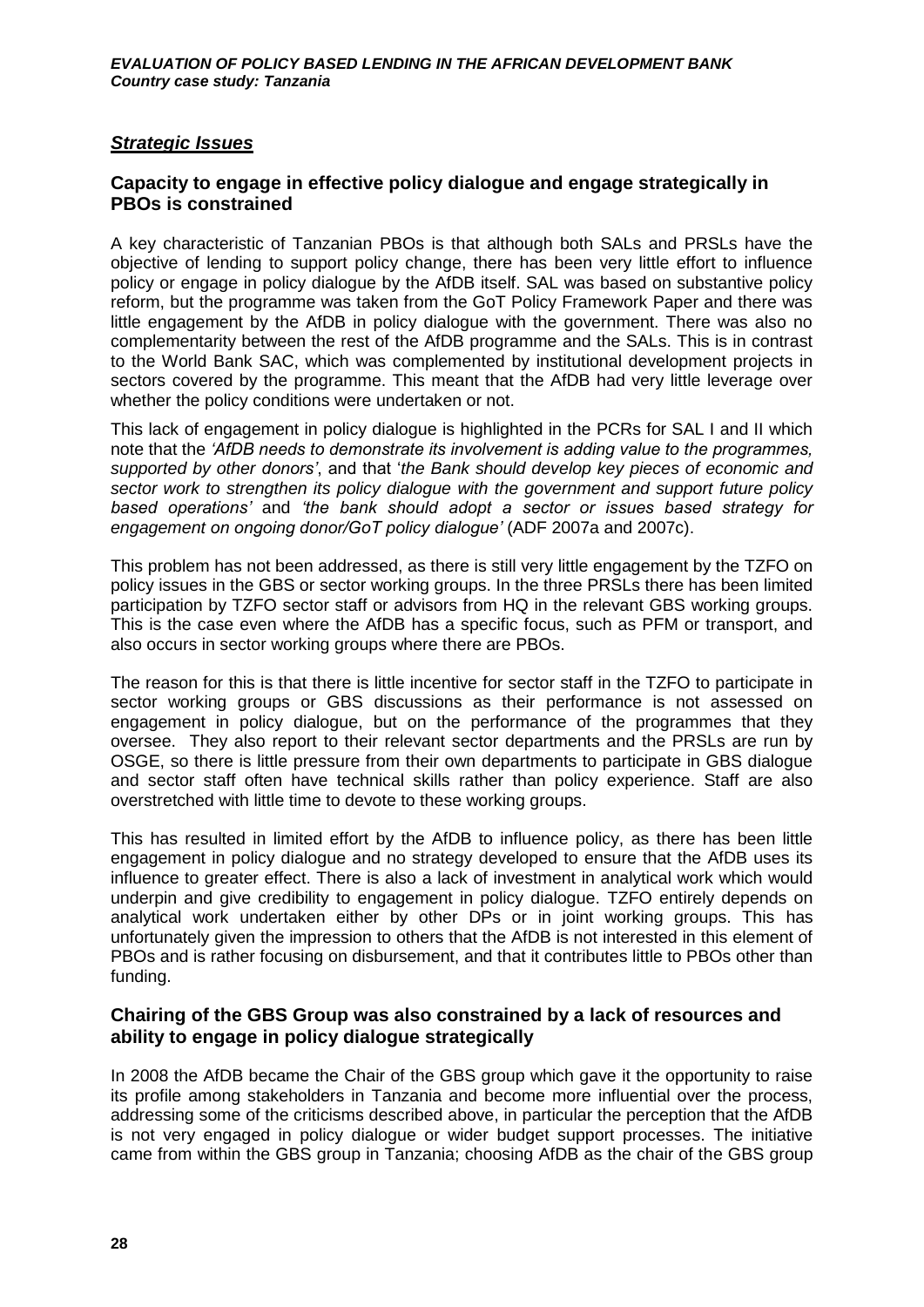was seen as experimental (previously only bilateral DPs had chaired the group) and it was an intention of other DPs to push AfDB to take a more prominent role in coordinated DP relationships with the government. $21$ 

The AfDB chaired the GBS group at a time when DP and GoT relations were fraught because of the emergence of three corruption scandals into the public domain and DP concerns over perceived slow progress by the GoT in achieving reform. The expectation among the GBS group was that having an African institution as Chair would assist in going some way to repairing relations with the GoT and ensuring that dialogue on issues of concern made progress.

Overall, the AfDB was generally perceived to have done a good job in chairing the GBS group from an administrative perspective, and the support given by the AfDB team was instrumental in ensuring the smooth running of the process. The team consisted of the Resident Representative, the International Economist and an Aid Effectiveness Advisor seconded from DFID. The latter was seen as a particularly valuable contribution by DFID as the AfDB did not have sufficient resources in-house to oversee the running of the GBS process itself.

Opinions differ among donors about the degree to which the AfDB was able to be a useful intermediary between the GBS group and the GoT. This is due to donor politics within the group and different perspectives on how corruption should be dealt with. Some DPs thought that a strength of the AfDB's chairing was that it was able to deal sensitively with the concerns of both DPs and the GoT. The relationship that the AfDB already had with the GoT allowed it to deliver difficult messages to the GoT and get agreement on issues which were always difficult, such as the content of the PAF. Not all donors agreed with this view, but generally it was perceived that this relationship worked well on an informal basis, but was less successful when the AfDB had to deliver difficult messages to the GoT. However, in terms of content the AfDB is credited for pushing for a slimmer and better structured PAF. But given the complexity of the process, there is always limited room for innovations.

There was reluctance on the part of the Resident Representative to engage in political dialogue with the GoT and send formal messages to the GoT relating to corruption issues. The particular instance that caused a problem was when the GBS group requested the Chair to send a letter to the GoT asking the GoT to address certain issues related to corruption in the 2009 Annual Review session. The Resident Representative was reluctant to do this; the letter was sent after some delay, but in remarks made at the 2009 GBS Annual Review she then distanced herself from the content of the letter and hence from the GBS group stance. This was not well received by the rest of the GBS group and led to bad feeling among some bilaterals towards the AfDB.

The government was more positive about the facilitative role played by AfDB as the Chair, but considered that the main failing of the AfDB was that it was not able to prevent a reduction in GBS commitments which followed the 2009 GBS Annual Review. The GoT considered that it was the AfDB's role to maintain the cohesion of the group and ensure that these reductions did not occur. Its perception was that the AfDB had not made sufficient effort to prevent this.

-

 $21$  It should be noted that although there was an expectation by some DPs that through chairing the GBS group the AfDB would become more engaged, there were also other agendas at play with it being reported that the AfDB was chosen in order to prevent another DP becoming Chair.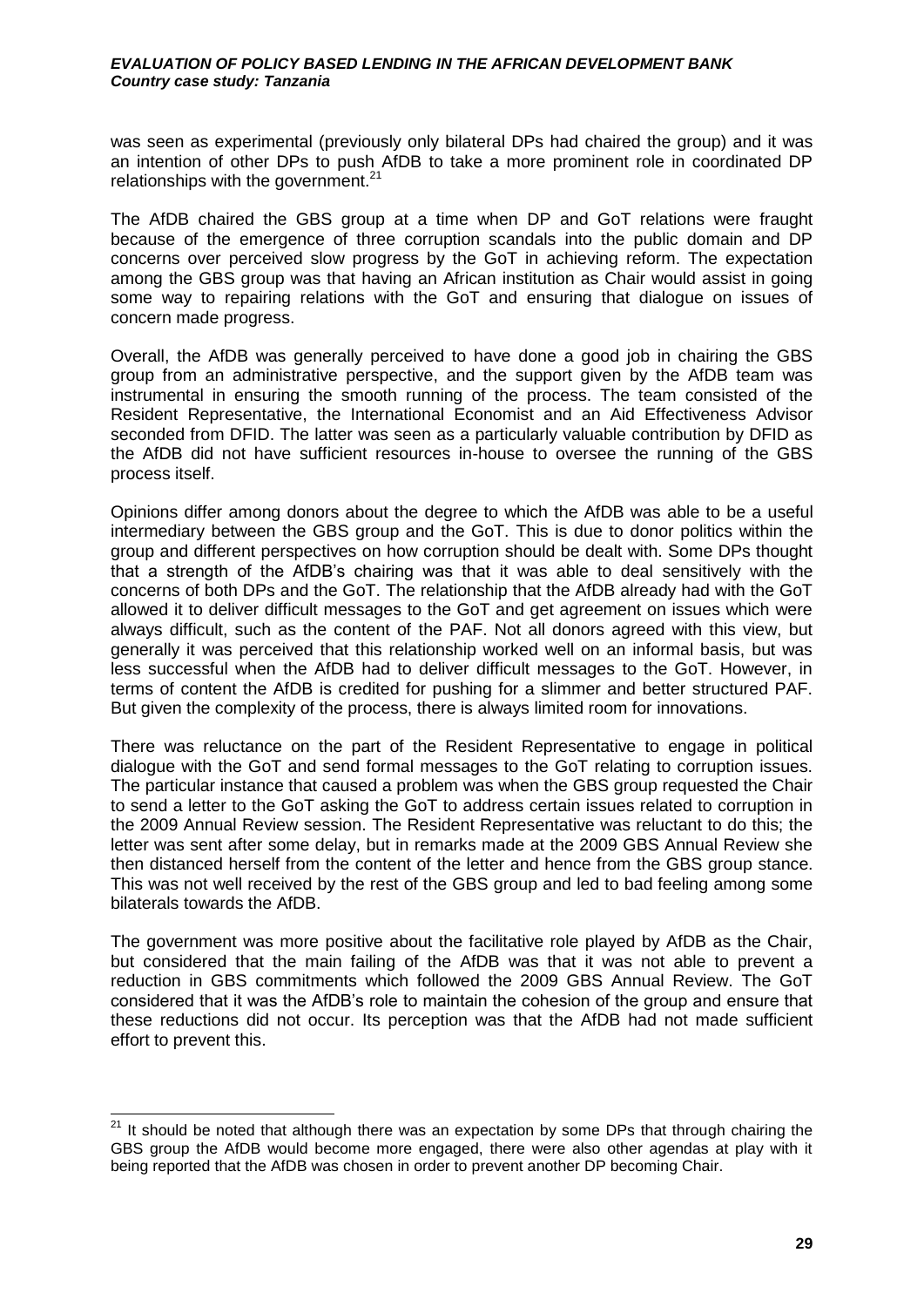In practice the TZFO argued that it was AfDB's institutional structure and the very fact that it is an African institution that made it difficult for the Resident Representative to send strong messages on corruption to the GoT. The TZFO argued that its role was to support the GoT and not be confrontational. It was reported that the Resident Representative saw the Minister of Finance as part of the AfDB, given that Tanzania is a member of the AfDB and on the Board, and in a higher position institutionally than herself, and she therefore felt that she could not confront him on these issues. The possibility that this might occur was not considered when the AfDB was given the Chair and this conflict of interest only emerged later.

Chairing the group is a three-year commitment (there is an in-coming Chair, a Chair and an outgoing Chair) and currently the AfDB is the outgoing Chair. The AfDB now has little visibility in the process as staff changes have led to the departure of the Resident Representative and the International Economist, and the Aid Effectiveness Advisor seconded from DFID is now working with the Norwegians who are the new Chair. This is an issue as the AfDB should have committed resources to the process for the whole three-year period when agreeing to be Chair. Currently as out-going Chair it has limited capacity to assist because of staff changes, the fact that there is no Resident Representative in place and because there was a lack of involvement of other staff in the GBS process. This does not present a good image to other DPs or to the GoT and it should be noted that little visibility also existed when AfDB was the incoming Chair, missing an opportunity to enhance capacity as well as taking up some roles as a learning exercise prior to assuming the role of the chair.

Another issue is that the AfDB gained little from the experience of chairing the GBS group as there was no specific AfDB agenda or area that it wished to influence. Engagement could have been more strategic and better planned, with a focus on areas where it had an interest in influencing the dialogue, such as in PFM and infrastructure. Because of the lack of linkage between the rest of the country programme and the chairing of GBS this did not occur.

Finally the TZFO felt that they had no support from HQ in undertaking the role of Chair and received no appreciation or extra resources for having carried out the task. There was also no participation in the annual review of 2009 from manager level or above from HQ. The initiative to chair came from other DPs in country, rather than from within AfDB, and there was a need for more resources to be provided by HQ for the task to be undertaken successfully. This was one reason why DFID provided support. It was noted that having a PFM and governance expert for the period that the AfDB was chair would have allowed it to have greater influence over the agenda in these areas. Although the office employed an intern, the process was extremely bureaucratic and lengthy, as was accessing the Japanese trust fund designed to support GBS. This proved to be too complicated to access so the majority of the funds have not been spent. There is also a feeling that the office could have learned lessons from other countries' experience, but there was no mechanism through which they could access this type of information or get additional support.

## *Design*

## **There is a lack of guidance on how decisions are made on individual country PBO allocations**

This results from a lack of clarity on how the formula by which funds are allocated to PBOs is calculated. AfDB rules state that 25% of the overall bank portfolio can be delivered by PBOs, but no additional guidance is given on how decisions are made on individual country allocations. It is unclear to the TZFO how the percentage of the portfolio allocation to PBOs in Tanzania is calculated. As there does not appear to be a clear and transparent process for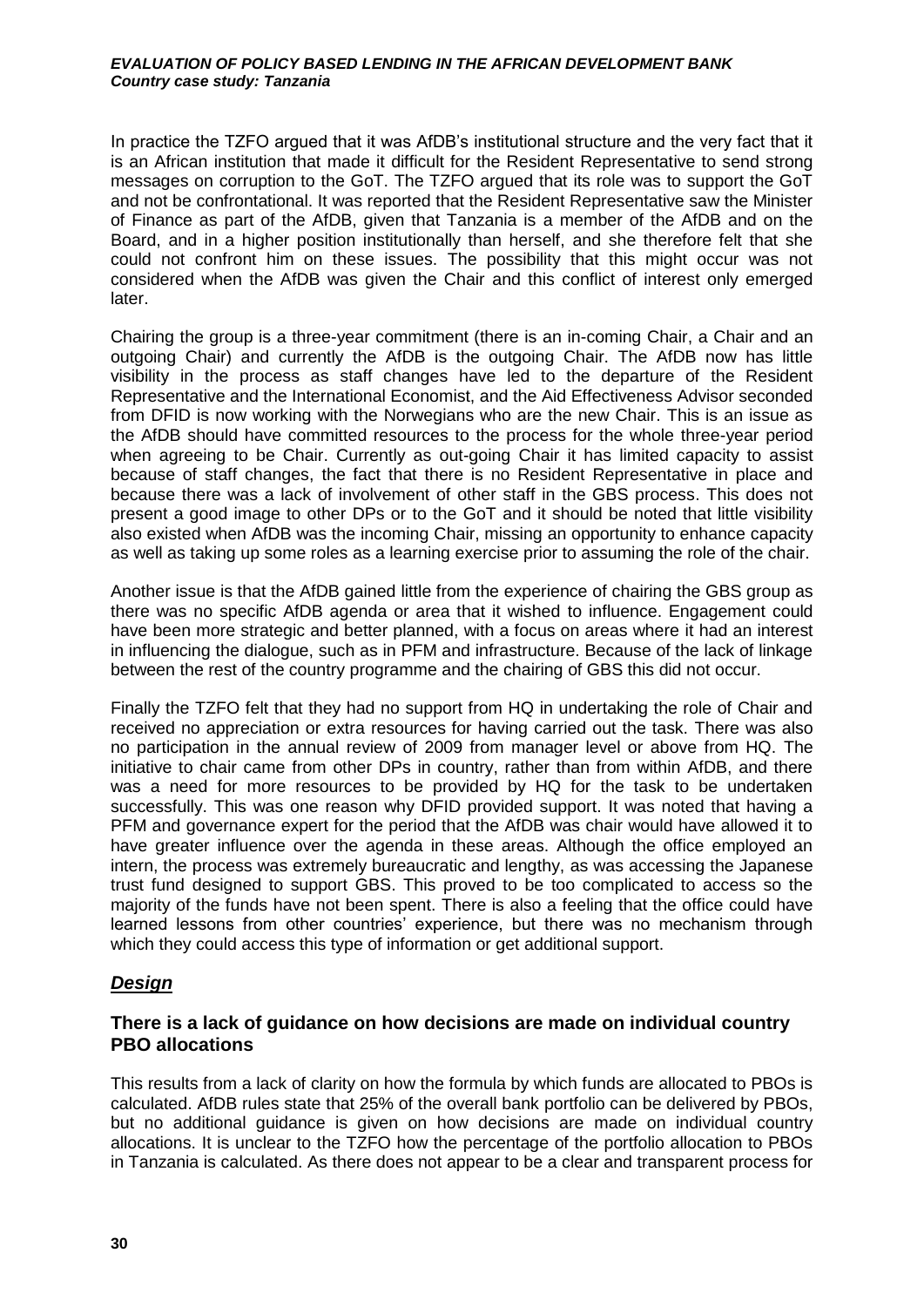this, it makes it difficult for the TZFO to know how much of their portfolio can be in the form of PBOs.

The CSP should be the main document providing guidance on which sectors PBOs will be used in and how PBOs will complement the rest of the programme. This should be aligned with the JAST. In practice the CSP does not do this and is not able to provide the strategic framework, which should drive the use of PBOs and guide the mix of aid instruments necessary to achieve bank and country objectives. This is because although the JAST states that DPs should move towards using more budget support and this is reiterated in the CSP, there is no discussion of how the AfDB country programme will implement this nor any assessment of which sectors may be suitable candidates for PBOs. It appears that decisions on aid modalities are made by appraisal missions that decide for each individual lending instrument whether it should be in the form of a project or a PBO. There is no overall framework in the CSP which guides how a shift to more budget support and use of country systems will occur.

One consequence of this is that there does not seem to be awareness at HQ level of where PBOs are being used in Tanzania and it is difficult to get an accurate list of all PBOs being used in the TZFO. It is also hard to identify PBOs unless project appraisal documents are examined and the TZFO were not always aware which lending instruments were PBOs and which were not. For example, the team discovered an AfDB PBO in the water sector while in country which had not been identified as such before the field visit. This suggests that AfDB systems cannot accurately identify PBOs, while the CSP does not provide a useful framework for making choices between different aid instruments.

## **The way in which conditionality is used has improved and the design of PBOs has been strengthened**

Although the AfDB has had limited engagement in policy dialogue, there is an implicit impact on GoT policy through the conditions that are attached to PBOs. It is useful to consider whether these were the right ones and what effects they had on GoT systems (see Section [4](#page-24-0) for a description of these conditions).

There has been a distinct shift in the way in which conditions have been used by the AfDB over the evaluation period, which has resulted from lessons learned from previous operations. This has led to a reduction in the number of conditions used and more selectivity with a focus on fewer areas, which in turn has led to disbursements in the PRSL III being dependent on the overall satisfactory performance of the PAF and the opening of a Special Bank account for the first tranche and for the second tranche a satisfactory performance of the PAF and two additional triggers related to procurement and appointment of TANROADS board members. There were also three benchmarks added as indicators of progress rather than for disbursement. This is in contrast to PRSL I, where there were eight conditions related to PFM, private sector development and microfinance. This means that the conditions that the AfDB uses for GBS are now in line with those of other bilateral DPs who use a mix of satisfactory performance in the annual review and additional indicators that reflect their particular concerns.<sup>22</sup> Similarly in sector PBOs AfDB disbursement is based on satisfactory sector reviews of sector plans and activities that are jointly agreed between the GoT and DPs.

 $\overline{a}$  $22$  The only area where the AfDB was out of line with other DPs was that the PRSL III condition on procurement was not from the PAF.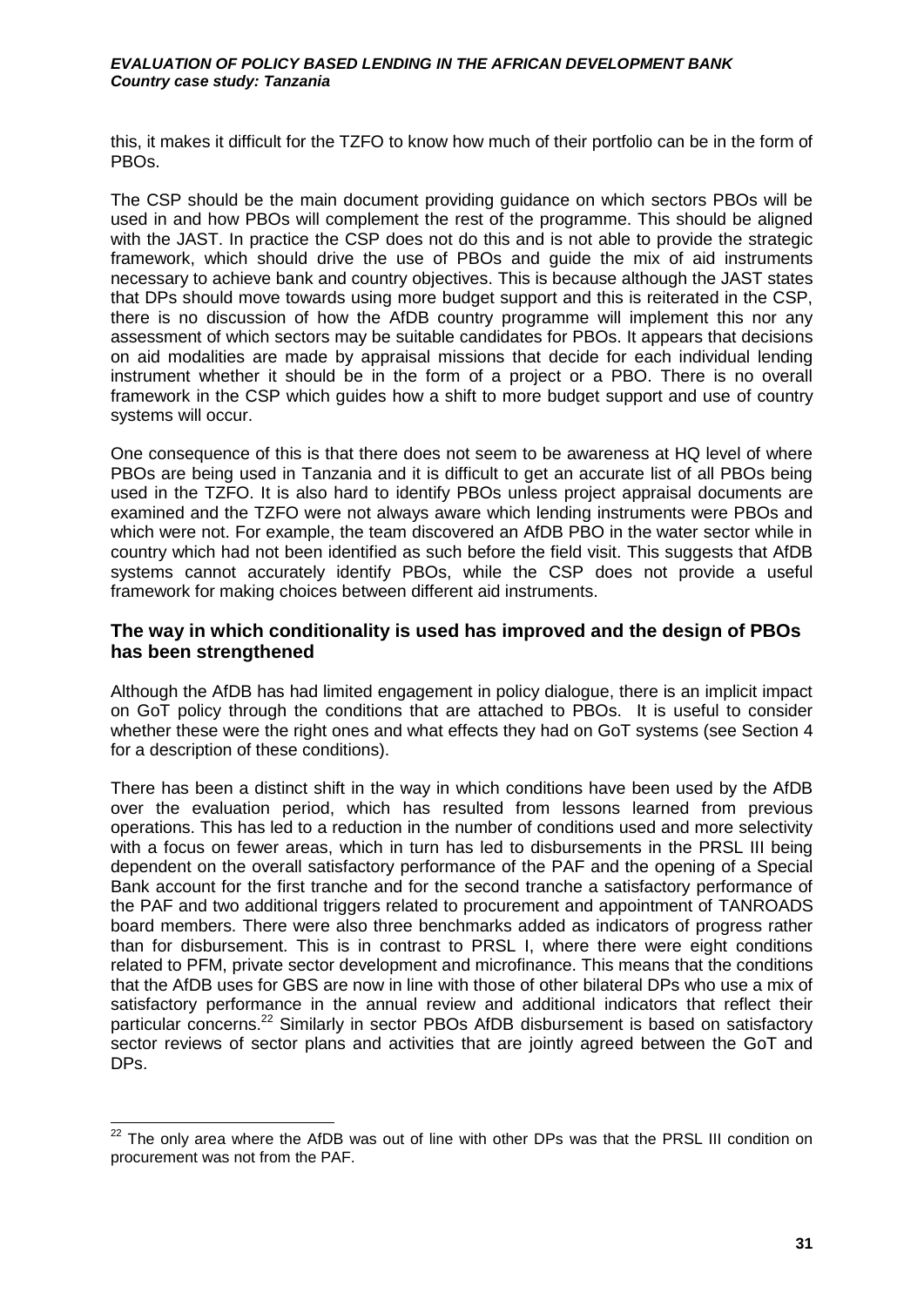This shift in the way conditionality is used by the AfDB reflects changes in conditionality among other bilateral DPs and the more general change which has occurred in the aid environment from using conditions to leverage policy change to supporting government plans and priorities. Overall, the trend in the way that AfDB uses conditions has been in the right direction and has been in line with other DPs, with a shift to focusing on overall progress and results, rather than just specific policy actions. On the other hand, the GBS PAF itself is still very focused on bringing about policy change and some DPs argue that it is over-ambitious in scope. In terms of bringing about reform, the GBS process has been less successful in recent years as annual review assessments shown in [Table 5.1](#page-43-0) indicate a decline in process actions and indicators achieved.

|                                    | 2006         |       |       | 2007         |       | 2008         |       | 2009         |
|------------------------------------|--------------|-------|-------|--------------|-------|--------------|-------|--------------|
| <b>Underlying Process -</b>        | 21/24        | 87.5% | 14/22 | 63.6%        | 19/24 | 79.2%        | 15/20 | 75.0%        |
| (Satisfactory/Unsatisfactory       |              |       |       |              |       |              |       |              |
| <b>Temporary Process Actions -</b> | 15/19        | 78.9% | 11/21 | 52.4%        | 17/31 | 54.8%        | 13/25 | 52.0%        |
| (Achieved/Unachieved) -            |              |       |       |              |       |              |       |              |
| Achieved/Total                     |              |       |       |              |       |              |       |              |
| Outcome indicators - (On-          | 13/20        | 65.0% | 19/24 | 79.2%        | 15/26 | 57.7%        | 18/34 | 52.9%        |
| track/Off track) - track/total     |              |       |       |              |       |              |       |              |
| <b>Overall Average</b>             |              | 78%   |       | 66%          |       | 63%          |       | 58%          |
| <b>Overall rating</b>              | Generally    |       |       | Moderately   |       | Moderately   |       | Moderately   |
|                                    | satisfactory |       |       | satisfactory |       | satisfactory |       | satisfactory |

<span id="page-43-0"></span>

| Table 5.1 | <b>GBS Annual Review Assessment/Ratings: 2006-2009</b> |  |
|-----------|--------------------------------------------------------|--|
|-----------|--------------------------------------------------------|--|

*Source: GBS Annual Review 2006–2009*

There is also an expectation that PBOs and any complementary support should strengthen government systems. There is evidence that the AfDB support has assisted in this process in the area of procurement through complementary assistance to GBS. Although there has been little progress generally in Tanzania on PFM, the AfDB has supported the Institutional Support Project for Good Governance (ISP) 2005–2009 which is designed to complement GBS support and focuses on strengthening PFM, with attention paid to procurement reform. There are temporary process actions in the GBS PAF which relate to procurement and are supported by this project. The outcome indicator for procurement '*average level of compliance of procuring entities with the procurement act 2004 to reach 80% by 2010'* is marginally off track according to the 2009 Annual GBS Review, but it shows a positive trajectory which can be attributed to AfDB support in this area (see [Table 5.2\)](#page-43-1).

<span id="page-43-1"></span>

| Table 5.2 | <b>Performance of Procurement Reform</b> |
|-----------|------------------------------------------|
|-----------|------------------------------------------|

| <b>Outcome indicator</b>                                                                                              | <b>Baseline</b> | 2007 | 2008 | Target<br>2009 | 2009 | Target<br>2010 | <b>Target</b><br>2011 | <b>PRSP</b><br>target |
|-----------------------------------------------------------------------------------------------------------------------|-----------------|------|------|----------------|------|----------------|-----------------------|-----------------------|
| 'average level of<br>compliance of<br>procuring entities with<br>the procurement act<br>2004 to reach 80% by<br>2010' | 39%<br>(2006/7) | 39%  | 43%  | 55%            | 50%  | 65%            | 80%                   | 80%                   |

*Source: Public Procurement Regulatory Authority* 

Sector PBOs focused primarily on providing infrastructure and although there are smaller components aimed at institutional strengthening, these PBOs are still under way or have only just been completed which means that PCRs have not been produced and independent evaluations have not been undertaken. It is therefore difficult to evaluate what they have achieved in terms of strengthening policy and processes.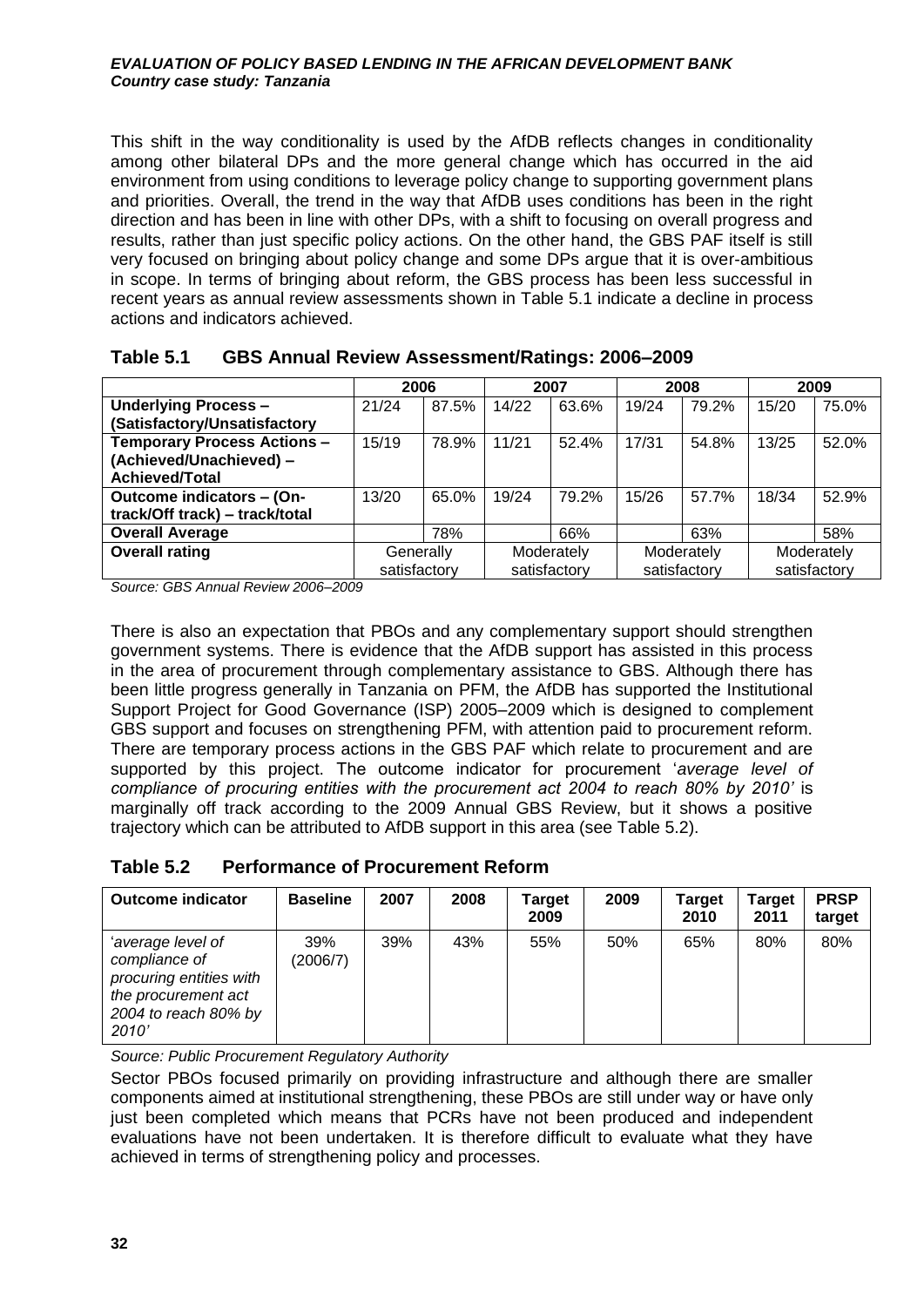# **6 Issues**

During the evaluation period the TZFO has made significant progress in strengthening the way in which PBOs are delivered, through making greater use of government systems, aligning with government plans and systems, reducing conditionality, and harmonising activities with other DPs. This is evident in the move from SAL to participation in the GBS group and in the use of PBOs rather than projects in some sectors. The establishment of the Tanzanian office in 2004 was also important in speeding up transactions and making working with the AfDB simpler. It has improved planning and delivery of PBOs and increased interactions between the government, local stakeholders and the AfDB.

More specifically the AfDB has achieved significant progress in harmonisation and alignment over the evaluation period. PBOs are now implemented by the AfDB using government financial, procurement, reporting, monitoring and evaluation and audit systems. The objectives of PBOs have also been aligned with GoT plans and have been harmonised with those of other DPs. There has not been complete alignment because of HQ rules on the use of special accounts and funding of sector baskets, but as these regulations have now been lifted it is expected that future AfDB PBOs will be completely aligned. This is already happening in the RWSSP II where funding will be through the sector basket.

There has also been a distinct shift in the way in which conditions have been used by the AfDB over the evaluation period, which has resulted from lessons learned from previous operations. The number of conditions has been reduced, the area of focus has been limited, and there is an increasing reliance on making disbursement decisions based on overall performance rather than on specific actions. This makes the AfDB more in line with bilateral DPs and international best practice.

Support given by the AfDB is now based more strongly on GoT priorities than in the past. It has been prepared to respond to GoT requests for support in areas such as funding higher education when other donors have been more focused on primary education. Funding of the GoT budget through GBS has also been critical in allowing for an expansion in government expenditure in priority sectors and sustained support has been crucial during the recent financial crisis.

The value-added of AfDB participation in PBOs has not been as great as it could have been, but there is evidence that complementary support in the ISP project focused on procurement has strengthened procurement processes. In addition, the AfDB is also valued for its expertise in infrastructure, which has been the focal point of sector PBOs.

There are still areas, however, where the implementation of PBOs could be improved. Predictability has been a problem for AfDB PBOs, although efforts have been made by the TZFO to improve performance in this area, but predictability both from year to year and inyear remains an issue. There has been limited effort by the AfDB to influence policy, as there has been little engagement in policy dialogue and there has been no strategy developed to ensure that the AfDB uses its influence to greater effect. There is also a lack of investment in analytical work which would underpin and give credibility to engagement in policy dialogue. This is a missed opportunity for the AfDB to influence policy and raise its visibility.

There has not been a strong focus on results, which is evidenced by the long time that it takes to complete PCRs, frontloading of funding, lack of policy engagement and the fact that the AfDB seems to be out of step with other DPs in terms of disbursement decisions. This occurred in the RWSSP I where other DPs stopped funding because of concerns over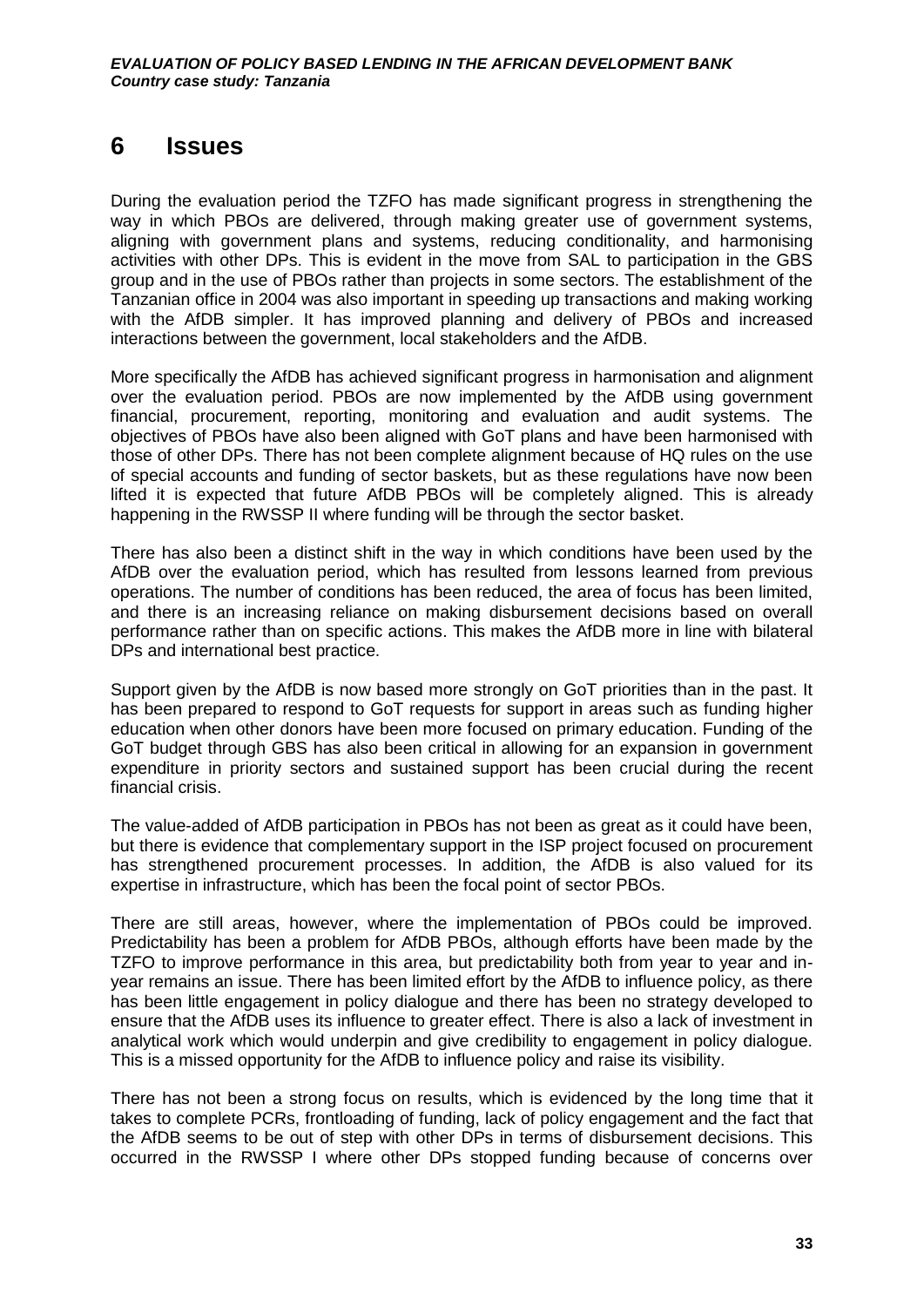reporting, but the AfDB disbursed all funds early, while a new phase of the RWSSP II has been designed before the PCR has been completed. The practice of frontloading PBOs means that there is little incentive for the GoT to produce results.

It is also worth noting that although PBOs are being used by the TZFO, there has not been a complete shift towards their use and projects are still the most prevalent aid modality with new projects being started in some sectors where there are PBOs or baskets which could be funded. This is probably due to a lack of corporate guidance on when PBOs should be used, and the fact that the CSP does not provide a steer on how much of the country programme should be PBOs. In practice, the decision to use PBOs appears to originate in the sector departments and there does not seem to be a joined up, holistic approach to the use of PBOs by the Bank.

There are a variety of lessons that can be drawn from the evaluation that are important for guiding the design and implementation of future PBOs. The first is that the lack of effective engagement by the TZFO in policy dialogue related to PBOs is a major area of weakness. This is not only a missed opportunity in terms of influencing policy and strengthening the GoT focus on results, but the AfDB's invisibility in these types of discussions also weakens its credibility among stakeholders. This lack of participation arises for a number of reasons: constraints on staff time, limited expertise in policy discussions as sector experts often have only technical expertise, and staff incentives that are linked to disbursements rather than to engagement in policy dialogue or in a wider range of results.

The capacity of the AfDB to engage with the GoT and other DPs as an equal partner is also an issue that needs to be addressed. At present the AfDB has insufficient staff in the TZFO to engage effectively in working groups and in the recent past suffered from a lack of specialist staff to support areas that are AfDB priorities, particularly when the AfDB took on the role of the GBS chair. The provision of a PFM or governance expert would have given the TZFO more expertise and made it better equipped to lead in this priority area. This type of engagement also needs to be underpinned by the capacity to undertake analytical work in key areas in order to add value to policy discussions. This would help to address the widelyheld perception that the AfDB contributes little other than funding.

Frontloading of disbursements for GBS and the water and agriculture PBOs was undertaken to ease GoT budget constraints. In practice this has had a negative effect on predictability, which has had major consequences in the case of GBS as not having funds to disburse in the fiscal year 2010/2011 coincides with other DPs reducing support. This has resulted in a considerable reduction in GBS funding with a consequent effect on the GoT budget. It also weakens incentives for the GoT to perform in the latter stages of a PBO and means that the AfDB is out of line with other DPs' disbursement schedules.

Further decentralisation of authority and staff to the TZFO will also help to enhance the effectiveness of future PBOs. Currently, because the Resident Representative has little decision-making authority, it is difficult to chair working groups and take the lead in addressing current problems or developing new approaches because reference has continually to be made back to HQ and because it is not possible to fund additional resources to support sector or GBS work through technical assistance or analytical work. To support this wider process a full complement of staff will also be needed.

The following reflections with potential implications for the Bank emerge from the Tanzania case study. These reflections will feed into the country case study synthesis, and into the overall evaluation report, which will include recommendations derived from the whole body of evidence collected for the evaluation: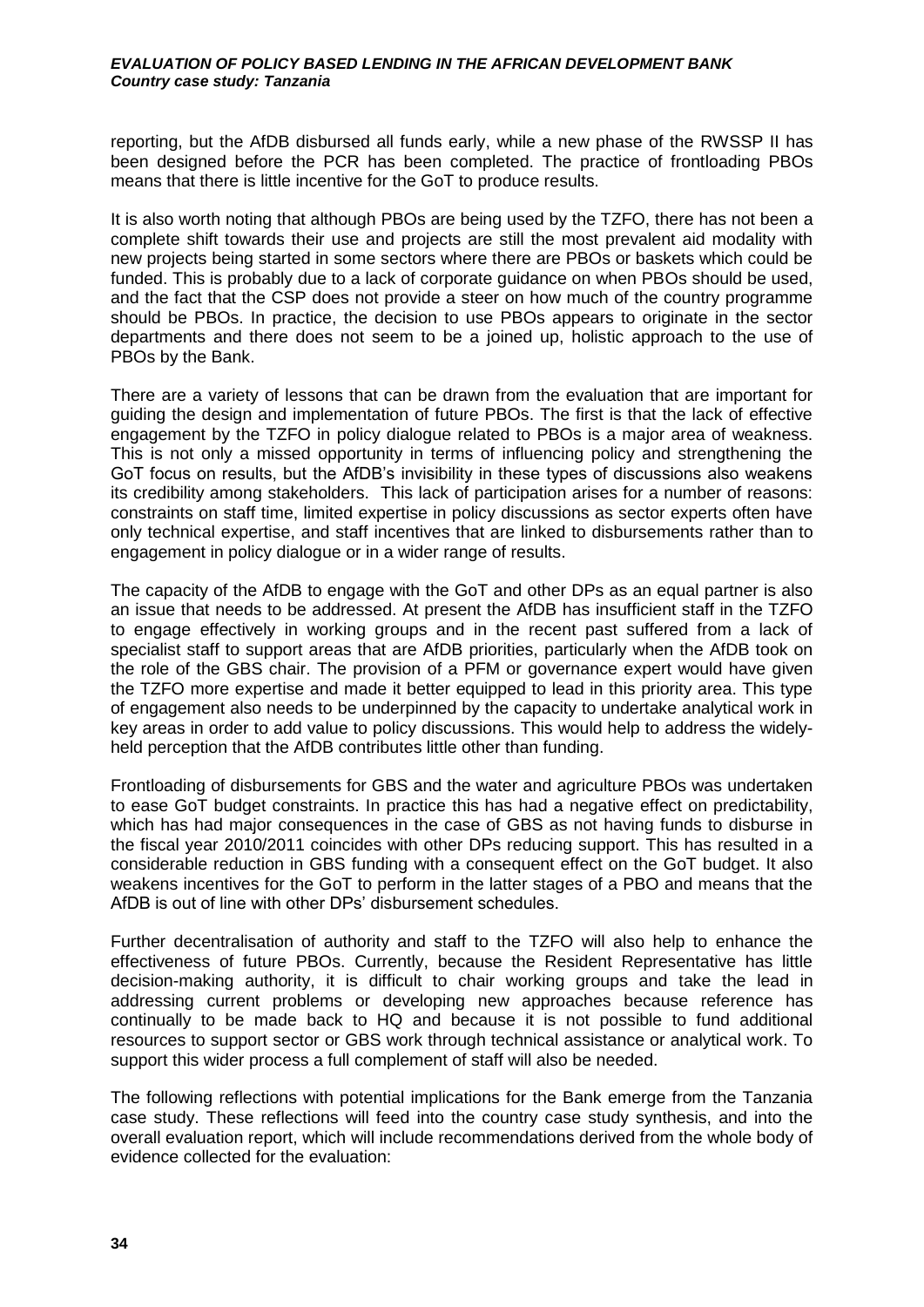- 1. Greater clarity needs to be given to the criteria for allocation of PBOs to the Tanzania country programme and how the country allocation is calculated. This would give staff a better idea of how much funding within the programme is likely to be allocated to PBOs. This type of decision should be better articulated in the CSP which should provide the strategic framework for the country programme.
- 2. Front loading of the funding for PBOs should be avoided in order to make year to year financing more predictable and provide greater incentives to achieve results. There should also be greater efforts made to ensure that disbursement of funding is towards the beginning of the GoT fiscal year.
- 3. The use of Special Accounts should be abandoned given that there are now no requirements from HQ to use these and funding should be through sector baskets/SBS where possible, or the most aligned financing modality. The practice of earmarking should be reconsidered as due to the fungibility of financing such earmarking makes little difference to sector funding allocations.
- 4. More support needs to be given in terms of staff resources so that the country office can engage more effectively in policy dialogue with the GoT. This is particularly crucial when the country office is chairing working groups, and there should be staff with specific sector expertise in areas where the sectors are AfDB priorities. One way for the AfDB to enhance capacity in development policy engagement is to make the country programme officer (CPO) more prominent in development policy matters as a back up to the Resident Representative.
- 5. Greater delegation of authority from HQ to the TZFO would assist in making the implementation of PBOs more efficient. Currently, staff in the TZFO who oversee PBOs have very little authority, but in practice they could undertake some of the functions of the Task Manager based in HQ. More authority for the Resident Representative in areas such as appointing staff and budgets would also make the TZFO less of an implementing office and allow the office to be more flexible and involved at country level.
- 6. For the AfDB to be credible in development policy matters, there is also a need to invest more in analytical work in sectors where PBOs are operational.
- 7. There should be greater participation by TZFO staff in the relevant GBS working groups and sector working groups. However, to maximise the benefit of engaging in PBOs there should be a strategy developed for participation which outlines which working groups to direct staff time and resources to, depending on TZFO priorities and the policy outcomes which the office would like to achieve.
- 8. Before taking the Chair of GBS or other working groups an assessment of the capacity to undertake the necessary administrative and support functions needs to be undertaken and a realistic assessment of whether this is feasible and what additional support will be needed.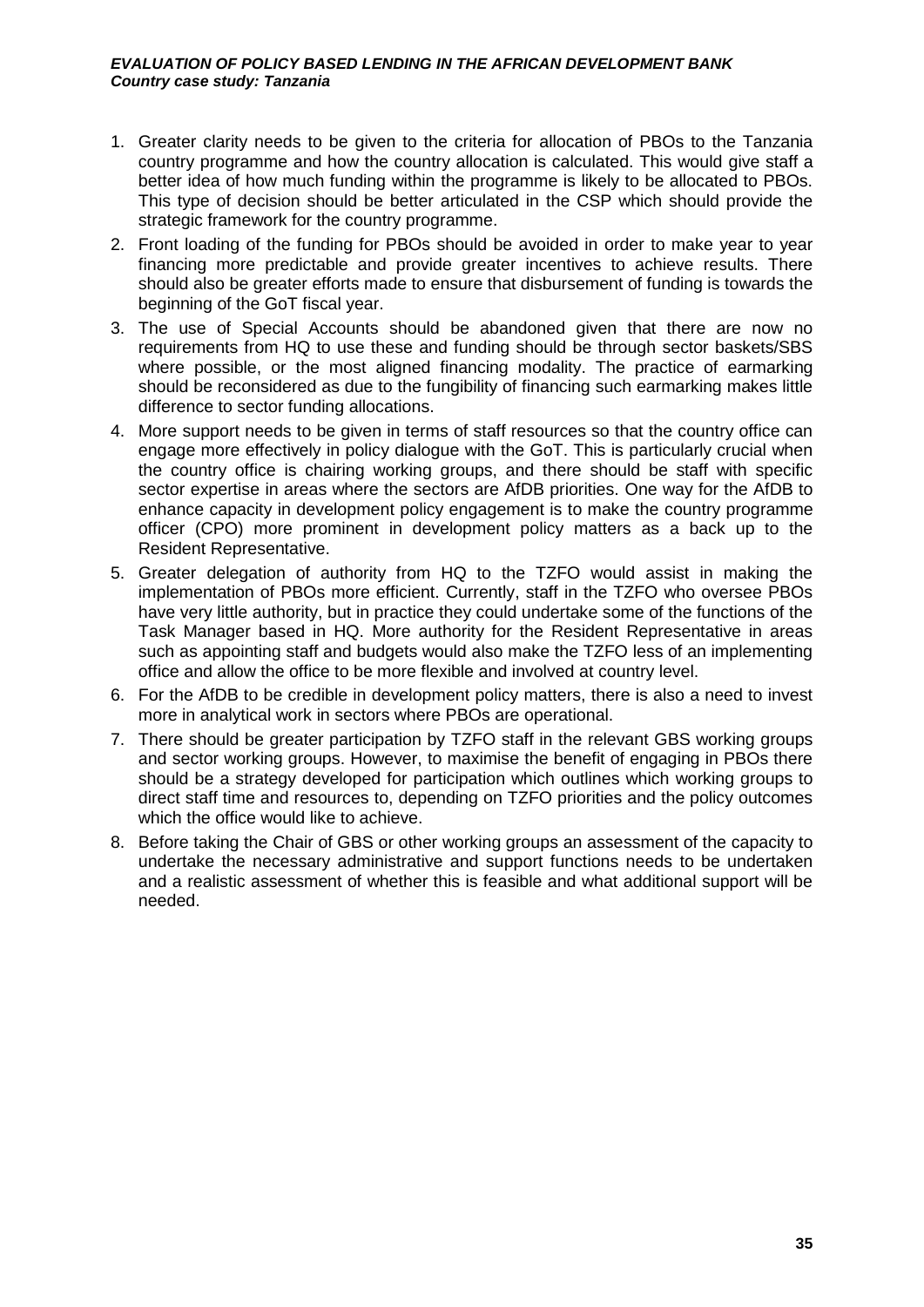# **References and Bibliography**

ADF (2001) *Loan Agreement between the United Republic of Tanzania and the African Development Fund: Structural Adjustment Loan II*

ADF (2004a) *Tanzania: Proposal of an ADF Grant UA 4,797 million for the Financing of the Institutional Support Project for Good Governance*, GECL

ADF (2004b) *Loan Agreement between the United Republic of Tanzania and the African Development Fund*

ADF (2005a) *Protocol of Agreement between the United Republic of Tanzania and the African Development Fund, Institutional Support Project for Good Governance*

ADF (2005b) *Legal Note on the Application of Article 14 (4) of the Agreement Establishing the African Development Fund*, March 2005.

ADF (2006) *Loan Agreement between the United Republic of Tanzania and the African Development Fund: Rural Water and Sanitation Programme*

ADF (2007a) *Project Completion Report of Structural Adjustment Loan, Republic of Tanzania*, OSGE

ADF (2007b) *Loan Agreement between the United Republic of Tanzania and the African Development Fund: Agriculture Sector Development Programme Phase I.* 

ADF (2007c) *Completion Report: Structural Adjustment Loan II, Republic of Tanzania*, OSGE

ADF (2007d) *Tanzania: Proposal for an ADF Loan of UA 40,000,000 to Finance the Agricultural Sector Development Programme – Phase I*, OSAN

AfDB (2002a) *Tanzania: 1999–2001 Country Strategy Paper Update,* ONCF

AfDB (2002b) *Tanzania: 1999–2001 Country Strategy Paper Update Addendum*, ONCF

AfDB (2003) *Tanzania: 2002–2004 Country Strategy Paper*, ONCF

AfDB (2004) *Tanzania: Proposal for an ADF Loan of UA 50 million to Finance the Poverty Reduction Support Loan (PRSL)*, ONCF

AfDB (2006a) *Appraisal Report Rural Water and Sanitation Program Tanzania,* Water Department.

AfDB (2006b) *Tanzania: Country Portfolio Review*, ONCF

AfDB (2006c) *Tanzania: Proposal for an ADF Loan of UA 50 million to Finance the Second Poverty Reduction Support Loan (PRSL II)*, ONCF

AfDB (2006d) *Tanzania: Country Assistance Evaluation (1996–2004)*, OPEV

AfDB (2006e) *Enhanced Decentralisation Strategy: Strengthening Country Focus and a Client Approach through a Tailored Approach, June 2006*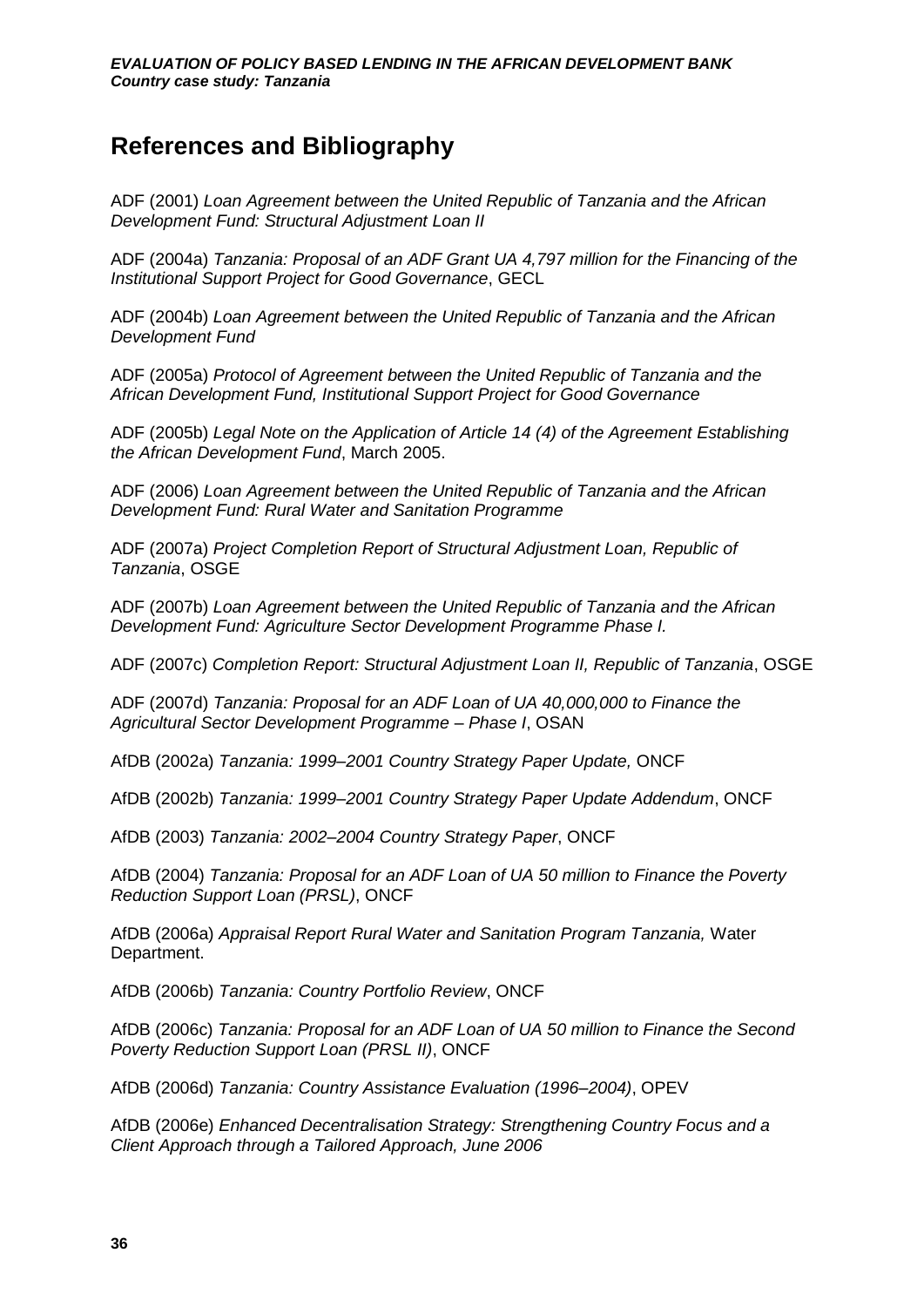AfDB (2006f) document on the Bank Use of Development Budget Support Lending and Sector Wide Approaches: Issues and Challenges

AfDB (2007a) *Program in Support of the Secondary Education Development Plan*, OSHD.

AfDB (2007b) *Tanzania: Poverty Reduction Support Loan I Project Completion Report*, OSGE

AfDB (2007c) *Tanzania: Proposal for an ADF Loan of UA million to Finance the Second Poverty Reduction Support Loan*, OSGE

AfDB (2007d) *Tanzania: Joint Assistance Strategy and Joint Programme Document, Cover Note*, OREA

AfDB (2008a) *Tanzania: Poverty Reduction Support Loan II Project Completion Report, OSGE*

AfDB (2008b) *Tanzania: Proposal for an ADF loan of UA 100 million to Finance the Poverty Reduction Support Loan III (PRSL III)*, OSGE

AfDB (2009a) *Tanzania: Proposal for an ADF Loan of UA152 million to Finance the Road Support Project 1*, AfDB/BD/WP/2009/151

AfDB (2009b) *Tanzania: Country Portfolio Performance Review*, OREA

AfDB (2009c) Evaluation of AfDB Policy Based Lending, Terms of Reference, OPEV

AfDB (2010a) *Tanzania: Poverty Reduction Support Loan III Project Completion Report*, OSGE.

AfDB (2010b) Compendium of Statistics

GOT and Development Partners (1997) Agreed Notes from the Donor –Tanzania Meeting

IMF (2010) *Tanzania: Seventh Review under the Policy Support Instrument, Second Review under the Exogenous Shocks Facility and Request for a New Three-Year Policy Support Instrument,* June 2010, IMF Country Report No. 10/173

Helleiner (1995) Report of the Group of Independent Advisers on Development Co-operation Issues between Tanzania and its Aid Donors.

OPM and Mokoro (2010) *Inception Report of the Evaluation of Policy Based Operations in the African Development Bank 1999-2009*

MoET (2008) *The Secondary Education Development Plan (SEDP) Annual Report July 2007-June 2008*

MoF (2009) *General Budget Support Annual Review 2009.*

MoF (2006) *Partnership Framework Memorandum Governing General Budget Support for Implementation of Mkukuta*, January 2006

OECD (2008) *Better Aid: 2008 Survey on Monitoring the Paris Declaration – Making Aid More Effective by 2010.* [www.oecd.org/dataoecd/58/41/41202121.pdf](http://www.oecd.org/dataoecd/58/41/41202121.pdf)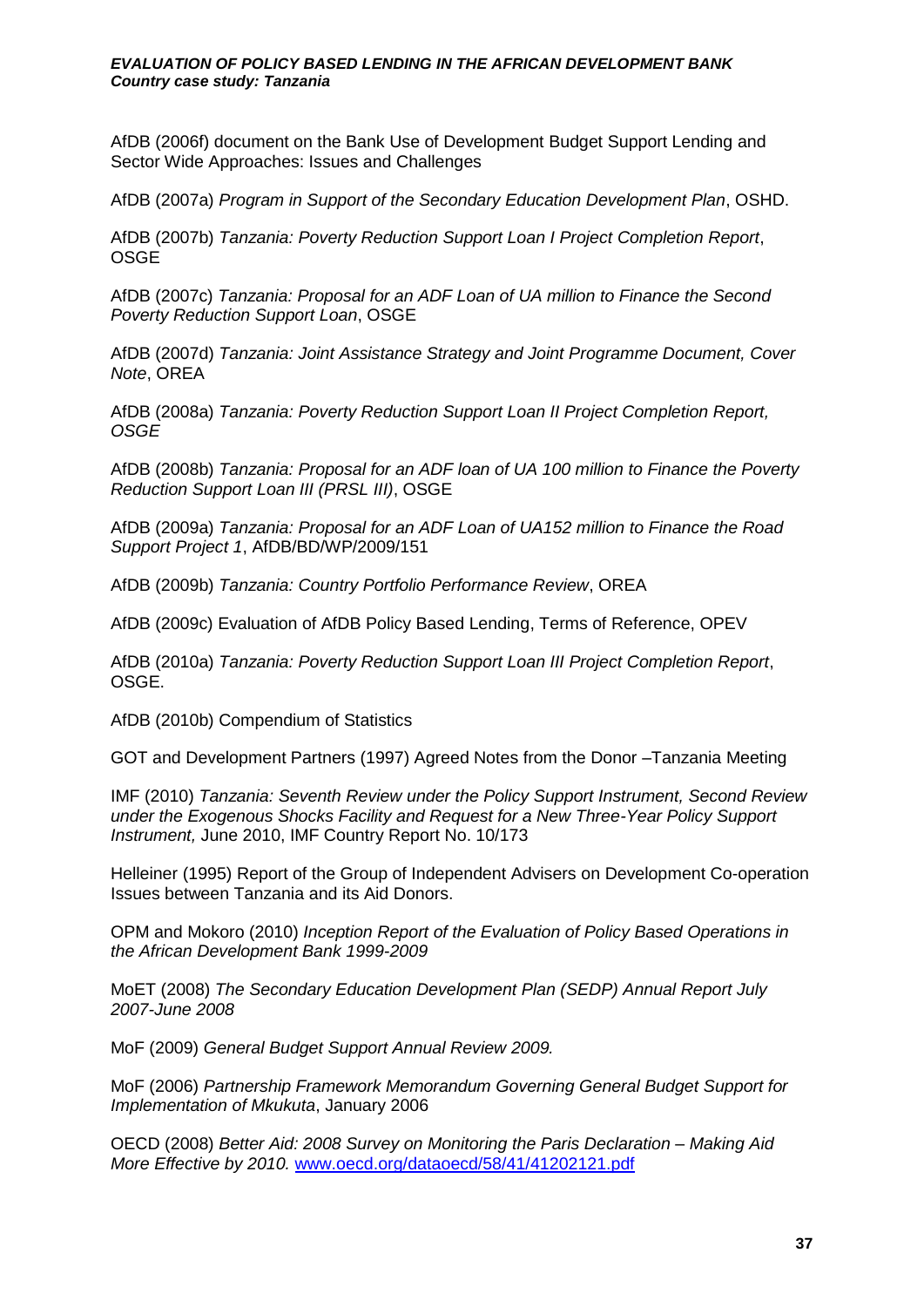United Republic of Tanzania (2006) *Joint Assistance Strategy for Tanzania*, December 2006 <http://www.mof.go.tz/mofdocs/news/jast.pdf>

United Republic of Tanzania (2007). *Household Budget Survey (2007).* National Bureau of Statistics, Dar es Salaam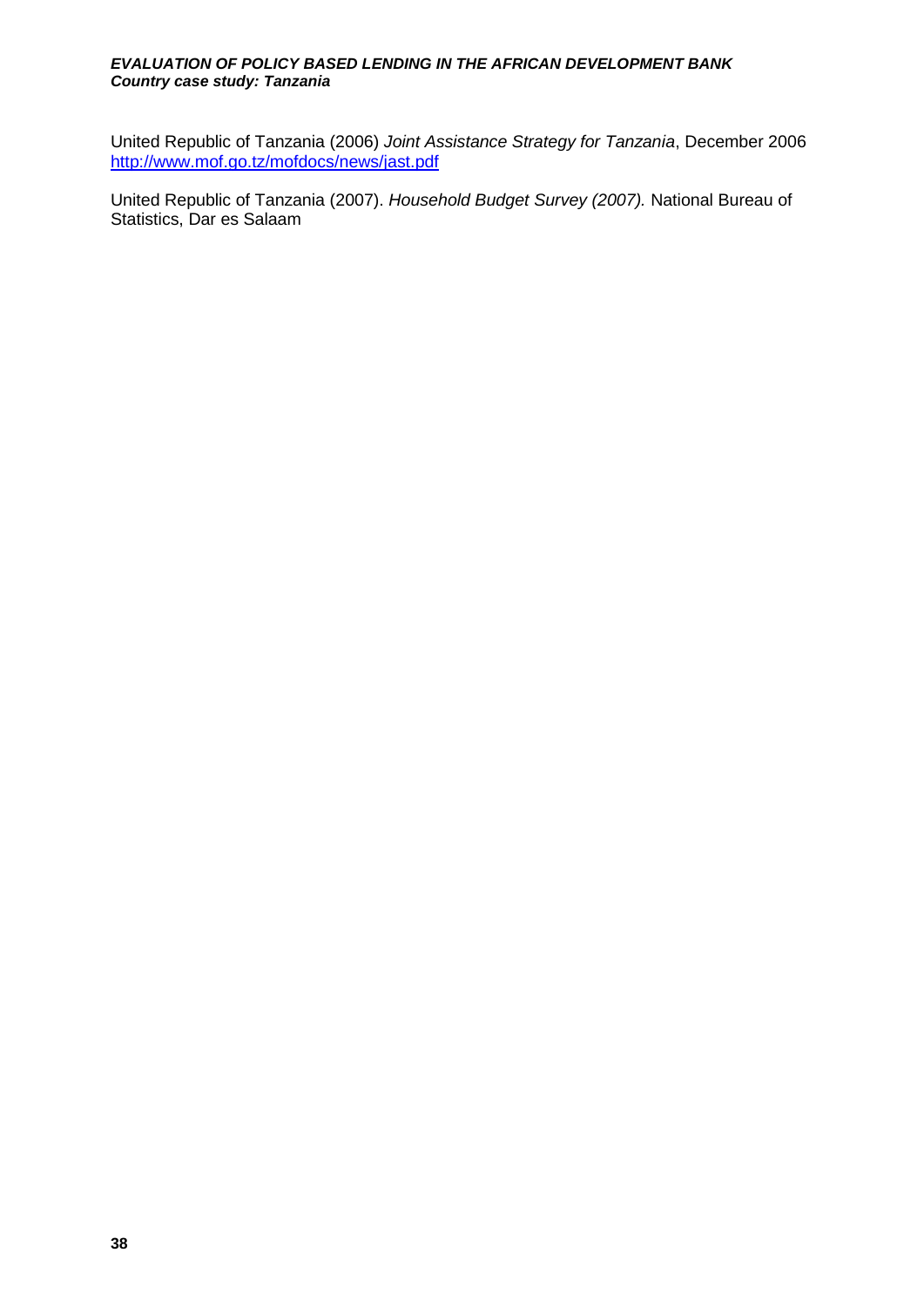# **Annex A Evaluation Matrix**

**Main evaluation questions**

**C. Has AfDB developed the organisational capacity and capability to deliver PBOs efficiently and effectively?** 

C1. Has AfDB adopted an explicit in-house capacity building programme to support delivery of PBOs? If so describe it.

C2. Has AfDB been appropriately structured and staffed to deliver PBOs? What was done?

C3. How have successive efforts to reorganise the AfDB and decentralise affected the planning and delivery of PBOs?

C4. In what ways have internal business processes helped or hindered the processing, approval and disbursement of PBOs? Specify examples.

C5. Have the AfDB's corporate systems for knowledge sharing, results monitoring and financial management support effectively contributed to PBOs'

delivery? Has anything been weak or missing?

#### **Answers**

C1: There was no explicit in-house capacity building programme to support delivery of PBOs. *Capacity was enhanced during the chairing of GBS with the recruitment of two short-term employees.* These recruitments facilitated (successfully) TZFO's coordination of GBS activities. This enhanced capacity was short-lived so the AfDB missed an opportunity to institutionalise GBS experience. *Positions for social sector development, water and agriculture experts were created and filled with local staff.* However, due to staff turnover and delays in filling vacancies, capacity level has fluctuated. This affects TZFO's participation and contribution in joint sector working groups as well as resulting in a loss of institutional memory. The turnover results reportedly from local staff vying for AfDB vacancies at HQ which offer better remuneration. There was *no systematic training to support delivery of PBL*. There are no incentives for HQ to invest in this area as most of decisions on project activities are being undertaken at HQ level. However, sporadic training took place e.g. a seminar on GBS for TZFO; training events at HQ attended by some TZFO staff.

C2: *Limited resources are spread too thinly.* Staff engage in policy processes which are not within AfDB's priority areas and there is mismatch between staff recruited and skills required. Some professional staff are responsible for distinct multiple sectors requiring different skills and qualifications. For instance, the Social Sector Development Specialist covers health, education and microfinance sectors and the water expert is in a regional post so is often not in country. The AfDB has fewer staff compared to other multilaterals and bilateral DPs. There is no expertise in PFM or governance which would be useful given the AfDB focus in this area.

C3: Opening up a field office in Tanzania has improved planning and delivery of PBLs. The AfDB appears local, rather than foreign, as it did when everything was done in Tunis with high transaction costs for both sides. Queries are quickly resolved and monitoring reports are easily accessed. Though there are still clearance requirements from HQ, disbursements for PBOs are processed at TZFO, while the presence of the procurement specialist facilitates procurement activities, more so for projects than for GBS and SBS which entirely use government systems. *In comparison to other multilaterals and bilateral DPs AfDB is heavily centralized.* Though TZFO provides inputs, budget allocation between sectors is heavily influenced by HQ. Programme supervision missions are also heavily monopolized by HQ. Most sector specialists are not task managers, with resistance from HQ on reallocating experts to the field. There is limited authority for the Resident Representative, for instance on recruiting short-term staff.

C4: *Internal business processes do not impede approval and disbursement of PBLs.* Intranet facility facilitates flow of information during processing and approval of PBLs as well as reporting between AfDB and implementing agencies, while the presence of disbursement staff has facilitated disbursement. *Internal business processes are not flexible enough for PBOs.* This was mostly experienced during AfDB chairing of the GBS group. There are lengthy clearance procedures on recruitment of short-term staff; lack of support from sector departments at HQ as well as absence of technical missions, for instance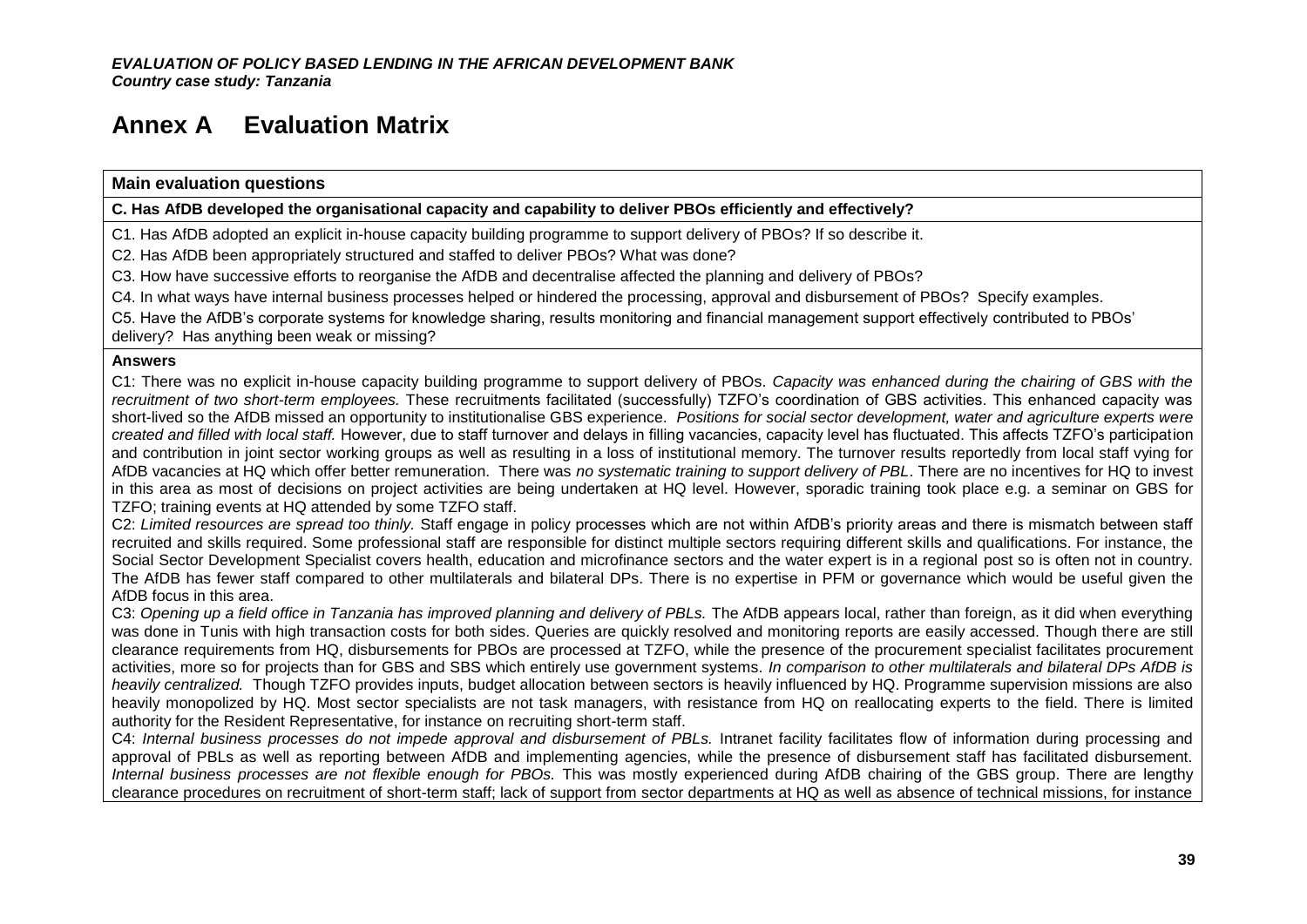on PFM and governance during the GBS review.

*C5: Knowledge sharing and result monitoring functions well between HQ and TZFO*. Field office regularly receives documented experience on projects being implemented elsewhere. Every 3 months, TZFO shares with HQ status report on portfolio performance. Professional networks exist e.g. between economists within field office (including the chief economist). The internal systems DARM and SAP provide field offices with several sets of information, among others loan management by tracking the process from identification to PCR. *Knowledge sharing from TZFO to fellow DPs in Tanzania is weak.* It is unclear to local stakeholders (DPs and CSOs) what activities AfDB is implementing or their priorities and areas of expertise. Also caused by limited and sporadic participation in policy platforms as well as visibility not being among the priorities when engaging in dialogue.

**E. How well has AfDB matched the PBO to the needs and situation of individual RMCs?** 

E1. What steps did AfDB take in the PBO operation to analyse the problems and understand the political context and level of stakeholder support? Who was consulted in the appraisal and design phase?

E2. What actions did the AfDB take to effectively appraise PBO operations to identify the key policy options and constraints on growth and poverty reduction?

E3. Was fiduciary risk systematically assessed and compared to potential benefits of PBO? What did this involve?

E4. Was AfDB appraisal work typically based on sufficient knowledge of recipient countries and take into account past reform experience?

E5. How flexible has AfDB been in appraising and selecting the PBO instrument and conditions to match the local context?

E6. Have PBL log frames provided a coherent and robust basis for tracing results and measuring outputs achieved?

E.7. To what extent did the design of PBO impose additional reporting and accountability requirements on the partner Government? Was the design informed by prior discussions with the RMC and with development partners already contributing to the PBO?

#### **Answers**

E1. *There is very little analysis of the political context and level of stakeholder support* in PBO appraisal documents, although there is always an assessment of the main constraints and issues that the sector faces. For each PBO the AfDB consults with the GoT and sometimes development partners. Civil society organisations are not consulted and the level of stakeholder support was not assessed.

E2. In the appraisal documents the constraints *on growth and poverty reduction in the specific sector are discussed extensively based* on the research available in country. This type of analysis is not undertaken at the TZFO, but by the appraisal team from HQ that undertakes the initial analysis using available documentation in-country. Nearly all of this is taken from other donors and government reports. Analysis of key policy options is not undertaken.

E3. Fiduciary risk was assessed through using Public Expenditure and Financial Accountability Reviews (PEFAR), fiduciary risk assessments, Country Financial Accountability Assessments (CFAA) and Country Procurement Assessment Reviews (CPAR). This was used to demonstrate in project appraisal documents that public financial management systems were reasonably sound, but *there is no analysis of the potential benefits of PBOs in comparison to fiduciary risk*. In fact there is no analysis in any PBO documents, as to why a PBO was chosen and what other options were considered apart from saying it is in line with GoT preferences for aid to be delivered through budget support.

E4. Yes, the appraisal documents *indicate an assessment based on an in-depth knowledge of the country context*, taking into account lessons learned from previous reforms.

E5. *The AfDB has made an effort where possible to fit with the local context and use country systems and align with other donors in the sector*. This has been constrained by the lack of institutional flexibility which has resulted in the AfDB not being able to match completely what other DPs are doing in sectors or to move entirely to SBS and GBS which are what the GoT would like. HQ restrictions have prevented the AfDB funding through baskets, and earmarking of sector support and Special Accounts have set the AfDB apart from other DPs.

E6. *There have been problems with the logframes used in PBOs, which is a general issue with sector and budget support in Tanzania.* The AfDB has used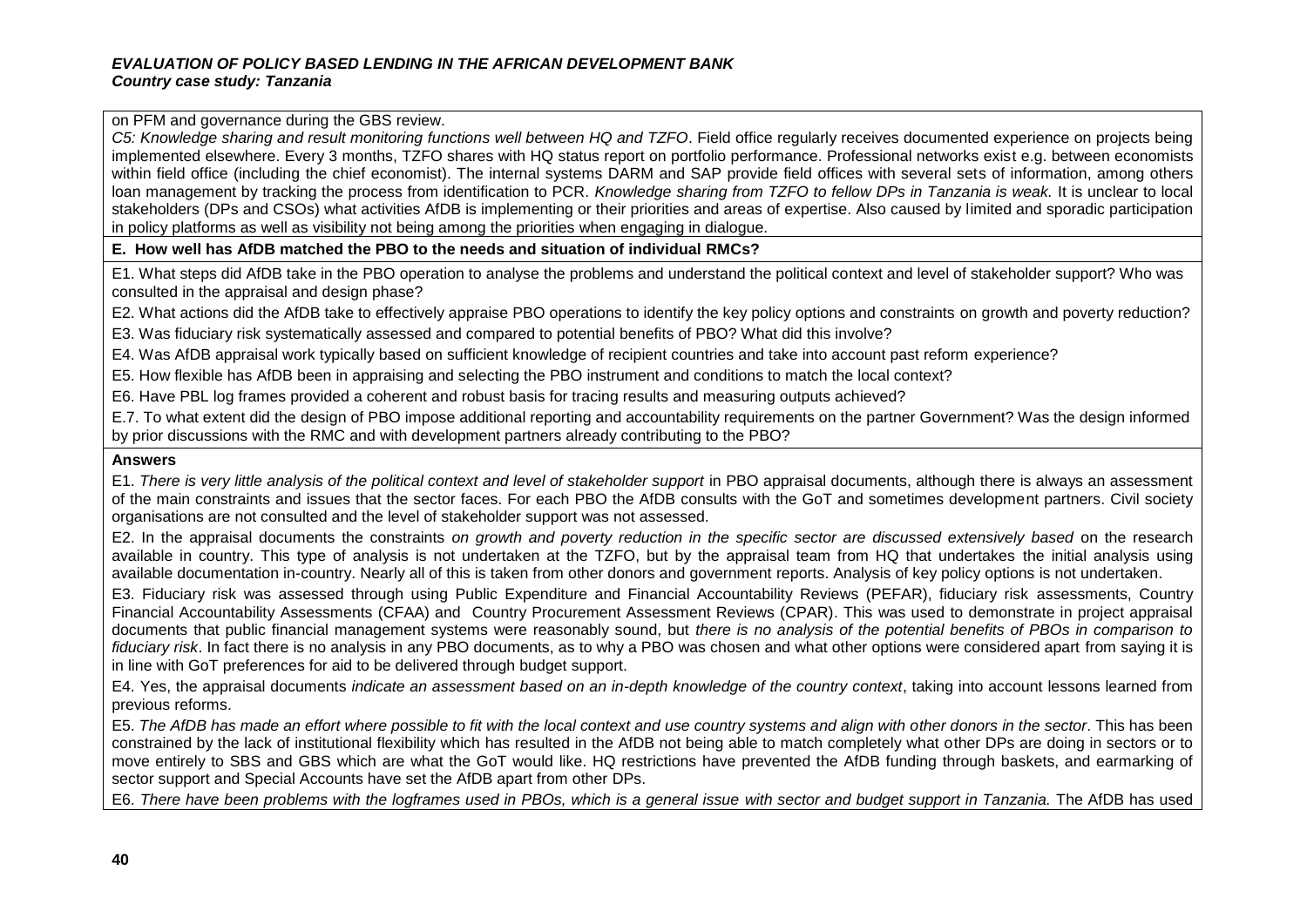indicators for logframes taken from the PAFs jointly agreed by GoT and development partners for each PBO, but in the PRBS there have been doubts about the rigorousness of the indicators used for the PAF, as sometimes they are difficult to measure or the baseline data is not available. There is also concern regarding the way in which the indicators are assessed, with some donors arguing that they need to be tightened up and focus on a smaller set of issues. In the sector PBOs there tends to be a focus on outputs rather than quality indicators in PAFs (e.g. SEDP) and concerns regarding the capacity of the GoT to report accurately on indicators that are used for PAF/Logframe monitoring (e.g. RWSSP)

E7. In all PBOs *there were no additional reporting and accountability requirements than for other DPs*, apart from an audit of the AfDB Special Account.

#### **F. How efficiently and effectively has AfDB planned and designed PBOs?**

F1. How are allocations for PBL made within the AfDB and country programmes?

F2. What are the key design features of the PBOs used?

F3. How does the approach to PBO design compare with other major providers such as the World Bank?

F4. What have been the trends in the use of multiple or single tranches?

F5. How has the approach to conditionality evolved over time and how did AfDB seek to exert policy leverage? Have current conditionalities been informed and shaped by discussions with the RMC?

F6. How effectively has AfDB dealt with non-compliance with PBL conditions by partner countries?

F7. What steps were taken to ensure that the monitoring and reporting requirements of PBOs were appropriate?

F.8 Has there been an adequate M&E framework in place? Is it aligned with other development partners and designed in consultation with government? Have lessons learned been fed back into PBO design?

#### **Answers**

F1. There is a 25% cap on PBOs for the AfDB overall, *but it is not known how decisions are made on allocations to each field office*. At the TZFO they are not clear how allocations for PBO are made and would appreciate some clarity on this issue. The perception is that these decisions are made at regional department level and the allocation for PBOs at country level is not made clear in the CSP.

F.2. All SAL, PRSL and sector PBOs use similar financing mechanisms. SAL funds were paid into a special account that the BoT held in the Federal Reserve Bank of New York, with the counter value funds deposited in the GoT account at the BoT to be used for supporting the budget in priority areas. *All PRSL and sector PBO funds are paid into a Special Account in the Tanzanian Treasury and transferred to the Treasury and unearmarked. In all the sector PBOs the funds are earmarked to specific sub-sectors although this earmarking is nominal. All PBOs use GoT reporting and procurement procedures*.

F3. Design differs from the WB in PRSL as the WB operates through triggers which have to be achieved in order for disbursement to take place. The AfDB decides on disbursement based on the annual review of the PAF and achievement of a few additional conditions taken from the PAF which act as triggers for the subsequent year. This means that it operates somewhere between a bilateral donor and the World Bank; there has been a gradual shift away from SAL I and II which were more in accord with the World Bank, to PRSL where conditionality has decreased and in PRSL there were benchmarks included as well as triggers. In sector support the AfDB is in line with other DPs who operate in each sector and only require satisfactory performance from the previous year, work plans for the subsequent year and audit reports.

F4. *There has been a shift from multiple tranches to single tranches*. SAL I and Sal II were 3 and 2 tranche operations respectively, but PRSL I and II were designed as one-tranche operations to avoid the disbursement delays that were a problem in the SAL, while PRSL III was a multi-year single tranche operation. Education has been a two-tranche operation to be in line with the annual work plans of the SEDP, while the ASDP has a four-tranche operation to support disbursement in line with annual work plans, as was the case with RWSSP.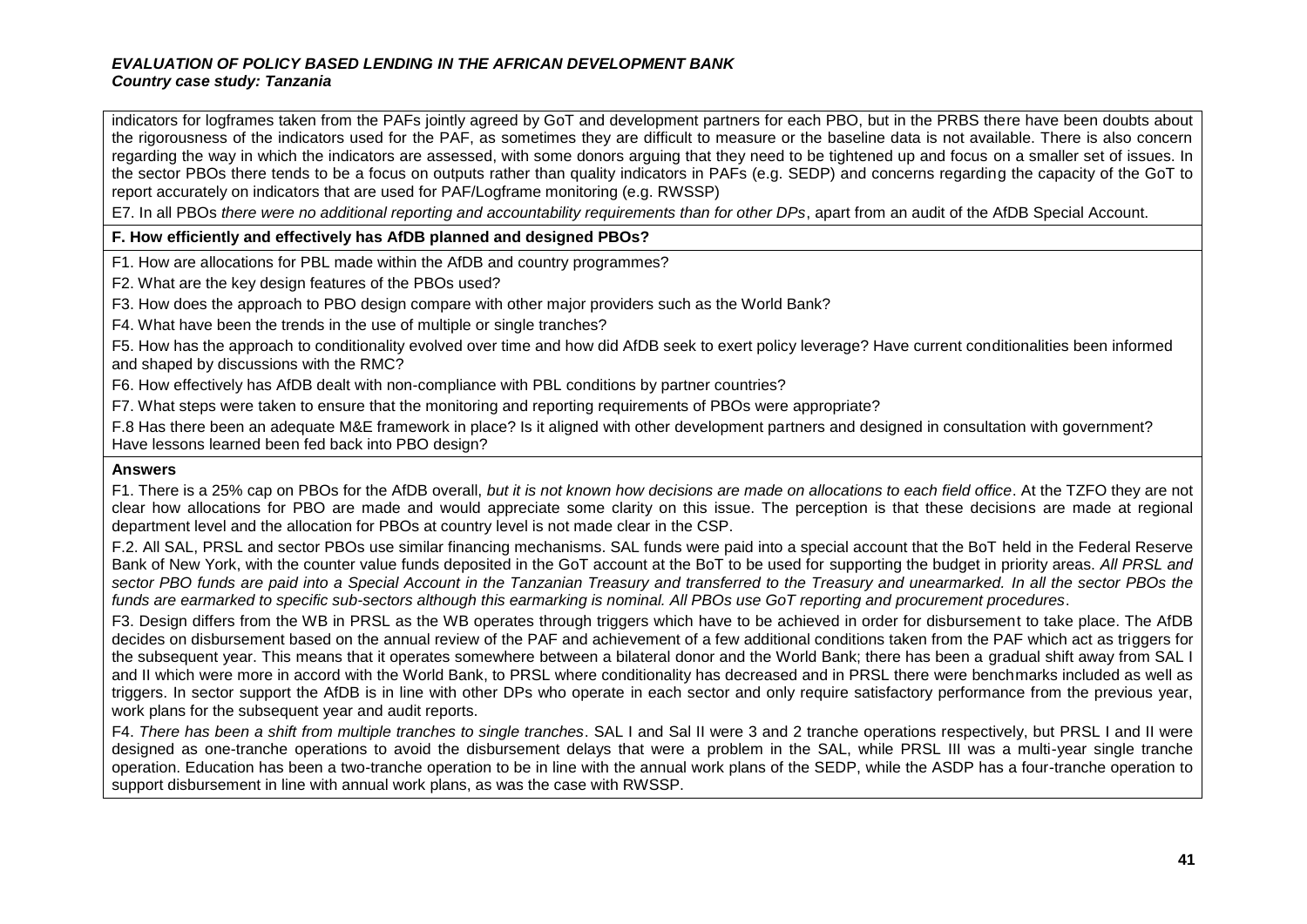F5. *Conditions have changed over time with a reduction in the number of conditions and a move towards focusing on fewer areas in the PAF*. The SAL I and II loans had 23 and 16 conditions respectively. There were 8 conditions in PRSL I, 10 in PRSL II and in PRSL III there were 5 conditions. This is a reaction to the non-disbursement of loans due to non-compliance with conditions and the lesson learned that focusing conditions on a few key important areas is more effective than having many conditions. This is also reflected in sector PBOs where conditions are process conditions based on satisfactory annual reviews and completion of required audits, reporting and work plans. Overall, the trend in the way that AfDB uses conditions has been in the right direction and has been in line with other donors. The conditions are discussed with the GoT, but in the case of the GBS PAF have become increasingly difficult to get agreement on.

F6. *Non-compliance with conditions has delayed disbursement and has been dealt with by seeking waivers* from the AfDB Board. Both SALs experienced delays in disbursement due to non-compliance which resulted in conditions being moved into a later tranche and the loans extended. In PRSL I all 8 conditions were achieved. The loan for PRSL II was subject to ten conditions and three had to be waived as a result of changes in the government that led to a restructuring of key ministries. PRSL III met all the necessary conditions. In education non-compliance with conditions led to one late disbursement after the condition had been achieved. This was because the GoT was unable to produce a required report on time.

F7. *Monitoring and reporting requirements of PBOs are appropriate as they are aligned with other donors.* For the PRSL monitoring has been undertaken based on an agreed PAF, which is assessed in the Annual Review each year. In sector PBOs the monitoring and reporting requirements are again the same as for other donors and linked to sector processes.

F8. *Monitoring and evaluation frameworks have been designed in conjunction with other donors and the AfDB uses the same frameworks as other donors in that sector.* These have been in consultation with GoT, although it is argued that they are more DP than GoT owned.

#### **G. What has been achieved by AfDB through the provision of PBLs?**

G1. What has been the disbursement record of PBL?

G2. What has been the record of achievement of policy targets set by the AfDB and agreed with RMCs?

G3. To what extent is AfDB perceived by partner governments and donors as playing an active part in policy dialogue and adding value to the process?

G4. To what extent has AfDB demonstrated to the donor community the benefits of PBL in new and difficult environments such as fragile states?

#### **Answers**

G1. *The record on disbursement has improved over the evaluation period*. SAL I and II experienced delays in disbursement of 18 months and 14 months respectively. This led to 67% of funds not being disbursed in the programme's fiscal year and 100% in SAL II. There were no disbursement delays in PRSL I, but PRSL II had a disbursement delay of 9 months which meant the tranche slipped into the next fiscal year as it was disbursed in June 2007 rather than Sept 2006. This meant that it was disbursed on the last day of the fiscal year. There were no delays for PRSL III and a greater effort was made to disburse in the first quarter of the GoT fiscal year. In the sector PBOs there have been some disbursement delays, but often this is due to the GoT not producing the required reports on time.

G2. In SAL I and II all the conditions were achieved eventually despite long delays. In PRSL the record is mixed and the Annual Review reports indicate that *progress has always been satisfactory for the PAF of overall performance and the cluster performance from 2005 to 2009.* In terms of progress in policy and institutional reforms, over these five years the result has always been positive, with the best performance given as 'satisfactory'. The least positive review was in 2007 with all clusters being judged as 'moderately satisfactory'. Despite the majority of individual clusters having a 'satisfactory' rating in any one year the overall assessment is less positive with overall performance only being rated as 'satisfactory' in 2006. The main areas where performance has been poor is in implementation of PFM reforms, the continued inability to redress the imbalances in the allocation of financial and human resources to disadvantaged districts, the slow implementation of anti-corruption measures and the slow progress in improving the business environment. Because of this, there is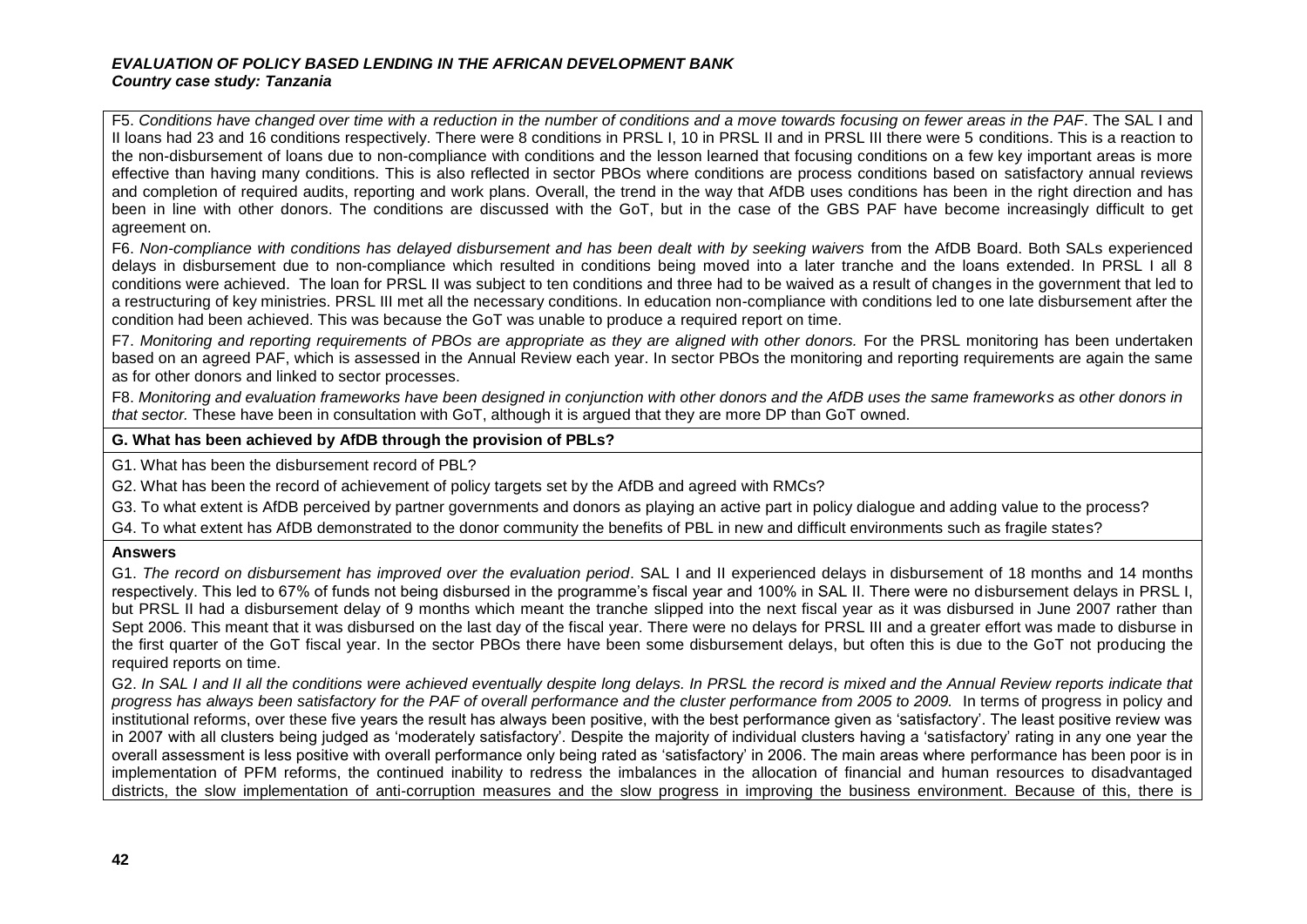dissatisfaction among donors as to the progress achieved in the reform process.

G3. The AfDB is not generally perceived as having played an active role in policy dialogue. In the PRSL the sector experts do not attend the sector working groups; the economist attended some of the working groups when the AfDB was chair, but since then has not been able to due to a heavy workload. This non-attendance is due to incentives as sector staff performance appraisals are based on disbursement and it is felt that HQ does not value engagement in policy dialogue. Staff have many other duties so they do not prioritize the participation in dialogue. It is the same with sector PBOs. As the AfDB does not do any economic or analytical work either it is perceived that the AfDB does not add any value in addition to funding as it has no ability to engage TA to support PBOs or use funding to fill gaps in sector activities.

#### G.4 N/A

#### **H: What did AfDB set out to achieve by providing PBOs and what factors influenced the choice of modality?**

H1. Did the country strategy provide an adequate strategic and analytical framework for choosing an appropriate mix of aid instruments?

- H2. Was there a clear link and consistency between country programme and PBOs' objectives?
- H3. What was the rationale for PBOs, the type chosen and the allocations made?
- H4. What were the objectives (written and unwritten) and the expected outputs of the PBOs?
- H5. How was the overall level of PBO determined within the country budget?
- H6. How were choices between aid instruments made in practice and how was the overall level of PBOs determined within the country budget?
- H7. Was the design of PBOs shaped to the specific institutional, economic and political context? Specify how.
- H8. What other (unwritten) factors and incentives may have influenced decisions to select PBOs?

#### **Answers**

H1. The CSP 2007 indicates that for AfDB the new GoT and JAST will 'involve a re-orientation from the traditional project financing towards basket funding and increased contributions through general budget support'. It states that the selection of AfDB interventions should be guided by (i) alignment with the country's medium term strategy in the MUKUTA; and (ii) consistency with JAST partnership principles. The CSP notes that this will be undertaken through a mix of instruments comprising budget support and projects, but *does not give any guidance on when each modality should be used nor does it set out the proportion of the country programme which should be PBOs. For this reason, it is unclear how these types of decisions are made.*

H2. *Yes in the sense that the country programme is aligned with the GoT national plans (MUKUTA) and sector plans and each PBOs is designed to support the fulfilment of these objectives.*

H3. *The rationale for each PBO was that it is the GoT's chosen aid modality and given that other donors are using them the AfDB should align its support*. There is little further explanation in project documentation than this and there is no explanation of the reasons for the specific allocations made to each.

H4. For the PRSLs the stated objectives in project documents were to support the MUKUTA and hence support the reform programme and engage in policy dialogue. The unwritten reason was that there was pressure on the AfDB from GoT and donors to join the GBS group and as it became a larger group it was harder to stay outside of it. It is also a good mechanism for ensuring rapid disbursement which is the main criterion that staff performance is measured on. The expected outputs of PBOs are progress in the reform programme and ultimately poverty reduction.

H5. This is unknown to the TZFO.

H6. *The choice of aid instrument was made depending on GoT requests, the existing aid modalities operating in those sectors and what aid modality the TZFO and the appraisal team thought most appropriate*. For example, in PFM it was decided that the second phase should be a parallel project to the PFM basket, as there had been major problems with its operation and other donors were withdrawing. Where mechanisms existed for funding through government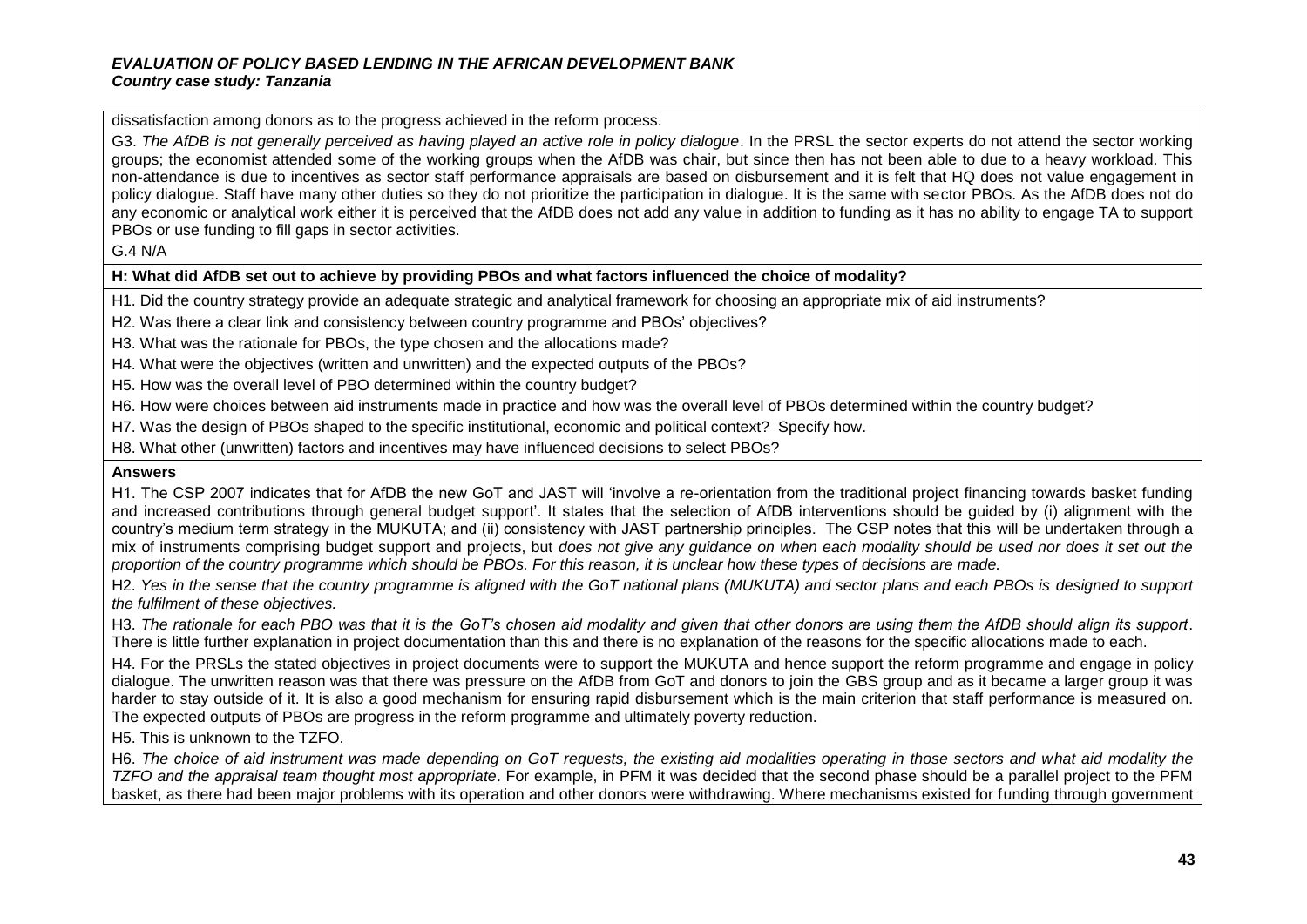systems such as in agriculture and water where funds are through local authority grants this was deemed to be an appropriate mechanism and the AfDB aligned itself with the aid modalities other donors were using.

H7. Yes, it was; as noted above in *agriculture and water existing funding mechanisms were used and both use participatory mechanisms involving local communities to implement programmes,* as does the education sector. In PRSL there appears to have been less understanding of the political economy context which has led to DPs pushing for reforms across a large number of areas, with disappointment when they have not been achieved, and a major focus on corruption. Also, the formalisation of the dialogue has resulted in little substantive dialogue.

H8. *In a country where there is a large GBS operation and numerous basket funds it is difficult to remain outside these mechanisms* and the AfDB has responded by joining the GBS group and aligning itself to a certain degree with sector operations.

**I: How relevant was the PBOs' support to partner country problems, policies and priorities, and were policy reforms owned?** 

I1. Was the PBOs' support consistent with the national poverty reduction objectives and development plans of the Government? Explain how this was assessed

I2. How far were the policy and institutional reforms targeted by the PBO developed by and in consultation with local stakeholders (both within and outside government) and how far did they engage in preparatory analysis?

I3. In what ways did the AfDB analyse the political economy context and the potential winners and losers from policy and institutional reforms?

I4. Were alternative policies and reform measures considered?

I5. What inputs were actually provided and to what extent did they match the plans envisaged by the Government?

I6. Explain the process by which the programme was designed to ensure it was appropriate for achieving the objectives (e.g. adequate programme logic, appropriate reform instruments, adequate tranching?)

#### **Answers**

I1: *PRSL III is consistent with the NSGRP and giving GBS is part of aligning with government plans of having aid in the form of GBS*. PRSL III's priority areas i.e. PFM (procurement practices, audit functions, and enhanced revenue mobilization) and governance of infrastructure sector are consistent with the NSGRP. In NSGRP, PFM is identified as one of the key reforms under cluster 3 area – governance and accountability – while investment in road infrastructure falls under cluster 1 – growth and reduction of poverty. *The Bank's sector support is consistent with both NSGRP and the government sector programmes.* Support to the education sector is consistent with SEDP while SEDP is embedded within the second cluster of the NSGRP. The AfDB's programme aims to contribute to the SEDP's objectives for 2004–2009. *The assessments have been done through appraisal missions which consulted both*  the government and other DPs as well as relying on credible analytical work. In the case of GBS, Tanzania adequately meets the general and technical prerequisites for GBS, including among other aspects strong partnership between DPs and the government; existence of well designed NDP as confirmed by Joint IMF-WB Staff Advisory Note (2006); and viable macro-economic and financial framework as confirmed by the 3<sup>rd</sup> review of IMF's three-year programme for Tanzania (2008).

I2: *AfDB habitually holds regular consultations with the government during different stages of the programme cycle.* In the case of GBS, the policy and institutional reforms (embedded in the PAF) are developed jointly with heavy involvement of other DPs and government. Sector ministries have also been widely consulted during appraisals of sector support with AfDB abiding by policy and institutional reforms as stipulated in SEDP, ASDP and WSDP government programmes. *Consultation with CSOs at both appraisal and implementation stages of PBOs is weak.* This restricts a better understanding of progress on the ground in sectors being supported by the AfDB. As prominent and active CSOs exist in AfDB's priority sectors, it does not require substantial investment from AfDB to be engaged with CSOs such as TAWASA NET and Water Aid in the water sector; HAKIELIMU for the education sector; while for macro and PFM, POLICY FORUM offers this opportunity.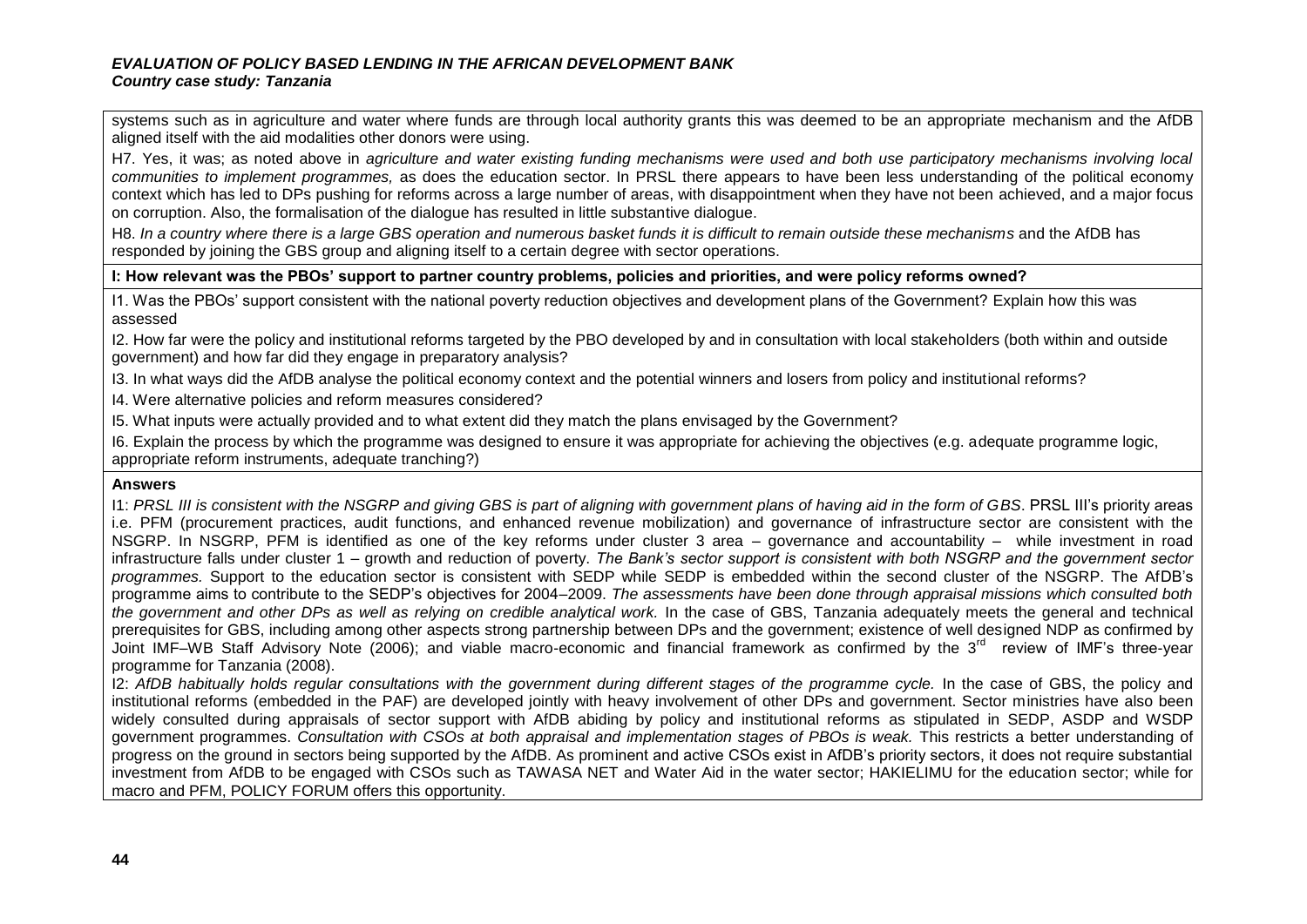I3: *There is no systematic way in which PBOs analyse the political economy context and potential winners and losers of reforms.* While PRSL documents include an extensive analysis of several risks (inadequate implementation capacity, decentralization policies in recipient countries, weak PFM systems, corruption and mismanagement of public finances), appraisal documents for the AfDB's support to SEDP, RWSSP and ASDP do not explicitly and extensively cover these areas, limiting the understanding of risks associated with implementation of supported reforms. For instance, in the appraisal for SEDP, only the institutional framework for management of the education sector is highlighted while analysis of the economic and education contexts ignores issues such as trade-off in government investment when the policy priorities shift to secondary education etc.

I4: *Choices of policies and reform measures are mostly guided by the Bank's comparative advantage. Because PBOs abide by government's own reform programmes, they selectively focus on reforms and policy measures stipulated within PAF & NSGRP (in the case of GBS), SEDP, RWSSP and ASDP plans*  for education, water and sanitation and agriculture respectively. Therefore, PRSL paid more attention to Economic and Financial Governance and Infrastructure elements within PAF; while support to SEDP centred on three out of five areas (i.e. access, equity and quality). *The choice among competing reform programmes is mainly guided by AfDB's policies.* For instance, support to SEDP is based on AfDB's education sector policy which advocates improvement in the quality of basic and upper secondary education as a way of improving the provision of middle level skills. In the case of ASDP, AfDB's support is in line with AfDB's key policy documents such as Poverty Reduction Policy and Agriculture and Rural Development Policy (2000).

I5: *Support to the education sector:* AfDB's loan amounted to UA 20mn, about 7 and 5 percent of the financing gap for 2008 and 2009 respectively (one tranche in 2008 and one in 2009 of UA 10mn). The support aimed at assisting the government in meeting some of the resource requirements for SEDP during the final two years (2008 and 2009) of the plan (WB has been the only DP supporting SEDP at the time and did not allocate funds for 2008 and 2009). However, the Ministry of Education and Vocational Training (MoEVT) considers AfDB's funds to be insufficient given the financing gap of the programme and has therefore requested scaling up. *Support to the agriculture sector (ASDP):* AfDB support to ASDP is UA 40mn which is 28 percent of the cost of financing the activities that are of priority to AfDB. AfDB's contribution covers about 48 percent of the financing gap (if the entire cost of the first phase of the programme is included).

I6: The review of the fiduciary framework for sector PBOs was based on several PEFAR studies, while for GBS it was based on PEFA and CPAR. Though with limitations, these studies have shown that Tanzania has a sound fiduciary framework including some necessary improvements in budget planning, including medium-term strategic prioritization. The reform instruments are based on government programmes in place i.e. ASDP, SEDP, RWSSP and NSGRP (PAF). However, the AfDB's interventions in SEDP, RWSSP and ASDP focus more on service delivery (mainly infrastructure) and less on reforms (e.g. the management reforms component in SEDP is not included as an AfDB priority area of intervention). In the case of GBS, the interventions rest more on the reforms in the areas of financial governance and infrastructure while the overall performance of the PAF is also considered as one of the triggers. The AfDB's programme logic is consistent with its priority areas and better formulated than the government's programme logic. AfDB's programme logic for SBS in education includes clearer indicative targets compared with the ones reflected in the government programme documents. The programme log-frame adequately covers the three areas within SEDP which the AfDB is focusing on (access, equity and quality) while for the ASDP it covers three AfDB priority areas (i.e. local agricultural investment, local agricultural services, and local agricultural capacity building and reform) out of 8 ASDP priority areas.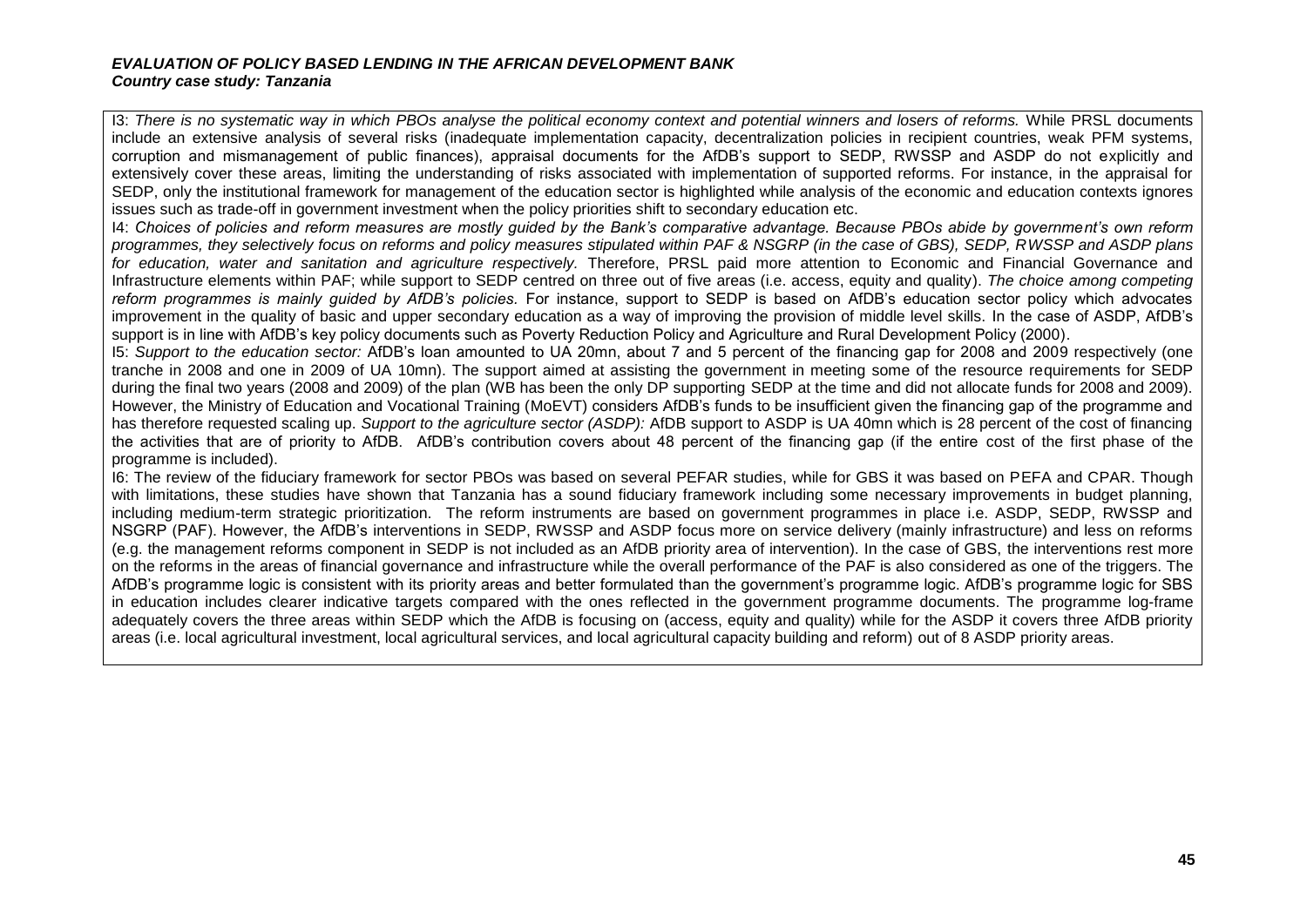#### **J: How efficiently and effectively did the AfDB collaborate with other donors and contribute to the harmonisation process?**

J1. What were the areas of focus for AfDB conditionality and did this generate any "signalling" effects and positive incentives for implementation?

J2. In the PBO process, what steps were taken to ensure an effective dialogue with government was established which focused on key strategic priorities of Government, for example around PFM or procurement issues or other national or sector policies?

J3. Was the PBO associated with non financial forms of assistance such as economic and sector work or technical assistance or linked to other AfDB capacity building projects and programmes in areas of strategic priority for Government? If so, specify how.

J4. Explain how the AfDB provision of PBO has contributed to harmonisation and helped reduce transaction costs for Government?

J5. How well did AfDB systems support harmonisation in country-in particular what was the role of the HQ based task leaders, convenience of mission schedules, engagement and voice in joint donor groups, role of the Field Office, Field Office and HQ relations etc.

J6. If there has been non-compliance, explain what happened and specify how effectively AfDB dealt with this and was action taken and the extent to which they occurred in collaboration with development partners?

#### **Answers**

J1: The areas of focus for AfDB conditionality are both progress on general reforms and specific reforms within PSRL III's priority areas. Triggers included i) Overall satisfactory performance of the PAF; ii) Implementation of EPA recommendations; iii) Compliance of Procuring Entities with the Procurement Act; iv) Appointment of TANROADS Board members; v) study on non-tax revenue; and vi) Regulations for the new Public Audit Act. *Conditionality generates a positive incentive for implementation as AfDB harmonized its approach with other DPs with five out of the six triggers above coming from the joint PAF.*<sup>23</sup> However, frontloading limits the strength of incentives for implementing agreed reforms. Furthermore, AfDB's intention to scale up GBS in the next cycle is inconsistent with other DPs, especially in a situation where PFM was rated unsatisfactory in the GBS annual review 2009/10. In the case of GBS, AfDB does not use triggers to reduce disbursement at the margin. *The institutional relationship between AfDB and its member countries differentiates AfDB from other DPs, especially bilateral DPs, on signalling or approaches to sensitive issues such as corruption*. In addition, multilaterals are more tolerant than bilateral DPs, leading to divergence when it comes to consensus decisions. At the same time even if AfDB is interested in politically sensitive issues such as corruption, it has yet to build technical capacity in that area.

J2: *Appraisal and evaluation missions and participation in different macro level and sector working groups have been the basic approach undertaken by AfDB*. These consultations involve MoF as well as sector ministries. AfDB also participates in joint DP-government consultative processes such as the GBS annual review as well as water and education sector reviews. *Dialogue is also facilitated by AfDB taking a leading role in some working groups.* AfDB is the deputy co-chair of the Learning and Finance thematic group under the DPs' water sector WG as well as chairing GBS during FY 2009/10. However, lack of expertise in PFM areas has limited AfDB engagement forcing TZFO to be represented by unqualified staff in those areas. This missed opportunity on PFM dialogue was also attributed to hesitation by HQ on sending technical missions during GBS annual review 2009.

j

<sup>23</sup> Though the trigger "Implementation of EPA recommendations" is not part of the revised PAF, AfDB joined other DPs in a joint letter of 11 April 2008 to the MoFEA on the 2008/09 commitments, confirming that that disbursements would be subject to satisfactory progress on three action points. To harmonise the Bank's approach with the GBS partners, these would be included as benchmarks for PRSL III, to be assessed prior to disbursement of the first tranche and monitored during the GBS annual review in November 2008.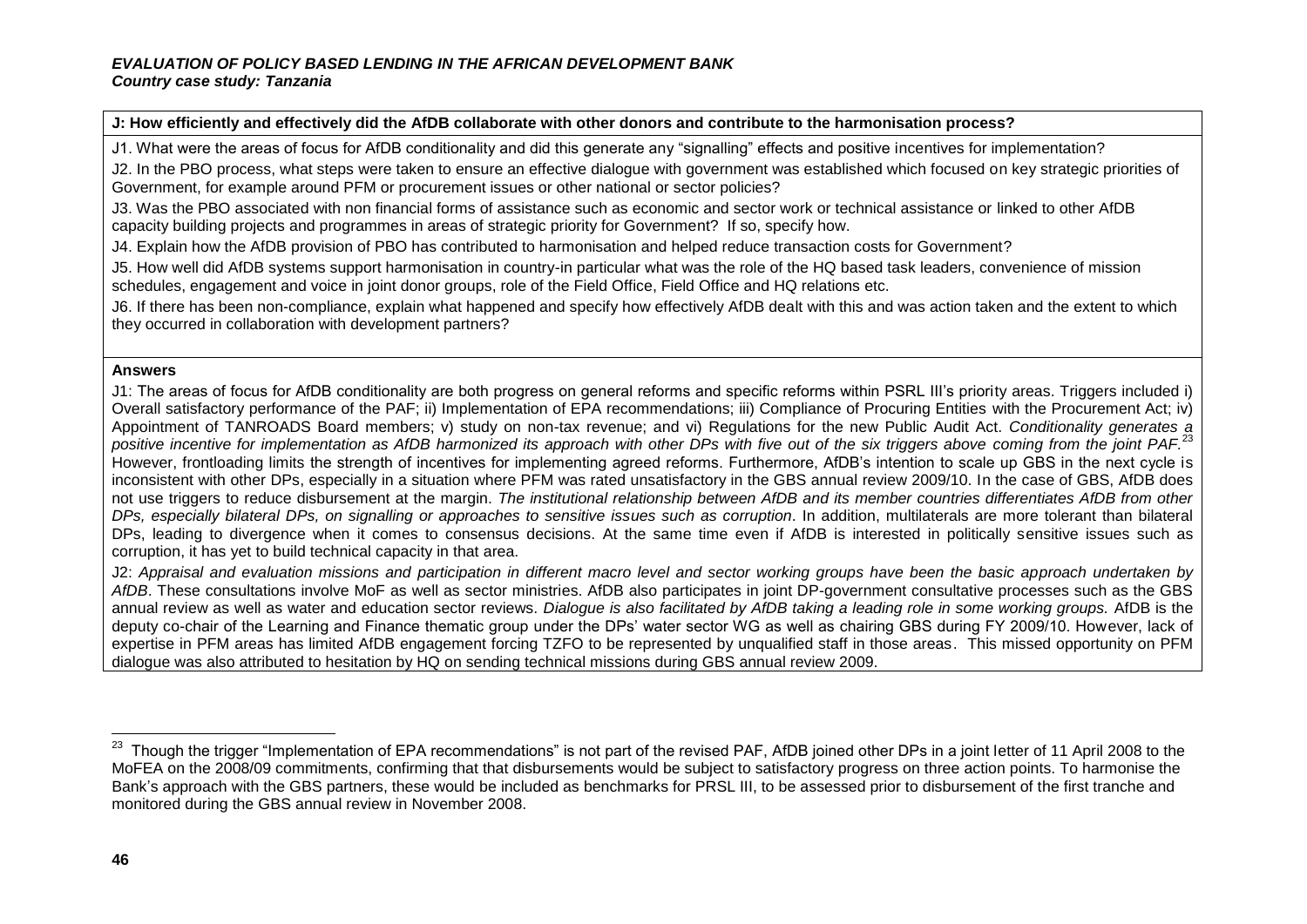$\overline{a}$ 

J3: There was no evidence of PBLs being linked to non-financial forms of assistance or other AfDB capacity building projects.

J4: *Joining GBS and implementing PBOs in agriculture, education and water<sup>24</sup> is evidence of AfDB's commitment to harmonization and support to JAST principles on reducing transaction costs to the government.* The sector support uses the institutional arrangements already in place for the implementation of SEDP, ASDP and WSDP. AfDB uses the same government procurement<sup>25</sup> and monitoring systems and financial reports, with funds being channelled through government systems. AfDB also participates in joint sector reviews and joint dialogue with other DPs. In the agriculture sector AfDB is active in joint implementation processes and steering committees. Recently more DPs have joined the sector support in the water sector, including France, Norway and Japan. AfDB also relies on joint DPs' analytical work.<sup>26</sup> However, AfDB is not full aligned and the marginal addition of performance indicators defeats the *purpose of making AfDB's interventions consistent with government programmes*. AfDB is not a signatory to the basket MoU in the agriculture and water sector; with AfDB's funds in the water basket earmarked to rural water and sanitation. AfDB is the only DP operating separate holding accounts to disburse GBS and SBS. An additional trigger in PRSL III (i.e. study on non-tax revenue), indicates a similar problem.

J5: *AfDB relies on the government systems for all PBOs.* For instance, there are only two conditions in relation to AfDB support to ASDP (joint implementation review report and the government audit reports). AfDB is more engaged in policy dialogue in agriculture, water and GBS but less so in the education sector. However, because of the absence of the Resident Representative, AfDB has limited engagement in GBS donor group with AfDB not taking on any specific role; even though it is part of the troika it does not actively participate in other processes within GBS. *AfDB missions for GBS are coordinated with other DPs, but less so in the education sector*. In the agriculture sector, AfDB's missions are well coordinated with ASDP programme. In the water programme, AfDB also participate in joint monitoring missions twice a year. However, AfDB rarely participates in the education WGs and missions for specific projects e.g. projects in Monduli and DSM are not coordinated with other DPs. *Sporadic missions from HQ are common for most DPs and difficulties in harmonising them is widely acknowledged.* Our evaluation mission was criticised for being uncoordinated with similar studies from other donors. The quiettime is not respected by almost all DPs; this evaluation mission took place on the last day of the quiet time.

J6: *Sector ministries prefer sector PBOs to GBS, hence there is no pressure on DPs to shift entirely to GBS.* AfDB is the signatory of JAST specifying GBS as the preferred modality. However, sector ministries seem to diverge from government policy as they prefer sector baskets which give assurance to sector funding rather than GBS. AfDB is less concerned with complying with positions/assessments of other DPs regarding government performance. AfDB is planning to increase GBS allocation in the next cycle in an environment where DPs are either reducing GBS or seriously considering their commitments because of the deteriorating policy dialogue and lack of progress in key reform areas. For instance, government performance, as assessed by PAF, is falling, from 78 percent and a "Generally Satisfactory " rating in 2006, to 58 percent and a "Moderately Satisfactory" rating in 2009. The AfDB is also in the process of establishing a new project in the agriculture sector contrary to ASDP harmonisation principles. However, in some cases AfDB followed the advice of other DPs e.g. by not joining PFMRP basket funding (with WB opting out of the basket, only two donors have committed future funding – the possible trend is for donors to move out of the basket towards project-based support)

<sup>&</sup>lt;sup>25</sup> Though the agreement for AfDB WSDP funding abides to government procurement system; to align with other DPs in the sector; the government is using funds WB procurement system.

It is also because of a lack of internal capacity to undertake analytical work. The only analytical work we came across undertaken by TZFO is the Domestic Revenue Mobilisation Study 2010.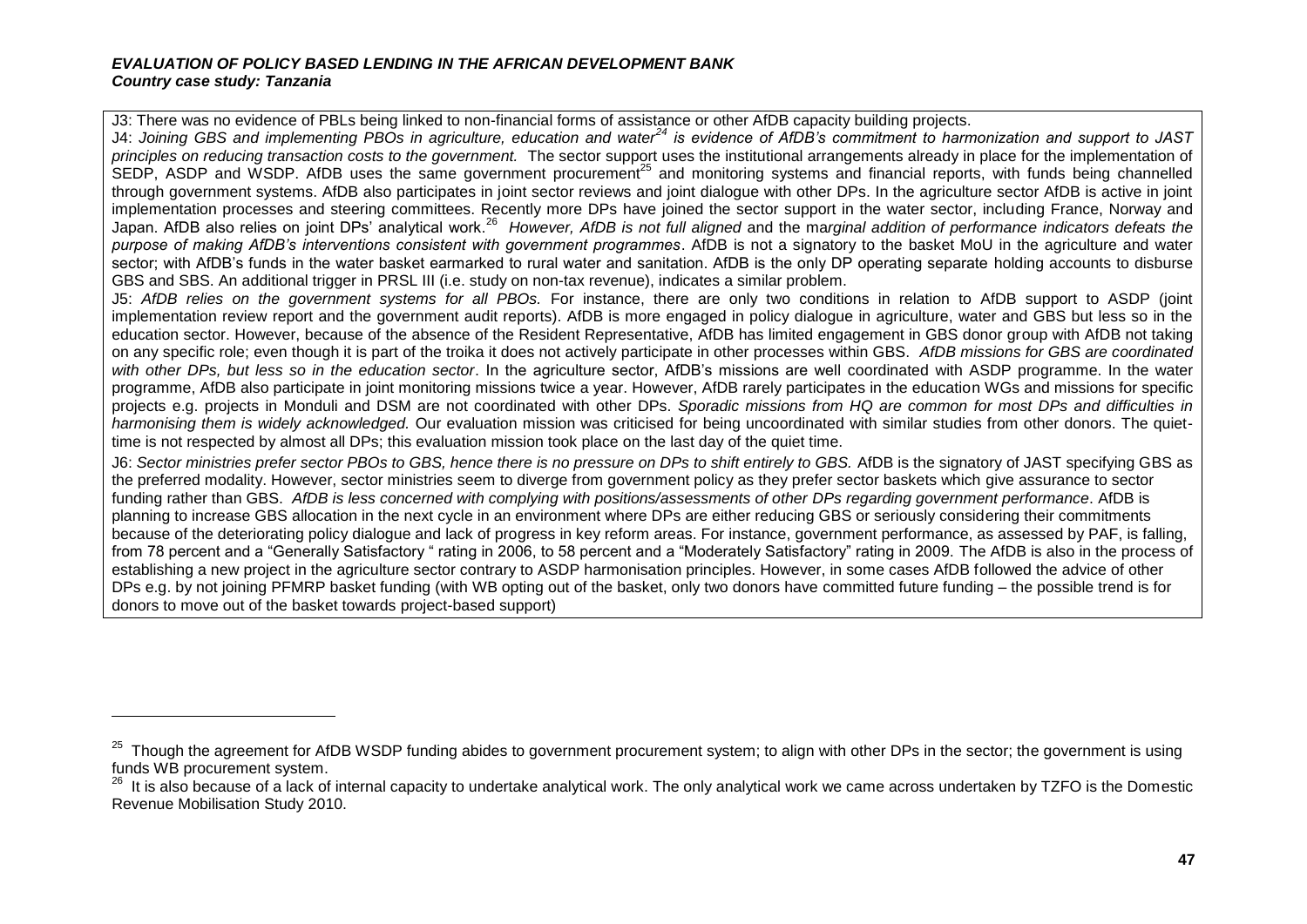#### **K: How far were the immediate objectives of PBO met and what were the effects on Government?**

K1. Specify how AfDB contributed to an increased external resource flow into the Government budget over the period of successive PBO tranches?

K2. Were AfDB funds disbursed as planned and in line with a timetable agreed with other donors and the Government? If not, what happened and why?

K3. Did the PBO contribute to an increased predictability of funds going into the Government budget e.g. in year and between years as well as over the medium term budgeting cycle? If so, specify, if not explain why and what happened

K4. To what extent did the PBO align with the Government budget cycle (financial management, accounting and procurement systems)?

K5. Did the provision of PBO contribute to any overall reduction in transaction costs? If so, in what ways, and how was this positive outcome assessed? How did transaction costs of the Government working with the AfDB compare to those of other donors?

K6. What did the AfDB achieve in terms of greater alignment? How did this compare with other donors?

K7. How did AfDB systems support or limit alignment of PBOs to country systems and needs e.g. in relation to annual and multiyear budgeting, degree of AfDB flexibility to accommodate timing, and the degree to which Bank procedures support disbursement early in the financial year?

#### **Answers**

K1. The AfDB contributed to increased resource flows to the GoT budget, as although the level of PRBS remained reasonably constant as a share of the country programme at 17–18% over the period, new sector PBOs shifted financing from projects to funding the GoT budget. As the country allocation increased under ADF XI this also allowed more funds for budget support and hence for the GoT budget.

K2. Not always; see G1. This was due to GoT non-fulfilment of conditions.

K3. Generally, predictability has got better over the evaluation period. Between-year predictability is still a problem as there are no funds for this 2010/11 fiscal year, although in-year predictability is still also an issue. In PRSL II the delay in achieving conditions meant that the money was received on the last day of the fiscal year. For GBS an effort has been made to disburse towards the first quarter of the year. This was achieved in 2009/2010. It has not happened in other years and in other sectors there have been problems due to the GoT not producing reports, which has led to AfDB disbursements being late in the fiscal year.

K4. The AfDB has aligned with GoT systems and the budget cycle and has not introduced any additional procedures.

K5. Unknown.

K6. The AfDB is well aligned with GoT systems, although it could be more aligned with other donors' support by funding through sector baskets in the case of ASDP and RWSSP and could use SBS in the case of SEDP. Funding the whole sector plan would align the AfDB with GoT priorities rather than AfDB choosing its own priorities through earmarking to sub-sectors.

K7. There were few reports from staff in the TZFO that Bank procedures delayed disbursement, apart from procurement where the need to get no objections from HQ led to delays. There was also a concern that delays in an appraisal mission coming from HQ might delay disbursement of PRSL IV which the office is hoping to disburse in the current fiscal year.

#### **L: What contribution has AfDB support made to improve policy, systems or institutions in the areas where PBOs were focused?**

L1. What policy changes have been introduced over time in areas or sectors where the PBO conditionality was focused and why were these changes made?

L2. In what ways did AfDB policy dialogue in specific areas such as PFM contribute to improved results in those areas?

L3. What is the role of the AfDB field office in relation to the use of PBOs?

L4. What were the type, role and use of pre conditions by the AfDB and what specific influence did they have?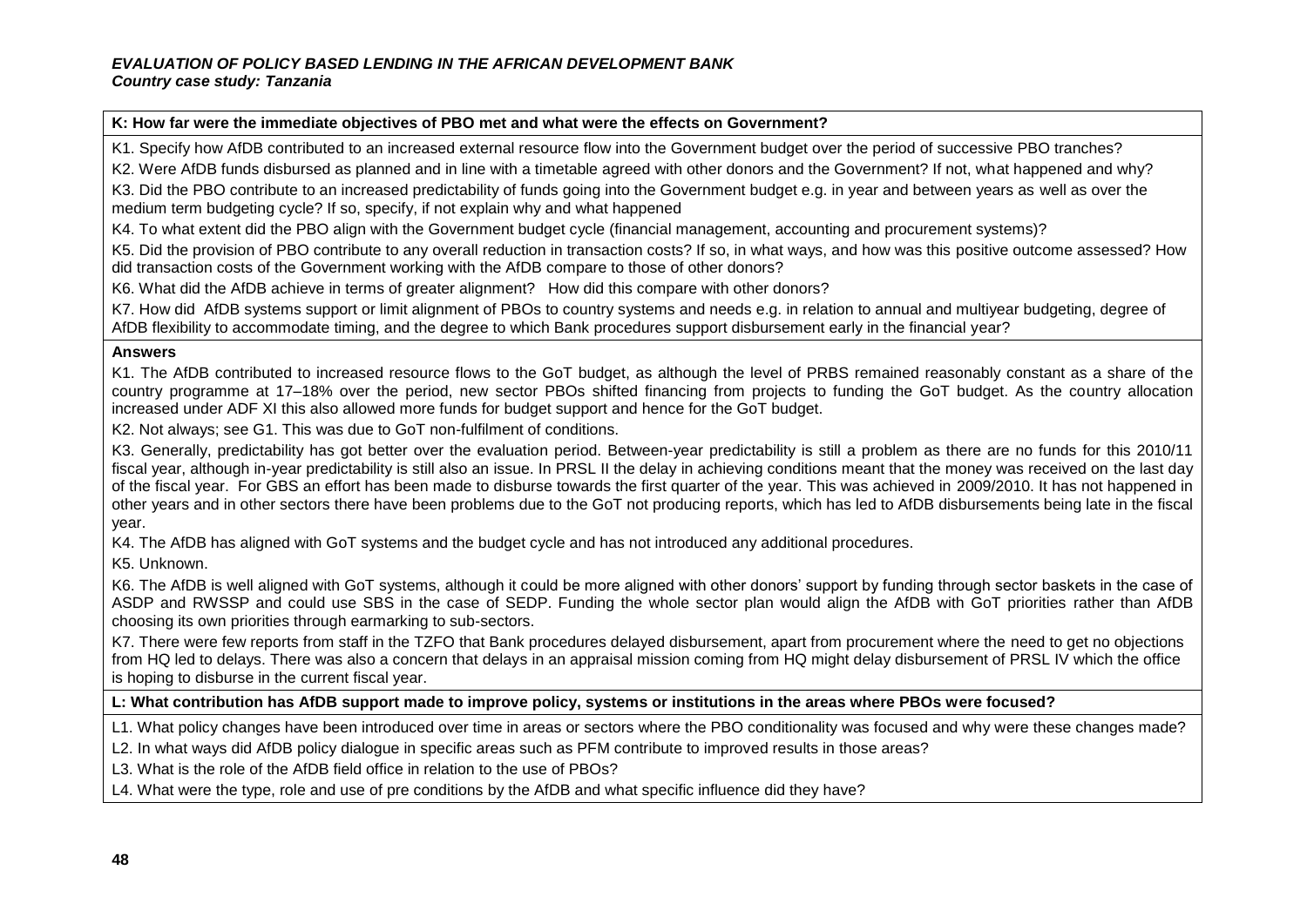L5. What institutional or system changes have taken place in areas or sectors where the PBOs conditionality was concentrated?

L6. To what extent is it able to show how far can any of these institutional or system improvements be attributed to AfDB engagement and provision of PBOs?

L7. What do Government and donors think was the value added arising from AfDB involvement and provision of PBOs?

#### **Answers**

L1. In GBS there were policy changes introduced because of conditionality which related to reallocating budget support to the social sector, poverty reduction and development expenditure and limiting domestic financing as a tool to moderate inflation. Social sector expenditure has risen over the valuation period (see M below) and macroeconomic management has been good, suggesting conditions may have had an impact, particularly in the former. There has been greater investment in transport while domestic revenue collection has increased. There has been an expansion in the primary education sector and in the percentage of the population with access to safe water.

L2. AfDB did not engage in specific policy dialogue and was not an active member of sector working groups until recently when engagement in agriculture and water has increased. This is despite having policy reforms such as PFM highlighted as key objectives in project appraisal documents. In the sectors AfDB support focuses on sub-sectors which are mainly focused on improving infrastructure. This gives less incentive to focus on policy.

L3. The role of the TZFO is to monitor progress on PBOs and report back to HQ.

L4. As noted in section G. above there were substantial pre-conditions that had to be met in SALs. These have been reduced and in all PBOs pre-conditions are usually to establish special bank accounts, to develop work plans for the following year and have had satisfactorily annual reviews the previous year. Apart from in PRSL where a few extra conditions from the PAF are included which are of special interest to the AfDB. Increasing these usually relate to actions already undertaken or where there is a high level of confidence that they will be undertaken.

L.5 The National Audit Office and the Public Procurement Office have both been strengthened.

L.6 No, as the AfDB has mainly focused on infrastructure and PFM where there have been few improvements in institutions.

L7. Very little apart from funding due to a lack of engagement in policy dialogue, the fact that the AfDB does not engage in analytical or technical work and TZFO does not have authority to source TA or additional support for PBOs. The AfDB was seen by some stakeholders as doing a good job administratively in chairing budget support, but was less effective in dealing with issues such as corruption.

**M: Is there any evidence of a sustained improvement in pro poor spending or public services and have external donor contributions including that by AfDB, contributed to this?** 

M1. What has been the total financial contribution of the donor community and what proportion of this total was financed by AfDB?

M2. Has the quantity or quality of public services improved in the areas where commitments were sought by the donors and the AfDB? If so specify how.

M3. To what extent can any improvement be attributed to the external donor support including that of the AfDB? Specify.

#### **Answers**

M1. The proportion of AfDB's GBS allocation has varied over time (the same situation as with other DPs). Over the last five years (from FY 2005/06 to FFY 2009/10), GBS from all donors averaged USD 713mn. The AfDB proportion fell from 14 percent of the total contribution in FY 2005/06 to 10 percent in FY 2007/08 ending with 7 percent during the FY 2009/10. Foreign aid in the form of grants and foreign credits finances approximately one third of government expenditures and as such amounts to 10 percent of GDP. *GBS has increased discretionary spending of the government:* Since FY 2002/03 total BS (i.e. GBS and SBS) has been approximately 20 percent per year of public spending, declining to 18 percent between FY 2008/09 and 2009/10. The growth of domestic revenues has accelerated as well over the decade; while foreign project funding has permitted further expansion of capital expenditure.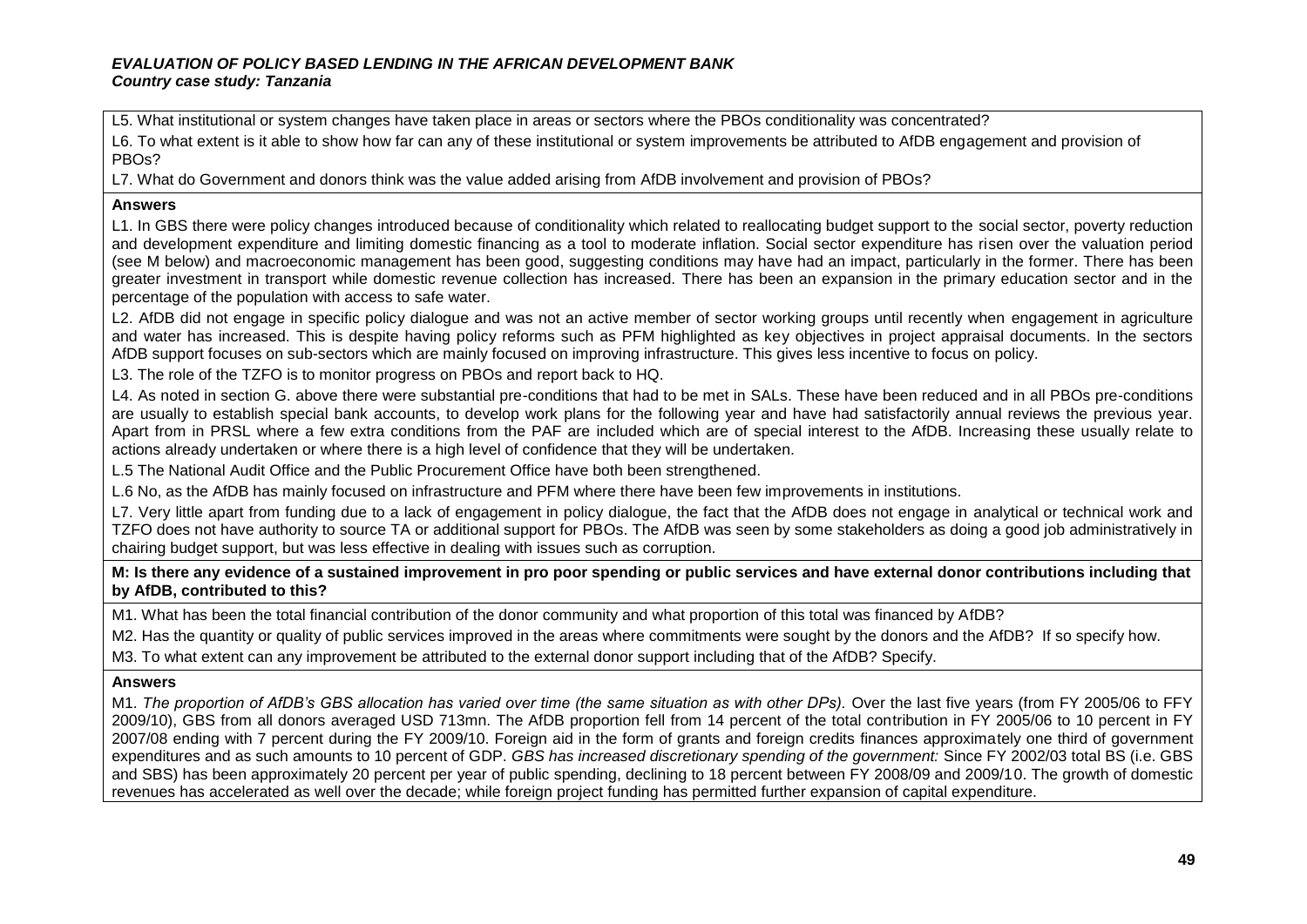M2: *Growth and income poverty:* National Accounts data show that between 2001 and 2007, Tanzania had an average 7 percent GDP growth rate. Despite this growth, The Household Budget Survey (HBS) depicts mixed progress in poverty reduction. Between 2001 and 2007 basic-needs income poverty fell slightly, by 2.2 percentage points from 35.7 percent in 2000/01 to 33.5 percent in 2007. Given the population growth, this means an increase in total number of poor of around 1.3 million. It unlikely that the NSGRP objective of reducing income poverty to 19 percent will be reached.

*Education sector:* Increasing spending on education resulted in major expansion of secondary education. In 2009, there were 4,102 secondary schools – 300 more than the previous year and 4 times as many as in 2000. In 2009, there were 1,466,000 pupils enrolled in secondary school, up from 1,220,000 in 2008 and 260,000 in 2000, with net secondary school enrolments rising from 10.3 percent in 2005 to 27.8 percent in 2009. In 2009, around 52 percent of those who left primary school in 2008 went on to start secondary school. This percentage has risen rapidly since 2002; it was only 22 percent in 2000. However, it peaked in 2006 at around 68 percent and has seen a downturn in 2007 and 2008. But most challenges have been on the quality side of education services. In secondary education, the teacher/pupil ratio was 1:43 in 2009, compared to 1:22 in 2005, before the massive roll-out of secondary education, with huge variations across regions.

*Agriculture sector:* Between 2000 and 2009 agricultural sector growth averaged 4.1 percent, far short of the NSGRP target of 10 percent with ASDP failing to make significant impact. Areas of improvements included increase in the use of fertilisers by 76 percent between 2005/2006 and 2009/2010. During the same period availability of improved seeds increased by 54.12 percent. Number of trainers for extension service staff increased by more than 400 percent while extension service staff increased by 31 percent in the same period, with the area under irrigation increasing by 25 percent.

M3: *Increasing government discretionary spending.* Government spending has been rising, from 18.3 percent of GDP in 1994/95 to 25.5 percent in 2008/09. This is the result of both external donor support (GBS, programme financing and project financing) and domestic revenues which have witnessed a remarkable sustained upward trend since the early 2000s from 12.2 percent of GDP in 2004/05 to 14.9 percent in 2008/09. However, in the FY 2007/08, the share of foreign aid in GDP declined for the first time in the last 5 years. *Increasing overall share of LGA.* Local government spending as a proportion of national expenditures rose from 17 percent in 2001 to 25 percent in 2007/8. This has enabled a dramatic expansion in the scale of service provision in education, health, infrastructure (roads) and agriculture. There has been an increase in LGA spending in the education sector; however, the situation is different in the water and agriculture sectors.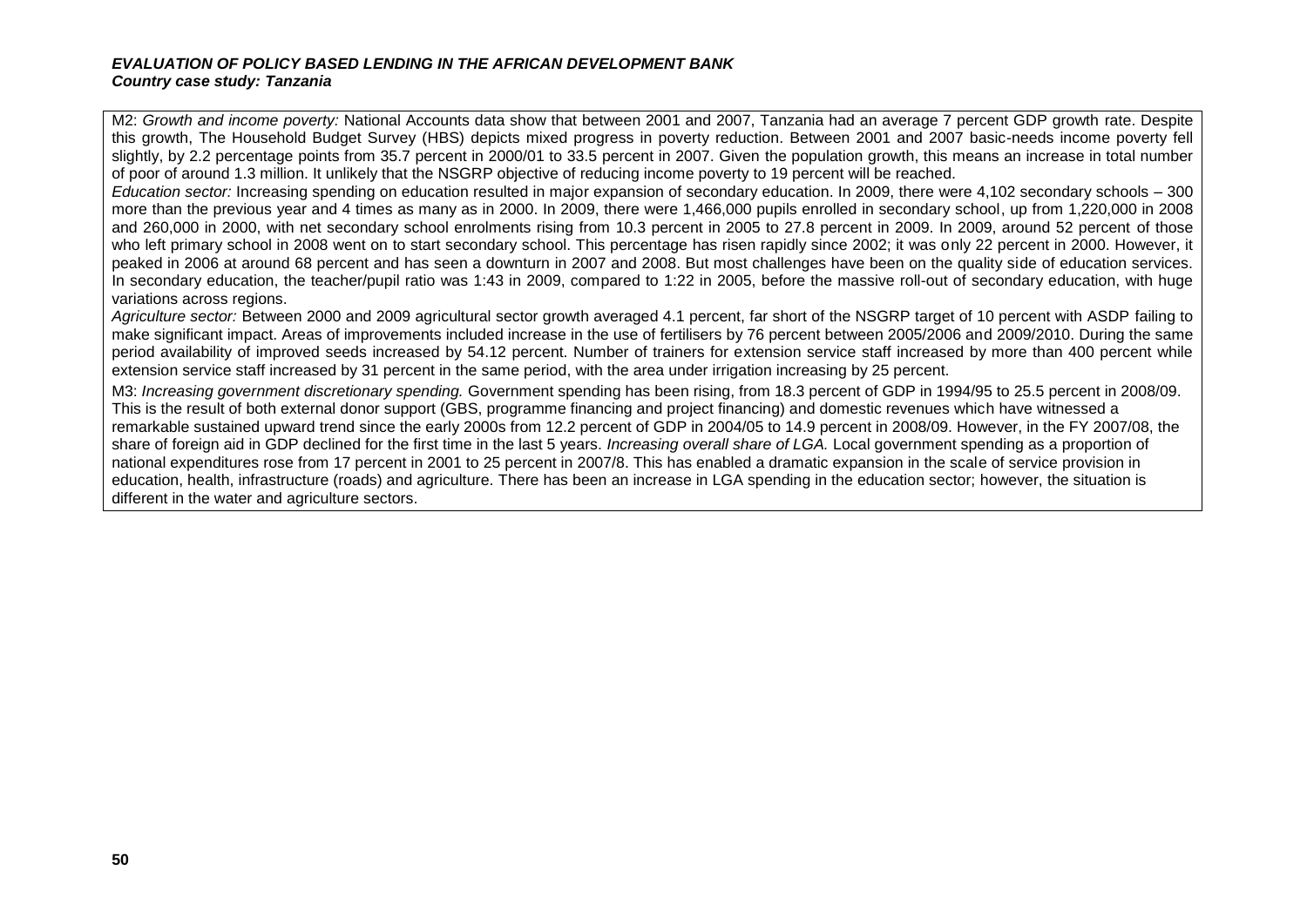# **Annex B Country Time Line**

| <b>Time period</b> | <b>AfDB HQ Policy Changes</b>                                                                                                                                                                                                                                                                                                                                                                                                            | <b>AfDB Tanzania lending instruments</b>                                                                                                                          | Tanzania country context                                                                                                                                              |
|--------------------|------------------------------------------------------------------------------------------------------------------------------------------------------------------------------------------------------------------------------------------------------------------------------------------------------------------------------------------------------------------------------------------------------------------------------------------|-------------------------------------------------------------------------------------------------------------------------------------------------------------------|-----------------------------------------------------------------------------------------------------------------------------------------------------------------------|
| 1960s              |                                                                                                                                                                                                                                                                                                                                                                                                                                          |                                                                                                                                                                   | 1961: Tanganyika gained independence with Julius<br>Nyerere as Prime Minister.                                                                                        |
|                    |                                                                                                                                                                                                                                                                                                                                                                                                                                          |                                                                                                                                                                   | 1962: Tanganyika became a republic with Nyerere as<br>President.                                                                                                      |
|                    |                                                                                                                                                                                                                                                                                                                                                                                                                                          |                                                                                                                                                                   | 1962: Tanzania joined the World Bank Group,<br>beginning with a credit from the World Bank's<br>International Development Association (IDA) for<br>education in 1963. |
|                    |                                                                                                                                                                                                                                                                                                                                                                                                                                          |                                                                                                                                                                   | 1964: Union between Zanzibar and Tanganyika formed<br>the new independent nation of Tanzania.                                                                         |
|                    |                                                                                                                                                                                                                                                                                                                                                                                                                                          |                                                                                                                                                                   | 1967: Arusha Declaration outlines a policy of socialism<br>and self reliance.                                                                                         |
| 1970s              | An economic crisis was experienced by African<br>economies in the 1970s. This was largely<br>attributable to endogenous factors that were<br>embodied in inappropriate policies adopted by<br>Governments. The first generation of Policy Based<br>Loans (PBLs) came about partly in response to this<br>crisis (at the end of the 1970s and in the 1980s); the<br>loans focused on redressing short-term macro-<br>economic imbalances. |                                                                                                                                                                   |                                                                                                                                                                       |
| 1980s              | AfDB introduced Policy Based Loans (PBLs) in<br>response to the demand by the Bank's Regional                                                                                                                                                                                                                                                                                                                                            | November 1987: a loan of UA17.67 million was<br>approved for the TANZAM Highway Rehabilitation                                                                    | 1985: Nyerere retired and was replaced by the<br>President of Zanzibar, Ali Mwinyi.                                                                                   |
|                    | Member Countries (RMCs) for support in balance of<br>payments as they implemented stabilization and<br>structural reforms.                                                                                                                                                                                                                                                                                                               | Project. This project aimed to rehabilitate the 1100km<br>Tanzam road by 1990. The first disbursement took<br>place in December 1989 and the last in August 1998. | 1986: Tanzania signed up to a reform package with the<br>IMF and the World Bank; this aimed to provide<br>economic reform assistance but ran contrary to the          |
|                    | 1984: The Board of Directors approved non-project<br>lending to regional member countries and laid down<br>the necessary guidelines such that the Fund would                                                                                                                                                                                                                                                                             | The project was completed I June 1994, four years<br>behind schedule.<br>December 1987: Ioan negotiation started for the                                          | policies of the Arusha Declaration.                                                                                                                                   |
|                    | support institutional and policy reforms already being<br>undertaken by borrowing countries and in close                                                                                                                                                                                                                                                                                                                                 | Kapunga Rice Irrigation Project. The loan was signed in<br>January 1987. A loan of UA 40,190,631.70 was                                                           |                                                                                                                                                                       |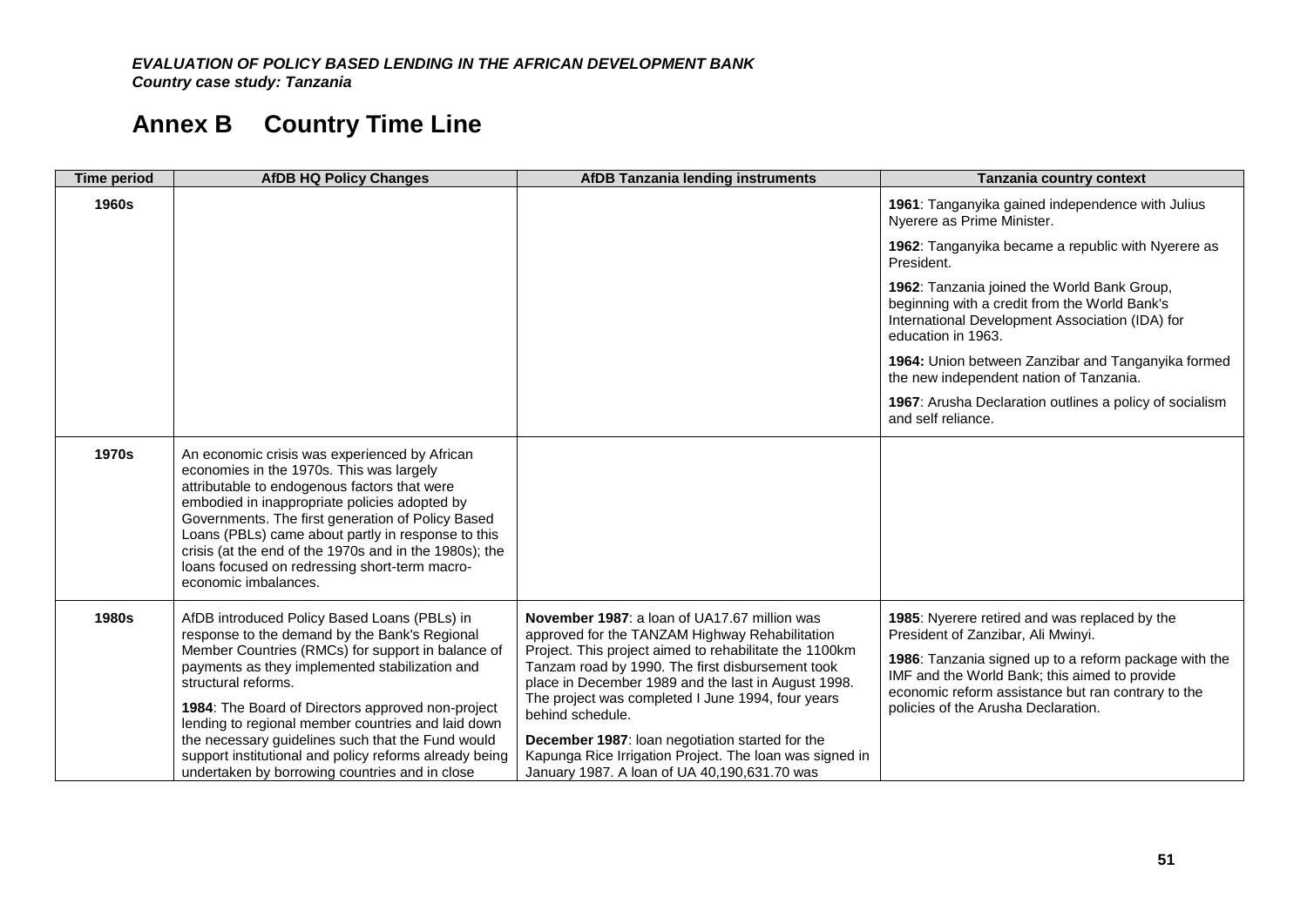| <b>Time period</b> | <b>AfDB HQ Policy Changes</b>                                                                                                                                                                                                                                                                                                                                                                                                                                                                                                                                                                                                                                                                                                                                                                                   | <b>AfDB Tanzania lending instruments</b>                                                                                                                                                                                                                                                                                                                                                                                                                                                                                                                                                                                                                                                                                                                                                                                                                                                                                                                                                                                                            | Tanzania country context                                                                                                                                                                                                                                                                                                                                                                                                                                                                                                                                                                                                                                                                                                                                                                                                                                                                                                         |
|--------------------|-----------------------------------------------------------------------------------------------------------------------------------------------------------------------------------------------------------------------------------------------------------------------------------------------------------------------------------------------------------------------------------------------------------------------------------------------------------------------------------------------------------------------------------------------------------------------------------------------------------------------------------------------------------------------------------------------------------------------------------------------------------------------------------------------------------------|-----------------------------------------------------------------------------------------------------------------------------------------------------------------------------------------------------------------------------------------------------------------------------------------------------------------------------------------------------------------------------------------------------------------------------------------------------------------------------------------------------------------------------------------------------------------------------------------------------------------------------------------------------------------------------------------------------------------------------------------------------------------------------------------------------------------------------------------------------------------------------------------------------------------------------------------------------------------------------------------------------------------------------------------------------|----------------------------------------------------------------------------------------------------------------------------------------------------------------------------------------------------------------------------------------------------------------------------------------------------------------------------------------------------------------------------------------------------------------------------------------------------------------------------------------------------------------------------------------------------------------------------------------------------------------------------------------------------------------------------------------------------------------------------------------------------------------------------------------------------------------------------------------------------------------------------------------------------------------------------------|
|                    | collaboration with the WB and IDA.<br>1986: The AfDB Group decided to strengthen its<br>interventions in the area of economic policy and<br>policy dialogue with member states.<br>1987: Establishment of the Special Programme of<br>Assistance to Africa (SPA).<br>1988: Publication of the AfDB's 'PBL Guidelines and<br>Procedures'. which defined PBLs as instruments "to<br>assist regional member countries (RMCs) in their<br>effort to restructure their economies and to restore<br>growth with equity and creditworthiness", with two<br>main instruments: structural adjustment loans and<br>sectoral adjustment loans.                                                                                                                                                                             | provided by the African Development Fund (ADF) and<br>UA 6,440,000 from the Nigeria Trust Fund <sup>27</sup> (NTF).<br>This was given to the National Agriculture and Food<br>Corporation (NAFCO) to implement the project. The<br>first disbursement of funding took place in February<br>1989 and the final disbursement in June 1994.<br>July 1989: signature of a UA 6.17 million loan for the<br>National Agriculture and Livestock Research Project.<br>This project aimed to lay a foundation for an effective<br>system of national research in Tanzania. The first<br>disbursement took place in November 1992 and the last<br>in December 2001. The project completion date slipped<br>by 3 years.                                                                                                                                                                                                                                                                                                                                        |                                                                                                                                                                                                                                                                                                                                                                                                                                                                                                                                                                                                                                                                                                                                                                                                                                                                                                                                  |
| 1990s              | 1990: Special Programme of Assistance for Africa<br>(SPA) discussions - it was agreed that the case for<br>earmarking of counterpart funds for specific uses<br>should be decreased as progress was made in<br>effective public expenditure monitoring and periodic<br>reviews.<br>From the beginning of the 1990s a second<br>generation of PBLs began. These were focused on<br>long-term objectives such as sustainable growth,<br>private sector development and poverty reduction.<br>1992: SPA report on PERs - this recognized that<br>generally agreed aims of priority spending are not<br>easily achieved.<br>1993–1995: The AfDB financed very few projects as<br>a result of the non-availability of African<br>Development Fund (ADF) resources.<br>From 1999, the governance component of reforms | June 1992: Telecommunications II Project - AfDB<br>contributed UA 28.421 million to this project through an<br>ADF loan of UA 18.421 million and an AfDB loan of<br>UA 10 million. The project aimed to rehabilitate,<br>modernize and expand Tanzania's telecommunications<br>and was carried out by Tanzania Telecommunications<br>Company Ltd. The loans were signed in December<br>1992 and the first disbursement took place in October<br>1994. The last disbursement was in December 1999<br>but the project activities were completed by July 1997.<br><b>December 1992:</b> the loan was signed for financing of<br>UA 27.63 million for the Financial Sector Adjustment<br>Programme. This loan was supplemented with funding<br>from IDA and ODA to cover the total requested<br>USD 261 million. The first disbursement was in<br>December 1994 and the last in June 1997.<br>December 1992: the loan was approved for the<br>Railway Cooperation Rehabilitation Project. The loan<br>was signed in February 1993. The project aimed to | 1992: Tanzanian constitution was amended to allow<br>multi-party politics.<br>1992: Tanzania became a member of the Multilateral<br>Investment Guarantee Agency (MIGA).<br>1993: the launch of the Civil Service Reform<br>Programme (CSRP) by the Government of Tanzania.<br>This programme of reform led to the number of civil<br>servants declining from 355,000 in 1992 to 264, 000 by<br>June 1999. Control over the Government wage bill<br>improved, such that while the wage bill exceeded the<br>budget level by 40% in 1994, it only exceeded it by 2%<br>in 1999. The reform programme was interrupted by<br>budget constraints, and the second phase of the reform<br>resumed in June 2000, this time focusing on improving<br>services and increasing salary scales.<br>1995: Benjamin Mkapa elected president in Tanzania's<br>first multi-party election.<br>1995: Relations between the donor community and the |
|                    | within the AfDB increased, including legal and<br>judicial reforms, audit reform, and public expenditure                                                                                                                                                                                                                                                                                                                                                                                                                                                                                                                                                                                                                                                                                                        | restore the Tanzanian Railway Corporation to its                                                                                                                                                                                                                                                                                                                                                                                                                                                                                                                                                                                                                                                                                                                                                                                                                                                                                                                                                                                                    | Government of Tanzania had "deteriorated to a low                                                                                                                                                                                                                                                                                                                                                                                                                                                                                                                                                                                                                                                                                                                                                                                                                                                                                |

j  $^{27}$  The Nigeria Trust Fund was set up in 1976 through an agreement between the Government of Nigeria and the Bank Group. It aims to assist the development efforts of the Bank's low-income regional member countries whose economic and social conditions and prospects require concessional financing.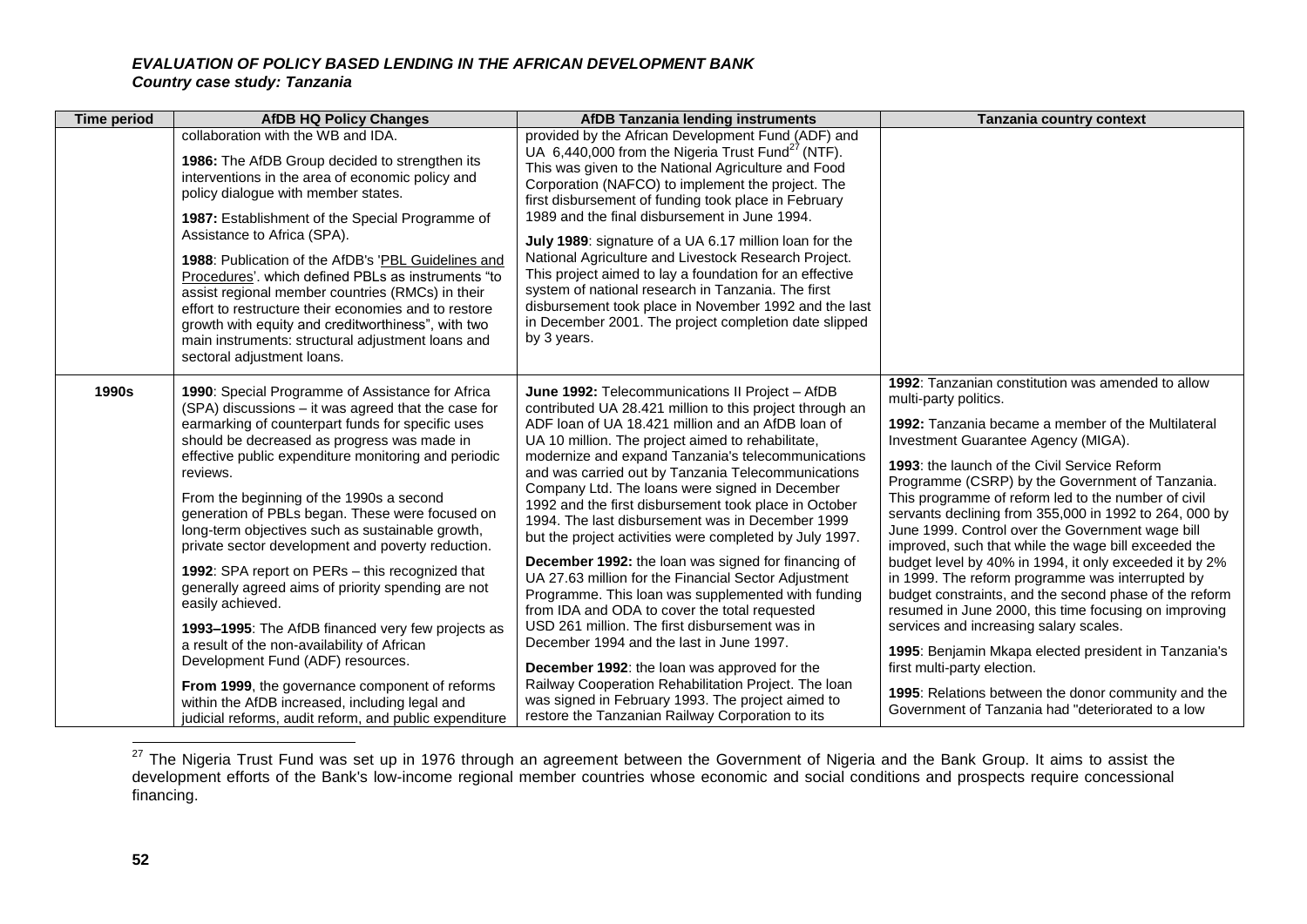| <b>Time period</b> | <b>AfDB HQ Policy Changes</b>                                                   | <b>AfDB Tanzania lending instruments</b>                                                                                                                                                                                                                                                                                                                                                                                                                                                                                                                                                                                                                                                                                                                                                                                                                                                                                                                                                                                                                                                                                                                                                                                                            | Tanzania country context                                                                                                                                                                                                                                                                                                                                                                                                                                                                                                                                                                                                                                                                                                                                                                                                                                                                                                                                                                                                                                                                                                                                                          |
|--------------------|---------------------------------------------------------------------------------|-----------------------------------------------------------------------------------------------------------------------------------------------------------------------------------------------------------------------------------------------------------------------------------------------------------------------------------------------------------------------------------------------------------------------------------------------------------------------------------------------------------------------------------------------------------------------------------------------------------------------------------------------------------------------------------------------------------------------------------------------------------------------------------------------------------------------------------------------------------------------------------------------------------------------------------------------------------------------------------------------------------------------------------------------------------------------------------------------------------------------------------------------------------------------------------------------------------------------------------------------------|-----------------------------------------------------------------------------------------------------------------------------------------------------------------------------------------------------------------------------------------------------------------------------------------------------------------------------------------------------------------------------------------------------------------------------------------------------------------------------------------------------------------------------------------------------------------------------------------------------------------------------------------------------------------------------------------------------------------------------------------------------------------------------------------------------------------------------------------------------------------------------------------------------------------------------------------------------------------------------------------------------------------------------------------------------------------------------------------------------------------------------------------------------------------------------------|
|                    | reforms. Also, PBLs started addressing some<br>aspects of regional integration. | financial and operating position in 1970. The ADF<br>contributed a loan of UA 14.95 million; the Government<br>of Tanzania also contributed 4.2% of the project costs.<br>The first disbursement was in July 1994 and the last in<br>July 1999; the project was completed in December<br>1999.                                                                                                                                                                                                                                                                                                                                                                                                                                                                                                                                                                                                                                                                                                                                                                                                                                                                                                                                                      | level and there was a crisis in development co-<br>operation" (OECD-DAC, 2003: p.12). Whilst the Arusha<br>Declaration remained an important statement of<br>Tanzania's principles of national unity, social cohesion,<br>peace and stability, it did not provide an effective<br>operational framework for the development process.                                                                                                                                                                                                                                                                                                                                                                                                                                                                                                                                                                                                                                                                                                                                                                                                                                              |
|                    |                                                                                 | December 1992: a loan was signed for the livestock<br>marketing project; ADF loaned UA 8.49 million and the<br>Government of Tanzania put forward UA 3.50 million.<br>The first disbursement took place in August 1994 and<br>the last in December 2005 after five project extensions.<br>The project was completed in October 2005. Its aim<br>had been to increase the contribution of livestock to<br>GDP growth and poverty reduction.<br><b>December 1992:</b> a loan agreement was signed for the<br>Electricity IV Project; the ADF provided a loan of<br>UA 21.011 million, and finance was also provided by<br>the Nigerian Trust Fund (UA 4.504 million), Danida<br>(UA 38.708 million), Nordic Development Fund<br>(UA 3.987 million) and the Government of Tanzania<br>(UA 3.341 million). The objective of the project was to<br>electrify the remaining un-electrified districts in the<br>country by 2005. ADF's first disbursement was in May<br>1996 and the project was completed in December<br>2004.<br>June 1993: a loan of UA 653,947.00 was approved for<br>technical assistance to look at employment and<br>technical education studies. The Grant Agreement was<br>entered into in May 1995 but the PCR notes that during | 1995: The process of putting together the Vision 2025<br>document began under the Planning Commission. This<br>was a participatory process using interviews, meetings<br>and the mass media.<br>1995: a paper written under the leadership of Gerry<br>Helleiner, popularly known as the Helleiner Report,<br>examined the relationship between donors and the<br>Government and recommended ways in which the<br>relationship might be improved. This led to the<br>formation of the Tanzania Assistance Strategy (TAS) in<br>which the principles governing the relationship between<br>donors and the Government were spelled out. The<br>extent to which both parties had kept to their respective<br>commitments was evaluated in advance of Consultative<br>Group meetings by an Independent Monitoring Group<br>(IMG).<br>1997-1998: The annual Public Expenditure Review<br>process began. This has now evolved into a<br>programme of improving budget management within<br>the Medium Term Expenditure Framework (MTEF).<br>1998: the Government launched the Public Financial<br>Management Reform Programme (PFMRP). This<br>programme was to co-ordinate a number of |
|                    |                                                                                 | 1995 there was "very little implementation progress"<br>(PCR, 1999: p.5). As a result the AfDB made a<br>recommendation in May 1996 to have the study<br>cancelled. However, after Government intervention and<br>assurances, the recommendation for cancellation was<br>put aside and the tendering process to recruit<br>consultants was initiated (ibid).<br>November 1993: a loan agreement was signed for<br>UA 21.57 million for the Madibira smallholder<br>agriculture development project. This project aimed to<br>increase rice production by smallholders on irrigable                                                                                                                                                                                                                                                                                                                                                                                                                                                                                                                                                                                                                                                                  | complementary projects operating within the divisions,<br>departments and agencies of the Ministry of Finance.<br>The programme's objectives were to strengthen<br>financial control, enhance accountability and minimize<br>the leakage of resources.<br>1998: The National Poverty Eradication Strategy was<br>published. This became the basis for the poverty<br>reduction strategy paper (PRSP 2000).<br>1998: launch of the Local Government Reform<br>Programme (LGRP) by the Government of Tanzania.                                                                                                                                                                                                                                                                                                                                                                                                                                                                                                                                                                                                                                                                      |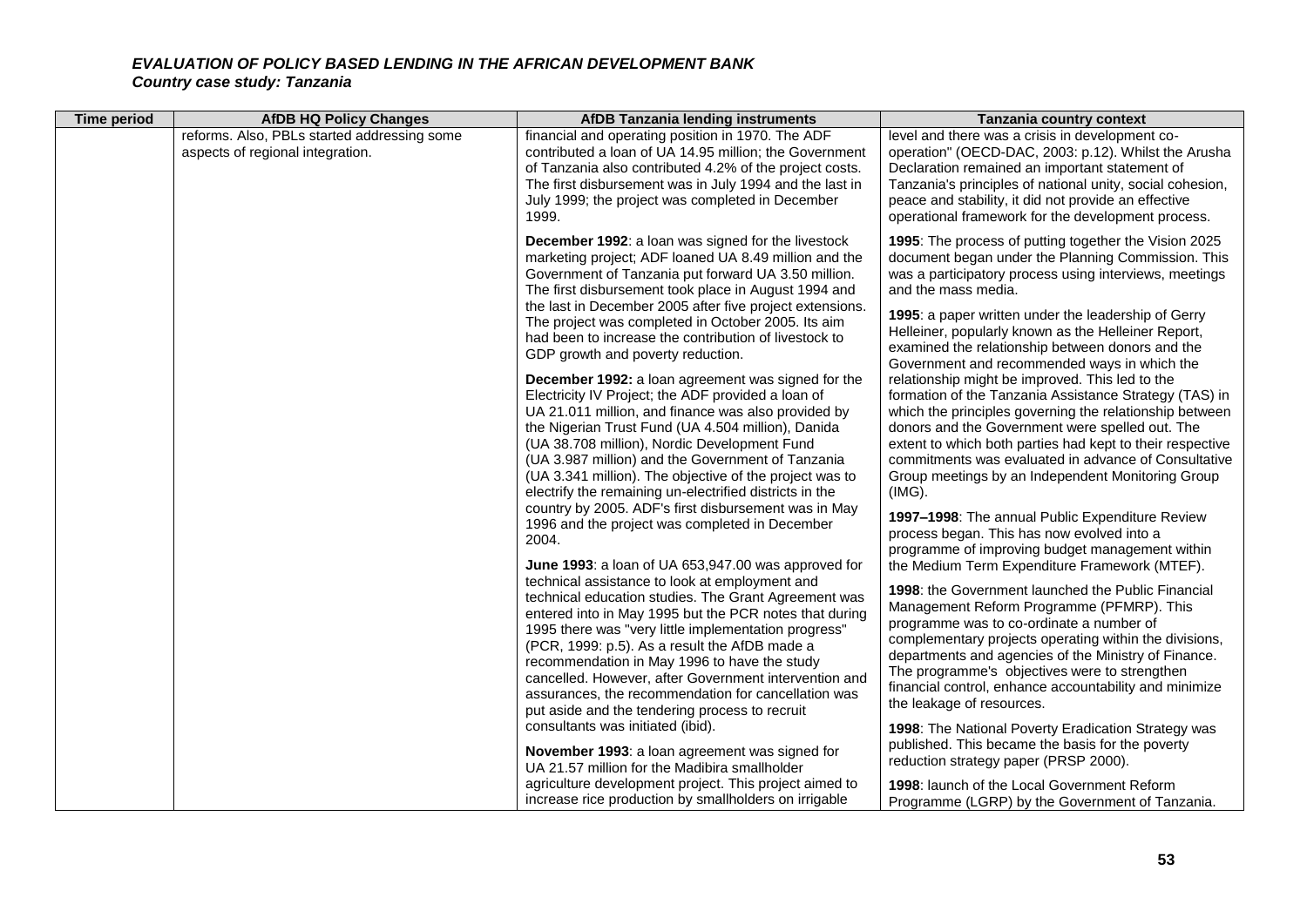# *EVALUATION OF POLICY BASED LENDING IN THE AFRICAN DEVELOPMENT BANK*

*Country case study: Tanzania*

| <b>Time period</b> | <b>AfDB HQ Policy Changes</b> | <b>AfDB Tanzania lending instruments</b>                                                                                                                                                                                                                                                                                                                                                                                                                                                                                                                                                                                                                                                                                                                                                                          | Tanzania country context                                                                                                                                                                                                                                                                                                                                                                                                                                                                                                                                                                                                                                                                                                                                            |
|--------------------|-------------------------------|-------------------------------------------------------------------------------------------------------------------------------------------------------------------------------------------------------------------------------------------------------------------------------------------------------------------------------------------------------------------------------------------------------------------------------------------------------------------------------------------------------------------------------------------------------------------------------------------------------------------------------------------------------------------------------------------------------------------------------------------------------------------------------------------------------------------|---------------------------------------------------------------------------------------------------------------------------------------------------------------------------------------------------------------------------------------------------------------------------------------------------------------------------------------------------------------------------------------------------------------------------------------------------------------------------------------------------------------------------------------------------------------------------------------------------------------------------------------------------------------------------------------------------------------------------------------------------------------------|
|                    |                               | land in order to contribute to import substitution. The<br>first disbursement was made in July 1997 and the last<br>in December 2002; there was a four year delay in the<br>project completion date.                                                                                                                                                                                                                                                                                                                                                                                                                                                                                                                                                                                                              | This aimed to reform local government systems and to<br>create good local governance based on financial<br>accountability, democratic procedures and public<br>participation. It was funded by donors using a basket                                                                                                                                                                                                                                                                                                                                                                                                                                                                                                                                                |
|                    |                               | November 1997: a loan was approved for the First<br>Health Rehabilitation Project. This project aimed to<br>expand and improve the delivery of primary health<br>services. The ADF provided a loan of UA15.00 million<br>and contributions were also made by the OPEC Fund<br>(UA 7.2 million), BADEA (UA 3.60 million) and the<br>Government of Tanzania (UA 3.11 million). The project<br>start date in the project appraisal was June 1998 and it<br>was supposed to last for 5 years.<br>November 1997: a structural adjustment loan of<br>UA 45.0 million was signed. This was co-financed by<br>the World Bank's Structural Adjustment Credit (SAC),<br>and its objective was to promote growth and poverty<br>reduction through a comprehensive package of<br>structural and institutional policy reforms. | fund.<br>1999: The Development Vision 2025 was launched to<br>guide economic and social development efforts in<br>Tanzania until 2025. It provided the framework for the<br>Government's governance agenda on the mainland.<br>Within this framework the Government aimed to<br>achieve four broad outcomes: (i) peace, political<br>stability, national unity and social cohesion; (ii)<br>democracy, political and social tolerance; (iii) good<br>governance and the rule of law; and (iv) accountability<br>of leaders and public servants.<br>Late 1990s: the Multilateral Debt Fund (MDF), was set<br>up by donors to help the Government meet its debt<br>service obligations to multilateral financial institutions.<br>Tanzania embarked on a programme of |
|                    |                               | December 1997: a grant of UA0.91 million was<br>provided by the Bank Group for the preparation of the<br>Zanzibar Health Development Requirements Study.                                                                                                                                                                                                                                                                                                                                                                                                                                                                                                                                                                                                                                                          | macroeconomic reforms.                                                                                                                                                                                                                                                                                                                                                                                                                                                                                                                                                                                                                                                                                                                                              |
|                    |                               | May 1998: the loan agreement was signed for the<br>Education II project. The loan totalled UA 20.00 million<br>and its objective was to improve the quality of primary<br>education; strengthen the quality of secondary<br>education; and expand non-formal education. The first<br>disbursement took place in May 1999 and the last in<br>June 2007 when the project was completed four years<br>late.                                                                                                                                                                                                                                                                                                                                                                                                          |                                                                                                                                                                                                                                                                                                                                                                                                                                                                                                                                                                                                                                                                                                                                                                     |
|                    |                               | December 1998: Ioan of UA 8.0 million was signed for<br>small entrepreneurs project. The aim of the project was<br>to improve the access of the rural poor to financial<br>services. The project provided a mix of inputs including<br>credit fund, capacity building and technical assistance.<br>The first disbursement of the loan took place in May<br>1999, the last in January 2007. The project was<br>completed in June 2007, 2 years later than expected.                                                                                                                                                                                                                                                                                                                                                |                                                                                                                                                                                                                                                                                                                                                                                                                                                                                                                                                                                                                                                                                                                                                                     |
|                    |                               | November 1999: a loan agreement was signed for the                                                                                                                                                                                                                                                                                                                                                                                                                                                                                                                                                                                                                                                                                                                                                                |                                                                                                                                                                                                                                                                                                                                                                                                                                                                                                                                                                                                                                                                                                                                                                     |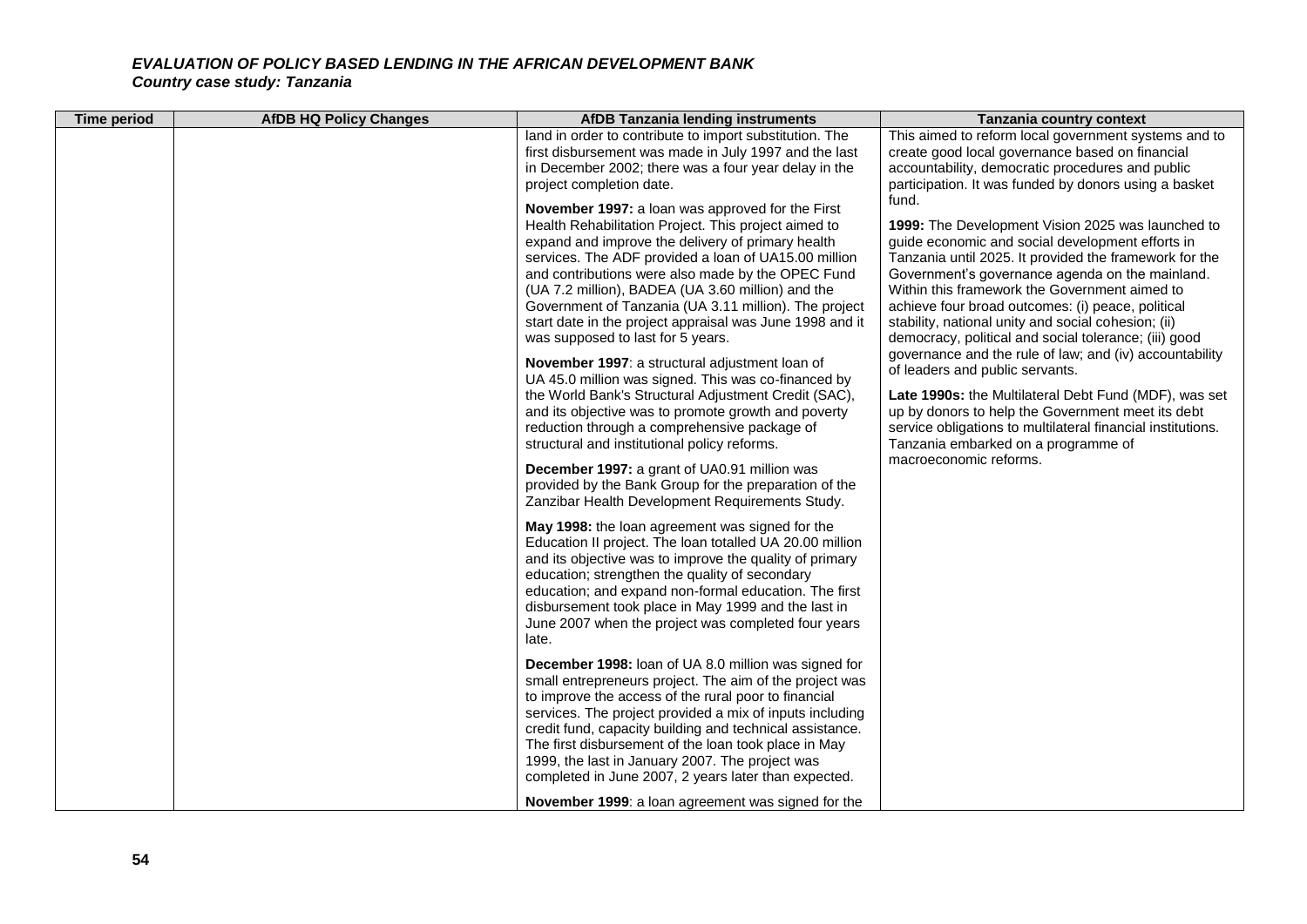# *EVALUATION OF POLICY BASED LENDING IN THE AFRICAN DEVELOPMENT BANK*

*Country case study: Tanzania*

| <b>Time period</b> | <b>AfDB HQ Policy Changes</b>                                                                                                                                                                                                                                                | <b>AfDB Tanzania lending instruments</b>                                                                                                                                                                                                                                                                                                                                                                                                                                      | Tanzania country context                                                                                                                                                                                                                                                                                                                                                                                                                                                                         |
|--------------------|------------------------------------------------------------------------------------------------------------------------------------------------------------------------------------------------------------------------------------------------------------------------------|-------------------------------------------------------------------------------------------------------------------------------------------------------------------------------------------------------------------------------------------------------------------------------------------------------------------------------------------------------------------------------------------------------------------------------------------------------------------------------|--------------------------------------------------------------------------------------------------------------------------------------------------------------------------------------------------------------------------------------------------------------------------------------------------------------------------------------------------------------------------------------------------------------------------------------------------------------------------------------------------|
|                    |                                                                                                                                                                                                                                                                              | Three Regions Health Study. ADF loaned UA1.7 million<br>and the Government of Tanzania contributed<br>UA 0.08 million to the project. The aim of the study was<br>to prepare a Plan of Action for Mara, Mtwara and<br>Tabora regions, with a view to improving the health<br>status of all Tanzanians. The consultants selected for<br>the job were mobilized in January 2004 and the study<br>was finally completed in April 2006, nearly four years<br>later than expected. |                                                                                                                                                                                                                                                                                                                                                                                                                                                                                                  |
| 2000               | 2000: The AfDB's Board Committee for<br>Development Effectiveness (CODE) strongly<br>endorsed the work program of the Bank's Evaluation<br>Department, OPEV, which included a move away<br>from project level evaluation to the evaluation of<br>higher-level interventions. |                                                                                                                                                                                                                                                                                                                                                                                                                                                                               | 2000: Mkapa elected for a second term, winning 72%<br>of the vote.<br>2000: The Tanzania Development Vision 2025 was<br>published. This was a precursor to the country's PRSP<br>and marked a shift away from the policy of Socialism<br>and Self Reliance as outlined in the 1967 Arusha<br>Declaration.                                                                                                                                                                                        |
|                    |                                                                                                                                                                                                                                                                              |                                                                                                                                                                                                                                                                                                                                                                                                                                                                               | 2000: Tanzania pledged to meet the Millennium<br>Development Goals.                                                                                                                                                                                                                                                                                                                                                                                                                              |
|                    |                                                                                                                                                                                                                                                                              |                                                                                                                                                                                                                                                                                                                                                                                                                                                                               | Late 2000: endorsement by the Boards of the IMF and<br>World Bank of Tanzania's Poverty Reduction Strategy<br>(PRS).                                                                                                                                                                                                                                                                                                                                                                             |
|                    |                                                                                                                                                                                                                                                                              |                                                                                                                                                                                                                                                                                                                                                                                                                                                                               | 2000: Tanzania reached the decision point for debt<br>relief under the Heavily Indebted Poor Country (HIPC)<br>Initiative. The meant that the MDF was surplus to<br>requirement and so was closed down. However,<br>contributing MDF donors set up the Poverty Reduction<br>Budget Support (PRBS) facility instead in order to<br>continue providing the Government with flexible<br>assistance in support of its PRS.                                                                           |
|                    |                                                                                                                                                                                                                                                                              |                                                                                                                                                                                                                                                                                                                                                                                                                                                                               | 2000: Consultative Group meeting between the<br>Government of Tanzania and donors at which it was<br>agreed that they would subject themselves to collective<br>performance monitoring by an independent group.<br>Although donors did not accept detailed quantitative<br>indicators, there was agreement on the need to<br>promote ownership and enhance partnership with<br>development partners. Other broadly agreed objectives<br>were to reduce transaction costs, improve predictability |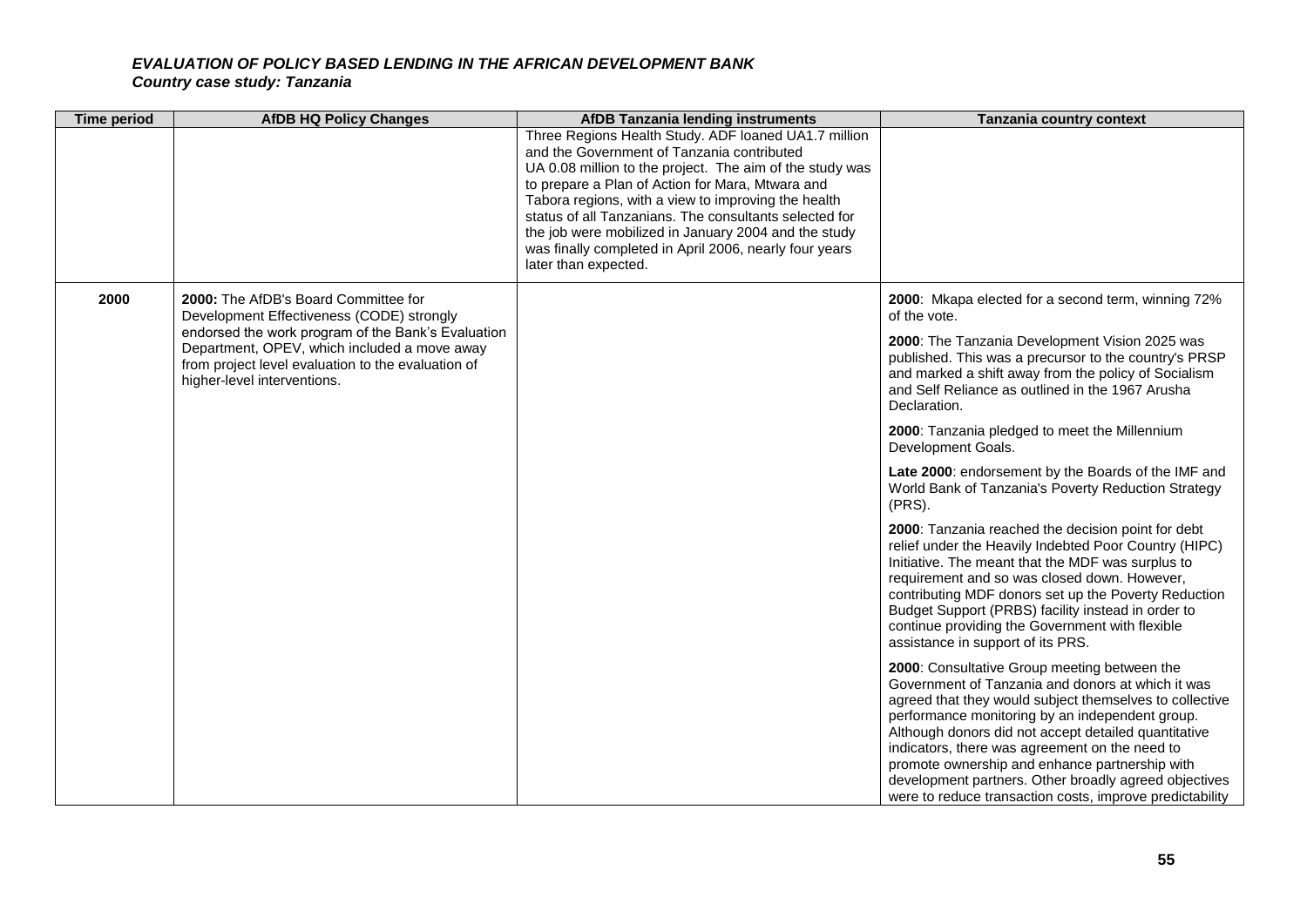| <b>Time period</b> | <b>AfDB HQ Policy Changes</b>                                                                                                                                                                                                                                                                                                                                                                                                                                                                                                                                                                                                                                                                                                                                                                                                                                                                                                                                                                                                                                                                                                                               | <b>AfDB Tanzania lending instruments</b>                                                                                                                                                                                                                                                                                                                                                                                                                                                                                                                                                                                                                                                                                                                                                                                                                                                                                                                                                                                                                                                                                                                                                                                                                                                                                                                                                                                                                                                                                                                                                                                                                            | <b>Tanzania country context</b>                                                                                                                                                                                                                       |
|--------------------|-------------------------------------------------------------------------------------------------------------------------------------------------------------------------------------------------------------------------------------------------------------------------------------------------------------------------------------------------------------------------------------------------------------------------------------------------------------------------------------------------------------------------------------------------------------------------------------------------------------------------------------------------------------------------------------------------------------------------------------------------------------------------------------------------------------------------------------------------------------------------------------------------------------------------------------------------------------------------------------------------------------------------------------------------------------------------------------------------------------------------------------------------------------|---------------------------------------------------------------------------------------------------------------------------------------------------------------------------------------------------------------------------------------------------------------------------------------------------------------------------------------------------------------------------------------------------------------------------------------------------------------------------------------------------------------------------------------------------------------------------------------------------------------------------------------------------------------------------------------------------------------------------------------------------------------------------------------------------------------------------------------------------------------------------------------------------------------------------------------------------------------------------------------------------------------------------------------------------------------------------------------------------------------------------------------------------------------------------------------------------------------------------------------------------------------------------------------------------------------------------------------------------------------------------------------------------------------------------------------------------------------------------------------------------------------------------------------------------------------------------------------------------------------------------------------------------------------------|-------------------------------------------------------------------------------------------------------------------------------------------------------------------------------------------------------------------------------------------------------|
|                    |                                                                                                                                                                                                                                                                                                                                                                                                                                                                                                                                                                                                                                                                                                                                                                                                                                                                                                                                                                                                                                                                                                                                                             |                                                                                                                                                                                                                                                                                                                                                                                                                                                                                                                                                                                                                                                                                                                                                                                                                                                                                                                                                                                                                                                                                                                                                                                                                                                                                                                                                                                                                                                                                                                                                                                                                                                                     | of aid flows, consolidate accountability and results<br>orientation, and make technical assistance supportive<br>of local capacity building. Donors also agreed to the<br>establishment of an Independent Monitoring Group<br>(IMG) (OECD-DAC, 2003). |
|                    |                                                                                                                                                                                                                                                                                                                                                                                                                                                                                                                                                                                                                                                                                                                                                                                                                                                                                                                                                                                                                                                                                                                                                             |                                                                                                                                                                                                                                                                                                                                                                                                                                                                                                                                                                                                                                                                                                                                                                                                                                                                                                                                                                                                                                                                                                                                                                                                                                                                                                                                                                                                                                                                                                                                                                                                                                                                     | 2000: In 2000, the Government of Zanzibar published<br>the Zanzibar Vision 2020, a comprehensive statement<br>of objectives in all sectors that reinforced the objectives<br>of ZEMAP.                                                                |
| 2001               | The AfDB introduced Development Budget Support<br>Lending (DBSL) as one of its PBL instruments.<br>The AfDB released the 'Handbook on Stakeholders<br>Consultation and Participation in AfDB Operations'<br>which outlined the different tools and techniques for<br>civil society participation in Bank operations<br>including policy formulation.<br>The AfDB adopted the evaluation standards<br>developed by the Consortium Evaluation Groups<br>(CEG), which included a results-oriented,<br>development effectiveness framework for all<br>participating agencies.<br>June: OPEV led a workshop on Results-Based<br>Management to inform and solicit viewpoints from<br>managers and staff on the possibility of moving<br>towards a results-based framework.<br>First DBSL operations took place in Benin, Burkina<br>Faso and Uganda.<br>June: under ADF-IX Guidelines, the Bank would<br>finance stand-alone PBLs targeting governance and<br>regional integration for which the IMF had deemed<br>the macroeconomic framework satisfactory. The first<br>one was for Zambia, focusing on Fiscal<br>Transparency and Accountability in June 2001. | January: the loan was signed for the Alternative<br>Learning and Skills Development Project, Zanzibar. The<br>ADF provided a loan of UA5.56 million and the<br>Technical Assistance Fund (TAF) financed 13.8% of the<br>project costs. The project was scheduled to last for 5<br>years with the final disbursement deadline being in<br>June 2007. The aim of the project was to provide<br>alternative education for children and youth who had<br>missed out on school and to help integrate them into<br>the employment market.<br>September: approval was given for the Road<br>Rehabilitation and Upgrading Project. ADF gave a loan<br>of UA38.65 million which was effective from June 2003.<br>Final disbursement was planned for March 2007.<br>October: the Dar es Salaam Water Supply project was<br>approved by AfDB. This aimed to improve the water<br>and sanitation services in Dar es Salaam. ADF gave a<br>Ioan of UA 36.94 million and a Technical Assistance<br>Fund (TAF) grant of UA 1.31 million. Contributions were<br>also received from IDA (43.98 million), EIB (8.98<br>million), AFD (9.01 million), private operator (6.64<br>million) and the Government of Tanzania (8.00 million).<br>The start date for the project was March 2002 and the<br>project was predicted to take 5 years.<br>December: the Structural Adjustment Loan II was<br>signed. ADF contributed UA 40.0 million to financing<br>the PRSP for the fiscal years $2001/02 - 2003/04$ . The<br>objective was to promote growth and poverty reduction<br>through a comprehensive package of structural reforms<br>spanning three areas. These were: Private Sector | November: The Presidents of Tanzania, Uganda and<br>Kenya launched a regional parliament and court of<br>justice in Arusha to legislate on matters of common<br>interest such as trade and immigration.                                               |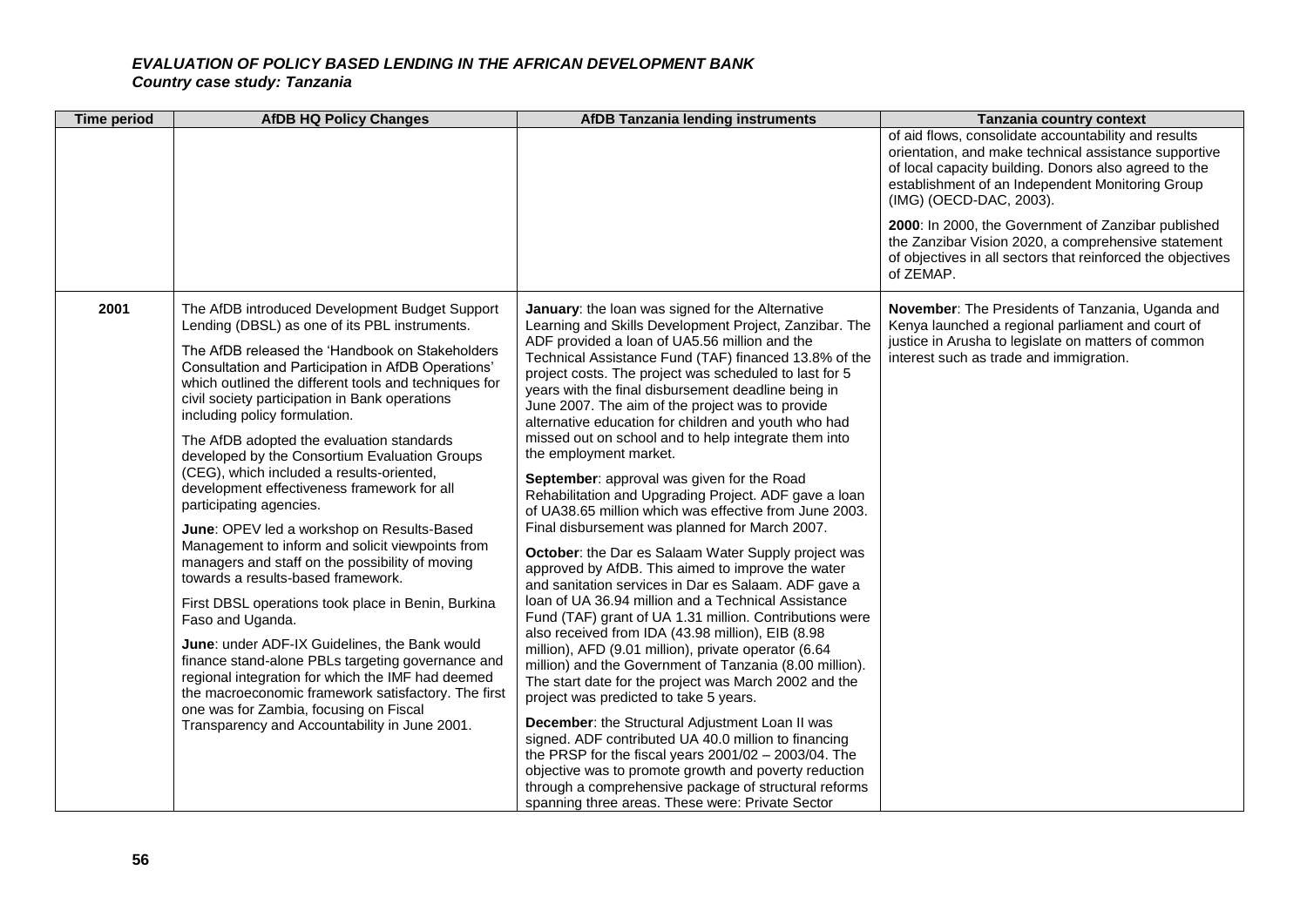| <b>Time period</b> | <b>AfDB HQ Policy Changes</b>                                                                                                                                                                                                                                                                                                                                                                                                                                                                                                                                                                                                                                                                                                                                                                                                                                                                                                                                                                                                               | <b>AfDB Tanzania lending instruments</b>                                                                                                                                                                                                                                                                                                                                                                                                                                                                         | Tanzania country context                                                                                                                                                                                                                                                                                                                                                                                                                                                                                                                                                                                                                                                                                                                                                                                                                                                                                                                                                                                                                                                                                                                                                                                                                                                                                                                                                                                                                                                                                                                                                                                                                                                        |
|--------------------|---------------------------------------------------------------------------------------------------------------------------------------------------------------------------------------------------------------------------------------------------------------------------------------------------------------------------------------------------------------------------------------------------------------------------------------------------------------------------------------------------------------------------------------------------------------------------------------------------------------------------------------------------------------------------------------------------------------------------------------------------------------------------------------------------------------------------------------------------------------------------------------------------------------------------------------------------------------------------------------------------------------------------------------------|------------------------------------------------------------------------------------------------------------------------------------------------------------------------------------------------------------------------------------------------------------------------------------------------------------------------------------------------------------------------------------------------------------------------------------------------------------------------------------------------------------------|---------------------------------------------------------------------------------------------------------------------------------------------------------------------------------------------------------------------------------------------------------------------------------------------------------------------------------------------------------------------------------------------------------------------------------------------------------------------------------------------------------------------------------------------------------------------------------------------------------------------------------------------------------------------------------------------------------------------------------------------------------------------------------------------------------------------------------------------------------------------------------------------------------------------------------------------------------------------------------------------------------------------------------------------------------------------------------------------------------------------------------------------------------------------------------------------------------------------------------------------------------------------------------------------------------------------------------------------------------------------------------------------------------------------------------------------------------------------------------------------------------------------------------------------------------------------------------------------------------------------------------------------------------------------------------|
|                    |                                                                                                                                                                                                                                                                                                                                                                                                                                                                                                                                                                                                                                                                                                                                                                                                                                                                                                                                                                                                                                             | Reforms; Economic Governance; and Agriculture and<br>Rural Development. There were also contributions from<br>IMF, MDF and from other donors. The first<br>disbursement was in October 2003 and the last in<br>February 2004.                                                                                                                                                                                                                                                                                    |                                                                                                                                                                                                                                                                                                                                                                                                                                                                                                                                                                                                                                                                                                                                                                                                                                                                                                                                                                                                                                                                                                                                                                                                                                                                                                                                                                                                                                                                                                                                                                                                                                                                                 |
| 2002               | A new CSP format was adopted, representing a<br>major start in improving the CSPs submitted to the<br>Board in general.<br>June: The AfDB participated in the first Global<br>Roundtable and as a result, it moved forward on<br>setting up and implementing a Balanced Scorecard<br>system.<br><b>November:</b> The management presented to its Board<br>the Results Measurement Framework (RM) that<br>measures results at the intermediate and "bottom-<br>line" levels of ADF operations. Three levels of<br>measures were identified to capture country<br>progress and institutional contributions to country<br>progress.<br><b>December:</b> The Bank established the 'Development'<br>Effectiveness and Results-Based Management'<br>(DERBM) made up of Managers, Directors or their<br>representatives from each of the Bank's Vice-<br>Presidencies. The DERBM was mandated to<br>oversee aspects of harmonisation and alignment in<br>terms of the design, implementation and Bank-wide<br>adoption of policies in these areas. | <b>September:</b> the concept note was approved by the<br>AfDB Board. A loan of UA15.6 million was provided to<br>an Agriculture Marketing Systems development<br>Programme. The programme's aim was to improve the<br>structure, conduct and performance of Tanzania's<br>marketing systems. The programme was completed in<br>August 2009. It ran behind schedule because of initial<br>delays in effectiveness so ADF extended the<br>disbursement deadline from 31st December 2008 to<br>31st December 2009. | April: Zanzibar Poverty Reduction Plan published.<br>June: Tanzanian government launched new<br>institutional arrangements for interacting with the donor<br>community. The Tanzanian Assistance Strategy (TAS)<br>set the framework for aid co-ordination and enhancing<br>national ownership of the development process, and<br>built on various other arrangements (e.g. SWAps,<br>quarterly sector consultations, PER/MTEF, poverty<br>reducing budget support, and major civil service and<br>local government reforms).<br>2002: A Partnership Framework Memorandum was<br>published to govern the provision of general budget<br>support to the Government of Tanzania. All<br>PRBS/PRSC donors signed up to the framework which<br>aimed "to minimize transaction costs, to harmonize<br>performance benchmarks and dialogue between the<br>parties and to link funding commitments by the donors<br>to achievement of set targets" (ibid: p. 3). The<br>framework also sought to increase the predictability of<br>donor flows of aid to Tanzania. The performance<br>benchmarks and targets against which donors' made<br>their aid commitments and which would ultimately<br>trigger disbursements were set out in a Performance<br>Assessment Framework (PAF). The PAF contained a<br>list of Government actions - for the current year plus<br>indicative actions for the subsequent two years - and<br>60 outcome and impact indicators. The Government's<br>progress in undertaking PAF actions was assessed<br>during the annual and mid-year reviews held by the<br>Government and donors, and the PAF was regularly<br>updated on the basis of these reviews. |
| 2003               | The ADF Results Measurement Framework (RMF)<br>was presented to the Board, after being prepared                                                                                                                                                                                                                                                                                                                                                                                                                                                                                                                                                                                                                                                                                                                                                                                                                                                                                                                                             | November: approval of the Monduli Rural District<br>Water Project. The project was estimated to start in<br>June 2004 and to last for 36 months. A loan of                                                                                                                                                                                                                                                                                                                                                       |                                                                                                                                                                                                                                                                                                                                                                                                                                                                                                                                                                                                                                                                                                                                                                                                                                                                                                                                                                                                                                                                                                                                                                                                                                                                                                                                                                                                                                                                                                                                                                                                                                                                                 |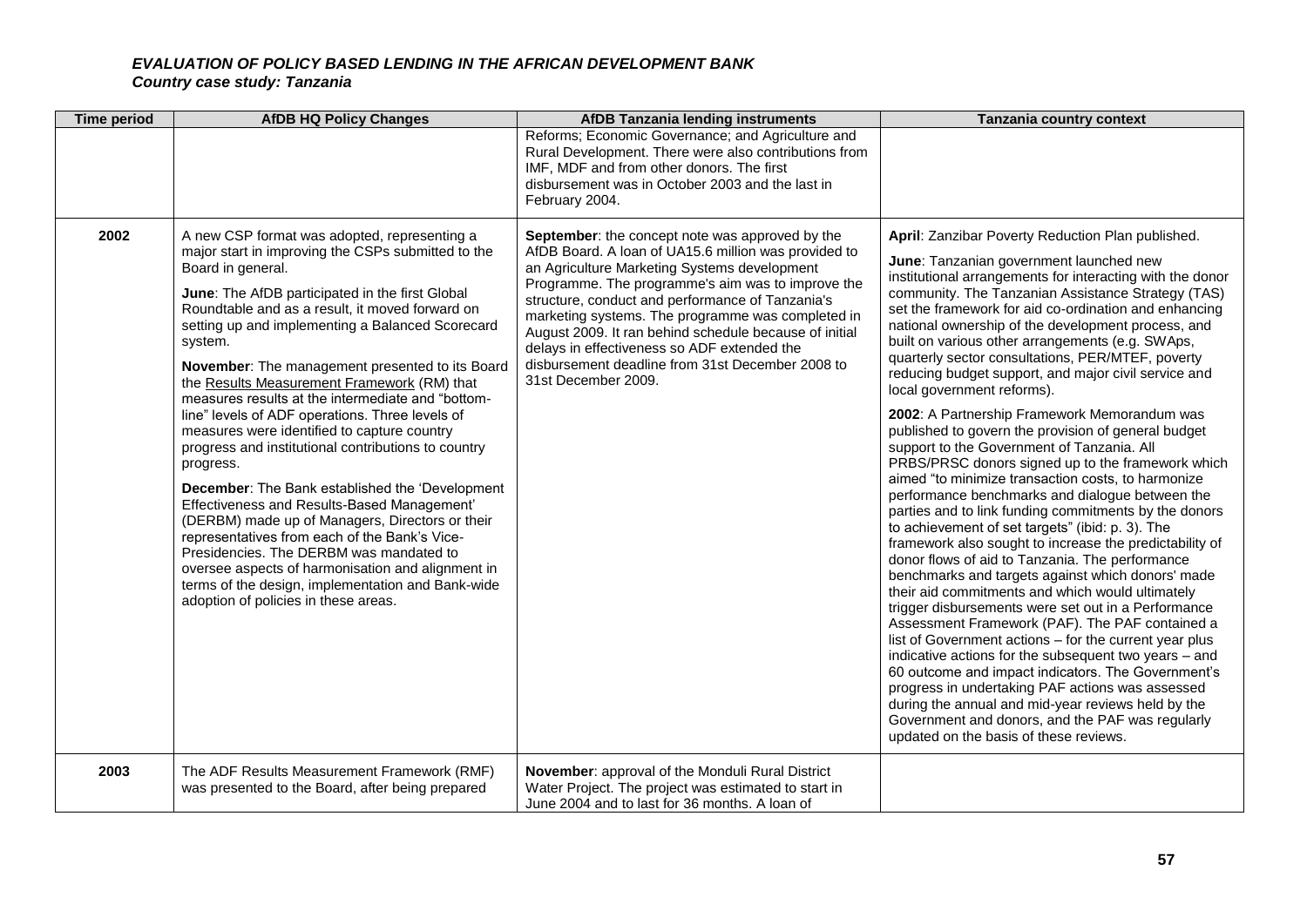| <b>Time period</b> | <b>AfDB HQ Policy Changes</b>                                                                                                                                                                                                                                                                                                                                                                                                                                                                                                                                                                                                                                                                                                                                                                                                                                                                                                                                                                                                                                                                                                                                                                         | <b>AfDB Tanzania lending instruments</b>                                                                                                                                                                                                                                                                                                                                                                                                                                                                                                                                                                                                                                                                                                                                                                                                                                                                                                                                                                                                                                                                                                                                                                                                                                                                                                                                                                                                                                                                                                                                                             | Tanzania country context                                                                                                                                                                                                                                                                                                                                                                                                                                                                                                                                                                                                                                                                                                                                                 |
|--------------------|-------------------------------------------------------------------------------------------------------------------------------------------------------------------------------------------------------------------------------------------------------------------------------------------------------------------------------------------------------------------------------------------------------------------------------------------------------------------------------------------------------------------------------------------------------------------------------------------------------------------------------------------------------------------------------------------------------------------------------------------------------------------------------------------------------------------------------------------------------------------------------------------------------------------------------------------------------------------------------------------------------------------------------------------------------------------------------------------------------------------------------------------------------------------------------------------------------|------------------------------------------------------------------------------------------------------------------------------------------------------------------------------------------------------------------------------------------------------------------------------------------------------------------------------------------------------------------------------------------------------------------------------------------------------------------------------------------------------------------------------------------------------------------------------------------------------------------------------------------------------------------------------------------------------------------------------------------------------------------------------------------------------------------------------------------------------------------------------------------------------------------------------------------------------------------------------------------------------------------------------------------------------------------------------------------------------------------------------------------------------------------------------------------------------------------------------------------------------------------------------------------------------------------------------------------------------------------------------------------------------------------------------------------------------------------------------------------------------------------------------------------------------------------------------------------------------|--------------------------------------------------------------------------------------------------------------------------------------------------------------------------------------------------------------------------------------------------------------------------------------------------------------------------------------------------------------------------------------------------------------------------------------------------------------------------------------------------------------------------------------------------------------------------------------------------------------------------------------------------------------------------------------------------------------------------------------------------------------------------|
|                    | with the World Bank's IDA Measurement System.<br>By 2003, CSPs incorporated identified areas of<br>reforms, which would be the focus of the Bank<br>intervention justifying PBLs.<br>The civil war in Cote d'Ivoire led to the Bank<br>relocation to Tunis.                                                                                                                                                                                                                                                                                                                                                                                                                                                                                                                                                                                                                                                                                                                                                                                                                                                                                                                                           | UA 5.51 million was provided, the Government of<br>Tanzania contributed UA 1.723 million. The project<br>objective was to provide adequate and sustainable<br>drinking water for the population in 18 villages and two<br>settlements and to improve sanitation.                                                                                                                                                                                                                                                                                                                                                                                                                                                                                                                                                                                                                                                                                                                                                                                                                                                                                                                                                                                                                                                                                                                                                                                                                                                                                                                                     |                                                                                                                                                                                                                                                                                                                                                                                                                                                                                                                                                                                                                                                                                                                                                                          |
| 2004               | April: The board approved the 'Guidelines on<br>Development Budget Support Lending (DBSL)'.<br>These are the guidelines for AfDB involvement in<br>budgetary support operations. In line with the<br>international agenda on aid effectiveness, DBSL<br>aimed to facilitate alignment and harmonization and<br>predictability of source flows.<br>The board approved the 'Revised Guidelines for<br><b>Bank Group Operations Using Sector-Wide</b><br>Approaches (SWAps)'. These are guidelines on how<br>to engage in the provision of assistance to qualifying<br>RMCs in alignment with sister institutions.<br>The Board approved the creation of a Post-Conflict<br>Country Facility (PCCF) to provide support for<br>clearing the arrears of countries emerging from<br>conflict.<br>The Bank approved the guidelines for the Policy<br>Based Lending on Governance (PBLG); these aimed<br>to complement other policy based lending<br>instruments. The guidelines emphasise the<br>relevance of improving public sector accountability,<br>increasing citizen and investor participation and<br>public sector transparency and reducing corruption<br>and reforming laws and judicial systems. | January: the start of the Support to Strategic Action<br>Plan for Vocational Education and Training Project.<br>This project aimed to increase access to vocational<br>learning and training programmes and improve the<br>quality, management and delivery of such courses. The<br>ADF provided a loan of UA14.22 million and a grant of<br>UA1.60 million. The Government of Tanzania<br>contributed UA1.78 million. The project was planned to<br>last for 5 years.<br>June: the Zanzibar Roads Upgrading Project was<br>approved with a loan of UA16.22 million and an ADF<br>grant of UA0.71 million. The deadline for disbursement<br>was December 2007.<br>October: The African Development Bank opened its<br>Country Office in Tanzania.<br>November: District Agriculture Sector Investment<br>Project was approved. The ADF provided a loan of<br>UA36.00 million and a grant of UA 7.00 million. The<br>loan agreement was signed in February 2005 and the<br>deadline for the final disbursement is June 2012.<br>December: the loan agreement for the Poverty<br>Reduction Support Loan (PRSL I) was signed. A loan of<br>UA50.00 million was provided which was disbursed all<br>at once in May 2005; activities were completed in<br>September 2005. This was the AfDB's 6th policy based<br>loan to Tanzania and aimed to help the Government<br>achieve the aims set out in the PRSP for 2004/05. The<br>main targets were:<br>• Reduce the incidence of basic needs poverty by half<br>from 48% in 2000 to 24% by 2010, and<br>• Reduce the incidence of food poverty from 27% in | 2004: There were eleven donors contributing directly to<br>the PRBS. The UK was the largest PRBS donor in<br>absolute terms and expected soon to channel<br>approximately 70 percent of total assistance to<br>Tanzania through the PRBS facility. Some of the<br>contributors to the PRBS were donors that, for various<br>reasons, did not typically provide assistance in the form<br>of general budget support but were experimenting with<br>it in Tanzania, such as Canada and Japan.<br>2004: Tanzania reviewed its Poverty Reduction<br>Strategy (PRS) and prepared a second generation PRS<br>which was approved by Government in 2005. The new<br>version was called the National Strategy for Growth and<br>Reduction of Poverty (also known as the MKUKUTA). |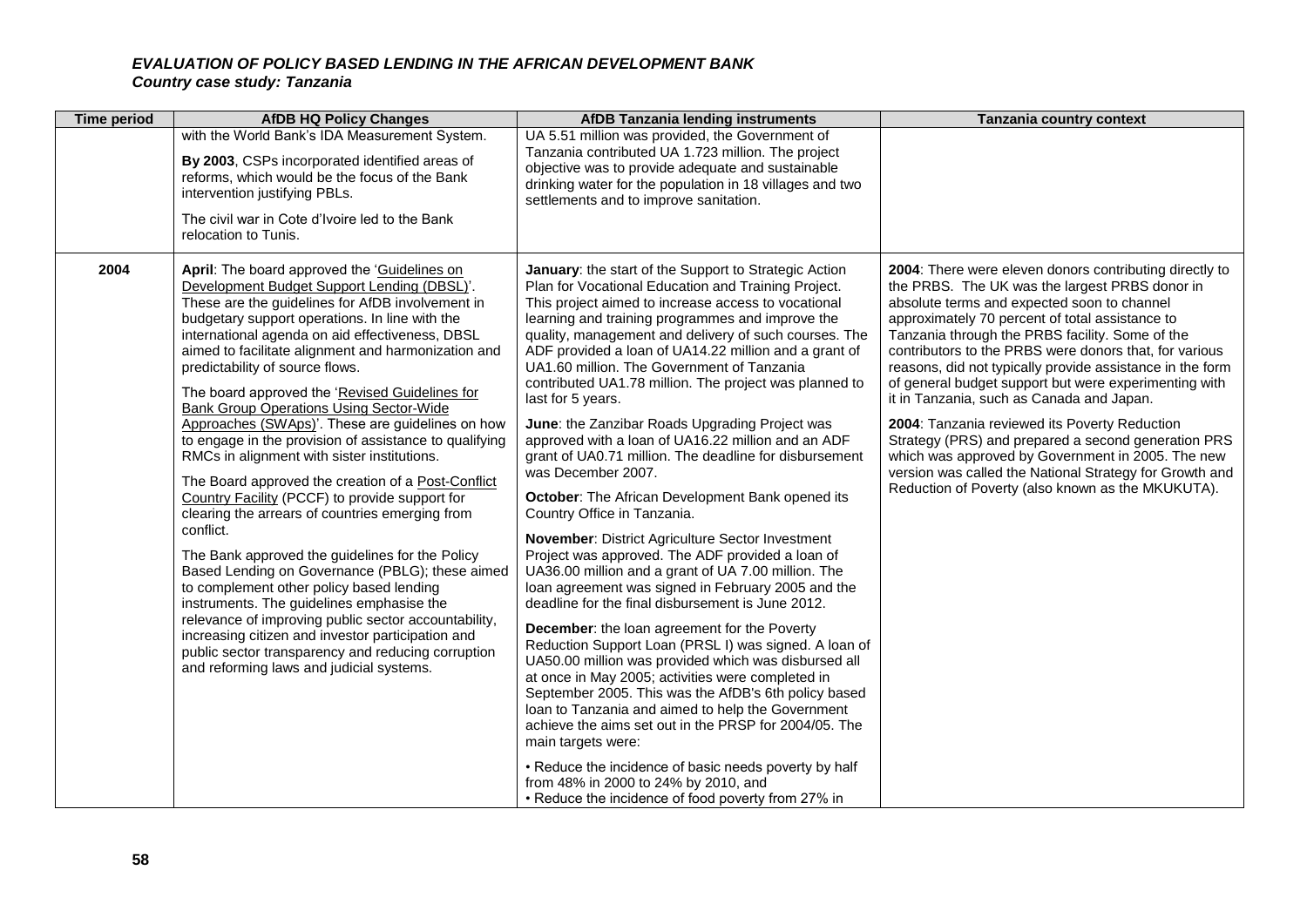| <b>Time period</b> | <b>AfDB HQ Policy Changes</b>                                                                                                                                                                                                                                                                                                                                                                                                                                                                                                                                                                                                                                                                                                                                                                                                                                                                                                                                                                                                                                                                | <b>AfDB Tanzania lending instruments</b>                                                                                                                                                                                                                                                                                                                                                                                                                                                                                                                                                                                                                                                                                                                                                                                                                                             | Tanzania country context                                                                                                                                                                         |
|--------------------|----------------------------------------------------------------------------------------------------------------------------------------------------------------------------------------------------------------------------------------------------------------------------------------------------------------------------------------------------------------------------------------------------------------------------------------------------------------------------------------------------------------------------------------------------------------------------------------------------------------------------------------------------------------------------------------------------------------------------------------------------------------------------------------------------------------------------------------------------------------------------------------------------------------------------------------------------------------------------------------------------------------------------------------------------------------------------------------------|--------------------------------------------------------------------------------------------------------------------------------------------------------------------------------------------------------------------------------------------------------------------------------------------------------------------------------------------------------------------------------------------------------------------------------------------------------------------------------------------------------------------------------------------------------------------------------------------------------------------------------------------------------------------------------------------------------------------------------------------------------------------------------------------------------------------------------------------------------------------------------------|--------------------------------------------------------------------------------------------------------------------------------------------------------------------------------------------------|
|                    |                                                                                                                                                                                                                                                                                                                                                                                                                                                                                                                                                                                                                                                                                                                                                                                                                                                                                                                                                                                                                                                                                              | 2000 to 14% by 2010.                                                                                                                                                                                                                                                                                                                                                                                                                                                                                                                                                                                                                                                                                                                                                                                                                                                                 |                                                                                                                                                                                                  |
| 2005               | The AfDB participated in the Paris Declaration<br>meetings and signed up to the Paris Declaration on<br>aid effectiveness.<br>May: The 'ADF-X Financing Policy Guidelines' were<br>published. These governed all project loans and<br>grants; policy based lending operations; technical<br>assistance operations; additional resources and any<br>other activities of the Fund during the period 2005-<br>2007. Among the guiding principles for the ADF-X<br>operations, the document highlighted its efforts<br>towards the principles of the Paris Declaration and<br>its progressive involvement in Sector Wide<br>approaches and Development Budget Support.<br>October: The Bank's President launched a Task<br>Force on Institutional reforms (TFIR) to examine how<br>the Bank could best play an expanded role in the<br>development of the African continent.<br>2005 December: The ADF Results Measurement<br>Framework Paper implied that progress achieved<br>towards meeting the PRS priorities and MDGs would<br>increasingly be attributed to collective HA/JAS<br>process. | February: the protocol of agreement was signed<br>between the Government of Tanzania and the AfDB for<br>a grant of UA4.797 million for the Institutional Support<br>Project for Good Governance. This grant together with<br>a contribution of UA 0.25 million from the Tanzanian<br>Government aimed to undertake reforms that would<br>ultimately promote good governance. The AfDB hoped<br>that the grant would support reforms that would be<br>undertaken under the Poverty Reduction Support Loan<br>(PRSL), and through the budget support operation that<br>was approved by the AfDB Board in October 2004. The<br>Project aimed to strengthen procurement in Tanzania's<br>Public Financial Management Reform Programme and<br>to support good governance reforms in Zanzibar. By the<br>end of the project in November 2009 only 85% of the<br>grant had been disbursed. | June: The National Strategy for Growth and Reduction<br>of Poverty (NSGRP) was published.<br>December: Jakaya Kikwete, foreign minister and ruling<br>CCM candidate, won presidential elections. |
| 2006               | April: 'The revised Bank Group Action Plan on<br>harmonization, alignment, and managing for results'<br>summarized ongoing Bank activities to promote HA<br>and MfR agenda and set the Bank's future plans for<br>deepening its work in this area.<br>The Bank published 'Bank Group use of DBSL and<br>SWAps: Issues and Challenges'. This paper<br>reviewed the Bank Group's experience and the<br>challenges faced in the use of these instruments. It<br>made three recommendations for the way forward:<br>Amendment of the procurement provision in<br>j.<br>Article 15(4)(a) of the Agreement Establishing<br>the ADF to permit effective Fund involvement<br>in SWAps. This should be on the agenda of                                                                                                                                                                                                                                                                                                                                                                               | February: Poverty Reduction Support Loan (PRSL) II<br>was approved. Its main objective was to support<br>Government efforts to promote strong and sustainable<br>growth during fiscal year 2006/07. The loan agreement<br>was signed in August 2006, the first disbursement was<br>in June 2007 and the last in December 2007. ADF<br>contributed UA 50.0 million out of the total required<br>UA 435.6 million. The following donors also contributed<br>to make up the total: IDA (UA 138.3 million); DFID<br>(UA 108.4 million); European Union (UA 33.2 million);<br>Netherlands (UA 8.4 million); Sweden (UA 26.9<br>million); Norway (UA 16.9 million); Canada (UA 14.2<br>million); Denmark (UA 10.1 million); Ireland (UA 8.7<br>million); (Switzerland (UA 3.2 million); KfW (UA 6.7<br>million); Japan (UA3.2 million); Finland.                                           |                                                                                                                                                                                                  |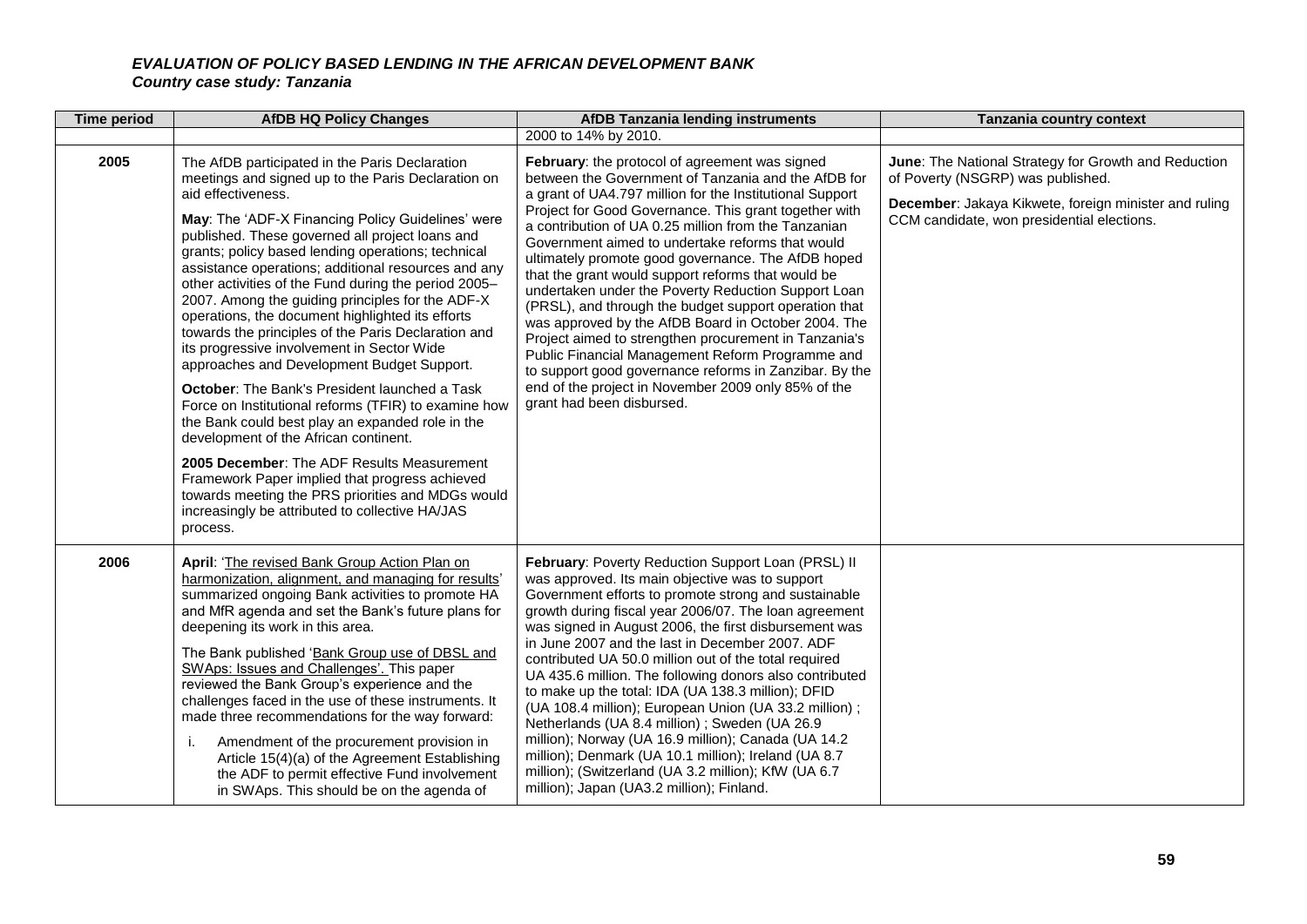| <b>Time period</b> | <b>AfDB HQ Policy Changes</b>                                                                                                                                                                                                                                                                                                                                                                                                                                                                                                                                                                                                                                                                                                                                                                                                                                               | <b>AfDB Tanzania lending instruments</b>                                                                                                                                                                                                                                                                                                                                                                                                                                                                                                                                                                                                                                                                                                                                                                                                                                                                             | Tanzania country context                                                                                                                                                                                                                                                                                                                                                                                                                                                                                                                                                                                                                                                                                                                                                                                |
|--------------------|-----------------------------------------------------------------------------------------------------------------------------------------------------------------------------------------------------------------------------------------------------------------------------------------------------------------------------------------------------------------------------------------------------------------------------------------------------------------------------------------------------------------------------------------------------------------------------------------------------------------------------------------------------------------------------------------------------------------------------------------------------------------------------------------------------------------------------------------------------------------------------|----------------------------------------------------------------------------------------------------------------------------------------------------------------------------------------------------------------------------------------------------------------------------------------------------------------------------------------------------------------------------------------------------------------------------------------------------------------------------------------------------------------------------------------------------------------------------------------------------------------------------------------------------------------------------------------------------------------------------------------------------------------------------------------------------------------------------------------------------------------------------------------------------------------------|---------------------------------------------------------------------------------------------------------------------------------------------------------------------------------------------------------------------------------------------------------------------------------------------------------------------------------------------------------------------------------------------------------------------------------------------------------------------------------------------------------------------------------------------------------------------------------------------------------------------------------------------------------------------------------------------------------------------------------------------------------------------------------------------------------|
|                    | the Deputies during the Mid-term Review of<br>the ADF-X<br>Enhancement of the Bank's Field Presence for<br>ii.<br>effective involvement in BBOs and SWAps -<br>this required reviewing staffing levels and mix<br>Provision of increased support to PFM<br>iii.<br>capacity building in RMCs to strengthen<br>countries' fiduciary systems in parallel with<br>moving to 'untied' aid assistance.<br>April: Organisational Reforms: the Boards of<br>Directors approved a proposal to strengthen the<br>Bank Group's organisational structure under the title<br>'Enhancing the effectiveness of the Bank'. The<br>reforms included changes in the organizational<br>structure centred on the Operations Complexes and<br>the Office of the Chief Economist, with the<br>overarching goal of enhancing development<br>effectiveness and delivering better results for RMCs. | August: The AfDB announced the cancellation of more<br>than USD 640m of debt owed by Tanzania. The AfDB<br>said that it was impressed with Tanzania's economic<br>record and the level of accountability in public finance.<br>September: the Rural Water Supply and Sanitation<br>Programme was approved. The ADF provided a loan of<br>UA 45.00 million and a grant of UA 10.00 million. The<br>loan agreement was signed in November 2006 and the<br>project was predicted to run until December 2011.                                                                                                                                                                                                                                                                                                                                                                                                            |                                                                                                                                                                                                                                                                                                                                                                                                                                                                                                                                                                                                                                                                                                                                                                                                         |
| 2007               |                                                                                                                                                                                                                                                                                                                                                                                                                                                                                                                                                                                                                                                                                                                                                                                                                                                                             | The Bank Group's programme guided by the Joint<br>Assistance Strategy for Tanzania, enabling<br>harmonization with other donors and the government's<br>objectives of providing broad-based economic growth<br>and poverty reduction. AfDB focusing over the medium<br>term on Tanzania's Poverty Reduction Strategy<br>(MKUKUTA) and the improvement of quality of life and<br>social well-being. Although support for the governance<br>pillar not envisaged over the medium term, the Bank<br>Group would remain engaged in this area through the<br>ongoing Institutional Support Project for Good<br>Governance. The Bank Group was also providing<br>capacity building support to the Prevention and<br>Combating Corruption Bureau.<br>January: a five year project was started on Maternal<br>Mortality Reduction. This project aimed to accelerate<br>the reduction of maternal and newborn deaths in Mara, | Joint Assistance Strategy for Tanzania (JAST) was<br>formulated as the guiding framework of cooperation<br>between Tanzania and its Development Partners. The<br>Government of Tanzania continued to advocate for<br>General Budget Support (GBS) as the preferred foreign<br>funding modality because of its comparative advantage<br>over other modalities in terms of government<br>leadership, ownership of the development agenda,<br>resource allocation, and its full integration into the<br>national budget, public financial management, and<br>accountability systems. 13 GBS partners including<br>Canada, Denmark, Finland, Germany, Ireland, Japan,<br>the Netherlands, Norway, Sweden, Switzerland, the<br>United Kingdom, and the European Union (World Bank<br>website, $2010^{28}$ ). |

—<br>28

[http://web.worldbank.org/WBSITE/EXTERNAL/COUNTRIES/AFRICAEXT/TANZANIAEXTN/0,,menuPK:287345~pagePK:141132~piPK:141107~theSite](http://web.worldbank.org/WBSITE/EXTERNAL/COUNTRIES/AFRICAEXT/TANZANIAEXTN/0,,menuPK:287345~pagePK:141132~piPK:141107~theSitePK:258799,00.html) [PK:258799,00.html](http://web.worldbank.org/WBSITE/EXTERNAL/COUNTRIES/AFRICAEXT/TANZANIAEXTN/0,,menuPK:287345~pagePK:141132~piPK:141107~theSitePK:258799,00.html)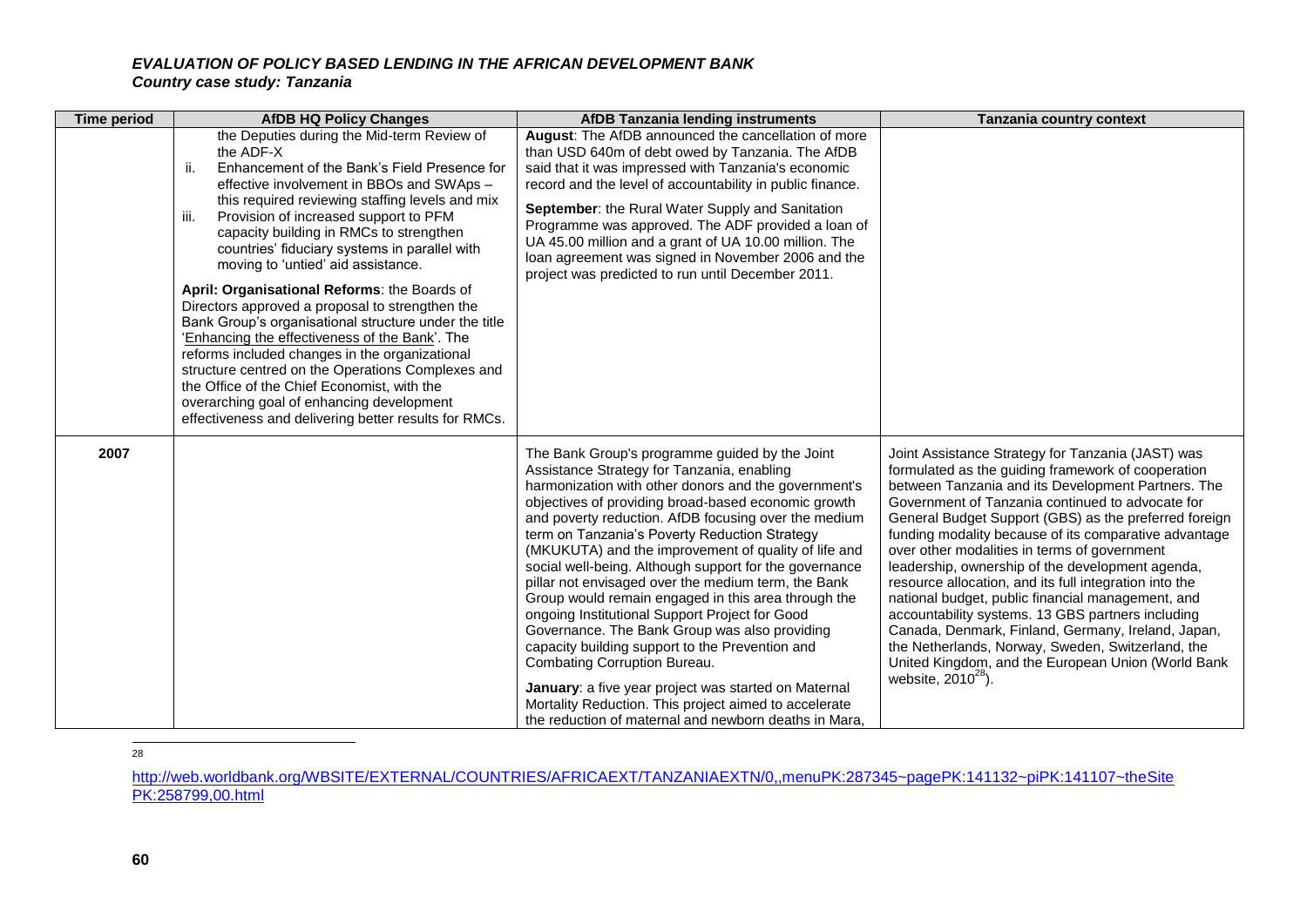| <b>Time period</b>                                                           | <b>AfDB HQ Policy Changes</b>                                                                                                                                                                                                                                                                                                                                                                                                                                                                                                                                                                                                                                                                                                                                                                                                                                                                                                                                                                                                                                                                                                                                                                                                                                                                                                                                                                                                                                                                                                                                                                                                                                                | <b>AfDB Tanzania lending instruments</b>                                                                                                                                                                                                                                                                                                                                                                                                                                                                                                                                                                                                                                                              | <b>Tanzania country context</b>                                                                                                                                                                                                                                                                                                     |  |  |  |
|------------------------------------------------------------------------------|------------------------------------------------------------------------------------------------------------------------------------------------------------------------------------------------------------------------------------------------------------------------------------------------------------------------------------------------------------------------------------------------------------------------------------------------------------------------------------------------------------------------------------------------------------------------------------------------------------------------------------------------------------------------------------------------------------------------------------------------------------------------------------------------------------------------------------------------------------------------------------------------------------------------------------------------------------------------------------------------------------------------------------------------------------------------------------------------------------------------------------------------------------------------------------------------------------------------------------------------------------------------------------------------------------------------------------------------------------------------------------------------------------------------------------------------------------------------------------------------------------------------------------------------------------------------------------------------------------------------------------------------------------------------------|-------------------------------------------------------------------------------------------------------------------------------------------------------------------------------------------------------------------------------------------------------------------------------------------------------------------------------------------------------------------------------------------------------------------------------------------------------------------------------------------------------------------------------------------------------------------------------------------------------------------------------------------------------------------------------------------------------|-------------------------------------------------------------------------------------------------------------------------------------------------------------------------------------------------------------------------------------------------------------------------------------------------------------------------------------|--|--|--|
|                                                                              |                                                                                                                                                                                                                                                                                                                                                                                                                                                                                                                                                                                                                                                                                                                                                                                                                                                                                                                                                                                                                                                                                                                                                                                                                                                                                                                                                                                                                                                                                                                                                                                                                                                                              | Mtwara, Tabora and Zanzibar. The ADF gave a loan of<br>UA40.00 million.                                                                                                                                                                                                                                                                                                                                                                                                                                                                                                                                                                                                                               |                                                                                                                                                                                                                                                                                                                                     |  |  |  |
| 2008<br>governance work.<br>operations<br>and approved by the Board in July. | April: Organisational reforms: The Bank<br>embarked on a new phase of institutional reform to<br>consolidate its role as Africa's premier development<br>finance institution, presented to the board in April<br>2008 as the 'Governance Strategic Directions and<br>Action Plan GAP 2008-2012'. The strategic<br>directions and Action Plan provided a rationale for<br>greater strategic selectivity and focus in the Bank's<br>January: ADF-11 Deputies Report - this stated that<br>at least 75% of funds would be allocated for specific<br>investment projects and programmes and technical<br>assistance and no more than 25% via PBL<br>March: approval of the Bank Group's Strategy for<br>the Enhanced Engagement in Fragile States. This<br>was followed in July by the approval of the<br>Operational Guidelines of the Fragile States Facility<br>(FSF). FSF operations could be implemented using<br>the Bank's quick disbursing instruments combating<br>issues of slow disbursement. The AfDB strategy on<br>fragile states recommended the transfer of arrears<br>clearance activities of the PCCF to the FSF.<br>May: Paper on 'Bank Group approach towards<br>enhancing the use of country systems' prepared,<br>PBL type instruments were used as a fast-disbursing<br>response to the African food crisis. 'The African food<br>crisis response' (AFCR) was developed in July 2008<br>and forms a framework for AfBD accelerated support<br>to RMCs affected by increased food prices, with<br>short (periods of 6 months to a year) and medium to<br>long term measures (over 3 years and beyond) to<br>the value of UA 472 million and UA 1.4 billion | In the first quarter, the AfDB had 15 ongoing operations<br>in Tanzania, estimated at UA 441.43 million. Tanzania's<br>allocation under the African Development Fund 2008-<br>2010 (ADF XI) was UA 404.2 million.<br>June: approval of the concept note for the Poverty<br>Reduction Support Loan III. The ADF made a loan of<br>UA 60.0 million. This was combined with loans from the<br>World Bank and Japan and grants from; Denmark, EU,<br>Finland, Ireland, Germany, Netherlands, Norway,<br>Sweden, Switzerland and the UK. The aim of the<br>programme was to enhance accountability and<br>transparency in the allocation of public resources. The<br>loan covered the period 2008 to 2010. | January: Governor of the Central Bank, Daudi Ballali,<br>sacked after an international audit finds the bank made<br>improper payments of more than \$120m to local<br>companies.<br>February: The President dissolved his cabinet following<br>a corruption scandal which forced the prime minister<br>and two ministers to resign. |  |  |  |
|                                                                              | respectively. One of the short-term measures was<br>the use of a budget support instrument for quick<br>disbursement of resources to RMCs (UA 304                                                                                                                                                                                                                                                                                                                                                                                                                                                                                                                                                                                                                                                                                                                                                                                                                                                                                                                                                                                                                                                                                                                                                                                                                                                                                                                                                                                                                                                                                                                            |                                                                                                                                                                                                                                                                                                                                                                                                                                                                                                                                                                                                                                                                                                       |                                                                                                                                                                                                                                                                                                                                     |  |  |  |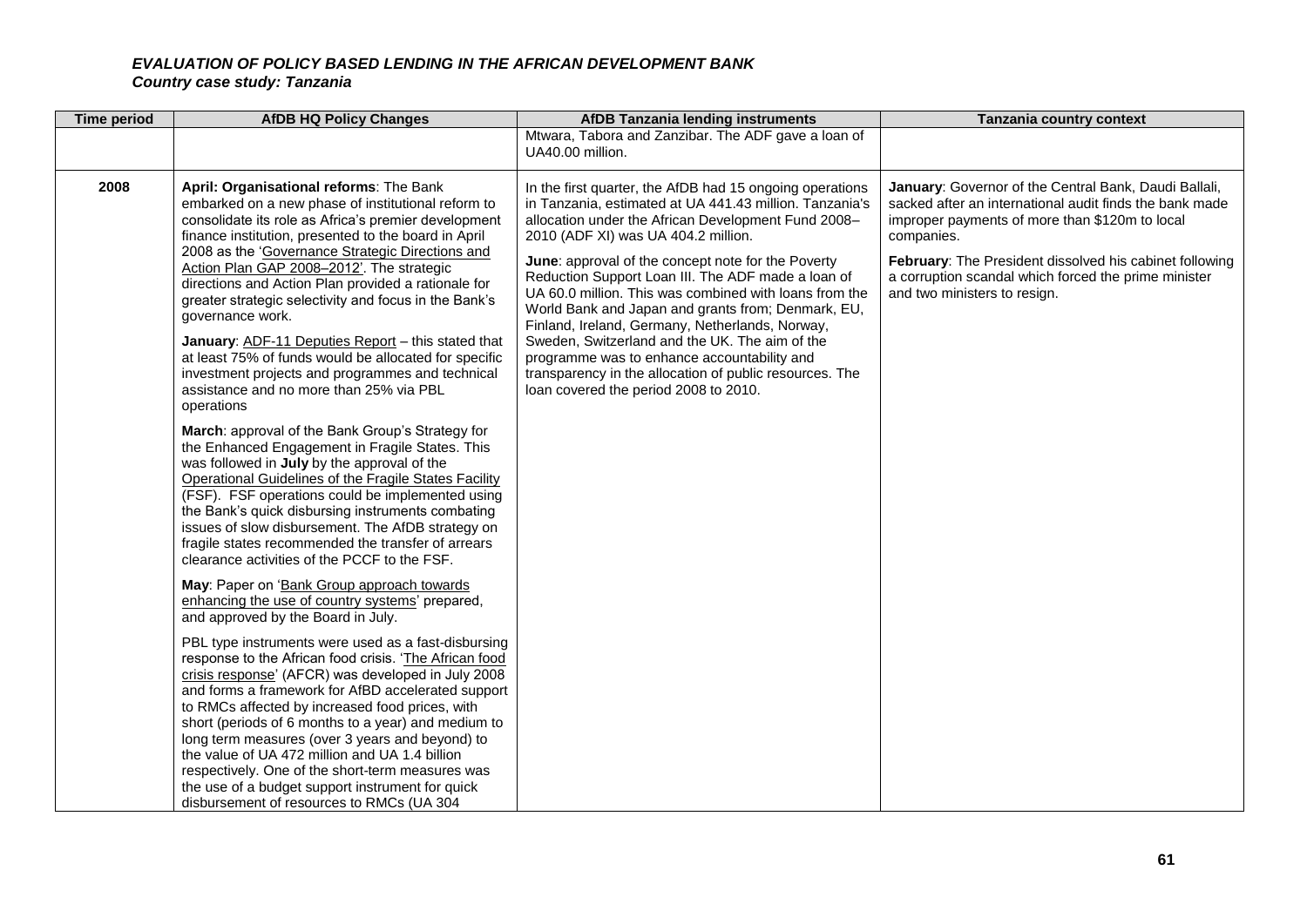| <b>Time period</b> | <b>AfDB HQ Policy Changes</b>                                                                                                                                                             | <b>AfDB Tanzania lending instruments</b>                                                                                                                                                                                                                                                                                                                                                                                                                                                                                                                                                                        | Tanzania country context                                                                                                                                                                                                                                                                                                                                                                                                                                                                                                              |
|--------------------|-------------------------------------------------------------------------------------------------------------------------------------------------------------------------------------------|-----------------------------------------------------------------------------------------------------------------------------------------------------------------------------------------------------------------------------------------------------------------------------------------------------------------------------------------------------------------------------------------------------------------------------------------------------------------------------------------------------------------------------------------------------------------------------------------------------------------|---------------------------------------------------------------------------------------------------------------------------------------------------------------------------------------------------------------------------------------------------------------------------------------------------------------------------------------------------------------------------------------------------------------------------------------------------------------------------------------------------------------------------------------|
|                    | million).                                                                                                                                                                                 |                                                                                                                                                                                                                                                                                                                                                                                                                                                                                                                                                                                                                 |                                                                                                                                                                                                                                                                                                                                                                                                                                                                                                                                       |
| 2009               | PBL type instruments were used to respond to the<br>financial crisis in 2009. In March 2009, the Bank<br>developed the 'Bank Response to the Economic<br>Impact of the Financial Crisis'. | <b>November:</b> project approval was given for the Road<br>Support Project I. This project aims to upgrade two<br>roads which are part of regional corridors and therefore<br>will improve cross-border trade with the countries<br>neighbouring Tanzania and at the same time enhance<br>tourism and regional integration. The project has been<br>funded by a loan of UA152.00 million from the ADF, a<br>loan from JICA of UA49.04 million and a contribution<br>from the Government of Tanzania of UA29.57 million.<br>The planned project completion date (as per the project<br>appraisal) is June 2016. | Tanzania joined Kenya, Tanzania, Uganda, Rwanda<br>and Burundi in signing common market agreement<br>allowing free movement of people and goods across<br>the East African Community.<br><b>June:</b> inflation reached 10.7% due to high international<br>oil and food prices.                                                                                                                                                                                                                                                       |
| 2010               |                                                                                                                                                                                           |                                                                                                                                                                                                                                                                                                                                                                                                                                                                                                                                                                                                                 | May: the donor community decides to withhold some<br>\$220 million (Sh 297 billion) in aid that is usually given<br>in General Budget Support. The decision was<br>announced by the AfDB, leading the General Budget<br>Support donors' group that includes Canada, Denmark,<br>the European Commission, Finland, Germany, Ireland,<br>Japan, The Netherlands, Norway, Sweden,<br>Switzerland, United Kingdom, and the World Bank. The<br>decision was made because of concerns about the slow<br>pace of agreed reforms in Tanzania. |
|                    |                                                                                                                                                                                           |                                                                                                                                                                                                                                                                                                                                                                                                                                                                                                                                                                                                                 | Kilimo Kwanza launched by the Government of<br>Tanzania. This policy aims to achieve a green<br>revolution in Tanzania and transform the agricultural<br>sector in order to sustainably boost farmers' productivity<br>and incomes. The multi-sectoral development strategy<br>for agriculture aims to improve institutional<br>arrangements, land use and financing as well as<br>involving implementation of an industrialization strategy<br>geared to the transformation of the sector.                                           |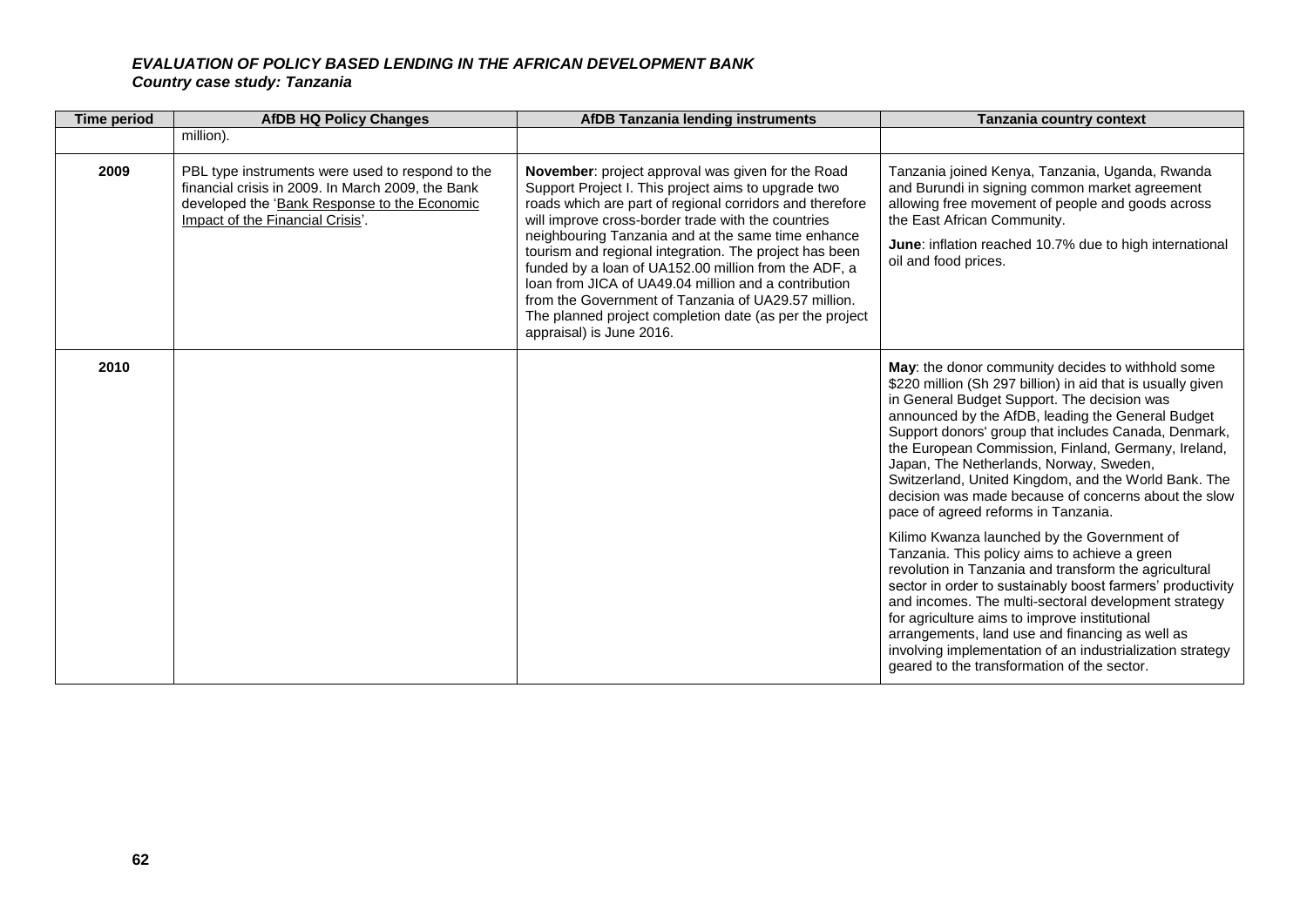# **Annex C List of people met**

| Organisation                                       | <b>Name</b>               | <b>Position</b>                                         |
|----------------------------------------------------|---------------------------|---------------------------------------------------------|
| Donors                                             |                           |                                                         |
| AfDB                                               | Prajesh Bhakta            | <b>Acting Resident Representative</b>                   |
| <b>AfDB</b>                                        | Dennis Rweyemamu          | <b>Agricultural Expert</b>                              |
| AfDB                                               | <b>Prosper Charle</b>     | Macroeconomist                                          |
| <b>AfDB</b>                                        | Oswald Leo                | Social Development Specialist                           |
| <b>AfDB</b>                                        | Godfrey Kaijage           | Disbursement/Financial<br>Management Office             |
| AfDB (Tunis)                                       | Abdul-Nashiru<br>Issahaku | <b>Principal Economic Governance</b><br>Expert          |
| AfDB (Tunis)                                       | Shirley Chinien           | <b>Principal Economist</b>                              |
| AfDB (Tunis)                                       | Sam Turay                 | <b>Country Programme Officer</b>                        |
| AfDB (Tunis)                                       | <b>Catherine Baumont</b>  | <b>Lead Economist</b>                                   |
| AfDB (Tunis)                                       | Diarietou Gaye            | Director, OREB                                          |
| <b>DFID</b>                                        | <b>Richard Moberly</b>    | Senior Economic Advisor                                 |
| <b>DFID</b>                                        | Tanya Zebroff             | <b>Education &amp; Social Sector Advisor</b>            |
| <b>Embassy of Denmark</b>                          | Jesper Kammersgaard       | Deputy Head of Mission                                  |
| Embassy of the Federal Republic of<br>Germany      | Gisela Habel              | Head of Division for Development<br>Cooperation         |
| Embassy of the Federal Republic of<br>Germany      | Angela Tormin             | Senior Programme Officer                                |
| Embassy of Ireland                                 | Vincent Akulumka          | Agriculture Advisor                                     |
| Embassy of Ireland (formerly AfDB)                 | Nathalie Francken         | Senior Economic Advisor                                 |
| Embassy of Norway (formerly AfDB)                  | Angus Millar              | Aid Effectiveness Advisor                               |
| European Union                                     | Stefan Schleuning         | Head of Section, Governance and<br>Regional Integration |
| European Union                                     | Enrico Strampelli         | First Counsellor, Head of<br>Cooperation                |
| <b>IFAD</b>                                        | Mwatima A. Juma           | Country Office for Tanzania                             |
| <b>KfW</b>                                         | Wolfgang Weth             | <b>Director</b>                                         |
| <b>World Bank</b>                                  | Paolo Zacchia             | Lead Economist                                          |
| <b>PRBS Secretariat</b>                            | Balandya Elikana          | Economist                                               |
| <b>PRBS Secretariat</b>                            | Paulina Mosso             | Coordinator                                             |
| <b>Civil Society</b>                               |                           |                                                         |
| Policy Forum                                       | Semkae Kilonzo            | Coordinator                                             |
| Hakielimu                                          | Elizabeth Missokia        | <b>Executive Director</b>                               |
| Hakielimu                                          | Robert Mihayo             | Manager - Information Access                            |
| Government of Tanzania                             |                           |                                                         |
| Ministry of Finance and Economic<br><b>Affairs</b> | Yamungu Yayandabila       | Assistant Commissioner for Policy                       |
| Ministry of Finance and Economic<br><b>Affairs</b> | Johannes Jovin            | Senior Economist, External<br><b>Finance Department</b> |
| Ministry of Finance and Economic                   | A. Matembele              | Finance Analyst, External Finance                       |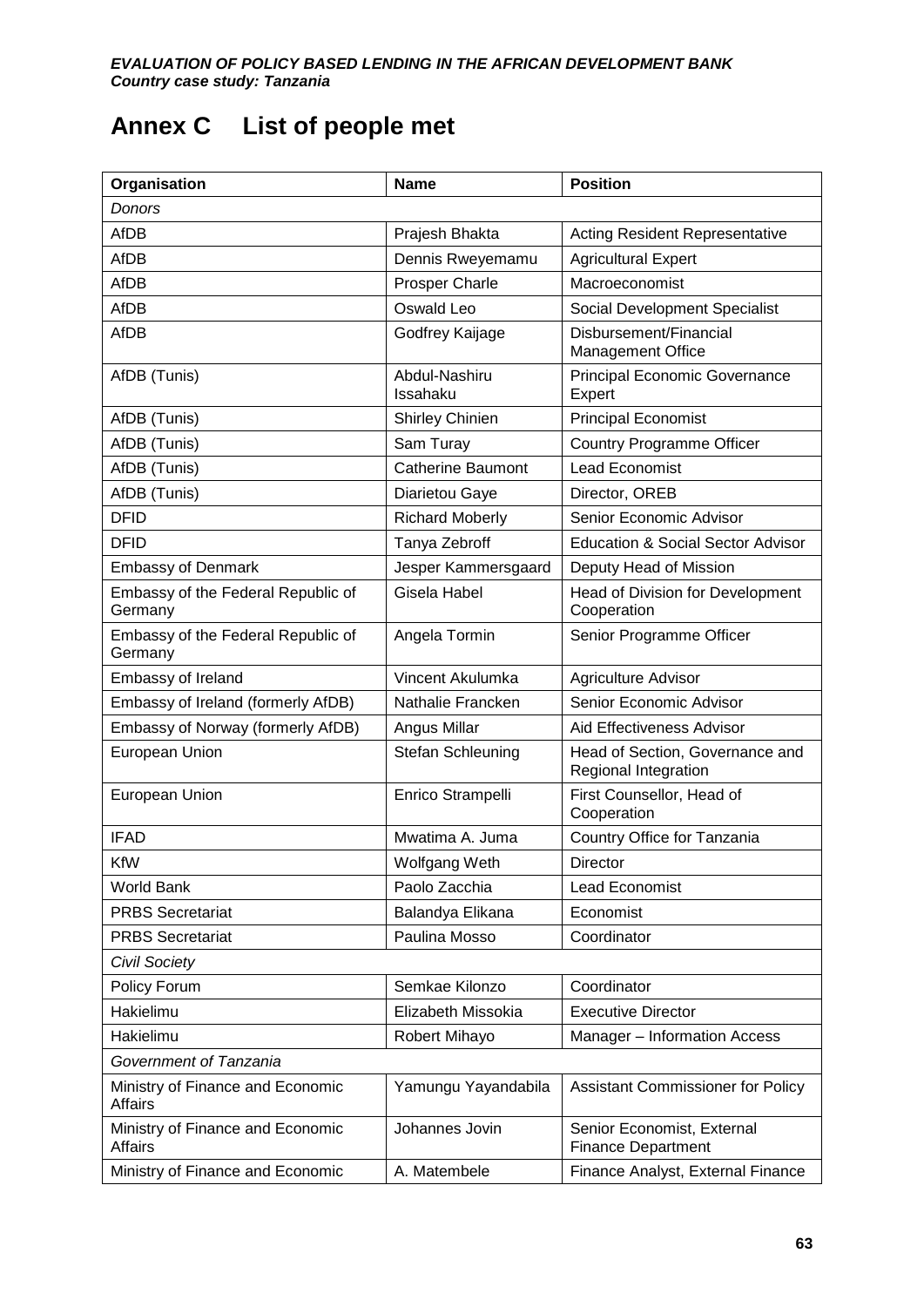| Organisation                                | <b>Name</b>            | <b>Position</b>                            |
|---------------------------------------------|------------------------|--------------------------------------------|
| Affairs                                     |                        | Department                                 |
| Ministry of Finance and Economic<br>Affairs | Nukajungu Kamuzora     | <b>Aid Coordination Department</b>         |
| Ministry of Finance and Economic<br>Affairs | Mark Tema              | Aid Coordination Department                |
| Ministry of Water and Irrigation            | Mr Sailei              | Assistant Director of Policy &<br>Planning |
| Ministry of Water and Irrigation            | Mr Mkumwa              | Director of Rural Water Supply             |
| Ministry of Agriculture                     | Simon Mpaki            | <b>ASDP Coordinator, MAFC</b>              |
| Ministry of Agriculture                     | <b>Emmanuel Achayo</b> | Director of Policy and Planning            |
| Ministry of Education                       | Apius M. Machagge      | <b>Principal Education Officer</b>         |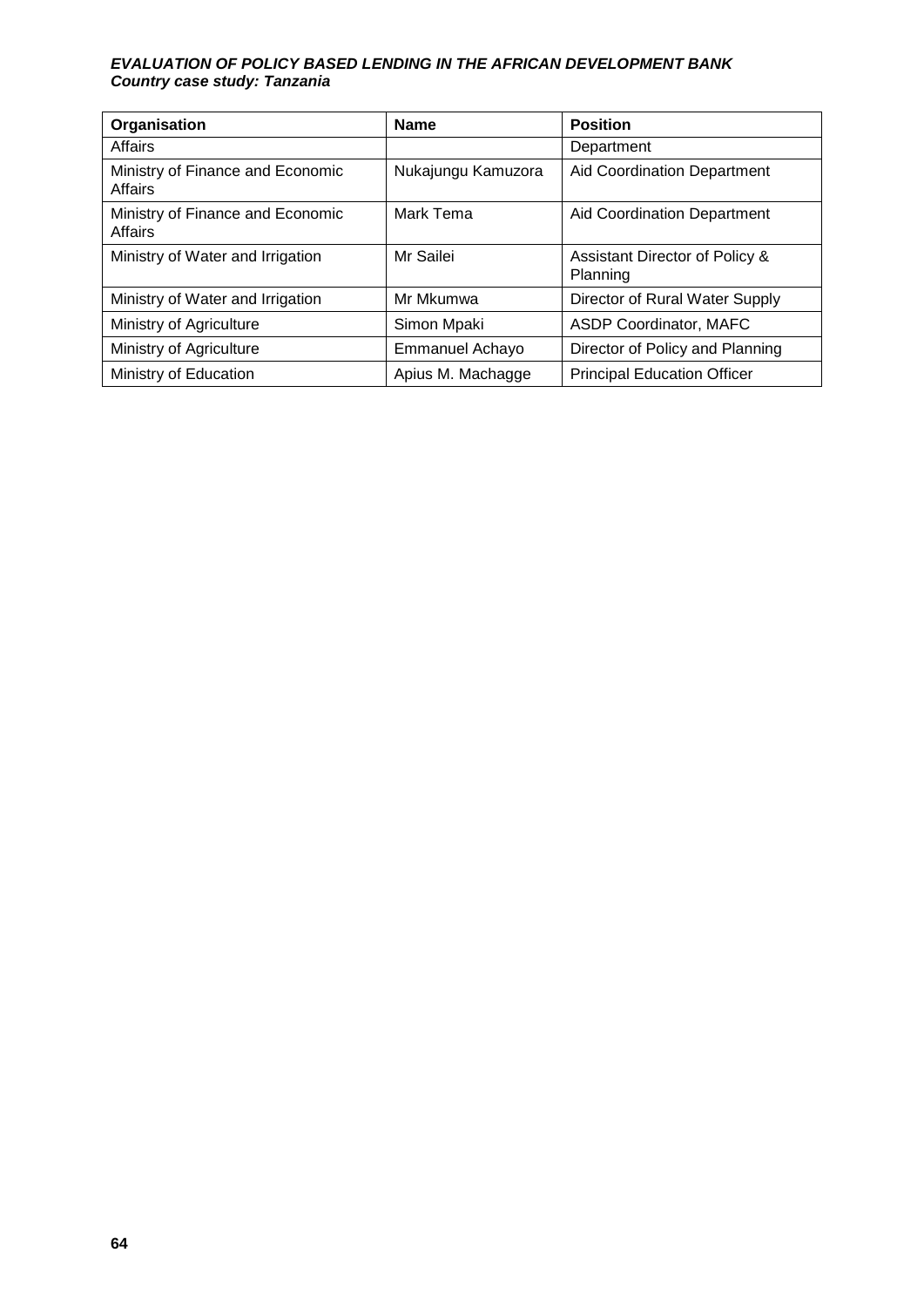# **Annex D Key data on PBOs**

|                                       | 1999                     | 2000   | 2001                     | 2002  | 2003  | 2004   | 2005           | 2006                     | 2007           | 2008   | 2009                     |
|---------------------------------------|--------------------------|--------|--------------------------|-------|-------|--------|----------------|--------------------------|----------------|--------|--------------------------|
| <b>Project Lending</b>                | 24.00                    | 5.56   | 75.59                    | 15.90 | 14.22 | 52.22  | $\overline{a}$ | 85.00                    | 148.68         | 25.00  | $\overline{\phantom{a}}$ |
| % Project lending                     | 84.2%                    | 3.9%   | 63.6%                    | 94%   | 45%   | 45.5%  | 0%             | 58.6%                    | 99.1%          | 20%    | 0%                       |
| <b>Policy based</b><br>lending        | $\overline{\phantom{a}}$ |        | 40.00                    |       |       | 50.00  | $\overline{a}$ | 50.00                    | $\blacksquare$ | 100.00 | 152.00                   |
| % Policy based<br>lending             | 0%                       | 0%     | 33.7%                    | 0%    | 0%    | 43.5%  | 0%             | 34.4%                    | 0%             | 80%    | 100%                     |
| <b>Grants</b>                         | $\overline{\phantom{a}}$ | ٠      | $\overline{\phantom{a}}$ | 1.0   | 17.11 | 12.51  | $\blacksquare$ | 10.00                    | 1.32           | ٠      | $\blacksquare$           |
| % Grants                              | 0%                       | 0%     | 0%                       | 1.7%  | 55%   | 11%    | 0%             | 7%                       | 0.9%           | 0%     | 0%                       |
| <b>Technical</b><br><b>Assistance</b> | 3.60                     | 1.78   | 3.18                     | 1.0   |       | 5.51   | ٠              | ٠                        |                |        | $\blacksquare$           |
| % Technical<br>Assistance             | 14.0%                    | 1.3.%  | 2.7%                     | 6.0%  | 0%    | 0%     | 0%             | 0%                       | 0%             | 0%     | 0%                       |
| Debt & debt<br>service reduction      | 0.55                     | 134.48 |                          |       |       | ٠      |                | $\overline{\phantom{a}}$ | ٠              |        | $\overline{\phantom{a}}$ |
| % Debt Service                        | 1.8%                     | 94.8%  | $0\%$                    | 0%    | 0%    | 0%     | 0%             | $0\%$                    | 0%             | $0\%$  | $0\%$                    |
| <b>Total Approvals</b>                | 28.15                    | 141.82 | 118.77                   | 16.9  | 31.33 | 114.73 | $\blacksquare$ | 145.00                   | 150.00         | 125.00 | 152.00                   |

## **Table D.1 Total ADF Approvals Tanzania: 1999–2009 (UA million)**

*Source: AfDB (2010 and 2009) Compendium of Statistics*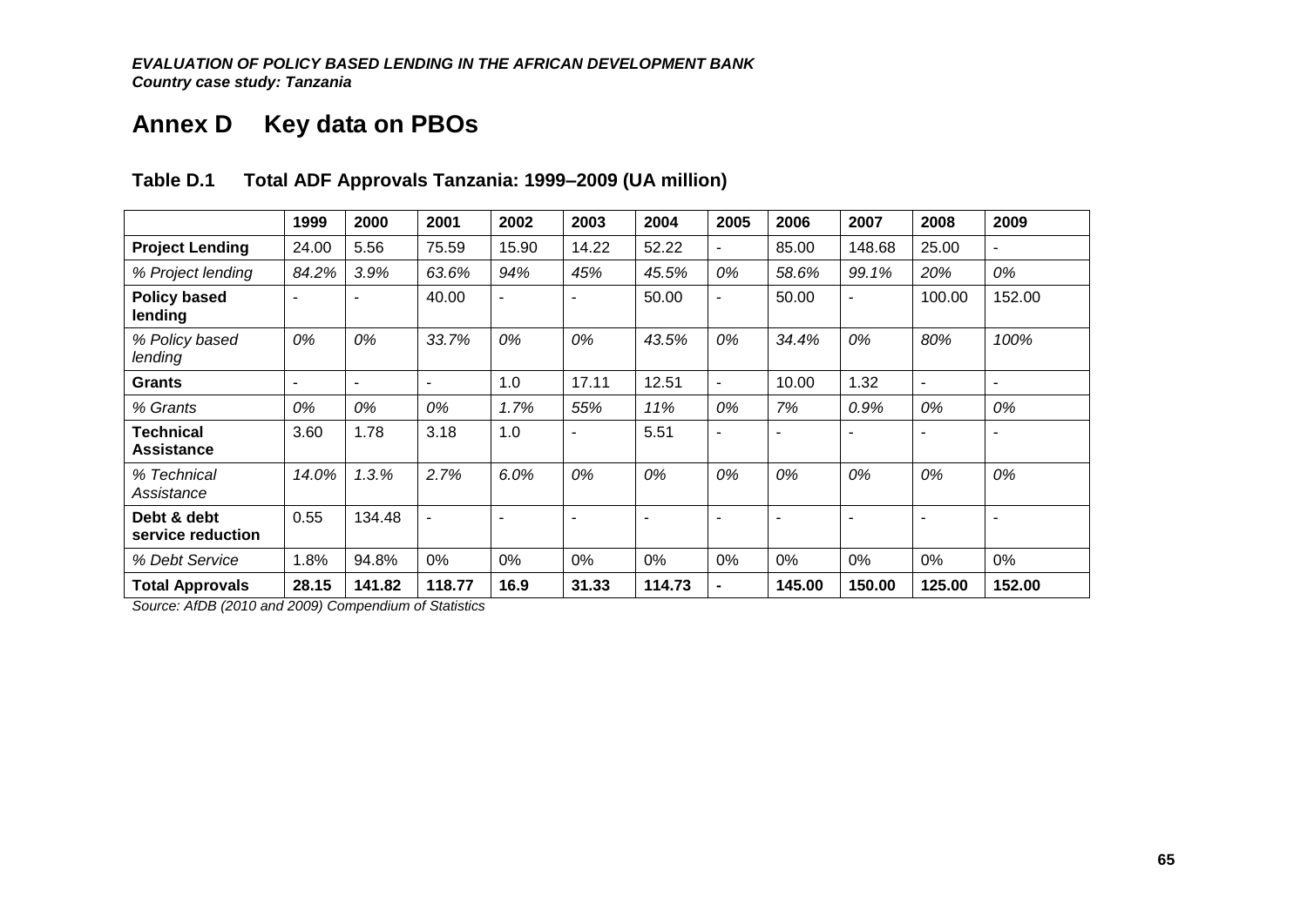|                                       | SAL <sub>1</sub> | SAL <sub>2</sub> | <b>PRSLI</b> | <b>PRSL II</b>      | <b>PRSLIII</b> |
|---------------------------------------|------------------|------------------|--------------|---------------------|----------------|
| Performance                           |                  |                  |              |                     |                |
| Year of Approval                      | 1997             | 2001             | 2004         | 2006                | 2008           |
| <b>Conditions: Number</b>             | 23               | 16               | 8            | 10                  | 5              |
| Tranches: Number                      | 3                | 2                |              |                     | $\overline{2}$ |
| <b>Sectors: Number (consistency</b>   | 4                | 3(1)             | 2(2)         | 2(0)                | 2(0)           |
| with previous operation)              |                  |                  |              |                     |                |
| Harmonisation: Number of donors       | 1                | 2                | 9            | 13                  | 13             |
| with similar conditions               |                  |                  |              |                     |                |
| <b>Predictability: Delays overall</b> | 18 months        | 14 months        | 0 months     | 0 months            | 0 months       |
| programme                             |                  |                  |              |                     |                |
| Predictability: % of funds not        | 67%              | 100%             | 0%           | 0%                  | 0%             |
| disbursed in programmes fiscal        |                  |                  |              |                     |                |
| year                                  |                  |                  |              |                     |                |
| In-year Predictability: Delay in      |                  |                  | 0 months     | 6 months (slipped   | 2 mths first   |
| fund disbursement from planned        |                  |                  |              | into next financial | tranche        |
| timing                                |                  |                  |              | year)               | 1 month        |
| <b>Overall</b>                        |                  |                  |              |                     |                |
| Ranking: PCR rating                   | 1.9              | 2.0              | 2.2          |                     | $\overline{4}$ |
| <b>Amount: UA million</b>             | 45               | 40               | 50           | 50                  | $Yr 1 - 60$    |
|                                       |                  |                  |              |                     | $Yr 2 - 14$    |
|                                       |                  |                  |              |                     | $Yr3-0$        |
| Volume: % of ADF allocation           | 18.1%            | 17%              | 18.2%        | 17.2%               |                |
| <b>CPIA/CPA: average score</b>        | 2.98             | 3.04             | 3.31         | 3.39                |                |

# **Table D.2 Comparison of the Performance of SAL I–II and PRSL I–III**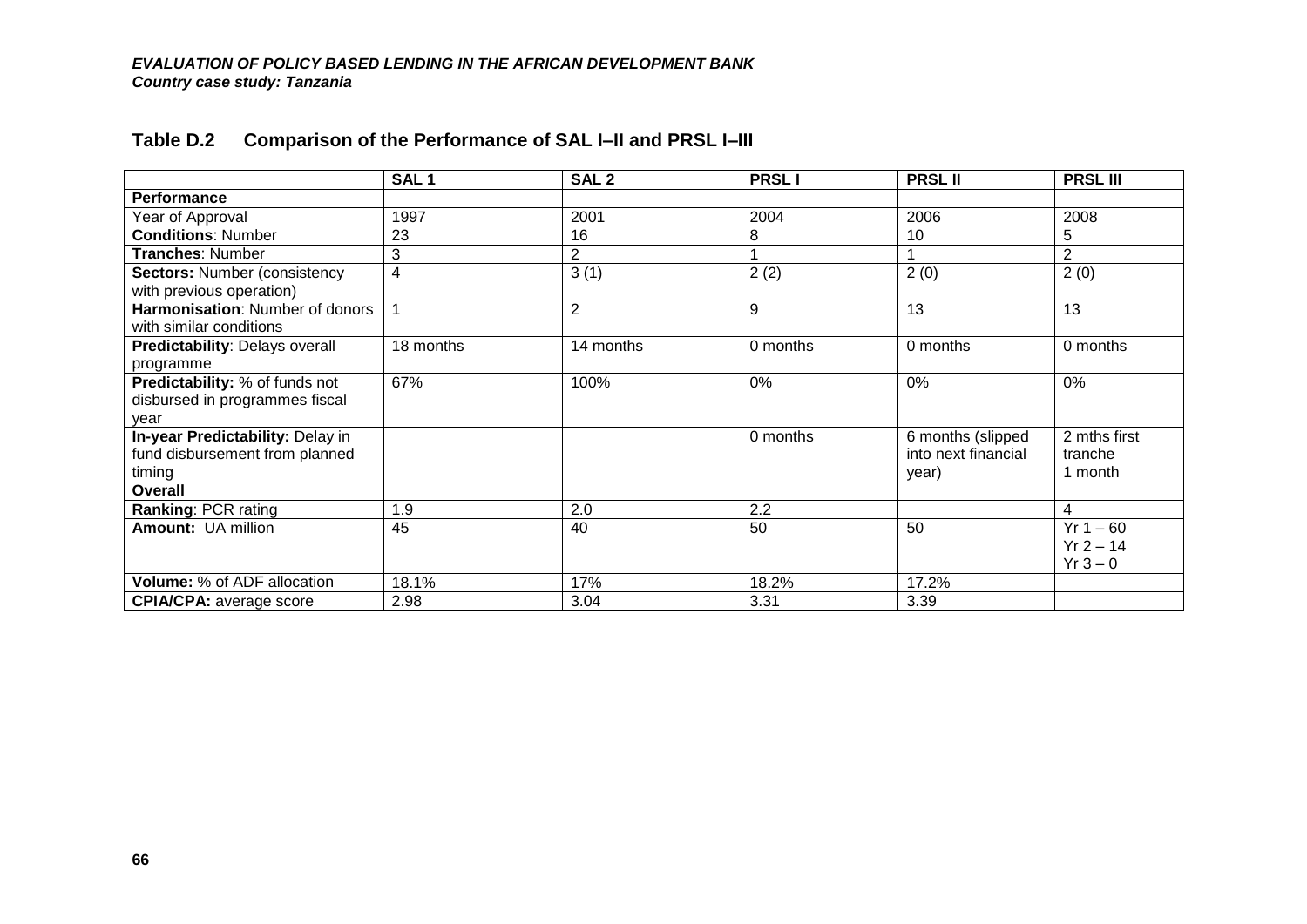| Year    | Date of Disbursement | <b>Commitment</b>                     | <b>Disbursement</b> |
|---------|----------------------|---------------------------------------|---------------------|
| 2007/08 | May 2008             | Up to UA 8 million                    | UA 7.4 million      |
| 2008/09 | Oct 2009             | Up to UA 13.94 million                | UA 13.6 million     |
| 2009/10 | 14 Jan 2010          | Up to UA 15.86 million                | UA 15.09 million    |
| 2010/11 |                      | Up to 2.20 million or balance of loan |                     |

# **Table D.3 ASDP Commitments and Disbursements: 2008–2010**

## **Table D.4 Commitments and Disbursements for the SEDP**

| <b>Disbursement Date</b> | <b>Actual Disbursement Date</b> | <b>Amount Committed</b> | <b>Amount Disbursed</b> |
|--------------------------|---------------------------------|-------------------------|-------------------------|
| June 2008                | September 2008                  | UA 9.8 m                | <b>UA 9.m</b>           |
| June 2009                | February 2010                   | UA 10.2m                | UA 10.2 m               |
| Total                    |                                 | UA 20.0m                | UA 20.0m                |

*Source: AfDB (2007a) and information from the Tanzania office*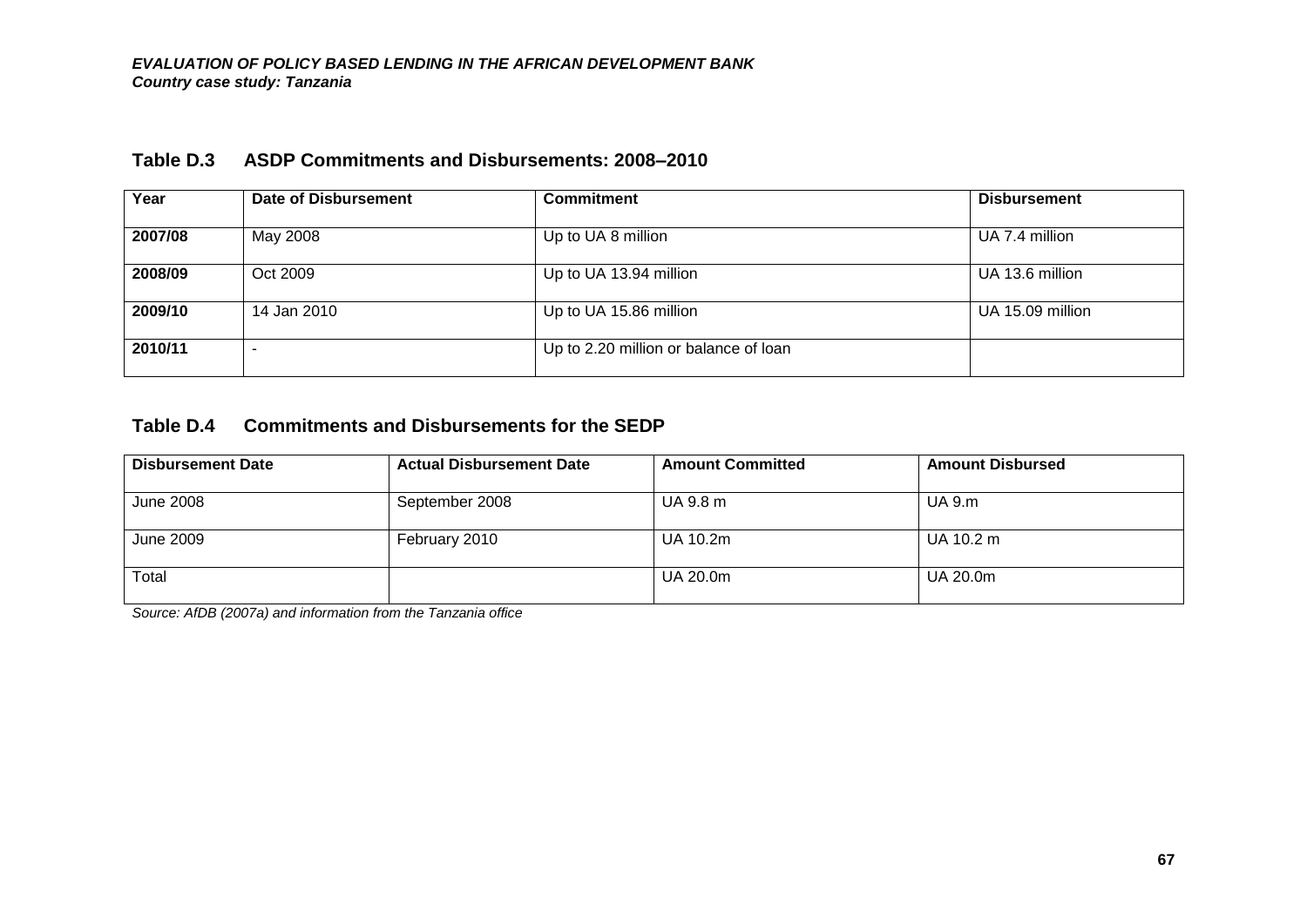| Year    | Date of Disbursement | <b>Commitment</b> | <b>Disbursement</b> |
|---------|----------------------|-------------------|---------------------|
| 2006/07 | 12 Jun 2007          | n/a               | UA 10.1 million     |
| 2007/08 | 19 June 2008         | n/a               | UA 6.4 million      |
| 2008/09 | 12 June 2009         | n/a               | UA 10.1 million     |
| 2009/10 | 10 March 2010        | n/a               | UA 18.3 million     |
| Total   |                      |                   | UA 45 million       |

## **Table D.5 RWSSP: Commitments and Disbursements**

*Source: AfDB (2006a) and information from the Tanzania office*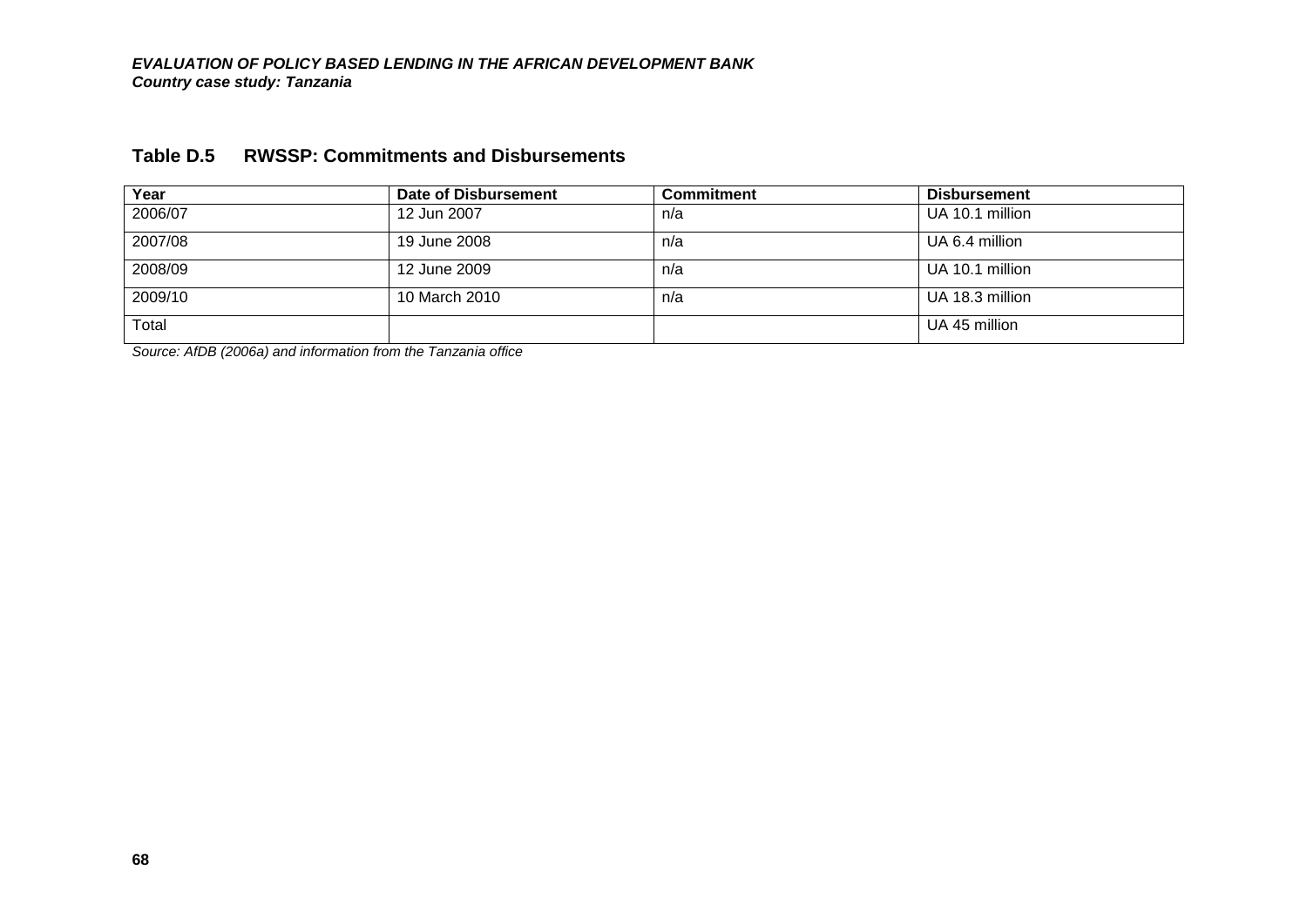|  | Table D.6 General Budget Support to Tanzania - Commitment Vs. Actual Disbursement - Trend Table - Million USD Equiv |  |  |  |  |
|--|---------------------------------------------------------------------------------------------------------------------|--|--|--|--|
|--|---------------------------------------------------------------------------------------------------------------------|--|--|--|--|

|                                         | FY 2005-2006 |               | FY 2006-2007 |               |        | FY 2007-2008  |                 | FY 2008-2009 |               |                 | FY 2009-2010 |               | FY 2010-2011 |        |               |
|-----------------------------------------|--------------|---------------|--------------|---------------|--------|---------------|-----------------|--------------|---------------|-----------------|--------------|---------------|--------------|--------|---------------|
|                                         |              | Act           |              | Act           |        | Act           |                 |              | Act           |                 |              | Act           | Own          |        | Act           |
| <b>GBS Donor</b>                        | Commit       | <b>Disbur</b> | Commit       | <b>Disbur</b> | Commit | <b>Disbur</b> | <b>Own Curr</b> | Commit       | <b>Disbur</b> | <b>Own Curr</b> | Commit       | <b>Disbur</b> | Curr         | Commit | <b>Disbur</b> |
| African Development<br>Bank - Loan - UA | 75.638       | 73.662        | 73.834       |               |        | 75.678        | 60.000          | 88.545       | 89.750        | 40.000          | 60.404       | 62.133        |              |        |               |
|                                         |              |               |              |               |        |               |                 |              |               |                 |              |               |              |        |               |
| Canada - Grant - CAD                    | 21.560       |               | 21.512       |               | $\sim$ | 17.225        | 20.000          | 16.379       |               | 20.000          | 18.202       | 16.179        | 10.000       | 9.904  |               |
| Canada - Grant -                        |              |               |              |               |        |               |                 |              |               |                 |              |               |              |        |               |
| Educ. Budget Supp-                      |              |               |              |               |        |               |                 |              |               |                 |              |               |              |        |               |
| CAD                                     |              |               |              |               |        |               |                 |              | 32.274        |                 |              | 31.755        |              |        |               |
| Denmark - Grant -                       |              |               |              |               |        |               |                 |              |               |                 |              |               |              |        |               |
| <b>DKK</b>                              | 10.806       | 9.805         | 15.177       | 15.205        | 12.973 | 12.770        | 100.000         | 19.234       | 19.234        | 100.000         | 19.067       | 17.786        | 100.000      | 17.782 | 16.393        |
| European                                |              |               |              |               |        |               |                 |              |               |                 |              |               |              |        |               |
| Commission - Grant -                    |              |               |              |               |        |               |                 |              |               |                 |              |               |              |        |               |
| <b>EUR</b>                              | 47.075       | 39.051        | 49.057       | 39.212        | 50.405 | 36.732        | 34.100          | 40.512       | 47.341        | 45.000          | 63.873       | 64.303        | 39.000       | 51.601 |               |
| European                                |              |               |              |               |        |               |                 |              |               |                 |              |               |              |        |               |
| Commission - Grant -<br>food            |              |               |              |               |        |               |                 |              |               | 14.840          | 21.064       | 20.433        | 20.000       | 26.462 |               |
| European                                |              |               |              |               |        |               |                 |              |               |                 |              |               |              |        |               |
| Commission - Grant -                    |              |               |              |               |        |               |                 |              |               |                 |              |               |              |        |               |
| <b>ESBS</b>                             |              |               |              |               |        |               |                 |              |               |                 |              | 12.034        |              |        |               |
|                                         |              |               |              |               |        |               |                 |              |               |                 |              |               |              |        |               |
| Finland - Grant - EUR                   | 5.380        | 4.922         | 10.828       | 11.087        | 14.324 | 12.461        | 15.000          | 18.990       | 19.332        | 15.000          | 21.291       | 20.859        | 15.000       | 19.847 | 18.817        |
| Germany - Grant -                       |              |               |              |               |        |               |                 |              |               |                 |              |               |              |        |               |
| <b>EUR</b>                              | 8.070        | 6.312         | 10.063       | 10.768        | 10.811 | 11.230        | 8.800           | 11.141       | 10.846        | 10.000          | 14.194       | 13.338        | 10.000       | 13.231 |               |
| Ireland - Grant - EUR                   | 13.450       | 12.434        | 13.082       | 13.206        | 15.811 | 16.029        | 13.600          | 19.976       | 19.976        | 12.400          | 17.601       | 17.267        | 11.000       | 14.554 | 14.226        |
|                                         |              |               |              |               |        |               |                 |              |               |                 |              |               |              |        |               |
| Japan - Loan - JPY                      |              |               | $\sim$       | 16.434        | 19.164 | 17.590        | 2,000.000       | 20.619       | 20.155        | 2,000.000       | 20.674       | 21.482        | 2,000.0      | 21.304 |               |
| Japan - Grant - JPY                     | 5.220        | 4.969         | 4.793        | 4.673         | 5.222  | 4.519         |                 |              |               |                 |              |               |              |        |               |
| Netherlands - Grant -                   |              |               |              |               |        |               |                 |              |               |                 |              |               |              |        |               |
| <b>EUR</b>                              | 13.450       | 12.016        | 25.158       | 38.102        | 67.568 | 69.712        | 30.000          | 37.980       | 42.458        | 30.000          | 42.582       |               |              |        |               |
| Norway - Grant -                        |              |               |              |               |        |               |                 |              |               |                 |              |               |              |        |               |
| <b>NOK</b>                              | 16.471       | 15.422        | 27.464       | 33.842        | 34.596 | 39.601        | 265.000         | 38.159       | 37.971        | 265.000         | 41.974       | 42.442        | 265.000      | 44.489 |               |
|                                         |              |               |              |               |        |               |                 |              |               |                 |              |               |              |        |               |
| Sweden - Grant - SEK                    | 17.790       | 25.777        | 40.599       | 42.459        | 51.852 | 50.874        | 425.000         | 53.628       | 54.026        | 390.000         | 50.966       | 50.949        | 315.000      | 43.259 |               |